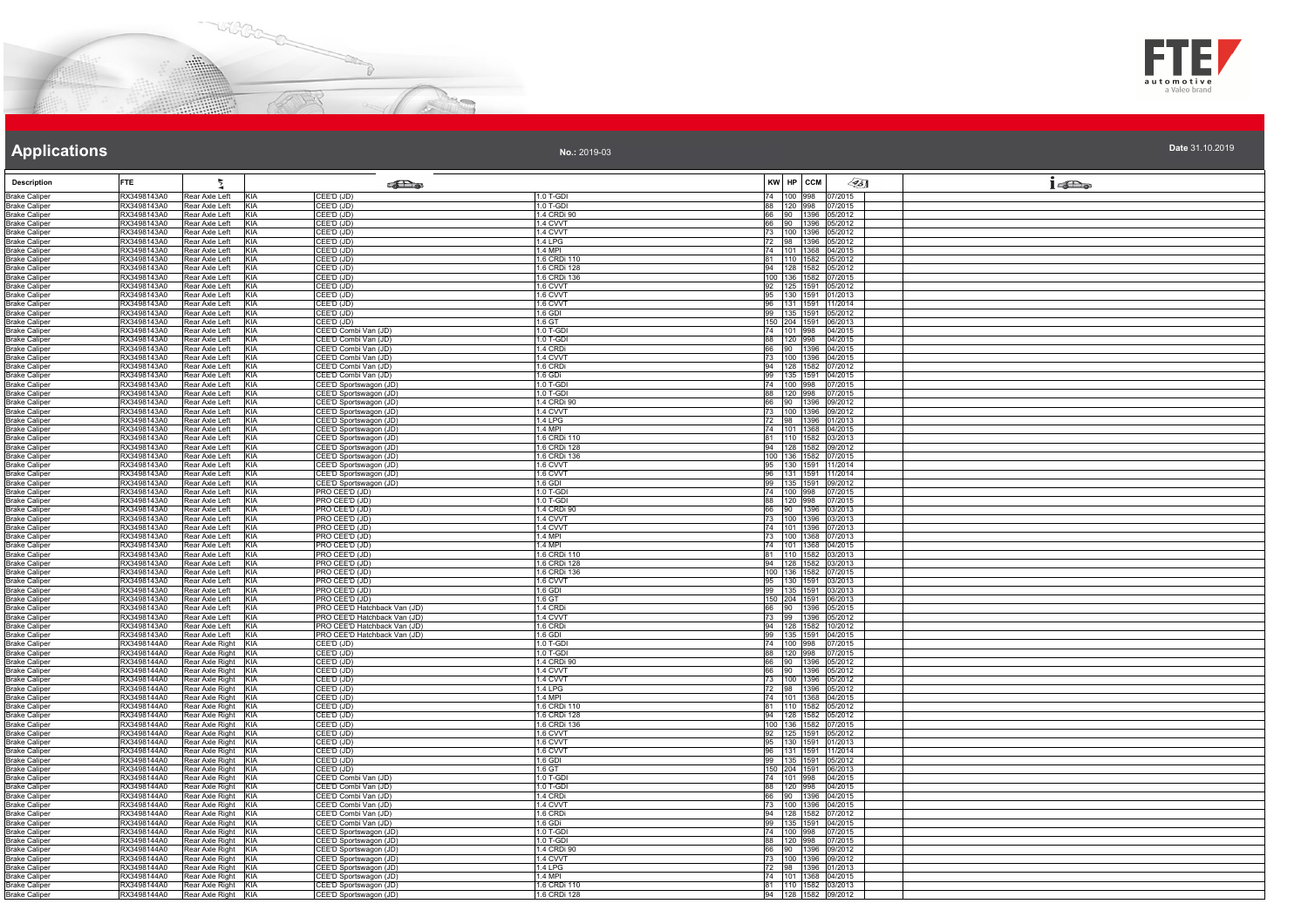



**No.:** 2019-03

| <b>Description</b>                           | <b>FTE</b>                                                               |                                                    | <b>SEL</b> @                                                 |                                                                              |          | KW HP CCM          | ∕95]                                         | $1 - \sum_{\alpha}$ |
|----------------------------------------------|--------------------------------------------------------------------------|----------------------------------------------------|--------------------------------------------------------------|------------------------------------------------------------------------------|----------|--------------------|----------------------------------------------|---------------------|
| <b>Brake Caliper</b>                         | RX3498144A0<br>Rear Axle Right KIA                                       |                                                    | CEE'D Sportswagon (JD)                                       | 1.6 CRDi 136                                                                 |          |                    | 100 136 1582 07/2015                         |                     |
| <b>Brake Caliper</b>                         | RX3498144A0<br>Rear Axle Right KIA                                       |                                                    | CEE'D Sportswagon (JD)                                       | 1.6 CVVT                                                                     | 95       |                    | 130 1591 11/2014                             |                     |
| <b>Brake Caliper</b>                         | RX3498144A0<br>Rear Axle Right KIA                                       |                                                    | CEE'D Sportswagon (JD)                                       | 1.6 CVVT                                                                     | 96       |                    | 131 1591 11/2014                             |                     |
| <b>Brake Caliper</b>                         | Rear Axle Right KIA<br>RX3498144A0                                       |                                                    | CEE'D Sportswagon (JD)                                       | 1.6 GDI                                                                      | 99       |                    | 135 1591 09/2012                             |                     |
| <b>Brake Caliper</b><br><b>Brake Caliper</b> | Rear Axle Right KIA<br>RX3498144A0<br>RX3498144A0<br>Rear Axle Right KIA |                                                    | PRO CEE'D (JD)<br>PRO CEE'D (JD)                             | 1.0 T-GDI<br>1.0 T-GDI                                                       | 74<br>88 | 100 998<br>120 998 | 07/2015<br>07/2015                           |                     |
| <b>Brake Caliper</b>                         | Rear Axle Right KIA<br>RX3498144A0                                       |                                                    | PRO CEE'D (JD)                                               | 1.4 CRDi 90                                                                  |          |                    | 66 90 1396 03/2013                           |                     |
| <b>Brake Caliper</b>                         | Rear Axle Right KIA<br>RX3498144A0                                       |                                                    | PRO CEE'D (JD                                                | 1.4 CVVT                                                                     | 73       |                    | 100 1396 03/2013                             |                     |
| <b>Brake Caliper</b>                         | Rear Axle Right KIA<br>RX3498144A0                                       |                                                    | PRO CEE'D (JD)                                               | 1.4 CVVT                                                                     |          |                    | 74 101 1396 07/2013                          |                     |
| <b>Brake Caliper</b>                         | Rear Axle Right KIA<br>RX3498144A0                                       |                                                    | PRO CEE'D (JD)                                               | 1.4 MPI                                                                      | 73       |                    | 100 1368 07/2013                             |                     |
| <b>Brake Caliper</b><br><b>Brake Caliper</b> | RX3498144A0<br>Rear Axle Right KIA<br>Rear Axle Right KIA<br>RX3498144A0 |                                                    | PRO CEE'D (JD)<br>PRO CEE'D (JD)                             | 1.4 MPI<br>1.6 CRDi 110                                                      |          |                    | 74 101 1368 04/2015<br>81 110 1582 03/2013   |                     |
| <b>Brake Caliper</b>                         | RX3498144A0<br>Rear Axle Right KIA                                       |                                                    | PRO CEE'D (JD)                                               | 1.6 CRDi 128                                                                 | 94       |                    | 128 1582 03/2013                             |                     |
| <b>Brake Caliper</b>                         | RX3498144A0<br>Rear Axle Right KIA                                       |                                                    | PRO CEE'D (JD)                                               | 1.6 CRDi 136                                                                 | 100      |                    | 136 1582 07/2015                             |                     |
| <b>Brake Caliper</b>                         | RX3498144A0<br>Rear Axle Right KIA                                       |                                                    | PRO CEE'D (JD)                                               | 1.6 CVVT                                                                     | 95       |                    | 130 1591 03/2013                             |                     |
| <b>Brake Caliper</b>                         | RX3498144A0<br>Rear Axle Right KIA                                       |                                                    | PRO CEE'D (JD)                                               | 1.6 GDI                                                                      | 99       |                    | 135 1591 03/2013                             |                     |
| <b>Brake Caliper</b>                         | RX3498144A0<br>Rear Axle Right KIA<br>RX3498144A0                        |                                                    | PRO CEE'D (JD)                                               | 1.6 GT                                                                       |          |                    | 150 204 1591 06/2013                         |                     |
| <b>Brake Caliper</b><br><b>Brake Caliper</b> | Rear Axle Right KIA<br>RX3498144A0<br>Rear Axle Right KIA                |                                                    | PRO CEE'D Hatchback Van (JD)<br>PRO CEE'D Hatchback Van (JD) | 1.4 CRDi<br>1.4 CVVT                                                         |          |                    | 66 90 1396 05/2015<br>73 99 1396 05/2012     |                     |
| <b>Brake Caliper</b>                         | Rear Axle Right KIA<br>RX3498144A0                                       |                                                    | PRO CEE'D Hatchback Van (JD)                                 | 1.6 CRDi                                                                     | 94       |                    | 128 1582 10/2012                             |                     |
| <b>Brake Caliper</b>                         | Rear Axle Right KIA<br>RX3498144A0                                       |                                                    | PRO CEE'D Hatchback Van (JD)                                 | 1.6 GDI                                                                      |          |                    | 99 135 1591 04/2015                          |                     |
| <b>Brake Caliper</b>                         | RX3898297A0<br>Rear Axle Left FIAT                                       |                                                    | 500L (351, 352)                                              | 0.9 (199LYC1B)                                                               |          |                    | 77 105 875 09/2012                           |                     |
| <b>Brake Caliper</b>                         | RX3898297A0<br>Rear Axle Left                                            | <b>FIAT</b>                                        | 500L (351, 352)                                              | 0.9 Natural Power (199LYC1B)                                                 |          |                    | 59 80 875 04/2017                            |                     |
| <b>Brake Caliper</b><br><b>Brake Caliper</b> | RX3898297A0<br>Rear Axle Left<br>RX3898297A0<br>Rear Axle Left           | <b>FIAT</b><br><b>FIAT</b>                         | 500L (351_, 352_)<br>500L (351_, 352_)                       | 0.9 Natural Power (199LYC1B)<br>1.3 D Multijet (199.LYM11, 199.LYM1A)        | 70       | 63 86 875          | 03/2013<br>95 1248 06/2014                   |                     |
| <b>Brake Caliper</b>                         | RX3898297A0<br>Rear Axle Left                                            | <b>FIAT</b>                                        | 500L (351, 352)                                              | 1.3 D Multijet (199LXY1A, 199LXY11)                                          | 62       | 84 1248            | 09/2012                                      |                     |
| <b>Brake Caliper</b>                         | Rear Axle Left<br>RX3898297A0                                            | <b>FIAT</b>                                        | 500L (351, 352)                                              | 1.4 (199LYB1B)                                                               | 70       |                    | 95 1368 09/2012                              |                     |
| <b>Brake Caliper</b>                         | Rear Axle Right FIAT<br>RX3898298A0                                      |                                                    | 500L (351, 352)                                              | 0.9 (199LYC1B)                                                               |          |                    | 77 105 875 09/2012                           |                     |
| <b>Brake Caliper</b>                         | Rear Axle Right FIAT<br>RX3898298A0                                      |                                                    | 500L (351, 352)                                              | 0.9 Natural Power (199LYC1B)                                                 |          |                    | 59 80 875 04/2017                            |                     |
| <b>Brake Caliper</b><br><b>Brake Caliper</b> | Rear Axle Right FIAT<br>RX3898298A0<br>RX3898298A0                       |                                                    | 500L (351, 352)                                              | 0.9 Natural Power (199LYC1B)                                                 |          | 63 86 875          | 03/2013                                      |                     |
| <b>Brake Caliper</b>                         | Rear Axle Right FIAT<br>Rear Axle Right FIAT<br>RX3898298A0              |                                                    | 500L (351, 352)<br>500L (351, 352)                           | 1.3 D Multijet (199.LYM11, 199.LYM1A)<br>1.3 D Multijet (199LXY1A, 199LXY11) | 62       |                    | 70 95 1248 06/2014<br>84 1248 09/2012        |                     |
| <b>Brake Caliper</b>                         | RX3898298A0<br>Rear Axle Right FIAT                                      |                                                    | 500L(351, 352)                                               | 1.4 (199LYB1B)                                                               |          |                    | 70 95 1368 09/2012                           |                     |
| <b>Brake Caliper</b>                         | RX3898347A0<br>Rear Axle Left                                            | <b>PEUGEOT</b>                                     | 508 I (8D)                                                   | 1.6 BlueHDi 120                                                              | 88       |                    | 120 1560 03/2014                             |                     |
| <b>Brake Caliper</b>                         | RX3898347A0<br>Rear Axle Left                                            | <b>PEUGEOT</b>                                     | $508$   $(8D)$                                               | 1 6 HDi                                                                      | 82       |                    | 112 1560 11/2010                             |                     |
| <b>Brake Caliper</b>                         | RX3898347A0<br>Rear Axle Left                                            | <b>PEUGEOT</b>                                     | 5081(8D)                                                     | 1.6 HDi                                                                      |          | 115 1560           | 02/2012                                      |                     |
| <b>Brake Caliper</b><br><b>Brake Caliper</b> | RX3898347A0<br>Rear Axle Left<br>RX3898347A0<br>Rear Axle Left           | PEUGEOT<br><b>PEUGEOT</b>                          | 508   (8D)<br>$508$   (8D)                                   | 1.6 HDi<br>1.6 THP                                                           | 85       |                    | 116 1560 09/2014<br>110 150 1598 11/2010     |                     |
| <b>Brake Caliper</b>                         | RX3898347A0<br>Rear Axle Left                                            | <b>PEUGEOT</b>                                     | 508   (8D)                                                   | 1.6 THP                                                                      |          |                    | 115 156 1598 11/2010                         |                     |
| <b>Brake Caliper</b>                         | RX3898347A0<br>Rear Axle Left                                            | PEUGEOT                                            | 508   (8D)                                                   | 1.6 THP                                                                      |          |                    | 120 163 1598 01/2012                         |                     |
| <b>Brake Caliper</b>                         | RX3898347A0<br>Rear Axle Left                                            | PEUGEOT                                            | 5081(8D)                                                     | 1.6 THP                                                                      |          |                    | 121 165 1598 09/2011                         |                     |
| <b>Brake Caliper</b>                         | RX3898347A0<br>Rear Axle Left                                            | <b>PEUGEOT</b>                                     | $508$   $(8D)$                                               | 1.6 VTi<br>1.6 VTI                                                           | 85       |                    | 116 1598 11/2010<br>88 120 1598 11/2010      |                     |
| <b>Brake Caliper</b><br><b>Brake Caliper</b> | RX3898347A0<br>Rear Axle Left<br>RX3898347A0<br>Rear Axle Left           | PEUGEOT<br><b>PEUGEOT</b>                          | 508   (8D)<br>5081(8D)                                       | 2.0 BlueHDi 150                                                              |          |                    | 110 150 1997 04/2014                         |                     |
| <b>Brake Caliper</b>                         | RX3898347A0<br>Rear Axle Left                                            | PEUGEOT                                            | 508   (8D)                                                   | 2.0 BlueHDi 180                                                              |          |                    | 133 180 1997 04/2014                         |                     |
| <b>Brake Caliper</b>                         | RX3898347A0<br>Rear Axle Left                                            | PEUGEOT                                            | 508   (8D)                                                   | 2.0 HDi                                                                      |          |                    | 100 136 1997 11/2010                         |                     |
| <b>Brake Caliper</b>                         | Rear Axle Left<br>RX3898347A0                                            | <b>PEUGEOT</b>                                     | $508$   $(8D)$                                               | 2.0 HDi                                                                      |          |                    | 103 140 1997 11/2010                         |                     |
| <b>Brake Caliper</b><br><b>Brake Caliper</b> | RX3898347A0<br>Rear Axle Left<br>RX3898347A0<br>Rear Axle Left           | PEUGEOT<br>PEUGEOT                                 | 508   (8D)<br>5081(8D)                                       | 2.0 HDi<br>2.2 HDi                                                           |          |                    | 120 163 1997 11/2010<br>150 204 2179 11/2010 |                     |
| <b>Brake Caliper</b>                         | RX3898347A0<br>Rear Axle Left                                            | <b>PEUGEOT</b>                                     | 508 SW Box Body / Estate (8E)                                | 1.6 HDi                                                                      |          |                    | 84 114 1560 03/2013                          |                     |
| <b>Brake Caliper</b>                         | Rear Axle Left<br>RX3898347A0                                            | PEUGEOT                                            | 508 SW Box Body / Estate (8E)                                | 2.0 HDi                                                                      |          |                    | 103 140 1997 03/2013                         |                     |
| <b>Brake Caliper</b>                         | RX3898347A0<br>Rear Axle Left                                            | PEUGEOT                                            | 508 SW Box Body / Estate (8E)                                | 2.0 HDi                                                                      |          |                    | 120 163 1997 03/2013                         |                     |
| <b>Brake Caliper</b>                         | RX3898347A0<br>Rear Axle Left                                            | <b>PEUGEOT</b>                                     | 508 SW Box Body / Estate (8E                                 | 2.2 HDi                                                                      |          |                    | 150 204 2179 11/2011                         |                     |
| <b>Brake Caliper</b><br><b>Brake Caliper</b> | RX3898347A0<br>Rear Axle Left<br>RX3898347A0<br>Rear Axle Left           | <b>PEUGEOT</b><br><b>PEUGEOT</b>                   | 508 SW I (8E_)<br>508 SW I (8E)                              | 1.6<br>1.6 BlueHDi 120                                                       |          |                    | 121 165 1598 02/2012<br>88 120 1560 03/2014  |                     |
| <b>Brake Caliper</b>                         | RX3898347A0<br>Rear Axle Left                                            | PEUGEOT                                            | 508 SW I (8E)                                                | 1.6 HDi                                                                      |          |                    | 82 112 1560 11/2010                          |                     |
| <b>Brake Caliper</b>                         | RX3898347A0<br>Rear Axle Left                                            | PEUGEOT                                            | 508 SW I (8E_)                                               | 1.6 HDi                                                                      | 84       |                    | 115 1560 02/2012                             |                     |
| <b>Brake Caliper</b>                         | RX3898347A0<br>Rear Axle Left                                            | <b>PEUGEOT</b>                                     | 508 SW I (8E)                                                | 1.6 HDi                                                                      | 85       |                    | 116 1560 09/2014                             |                     |
| <b>Brake Caliper</b>                         | RX3898347A0<br>Rear Axle Left                                            | PEUGEOT                                            | 508 SW I (8E)                                                | 1.6 THP                                                                      | 110      |                    | 150 1598 11/2010                             |                     |
| <b>Brake Caliper</b><br><b>Brake Caliper</b> | Rear Axle Left<br>RX3898347A0<br>RX3898347A0<br>Rear Axle Left           | <b>PEUGEOT</b><br><b>PEUGEOT</b>                   | 508 SW L(8E)<br>508 SW I (8E                                 | 1.6 THP<br>1.6 VTi                                                           |          |                    | 115 156 1598 11/2010<br>85 116 1598 11/2010  |                     |
| <b>Brake Caliper</b>                         | RX3898347A0<br>Rear Axle Left                                            | PEUGEOT                                            | 508 SW I (8E)                                                | 1.6 VTi                                                                      | 88       |                    | 120 1598 11/2010                             |                     |
| <b>Brake Caliper</b>                         | RX3898347A0<br>Rear Axle Left                                            | PEUGEOT                                            | 508 SW I (8E                                                 | 2.0 BlueHDi 150                                                              |          |                    | 110 150 1997 04/2014                         |                     |
| <b>Brake Caliper</b>                         | RX3898347A0<br>Rear Axle Left                                            | <b>PEUGEOT</b>                                     | 508 SW I (8E                                                 | 2.0 BlueHDi 180                                                              |          |                    | 133 180 1997 04/2014                         |                     |
| <b>Brake Caliper</b>                         | RX3898347A0<br>Rear Axle Left<br>RX3898347A0<br>Rear Axle Left           | <b>PEUGEOT</b><br>PEUGEOT                          | 508 SW I (8E)<br>508 SW I (8E)                               | $2.0$ HDi<br>2.0 HDi                                                         |          |                    | 100 136 1997 11/2010<br>103 140 1997 11/2010 |                     |
| <b>Brake Caliper</b><br><b>Brake Caliper</b> | RX3898347A0<br>Rear Axle Left                                            | PEUGEOT                                            | 508 SW I (8E)                                                | 2.0 HDi                                                                      |          |                    | 120 163 1997 11/2010                         |                     |
| <b>Brake Caliper</b>                         | RX3898347A0<br>Rear Axle Left                                            | <b>PEUGEOT</b>                                     | 508 SW I (8E)                                                | 2.0 HDi 180 RXH                                                              |          |                    | 133 181 1997 10/2014                         |                     |
| <b>Brake Caliper</b>                         | RX3898347A0<br>Rear Axle Left                                            | <b>PEUGEOT</b>                                     | 508 SW I (8E                                                 | 2.2 HDi                                                                      |          |                    | 150 204 2179 11/2010                         |                     |
| <b>Brake Caliper</b>                         | RX3898348A0<br>Rear Axle Right                                           | PEUGEOT                                            | 508   (8D)                                                   | 1.6 BlueHDi 120                                                              | 88       | 120 1560           | 03/2014                                      |                     |
| <b>Brake Caliper</b>                         | RX3898348A0<br>Rear Axle Right<br>RX3898348A0                            | <b>PEUGEOT</b><br>Rear Axle Right PEUGEOT          | 508   (8D)                                                   | $1.6$ HDi                                                                    | 82       |                    | 112 1560 11/2010<br>84 115 1560 02/2012      |                     |
| <b>Brake Caliper</b><br><b>Brake Caliper</b> | RX3898348A0                                                              | Rear Axle Right PEUGEOT                            | 508 I (8D)<br>$508$ I (8D)                                   | 1.6 HDi<br>1.6 HDi                                                           | 85       |                    | 116 1560 09/2014                             |                     |
| <b>Brake Caliper</b>                         | RX3898348A0                                                              | Rear Axle Right PEUGEOT                            | 5081(8D)                                                     | 1.6 THP                                                                      |          |                    | 110 150 1598 11/2010                         |                     |
| <b>Brake Caliper</b>                         | RX3898348A0                                                              | Rear Axle Right PEUGEOT                            | 508   (8D                                                    | 1.6 THP                                                                      |          |                    | 115 156 1598 11/2010                         |                     |
| <b>Brake Caliper</b>                         | RX3898348A0                                                              | Rear Axle Right PEUGEOT                            | 508   (8D)                                                   | 16 THP                                                                       |          |                    | 120 163 1598 01/2012                         |                     |
| <b>Brake Caliper</b>                         | RX3898348A0<br>RX3898348A0                                               | Rear Axle Right PEUGEOT<br>Rear Axle Right PEUGEOT | 5081(8D)<br>508   (8D)                                       | 1.6 THP<br>1.6 VTi                                                           |          |                    | 121 165 1598 09/2011<br>85 116 1598 11/2010  |                     |
| <b>Brake Caliper</b><br><b>Brake Caliper</b> | RX3898348A0                                                              | Rear Axle Right PEUGEOT                            | 508   (8D)                                                   | 1.6 VTi                                                                      |          |                    | 88 120 1598 11/2010                          |                     |
|                                              |                                                                          |                                                    |                                                              |                                                                              |          |                    |                                              |                     |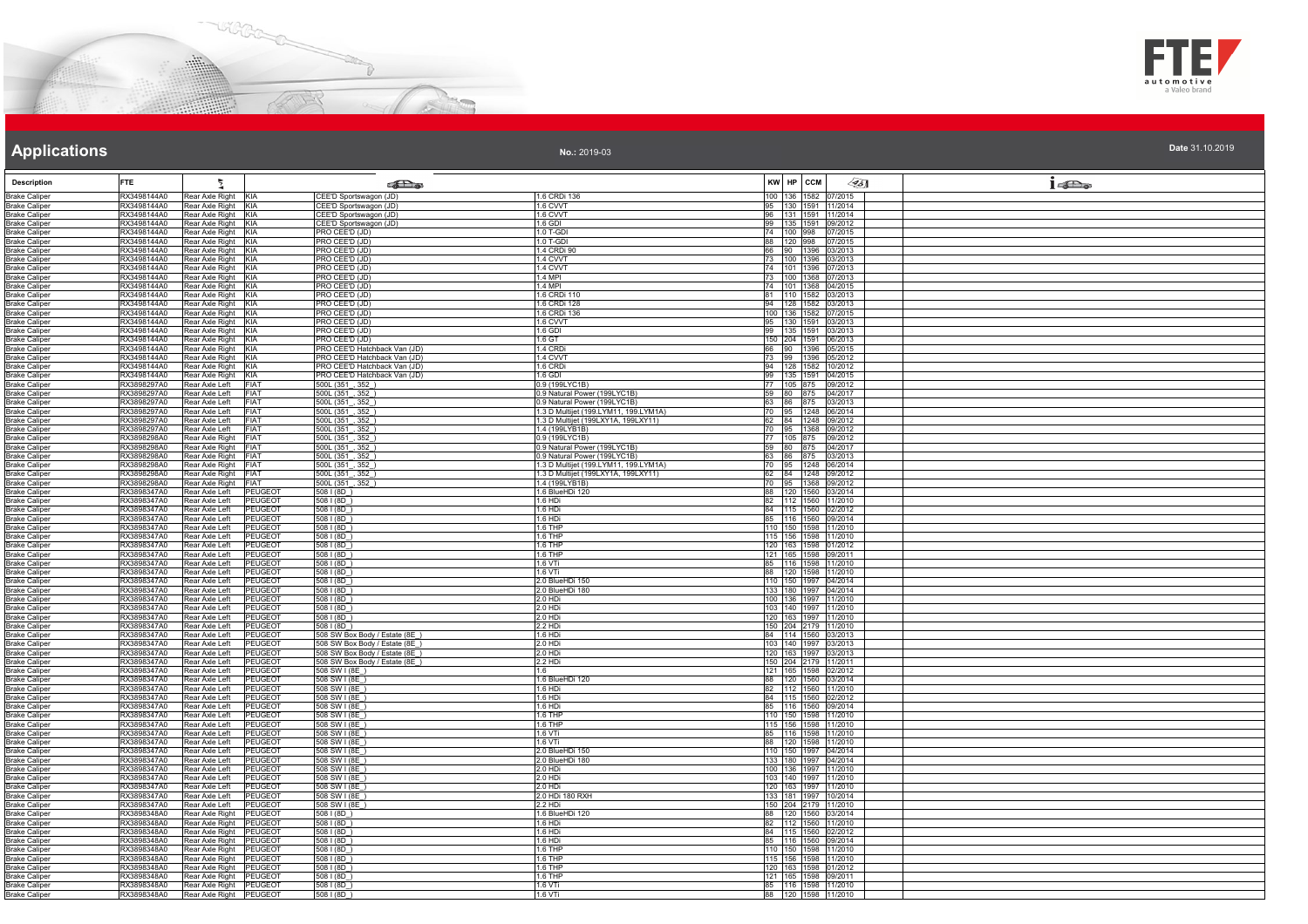



| Date 31.10.2019 |  |
|-----------------|--|

| <b>Description</b>                           | <b>FTF</b>                 | ł.                                                 |                                                              | <b>to the district of the Street</b>                                                 |                                                    | KW HP CCM    |                                              | ∕95∏                                                         | $1 - \sum_{\alpha}$                                                                                        |
|----------------------------------------------|----------------------------|----------------------------------------------------|--------------------------------------------------------------|--------------------------------------------------------------------------------------|----------------------------------------------------|--------------|----------------------------------------------|--------------------------------------------------------------|------------------------------------------------------------------------------------------------------------|
| <b>Brake Caliper</b>                         | RX3898348A0                | Rear Axle Right PEUGEOT                            |                                                              | 5081(8D)                                                                             | 2.0 BlueHDi 150                                    |              | 110 150 1997 04/2014                         |                                                              |                                                                                                            |
| <b>Brake Caliper</b><br><b>Brake Caliper</b> | RX3898348A0<br>RX3898348A0 | Rear Axle Right<br>Rear Axle Right                 | PEUGEOT<br>PEUGEOT                                           | 508   (8D)<br>5081(8D)                                                               | 2.0 BlueHDi 180<br>2.0 HDi                         |              | 133 180 1997 04/2014<br>100 136 1997 11/2010 |                                                              |                                                                                                            |
| <b>Brake Caliper</b>                         | RX3898348A0                | Rear Axle Right                                    | PEUGEOT                                                      | 508 I (8D)                                                                           | :0 HDi                                             | 103 140 1997 | 11/2010                                      |                                                              |                                                                                                            |
| <b>Brake Caliper</b>                         | RX3898348A0                | Rear Axle Right                                    | <b>PEUGEOT</b>                                               | 508   (8D)                                                                           | 2.0 HD                                             |              | 120 163 1997 11/2010                         |                                                              |                                                                                                            |
| <b>Brake Caliper</b>                         | RX3898348A0                | Rear Axle Right                                    | <b>PEUGEOT</b>                                               | 5081(8D)                                                                             | 2.2 HDi                                            |              | 150 204 2179 11/2010                         |                                                              |                                                                                                            |
| <b>Brake Caliper</b><br><b>Brake Caliper</b> | RX3898348A0<br>RX3898348A0 | Rear Axle Right PEUGEOT<br>Rear Axle Right         | PEUGEOT                                                      | 508 SW Box Body / Estate (8E<br>508 SW Box Body / Estate (8E                         | 1.6 HDi<br>2.0 HDi                                 |              | 84 114 1560 03/2013<br>103 140 1997 03/2013  |                                                              |                                                                                                            |
| <b>Brake Caliper</b>                         | RX3898348A0                | Rear Axle Right                                    | <b>PEUGEOT</b>                                               | 508 SW Box Body / Estate (8E                                                         | 2.0 HDi                                            |              | 120 163 1997 03/2013                         |                                                              |                                                                                                            |
| <b>Brake Caliper</b>                         | RX3898348A0                | Rear Axle Right                                    | PEUGEOT                                                      | 508 SW Box Body / Estate (8E                                                         | 2.2 HDi                                            |              | 150 204 2179 11/2011                         |                                                              |                                                                                                            |
| <b>Brake Caliper</b>                         | RX3898348A0                | Rear Axle Right PEUGEOT                            |                                                              | 508 SW I (8E)                                                                        | 1.6                                                |              | 121 165 1598 02/2012                         |                                                              |                                                                                                            |
| <b>Brake Caliper</b><br><b>Brake Caliper</b> | RX3898348A0<br>RX3898348A0 | Rear Axle Right PEUGEOT<br>Rear Axle Right PEUGEOT |                                                              | 508 SW I (8E)<br>508 SW I (8E_)                                                      | 1.6 BlueHDi 120<br>1.6 HDi                         |              | 88 120 1560 03/2014<br>82 112 1560 11/2010   |                                                              |                                                                                                            |
| <b>Brake Caliper</b>                         | RX3898348A0                | Rear Axle Right                                    | <b>PEUGEOT</b>                                               | 508 SW I (8E)                                                                        | .6 HDi                                             | 84 115 1560  | 02/2012                                      |                                                              |                                                                                                            |
| <b>Brake Caliper</b>                         | RX3898348A0                | Rear Axle Right                                    | <b>PEUGEOT</b>                                               | 508 SW I (8E)                                                                        | .6 HDi                                             |              | 85 116 1560 09/2014                          |                                                              |                                                                                                            |
| <b>Brake Caliper</b>                         | RX3898348A0                | Rear Axle Right                                    | <b>PEUGEOT</b>                                               | 508 SW I (8E)                                                                        | 1.6 THP                                            |              | 110 150 1598 11/2010                         |                                                              |                                                                                                            |
| <b>Brake Caliper</b><br><b>Brake Caliper</b> | RX3898348A0<br>RX3898348A0 | Rear Axle Right<br>Rear Axle Right                 | <b>PEUGEOT</b><br>PEUGEOT                                    | 508 SW I (8E)<br>508 SW I (8E                                                        | 1.6 THP<br>1.6 VTi                                 |              | 115 156 1598 11/2010<br>85 116 1598 11/2010  |                                                              |                                                                                                            |
| <b>Brake Caliper</b>                         | RX3898348A0                | Rear Axle Right PEUGEOT                            |                                                              | 508 SW I (8F)                                                                        | 1.6 VTi                                            |              | 88 120 1598 11/2010                          |                                                              |                                                                                                            |
| <b>Brake Caliper</b>                         | RX3898348A0                | Rear Axle Right                                    | <b>PEUGEOT</b>                                               | 508 SW I (8E                                                                         | .0 BlueHDi 150                                     |              | 110 150 1997 04/2014                         |                                                              |                                                                                                            |
| <b>Brake Caliper</b>                         | RX3898348A0                | Rear Axle Right                                    | PEUGEOT                                                      | 508 SW I (8E)                                                                        | 2.0 BlueHDi 180                                    |              | 133 180 1997 04/2014                         |                                                              |                                                                                                            |
| <b>Brake Caliper</b><br><b>Brake Caliper</b> | RX3898348A0<br>RX3898348A0 | Rear Axle Right<br>Rear Axle Right PEUGEOT         | <b>PEUGEOT</b>                                               | 508 SW 1(8E)<br>508 SW I (8F)                                                        | 2.0 HDi<br>2.0 HDi                                 |              | 100 136 1997 11/2010<br>103 140 1997 11/2010 |                                                              |                                                                                                            |
| <b>Brake Caliper</b>                         | RX3898348A0                | Rear Axle Right                                    | PEUGEOT                                                      | 508 SW I (8E)                                                                        | 2.0 HDi                                            |              | 120 163 1997 11/2010                         |                                                              |                                                                                                            |
| <b>Brake Caliper</b>                         | RX3898348A0                | Rear Axle Right                                    | PEUGEOT                                                      | 508 SW I (8E)                                                                        | 2.0 HDi 180 RXH                                    |              | 133 181 1997 10/2014                         |                                                              |                                                                                                            |
| <b>Brake Caliper</b>                         | RX3898348A0                | Rear Axle Right                                    | PEUGEOT                                                      | 508 SW I (8E)                                                                        | .2 HDi                                             | 150 204 2179 | 11/2010                                      |                                                              |                                                                                                            |
| <b>Brake Caliper</b><br><b>Brake Caliper</b> | RX409897A0<br>RX409897A0   | Rear Axle Left<br>Rear Axle Left                   | MERCEDES-BENZ C-CLASS (W204)<br>MERCEDES-BENZ C-CLASS (W204) |                                                                                      | C 250 CDI (204.003)<br>250 CDI 4-matic (204.082)   |              | 150 204 2143 08/2008                         | 01/2014<br>150 204 2143 01/2011 01/2014                      |                                                                                                            |
| <b>Brake Caliper</b>                         | RX409897A0                 | Rear Axle Left                                     | MERCEDES-BENZ C-CLASS (W204)                                 |                                                                                      | C 300 (204.055)                                    |              |                                              | 185 252 3498 02/2011 01/2014                                 |                                                                                                            |
| <b>Brake Caliper</b>                         | RX409897A0                 | Rear Axle Left                                     | MERCEDES-BENZ C-CLASS (W204)                                 |                                                                                      | 300 4-matic (204.080)                              | 185 252 3498 |                                              | 02/2011 01/2014                                              |                                                                                                            |
| <b>Brake Caliper</b>                         | RX409897A0                 | Rear Axle Left                                     | MERCEDES-BENZ C-CLASS (W204)                                 |                                                                                      | 300 CDI 4-matic (204.092)                          |              | 170 231 2987 01/2011                         | 01/2014                                                      |                                                                                                            |
| <b>Brake Caliper</b><br><b>Brake Caliper</b> | RX409897A0<br>RX409897A0   | Rear Axle Left<br>Rear Axle Left                   | MERCEDES-BENZ C-CLASS (W204)<br>MERCEDES-BENZ C-CLASS (W204) |                                                                                      | 320 CDI (204.022)<br>C 320 CDI 4-matic (204.089)   |              | 165 224 2987 01/2007                         | 01/2014<br>165 224 2987 07/2007 01/2014                      |                                                                                                            |
| <b>Brake Caliper</b>                         | RX409897A0                 | Rear Axle Left                                     | MERCEDES-BENZ C-CLASS (W204)                                 |                                                                                      | 350 (204.056)                                      |              |                                              | 200 272 3498 01/2007 01/2014                                 |                                                                                                            |
| <b>Brake Caliper</b>                         | RX409897A0                 | Rear Axle Left                                     | MERCEDES-BENZ C-CLASS (W204)                                 |                                                                                      | C 350 (204.057)                                    |              |                                              | 225 306 3498 01/2011 01/2014                                 |                                                                                                            |
| <b>Brake Caliper</b>                         | RX409897A0                 | Rear Axle Left                                     | MERCEDES-BENZ C-CLASS (W204)                                 |                                                                                      | 350 4-matic (204.087)                              | 200 272 3498 | 07/2007                                      | 01/2014                                                      |                                                                                                            |
| <b>Brake Caliper</b><br><b>Brake Caliper</b> | RX409897A0<br>RX409897A0   | Rear Axle Left<br>Rear Axle Left                   | MERCEDES-BENZ C-CLASS (W204)<br>MERCEDES-BENZ C-CLASS (W204) |                                                                                      | 350 4-matic (204.088)<br>C 350 CDI (204.022)       |              | 225 306 3498 01/2011<br>165 224 2987 07/2009 | 01/2014<br>01/2014                                           |                                                                                                            |
| <b>Brake Caliper</b>                         | RX409897A0                 | Rear Axle Left                                     | MERCEDES-BENZ C-CLASS (W204)                                 |                                                                                      | C 350 CDI (204.023)                                |              |                                              | 195 265 2987 06/2011 01/2014                                 |                                                                                                            |
| <b>Brake Caliper</b>                         | RX409897A0                 | Rear Axle Left                                     | MERCEDES-BENZ C-CLASS (W204)                                 |                                                                                      | C 350 CDI (204.025)                                |              | 170 231 2987 10/2009                         | 01/2014                                                      |                                                                                                            |
| <b>Brake Caliper</b>                         | RX409897A0                 | Rear Axle Left                                     | MERCEDES-BENZ C-CLASS (W204)                                 |                                                                                      | C 350 CDI 4-matic (204.089)                        |              |                                              | 165 224 2987 07/2009 01/2014                                 |                                                                                                            |
| <b>Brake Caliper</b><br><b>Brake Caliper</b> | RX409897A0<br>RX409897A0   | Rear Axle Left<br>Rear Axle Left                   | MERCEDES-BENZ C-CLASS (W204)<br>MERCEDES-BENZ C-CLASS (W204) |                                                                                      | 350 CDI 4-matic (204.092)<br>C 350 CGI (204.065)   | 170 231 2987 |                                              | 10/2009 01/2014<br>215 292 3498 09/2008 01/2014              |                                                                                                            |
| <b>Brake Caliper</b>                         | RX409897A0                 | Rear Axle Left                                     |                                                              | MERCEDES-BENZ C-CLASS Coupe (C204)                                                   | C 180 (204.349)                                    |              | 115 156 1796 06/2011                         |                                                              | Vehicle Equipment: for vehicles with sports package                                                        |
| <b>Brake Caliper</b>                         | RX409897A0                 | Rear Axle Left                                     |                                                              | MERCEDES-BENZ C-CLASS Coupe (C204)                                                   | C 200 CGI (204.348)                                |              | 135 184 1796 06/2011                         |                                                              | Vehicle Equipment: for vehicles with sports package                                                        |
| <b>Brake Caliper</b><br><b>Brake Caliper</b> | RX409897A0<br>RX409897A0   | Rear Axle Left<br>Rear Axle Left                   |                                                              | MERCEDES-BENZ C-CLASS Coupe (C204)<br>MERCEDES-BENZ C-CLASS Coupe (C204)             | 250 (204.347)<br>C 250 CDI (204.303)               |              | 150 204 1796 06/2011<br>150 204 2143 06/2011 |                                                              | Vehicle Equipment: for vehicles with sports package<br>Vehicle Equipment: for vehicles with sports package |
| <b>Brake Caliper</b>                         | RX409897A0                 | Rear Axle Left                                     |                                                              | MERCEDES-BENZ C-CLASS Coupe (C204)                                                   | 350 (204.357)                                      | 225 306 3498 | 06/2011                                      |                                                              | Vehicle Equipment: for vehicles with sports package                                                        |
| <b>Brake Caliper</b>                         | RX409897A0                 | Rear Axle Left                                     |                                                              | MERCEDES-BENZ C-CLASS T-Model (S204)                                                 | C 250 CDI (204.203)                                |              |                                              | 150 204 2143 01/2009 08/2014                                 |                                                                                                            |
| <b>Brake Caliper</b>                         | RX409897A0                 | Rear Axle Left                                     |                                                              | MERCEDES-BENZ C-CLASS T-Model (S204)                                                 | 2 250 CDI 4-matic (204.282                         |              |                                              | 150 204 2143 04/2010 08/2014                                 |                                                                                                            |
| <b>Brake Caliper</b>                         | RX409897A0<br>RX409897A0   | Rear Axle Left<br>Rear Axle Left                   |                                                              | MERCEDES-BENZ C-CLASS T-Model (S204)<br>MERCEDES-BENZ C-CLASS T-Model (S204)         | C 300 CDI 4-matic (204.292)<br>C 320 CDI (204.222) |              | 165 224 2987 08/2007                         | 170 231 2987 06/2011 08/2014<br>08/2014                      |                                                                                                            |
| <b>Brake Caliper</b><br><b>Brake Caliper</b> | RX409897A0                 | Rear Axle Left                                     |                                                              | MERCEDES-BENZ C-CLASS T-Model (S204)                                                 | C 320 CDI 4-matic (204.289)                        |              | 165 224 2987 08/2007                         | 12/2011                                                      |                                                                                                            |
| <b>Brake Caliper</b>                         | RX409897A0                 | Rear Axle Left                                     |                                                              | MERCEDES-BENZ C-CLASS T-Model (S204)                                                 | 350 (204.256)                                      |              | 200 272 3498 08/2007                         | 08/2014                                                      |                                                                                                            |
| <b>Brake Caliper</b>                         | RX409897A0                 | Rear Axle Left                                     |                                                              | MERCEDES-BENZ C-CLASS T-Model (S204)                                                 | C 350 CDI (204.223)                                |              |                                              | 195 265 2987 06/2011 08/2014                                 |                                                                                                            |
| <b>Brake Caliper</b><br><b>Brake Caliper</b> | RX409897A0<br>RX409897A0   | Rear Axle Left<br>Rear Axle Left                   |                                                              | MERCEDES-BENZ C-CLASS T-Model (S204)<br>MERCEDES-BENZ C-CLASS T-Model (S204)         | C 350 CDI (204.225)<br>C 350 CDI (204.225)         |              |                                              | 165 224 2987 08/2007 08/2014<br>170 231 2987 10/2009 08/2014 |                                                                                                            |
| <b>Brake Caliper</b>                         | RX409897A0                 | Rear Axle Left                                     |                                                              | MERCEDES-BENZ C-CLASS T-Model (S204)                                                 | C 350 CDI 4-matic (204.289)                        |              | 165 224 2987 08/2007                         | 12/2011                                                      |                                                                                                            |
| <b>Brake Caliper</b>                         | RX409897A0                 | Rear Axle Left                                     |                                                              | MERCEDES-BENZ C-CLASS T-Model (S204)                                                 | 350 CDI 4-matic (204.292)                          |              | 170 231 2987 10/2009<br>225 306 3498 06/2011 | 08/2014                                                      |                                                                                                            |
| <b>Brake Caliper</b><br><b>Brake Caliper</b> | RX409897A0<br>RX409897A0   | Rear Axle Left<br>Rear Axle Left                   |                                                              | MERCEDES-BENZ C-CLASS T-Model (S204)<br>MERCEDES-BENZ E-CLASS Convertible (A207      | C 350 CGI (204.257)<br>E 220 BlueTEC (207.401)     |              | 130 177 2143 05/2014                         | 08/2014                                                      |                                                                                                            |
| <b>Brake Caliper</b>                         | RX409897A0                 | Rear Axle Left                                     |                                                              | MERCEDES-BENZ E-CLASS Convertible (A207)                                             | 220 CDI (207.402)                                  |              | 120 163 2143 02/2010                         |                                                              |                                                                                                            |
| <b>Brake Caliper</b>                         | RX409897A0                 | Rear Axle Left                                     |                                                              | MERCEDES-BENZ E-CLASS Convertible (A207)                                             | E 220 CDI / BlueTEC / d (207.402, 207.401)         |              | 125 170 2143 01/2010                         |                                                              |                                                                                                            |
| <b>Brake Caliper</b>                         | RX409897A0                 | Rear Axle Left                                     |                                                              | MERCEDES-BENZ E-CLASS Convertible (A207)                                             | 250 CDI / BlueTEC / d (207.403, 207.404)           |              | 150 204 2143 01/2010                         |                                                              |                                                                                                            |
| <b>Brake Caliper</b>                         | RX409897A0<br>RX409897A0   | Rear Axle Left<br>Rear Axle Left                   |                                                              | MERCEDES-BENZ E-CLASS Convertible (A207)<br>MERCEDES-BENZ E-CLASS Convertible (A207) | E 300 (207.455)<br>$= 320(207.462)$                |              | 185 252 3498 04/2011<br>200 272 2996 07/2014 |                                                              |                                                                                                            |
| <b>Brake Caliper</b><br><b>Brake Caliper</b> | RX409897A0                 | Rear Axle Left                                     |                                                              | MERCEDES-BENZ E-CLASS Convertible (A207)                                             | E 350 (207.459)                                    |              | 225 306 3498 04/2011                         |                                                              |                                                                                                            |
| <b>Brake Caliper</b>                         | RX409897A0                 | Rear Axle Left                                     |                                                              | MERCEDES-BENZ E-CLASS Convertible (A207)                                             | E 350 BlueTEC (207.426)                            |              | 185 252 2987 06/2013                         |                                                              |                                                                                                            |
| <b>Brake Caliper</b>                         | RX409897A0                 | Rear Axle Left                                     |                                                              | MERCEDES-BENZ E-CLASS Convertible (A207)                                             | E 350 BlueTEC/ d (207.426)                         |              | 190 258 2987 05/2014                         |                                                              |                                                                                                            |
| <b>Brake Caliper</b><br><b>Brake Caliper</b> | RX409897A0<br>RX409897A0   | Rear Axle Left<br>Rear Axle Left                   |                                                              | MERCEDES-BENZ E-CLASS Convertible (A207)<br>MERCEDES-BENZ E-CLASS Convertible (A207) | 350 CDI<br>E 350 CDI (207.422)                     |              | 195 265 2987 04/2011<br>170 231 2987 01/2010 |                                                              |                                                                                                            |
| <b>Brake Caliper</b>                         | RX409897A0                 | Rear Axle Left                                     |                                                              | MERCEDES-BENZ E-CLASS Convertible (A207)                                             | E 350 CGI (207.457)                                |              | 215 292 3498 01/2010                         |                                                              |                                                                                                            |
| <b>Brake Caliper</b>                         | RX409897A0                 | Rear Axle Left                                     |                                                              | MERCEDES-BENZ E-CLASS Convertible (A207)                                             | E 400 (207.461)                                    |              | 245 333 3498 07/2014                         |                                                              |                                                                                                            |
| <b>Brake Caliper</b>                         | RX409897A0                 | Rear Axle Left                                     |                                                              | MERCEDES-BENZ E-CLASS Convertible (A207)                                             | E 400 (207.465)                                    |              | 245 333 2996 06/2013                         |                                                              |                                                                                                            |
| <b>Brake Caliper</b><br><b>Brake Caliper</b> | RX409897A0<br>RX409897A0   | Rear Axle Left<br>Rear Axle Left                   |                                                              | MERCEDES-BENZ E-CLASS Convertible (A207)<br>MERCEDES-BENZ E-CLASS Convertible (A207) | E 500 (207.472)<br>500 (207.473)                   |              | 285 388 5461 01/2010<br>300 408 4663 09/2011 |                                                              |                                                                                                            |
| <b>Brake Caliper</b>                         | RX409897A0                 | Rear Axle Left                                     |                                                              | MERCEDES-BENZ E-CLASS Convertible (A207)                                             | F 550.                                             |              | 299 407 4663 09/2011                         |                                                              |                                                                                                            |
| <b>Brake Caliper</b>                         | RX409897A0                 | Rear Axle Left                                     |                                                              | MERCEDES-BENZ E-CLASS Coupe (C207)                                                   | E 300 (207.355)                                    |              | 185 252 3498 04/2011                         |                                                              |                                                                                                            |
| Brake Caliper                                | RX409897A0                 | Rear Axle Left                                     |                                                              | MERCEDES-BENZ E-CLASS Coupe (C207)                                                   | E 350 (207.356)                                    |              | 200 272 3498 05/2011                         |                                                              |                                                                                                            |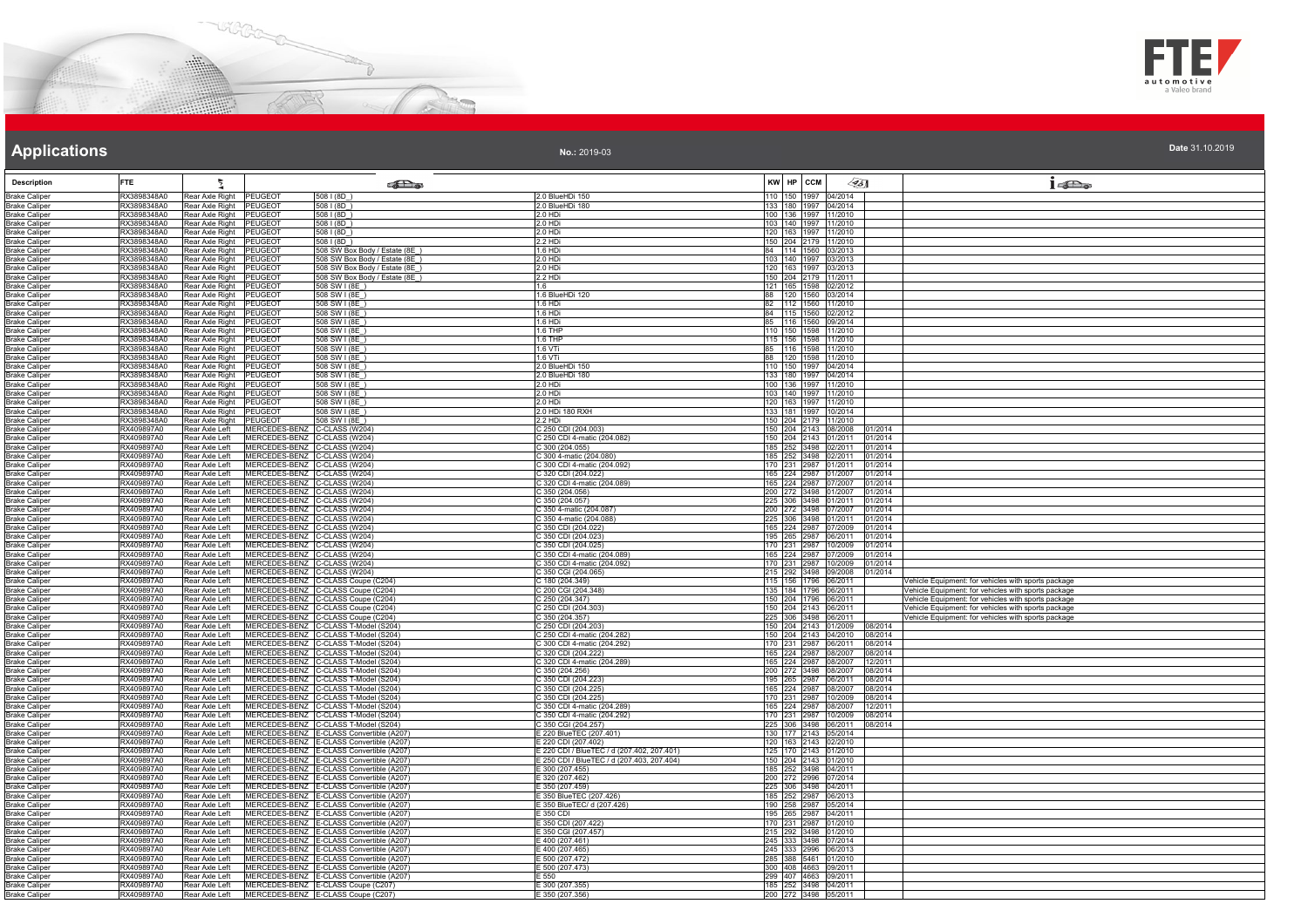



**No.:** 2019-03

| <b>Description</b>                           | <b>FTE</b>               |                                                                                                                  | $\epsilon$ of $\epsilon$                                                             |                                                                                          | KW HP CCM<br>⊲डा<br>16a                                            |
|----------------------------------------------|--------------------------|------------------------------------------------------------------------------------------------------------------|--------------------------------------------------------------------------------------|------------------------------------------------------------------------------------------|--------------------------------------------------------------------|
| <b>Brake Caliper</b>                         | RX409897A0               | Rear Axle Left                                                                                                   | MERCEDES-BENZ E-CLASS Coupe (C207)                                                   | E 350 (207.359)                                                                          | 225 306 3498 04/2011                                               |
| <b>Brake Caliper</b>                         | RX409897A0               | Rear Axle Left                                                                                                   | MERCEDES-BENZ E-CLASS Coupe (C207)                                                   | 350 4-matic (207.388)                                                                    | 225 306 3498 02/2013                                               |
| <b>Brake Caliper</b>                         | RX409897A0               | Rear Axle Left                                                                                                   | MERCEDES-BENZ E-CLASS Coupe (C207)                                                   | E 350 BlueTEC                                                                            | 185 252 2987 03/2013                                               |
| <b>Brake Caliper</b><br><b>Brake Caliper</b> | RX409897A0<br>RX409897A0 | Rear Axle Left<br>Rear Axle Left                                                                                 | MERCEDES-BENZ E-CLASS Coupe (C207)<br>MERCEDES-BENZ E-CLASS Coupe (C207)             | E 350 BlueTEC / d (207.326)<br>F 350 CDI                                                 | 190 258 2987 05/2014<br>195 265 2987 04/2011                       |
| <b>Brake Caliper</b>                         | RX409897A0               | Rear Axle Left                                                                                                   | MERCEDES-BENZ E-CLASS Coupe (C207)                                                   | E 350 CDI (207.322)                                                                      | 170 231 2987 01/2009                                               |
| <b>Brake Caliper</b>                         | RX409897A0               | Rear Axle Left                                                                                                   | MERCEDES-BENZ E-CLASS Coupe (C207)                                                   | E 350 CGI (207.357)                                                                      | 215 292 3498 01/2009                                               |
| <b>Brake Caliper</b>                         | RX409897A0               | Rear Axle Left                                                                                                   | MERCEDES-BENZ E-CLASS Coupe (C207)                                                   | $\overline{.}400$                                                                        | 245 333 2996 06/2013                                               |
| <b>Brake Caliper</b>                         | RX409897A0<br>RX409897A0 | Rear Axle Left<br>Rear Axle Left                                                                                 | MERCEDES-BENZ E-CLASS Coupe (C207)<br>MERCEDES-BENZ E-CLASS Coupe (C207)             | E 400 (207.361)<br>E 500 (207.372)                                                       | 245 333 3498 07/2014<br>285 388 5461 01/2009                       |
| <b>Brake Caliper</b><br><b>Brake Caliper</b> | RX409897A0               | Rear Axle Left                                                                                                   | MERCEDES-BENZ E-CLASS Coupe (C207)                                                   | E 500 (207.373)                                                                          | 300 408 4663 09/2011                                               |
| <b>Brake Caliper</b>                         | RX409898A0               | Rear Axle Right<br>MERCEDES-BENZ C-CLASS (W204)                                                                  |                                                                                      | C 250 CDI (204.003)                                                                      | 150 204 2143 08/2008 01/2014                                       |
| <b>Brake Caliper</b>                         | RX409898A0               | MERCEDES-BENZ C-CLASS (W204)<br>Rear Axle Right                                                                  |                                                                                      | C 250 CDI 4-matic (204.082)                                                              | 150 204 2143 01/2011<br>01/2014                                    |
| <b>Brake Caliper</b>                         | RX409898A0               | MERCEDES-BENZ C-CLASS (W204)<br>Rear Axle Right                                                                  |                                                                                      | 300 (204.055)                                                                            | 185 252 3498 02/2011<br>01/2014                                    |
| <b>Brake Caliper</b>                         | RX409898A0               | Rear Axle Right   MERCEDES-BENZ   C-CLASS (W204)<br>MERCEDES-BENZ C-CLASS (W204)                                 |                                                                                      | C 300 4-matic (204.080)<br>C 300 CDI 4-matic (204.092)                                   | 185 252 3498 02/2011<br>01/2014<br>170 231 2987 01/2011            |
| <b>Brake Caliper</b><br><b>Brake Caliper</b> | RX409898A0<br>RX409898A0 | Rear Axle Right<br>MERCEDES-BENZ C-CLASS (W204)<br>Rear Axle Right                                               |                                                                                      | C 320 CDI (204.022)                                                                      | 01/2014<br>165 224 2987 01/2007<br>01/2014                         |
| <b>Brake Caliper</b>                         | RX409898A0               | MERCEDES-BENZ C-CLASS (W204)<br>Rear Axle Right                                                                  |                                                                                      | C 320 CDI 4-matic (204.089)                                                              | 165 224 2987 07/2007<br>01/2014                                    |
| <b>Brake Caliper</b>                         | RX409898A0               | MERCEDES-BENZ C-CLASS (W204)<br>Rear Axle Right                                                                  |                                                                                      | C 350 (204.056)                                                                          | 200 272 3498 01/2007<br>01/2014                                    |
| <b>Brake Caliper</b>                         | RX409898A0               | Rear Axle Right MERCEDES-BENZ C-CLASS (W204)                                                                     |                                                                                      | C 350 (204.057)                                                                          | 225 306 3498 01/2011<br>01/2014                                    |
| <b>Brake Caliper</b>                         | RX409898A0               | Rear Axle Right MERCEDES-BENZ C-CLASS (W204)                                                                     |                                                                                      | C 350 4-matic (204.087)                                                                  | 200 272 3498 07/2007<br>01/2014                                    |
| <b>Brake Caliper</b><br><b>Brake Caliper</b> | RX409898A0<br>RX409898A0 | Rear Axle Right   MERCEDES-BENZ   C-CLASS (W204)<br>Rear Axle Right   MERCEDES-BENZ   C-CLASS (W204)             |                                                                                      | C 350 4-matic (204.088)<br>C 350 CDI (204.022)                                           | 225 306 3498 01/2011 01/2014<br>165 224 2987 07/2009 01/2014       |
| <b>Brake Caliper</b>                         | RX409898A0               | Rear Axle Right<br>MERCEDES-BENZ C-CLASS (W204)                                                                  |                                                                                      | C 350 CDI (204.023)                                                                      | 195 265 2987 06/2011<br>01/2014                                    |
| <b>Brake Caliper</b>                         | RX409898A0               | Rear Axle Right<br>MERCEDES-BENZ C-CLASS (W204)                                                                  |                                                                                      | C 350 CDI (204.025)                                                                      | 170 231 2987 10/2009<br>01/2014                                    |
| <b>Brake Caliper</b>                         | RX409898A0               | Rear Axle Right MERCEDES-BENZ C-CLASS (W204)                                                                     |                                                                                      | C 350 CDI 4-matic (204.089)                                                              | 165 224 2987 07/2009<br>01/2014                                    |
| <b>Brake Caliper</b>                         | RX409898A0               | MERCEDES-BENZ C-CLASS (W204)<br>Rear Axle Right                                                                  |                                                                                      | C 350 CDI 4-matic (204.092)                                                              | 170 231 2987 10/2009<br>01/2014                                    |
| <b>Brake Caliper</b>                         | RX409898A0<br>RX409898A0 | Rear Axle Right<br>MERCEDES-BENZ C-CLASS (W204)                                                                  |                                                                                      | C 350 CGI (204.065)                                                                      | 215 292 3498 09/2008 01/2014                                       |
| <b>Brake Caliper</b><br><b>Brake Caliper</b> | RX409898A0               | Rear Axle Right<br>Rear Axle Right                                                                               | MERCEDES-BENZ C-CLASS Coupe (C204)<br>MERCEDES-BENZ C-CLASS Coupe (C204)             | C 180 (204.349)<br>200 CGI (204.348)                                                     | 115 156 1796 06/2011<br>135 184 1796 06/2011                       |
| <b>Brake Caliper</b>                         | RX409898A0               | Rear Axle Right                                                                                                  | MERCEDES-BENZ C-CLASS Coupe (C204)                                                   | C 250 (204.347)                                                                          | 150 204 1796 06/2011                                               |
| <b>Brake Caliper</b>                         | RX409898A0               | Rear Axle Right                                                                                                  | MERCEDES-BENZ C-CLASS Coupe (C204)                                                   | C 250 CDI (204.303)                                                                      | 150 204 2143 06/2011                                               |
| <b>Brake Caliper</b>                         | RX409898A0               | Rear Axle Right                                                                                                  | MERCEDES-BENZ C-CLASS Coupe (C204)                                                   | C 350 (204.357)                                                                          | 225 306 3498 06/2011                                               |
| <b>Brake Caliper</b>                         | RX409898A0               | Rear Axle Right MERCEDES-BENZ C-CLASS T-Model (S204)                                                             |                                                                                      | C 250 CDI (204.203)                                                                      | 150 204 2143 01/2009 08/2014                                       |
| <b>Brake Caliper</b><br><b>Brake Caliper</b> | RX409898A0<br>RX409898A0 | Rear Axle Right<br>Rear Axle Right                                                                               | MERCEDES-BENZ C-CLASS T-Model (S204)<br>MERCEDES-BENZ C-CLASS T-Model (S204)         | C 250 CDI 4-matic (204.282)<br>300 CDI 4-matic (204.292)                                 | 150 204 2143 04/2010 08/2014<br>170 231 2987 06/2011<br>08/2014    |
| <b>Brake Caliper</b>                         | RX409898A0               | Rear Axle Right                                                                                                  | MERCEDES-BENZ C-CLASS T-Model (S204)                                                 | C 320 CDI (204.222)                                                                      | 165 224 2987 08/2007<br>08/2014                                    |
| <b>Brake Caliper</b>                         | RX409898A0               | Rear Axle Right                                                                                                  | MERCEDES-BENZ C-CLASS T-Model (S204)                                                 | C 320 CDI 4-matic (204.289)                                                              | 165 224 2987 08/2007<br>12/2011                                    |
| <b>Brake Caliper</b>                         | RX409898A0               | Rear Axle Right                                                                                                  | MERCEDES-BENZ C-CLASS T-Model (S204)                                                 | 350 (204.256)                                                                            | 200 272 3498 08/2007<br>08/2014                                    |
| <b>Brake Caliper</b>                         | RX409898A0               | Rear Axle Right                                                                                                  | MERCEDES-BENZ C-CLASS T-Model (S204)                                                 | C 350 CDI (204.223)                                                                      | 195 265 2987 06/2011 08/2014                                       |
| <b>Brake Caliper</b>                         | RX409898A0<br>RX409898A0 | Rear Axle Right                                                                                                  | MERCEDES-BENZ C-CLASS T-Model (S204)                                                 | C 350 CDI (204.225)<br>C 350 CDI (204.225)                                               | 165 224 2987 08/2007<br>08/2014<br>170 231 2987 10/2009<br>08/2014 |
| <b>Brake Caliper</b><br><b>Brake Caliper</b> | RX409898A0               | Rear Axle Right<br>Rear Axle Right                                                                               | MERCEDES-BENZ C-CLASS T-Model (S204)<br>MERCEDES-BENZ C-CLASS T-Model (S204)         | C 350 CDI 4-matic (204.289)                                                              | 165 224 2987 08/2007<br>12/2011                                    |
| <b>Brake Caliper</b>                         | RX409898A0               | Rear Axle Right                                                                                                  | MERCEDES-BENZ C-CLASS T-Model (S204)                                                 | C 350 CDI 4-matic (204.292)                                                              | 170 231 2987 10/2009 08/2014                                       |
| <b>Brake Caliper</b>                         | RX409898A0               | Rear Axle Right                                                                                                  | MERCEDES-BENZ C-CLASS T-Model (S204)                                                 | C 350 CGI (204.257)                                                                      | 225 306 3498 06/2011 08/2014                                       |
| <b>Brake Caliper</b>                         | RX409898A0               | Rear Axle Right                                                                                                  | MERCEDES-BENZ E-CLASS Convertible (A207)                                             | E 220 BlueTEC (207.401)                                                                  | 130 177 2143 05/2014                                               |
| <b>Brake Caliper</b>                         | RX409898A0<br>RX409898A0 | Rear Axle Right                                                                                                  | MERCEDES-BENZ E-CLASS Convertible (A207)<br>MERCEDES-BENZ E-CLASS Convertible (A207) | 220 CDI (207.402)                                                                        | 120 163 2143 02/2010<br>125 170 2143 01/2010                       |
| <b>Brake Caliper</b><br><b>Brake Caliper</b> | RX409898A0               | Rear Axle Right<br>Rear Axle Right                                                                               | MERCEDES-BENZ E-CLASS Convertible (A207)                                             | E 220 CDI / BlueTEC / d (207.402, 207.401)<br>E 250 CDI / BlueTEC / d (207.403, 207.404) | 150 204 2143 01/2010                                               |
| <b>Brake Caliper</b>                         | RX409898A0               | Rear Axle Right                                                                                                  | MERCEDES-BENZ E-CLASS Convertible (A207)                                             | E 300 (207.455)                                                                          | 185 252 3498 04/2011                                               |
| <b>Brake Caliper</b>                         | RX409898A0               | Rear Axle Right                                                                                                  | MERCEDES-BENZ E-CLASS Convertible (A207)                                             | E 320 (207.462)                                                                          | 200 272 2996 07/2014                                               |
| <b>Brake Caliper</b>                         | RX409898A0               | Rear Axle Right                                                                                                  | MERCEDES-BENZ E-CLASS Convertible (A207)                                             | E 350 (207.459)                                                                          | 225 306 3498 04/2011                                               |
| <b>Brake Caliper</b>                         | RX409898A0<br>RX409898A0 | Rear Axle Right<br>Rear Axle Right MERCEDES-BENZ E-CLASS Convertible (A207)                                      | MERCEDES-BENZ E-CLASS Convertible (A207)                                             | E 350 BlueTEC (207.426)                                                                  | 185 252 2987 06/2013<br>190 258 2987 05/2014                       |
| <b>Brake Caliper</b><br><b>Brake Caliper</b> | RX409898A0               | Rear Axle Right MERCEDES-BENZ E-CLASS Convertible (A207)                                                         |                                                                                      | E 350 BlueTEC/ d (207.426)<br>E 350 CDI                                                  | 195 265 2987 04/2011                                               |
| <b>Brake Caliper</b>                         | RX409898A0               | Rear Axle Right MERCEDES-BENZ E-CLASS Convertible (A207)                                                         |                                                                                      | E 350 CDI (207.422)                                                                      | 170 231 2987 01/2010                                               |
| <b>Brake Caliper</b>                         | RX409898A0               | Rear Axle Right                                                                                                  | MERCEDES-BENZ E-CLASS Convertible (A207)                                             | E 350 CGI (207.457)                                                                      | 215 292 3498 01/2010                                               |
| <b>Brake Caliper</b>                         | RX409898A0               | Rear Axle Right                                                                                                  | MERCEDES-BENZ E-CLASS Convertible (A207)                                             | E 400 (207.461)                                                                          | 245 333 3498 07/2014                                               |
| <b>Brake Caliper</b>                         | RX409898A0<br>RX409898A0 | Rear Axle Right                                                                                                  | MERCEDES-BENZ E-CLASS Convertible (A207)<br>MERCEDES-BENZ E-CLASS Convertible (A207) | 400 (207.465<br>E 500 (207.472)                                                          | 245 333 2996 06/2013<br>285 388 5461 01/2010                       |
| <b>Brake Caliper</b><br><b>Brake Caliper</b> | RX409898A0               | Rear Axle Right<br>Rear Axle Right                                                                               | MERCEDES-BENZ E-CLASS Convertible (A207)                                             | $= 500(207.473)$                                                                         | 300 408 4663 09/2011                                               |
| <b>Brake Caliper</b>                         | RX409898A0               | Rear Axle Right                                                                                                  | MERCEDES-BENZ E-CLASS Convertible (A207)                                             | E 550                                                                                    | 299 407 4663 09/2011                                               |
| <b>Brake Caliper</b>                         | RX409898A0               | Rear Axle Right                                                                                                  | MERCEDES-BENZ E-CLASS Coupe (C207)                                                   | E 300 (207.355)                                                                          | 185 252 3498 04/2011                                               |
| <b>Brake Caliper</b>                         | RX409898A0               | Rear Axle Right                                                                                                  | MERCEDES-BENZ E-CLASS Coupe (C207)                                                   | (350(207.356))                                                                           | 200 272 3498 05/2011                                               |
| <b>Brake Caliper</b><br><b>Brake Caliper</b> | RX409898A0<br>RX409898A0 | Rear Axle Right   MERCEDES-BENZ   E-CLASS Coupe (C207)<br>Rear Axle Right   MERCEDES-BENZ   E-CLASS Coupe (C207) |                                                                                      | E 350 (207.359)<br>E 350 4-matic (207.388)                                               | 225 306 3498 04/2011<br>225 306 3498 02/2013                       |
| <b>Brake Caliper</b>                         | RX409898A0               | Rear Axle Right MERCEDES-BENZ E-CLASS Coupe (C207)                                                               |                                                                                      | E 350 BlueTEC                                                                            | 185 252 2987 03/2013                                               |
| <b>Brake Caliper</b>                         | RX409898A0               | Rear Axle Right                                                                                                  | MERCEDES-BENZ E-CLASS Coupe (C207)                                                   | E 350 BlueTEC / d (207.326)                                                              | 190 258 2987 05/2014                                               |
| <b>Brake Caliper</b>                         | RX409898A0               | Rear Axle Right                                                                                                  | MERCEDES-BENZ E-CLASS Coupe (C207)                                                   | E 350 CDI                                                                                | 195 265 2987 04/2011                                               |
| <b>Brake Caliper</b>                         | RX409898A0               | Rear Axle Right<br>MERCEDES-BENZ                                                                                 | E-CLASS Coupe (C207)                                                                 | $-350$ CDI (207.322)                                                                     | 170 231 2987 01/2009                                               |
| <b>Brake Caliper</b><br><b>Brake Caliper</b> | RX409898A0<br>RX409898A0 | Rear Axle Right<br>Rear Axle Right                                                                               | MERCEDES-BENZ E-CLASS Coupe (C207)<br>MERCEDES-BENZ E-CLASS Coupe (C207)             | E 350 CGI (207.357)<br>$E = 400$                                                         | 215 292 3498 01/2009<br>245 333 2996 06/2013                       |
| <b>Brake Caliper</b>                         | RX409898A0               | Rear Axle Right                                                                                                  | MERCEDES-BENZ E-CLASS Coupe (C207)                                                   | E 400 (207.361)                                                                          | 245 333 3498 07/2014                                               |
| <b>Brake Caliper</b>                         | RX409898A0               | Rear Axle Right                                                                                                  | MERCEDES-BENZ E-CLASS Coupe (C207)                                                   | E 500 (207.372)                                                                          | 285 388 5461 01/2009                                               |
| <b>Brake Caliper</b>                         | RX409898A0               | Rear Axle Right                                                                                                  | MERCEDES-BENZ E-CLASS Coupe (C207)                                                   | 500 (207.373                                                                             | 300 408 4663 09/2011                                               |
| <b>Brake Caliper</b>                         | RX449873A0               | Front Axle Left<br><b>IVECO</b>                                                                                  | DAILY III Box Body / Estate                                                          | 29 L 10 V (ALJA43A2, ALJA42A2, ALJA41A2)                                                 | 70 95 2287 09/2002<br>07/2007<br>Chassis no. from: 5534762/D270755 |
| <b>Brake Caliper</b>                         | RX449873A0<br>RX449873A0 | <b>IVECO</b><br>Front Axle Left                                                                                  | DAILY III Box Body / Estate                                                          | 29114<br>35 C 14, 35 S 14                                                                | 100 136 2287 01/2005 04/2006<br>100 136 2287 01/2005 04/2006       |
| <b>Brake Caliper</b><br><b>Brake Caliper</b> | RX449873A0               | Front Axle Left<br><b>IVECO</b><br>Front Axle Left<br><b>IVECO</b>                                               | DAILY III Box Body / Estate<br>DAILY III Box Body / Estate                           | 35 C 17, 35 S 17                                                                         | 122 166 2998 01/2005 04/2006 Chassis no. from: D270755/5534762     |
|                                              |                          |                                                                                                                  |                                                                                      |                                                                                          |                                                                    |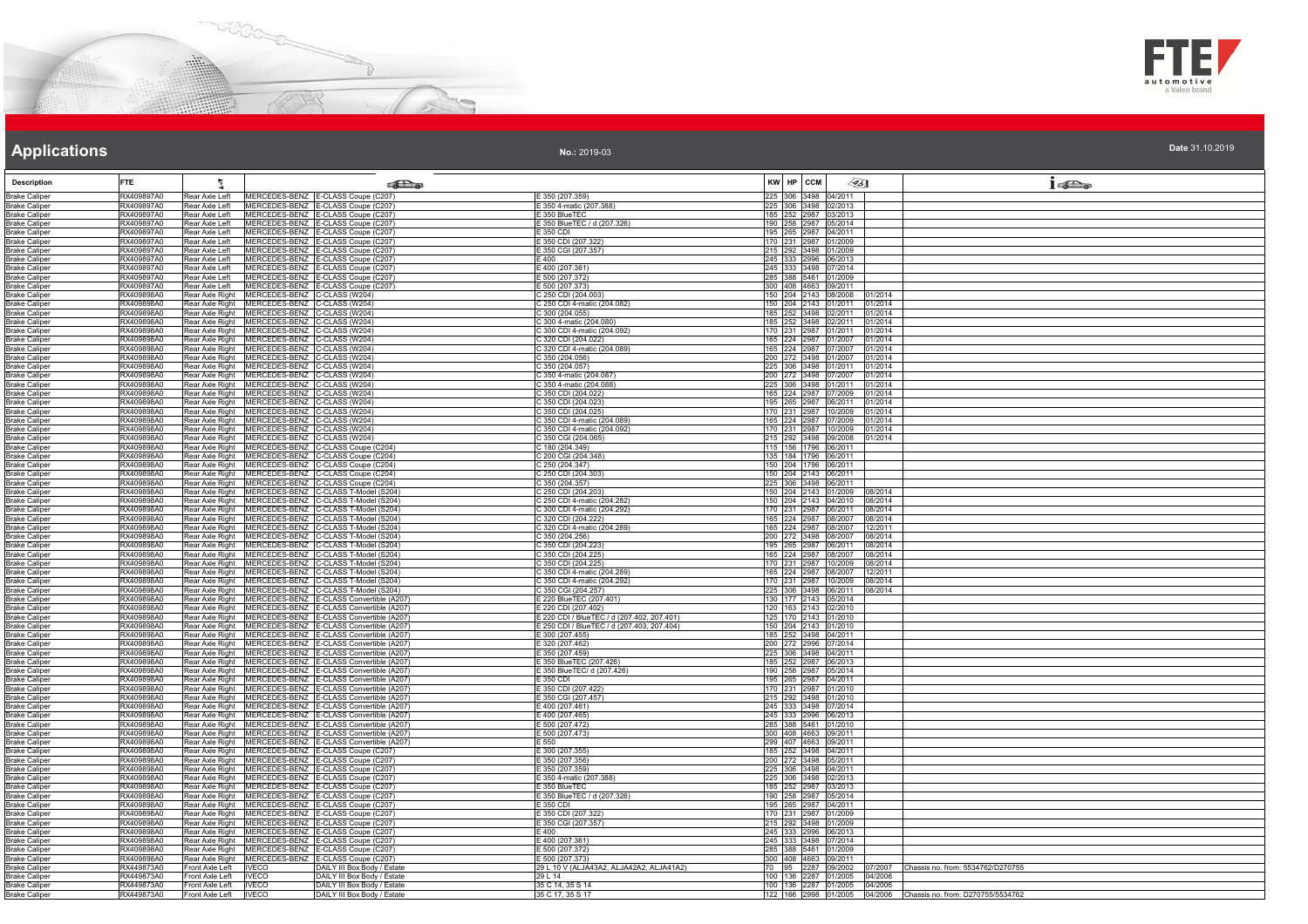



#### **No.:** 2019-03

| <b>Description</b>                           | <b>FTE</b>                 | ł                                                  |                                  | <b>REA</b>                                                      |                                                                     |       | KW HP CCM                                        |              | ∕€ક∏                                                    | 1522                                                                   |
|----------------------------------------------|----------------------------|----------------------------------------------------|----------------------------------|-----------------------------------------------------------------|---------------------------------------------------------------------|-------|--------------------------------------------------|--------------|---------------------------------------------------------|------------------------------------------------------------------------|
| <b>Brake Caliper</b>                         | RX449873A0                 | Front Axle Left                                    | <b>IVECO</b>                     | DAILY III Box Body / Estate                                     | 35 S 9 V                                                            | 66    |                                                  |              | 90 2798 11/2001 04/2006                                 | Chassis no. from: D270755/5534762                                      |
| <b>Brake Caliper</b>                         | RX449873A0                 | Front Axle Left                                    | <b>IVECO</b>                     | DAILY III Box Body / Estate                                     | 35 S 9 V.35 C 9 V                                                   | 62    |                                                  |              | 84 2798 05/1999 07/2007                                 | Chassis no. from: D270755/5534762                                      |
| <b>Brake Caliper</b>                         | RX449873A0<br>RX449873A0   | Front Axle Left                                    | <b>IVECO</b>                     | DAILY III Bus                                                   | 35 S 12, 35 C 12, 40 C 12<br>35 S 14, 50 C 14 (ATPA9FH2)            | 85    | 116 2287 01/2003                                 |              | 05/2006                                                 | Equipment Vart.: Daily 35S14                                           |
| <b>Brake Caliper</b><br><b>Brake Caliper</b> | RX449873A0                 | Front Axle Left<br>Front Axle Left                 | <b>IVECO</b><br><b>IVECO</b>     | DAILY III Bus<br><b>DAILY III Platform/Chassis</b>              | 29 L 14 (AHRA11C1B1, AHRA14C1B1, AHRA64C1B1)                        |       | 100 136 2998 01/2004<br>100 136 2287 11/2005     |              | 05/2006<br>04/2006                                      |                                                                        |
| <b>Brake Caliper</b>                         | RX449873A0                 | Front Axle Left                                    | <b>IVECO</b>                     | DAILY III Platform/Chassis                                      | 35 C 10 V, 35 S 10 V (AMJA14A1, AMJA64A1, AMJA65A1,                 |       | 70 95 2287 09/2002                               |              | 04/2006                                                 |                                                                        |
| <b>Brake Caliper</b>                         | RX449873A0                 | Front Axle Left                                    | <b>IVECO</b>                     | <b>DAILY III Platform/Chassis</b>                               | 35 C 12, 35 S 12 (AEKA14A1, AEKA14AA, AEKA64A1,.                    | 85    | 116 2287 09/2002                                 |              | 04/2006                                                 | Chassis no. from: 5534762/D270755                                      |
| <b>Brake Caliper</b>                         | RX449873A0                 | Front Axle Left                                    | <b>IVECO</b>                     | <b>DAILY III Platform/Chassis</b>                               | 35 C 14, 35 S 14                                                    |       | 100 136 2287 01/2005                             |              | 04/2006                                                 |                                                                        |
| <b>Brake Caliper</b><br><b>Brake Caliper</b> | RX449873A0<br>RX449873A0   | Front Axle Left<br>Front Axle Left                 | <b>IVECO</b><br><b>IVECO</b>     | DAILY III Platform/Chassis<br>DAILY III Platform/Chassis        | 35 C 17, 35 S 17<br>35 C 9, 35 S 9                                  |       | 122   166   2998   01/2005<br>66 90 2798 11/2001 |              | 04/2006<br>04/2006                                      | Chassis no. from: D270755/5534762<br>Chassis no. from: D270755/5534762 |
| <b>Brake Caliper</b>                         | RX449873A0                 | Front Axle Left                                    | <b>IVECO</b>                     | DAILY III Platform/Chassis                                      | 35 S 9,35 C 9                                                       |       | 84 2798 05/1999                                  |              | 04/2006                                                 | Chassis no. from: D270755/5534762                                      |
| <b>Brake Caliper</b>                         | RX449874A0                 | Front Axle Right                                   | <b>IVECO</b>                     | DAILY III Box Body / Estate                                     | 29 L 10 V (ALJA43A2, ALJA42A2, ALJA41A2)                            |       | 95 2287 09/2002                                  |              | 07/2007                                                 | Chassis no. from: 5534762/D270755                                      |
| <b>Brake Caliper</b>                         | RX449874A0                 | Front Axle Right   IVECO                           |                                  | DAILY III Box Body / Estate                                     | 29   14                                                             |       | 100 136 2287 01/2005                             |              | 04/2006                                                 |                                                                        |
| <b>Brake Caliper</b>                         | RX449874A0                 | Front Axle Right IVECO                             |                                  | DAILY III Box Body / Estate                                     | 35 C 14, 35 S 14                                                    |       | 100 136 2287 01/2005                             |              | 04/2006                                                 |                                                                        |
| <b>Brake Caliper</b><br><b>Brake Caliper</b> | RX449874A0<br>RX449874A0   | Front Axle Right IVECO<br>Front Axle Right   IVECO |                                  | DAILY III Box Body / Estate<br>DAILY III Box Body / Estate      | 35 C 17, 35 S 17<br>35 S 9 V                                        | 66    | 122 166 2998 01/2005<br>90 2798 11/2001          |              | 04/2006<br>04/2006                                      | Chassis no. from: D270755/5534762<br>Chassis no. from: D270755/5534762 |
| <b>Brake Caliper</b>                         | RX449874A0                 | Front Axle Right IVECO                             |                                  | DAILY III Box Body / Estate                                     | 35 S 9 V, 35 C 9 V                                                  |       | 84 2798 05/1999                                  |              | 07/2007                                                 | Chassis no. from: D270755/5534762                                      |
| <b>Brake Caliper</b>                         | RX449874A0                 | Front Axle Right IVECO                             |                                  | DAILY III Bus                                                   | 35 S 12, 35 C 12, 40 C 12                                           | 85    | 116 2287 01/2003                                 |              | 05/2006                                                 |                                                                        |
| <b>Brake Caliper</b>                         | RX449874A0                 | Front Axle Right IVECO                             |                                  | <b>DAILY III Bus</b>                                            | 35 S 14, 50 C 14 (ATPA9FH2)                                         |       |                                                  |              | 100 136 2998 01/2004 05/2006                            | Equipment Vart.: Daily 35S14                                           |
| <b>Brake Caliper</b>                         | RX449874A0                 | Front Axle Right IVECO                             |                                  | DAILY III Platform/Chassis                                      | 29 L 14 (AHRA11C1B1, AHRA14C1B1, AHRA64C1B1)                        |       | 100 136 2287 11/2005                             |              | 04/2006                                                 |                                                                        |
| <b>Brake Caliper</b>                         | RX449874A0<br>RX449874A0   | Front Axle Right   IVECO                           |                                  | DAILY III Platform/Chassis<br><b>DAILY III Platform/Chassis</b> | 35 C 10 V, 35 S 10 V (AMJA14A1, AMJA64A1, AMJA65A1,                 | 85    | 116 2287 09/2002                                 |              | 70 95 2287 09/2002 04/2006<br>04/2006                   | Chassis no. from: 5534762/D270755                                      |
| <b>Brake Caliper</b><br><b>Brake Caliper</b> | RX449874A0                 | Front Axle Right IVECO<br>Front Axle Right IVECO   |                                  | DAILY III Platform/Chassis                                      | 35 C 12, 35 S 12 (AEKA14A1, AEKA14AA, AEKA64A1,<br>35 C 14, 35 S 14 |       | 100 136 2287 01/2005                             |              | 04/2006                                                 |                                                                        |
| <b>Brake Caliper</b>                         | RX449874A0                 | Front Axle Right   IVECO                           |                                  | DAILY III Platform/Chassis                                      | 35 C 17, 35 S 17                                                    |       | 122 166 2998 01/2005                             |              | 04/2006                                                 | Chassis no. from: D270755/5534762                                      |
| <b>Brake Caliper</b>                         | RX449874A0                 | Front Axle Right   IVECO                           |                                  | <b>DAILY III Platform/Chassis</b>                               | 35 C 9, 35 S 9                                                      |       | 66 90 2798 11/2001                               |              | 04/2006                                                 | Chassis no. from: D270755/5534762                                      |
| <b>Brake Caliper</b>                         | RX449874A0                 | Front Axle Right IVECO                             |                                  | DAILY III Platform/Chassis                                      | 35 S 9,35 C 9                                                       | 62    | 84 2798 05/1999                                  |              | 04/2006                                                 | Chassis no. from: D270755/5534762                                      |
| <b>Brake Caliper</b>                         | RX4898351A0                | Front Axle Left                                    | <b>RENAUL1</b>                   | CLIO IV (BH_)                                                   | 0.9 TCe 90                                                          | 66    |                                                  |              | 90 898 11/2012 06/2016                                  |                                                                        |
| <b>Brake Caliper</b><br><b>Brake Caliper</b> | RX4898351A0<br>RX4898351A0 | Front Axle Left<br>Front Axle Left                 | <b>RENAULT</b><br><b>RENAULT</b> | CLIO IV (BH<br>CLIO IV (BH)                                     | 1.2 16V<br>1.2 16V (BHA1, BHAK, BHMG, BHMK)                         | 55    | 54 73 1149 11/2012<br>75 1149 06/2015            |              |                                                         |                                                                        |
| <b>Brake Caliper</b>                         | RX4898351A0                | Front Axle Left                                    | RENAUL 1                         | CLIO IV (BH)                                                    | 1.2 LPG (BHMG)                                                      |       | $\overline{53}$ 72 1149 01/2014                  |              |                                                         |                                                                        |
| <b>Brake Caliper</b>                         | RX4898351A0                | Front Axle Left                                    | RENAULT                          | CLIO IV (BH                                                     | 1.5 dCi 75                                                          |       | 55 75 1461 11/2012                               |              |                                                         | Rim Size: 15 Inch                                                      |
| <b>Brake Caliper</b>                         | RX4898351A0                | Front Axle Left                                    | <b>RENAULT</b>                   | CLIO IV (BH)                                                    | 1.5 dCi 90                                                          |       | 66 90 1461 11/2012                               |              |                                                         |                                                                        |
| <b>Brake Caliper</b>                         | RX4898351A0                | Front Axle Left                                    | RENAULT                          | CLIO IV Box                                                     | 0.9 TCe 90                                                          |       | 66 90 898 01/2014                                |              |                                                         |                                                                        |
| <b>Brake Caliper</b>                         | RX4898351A0                | Front Axle Left                                    | RENAULT                          | CLIO IV Box                                                     | 1.2 16V (BHMK)                                                      | 53    | 54 73 1149 01/2014                               |              |                                                         |                                                                        |
| <b>Brake Caliper</b><br><b>Brake Caliper</b> | RX4898351A0<br>RX4898351A0 | Front Axle Left<br>Front Axle Left                 | RENAULT<br><b>RENAULT</b>        | CLIO IV Box<br><b>CLIO IV Box</b>                               | 1.2 16V LPG (BHMG)<br>1.5 dCi 75                                    |       | 72 1149 01/2014<br>55 75 1461 01/2014            |              |                                                         |                                                                        |
| <b>Brake Caliper</b>                         | RX4898351A0                | Front Axle Left                                    | RENAULT                          | CLIO IV Box                                                     | 1.5 dCi 90                                                          |       | 66 90 1461 01/2014                               |              |                                                         | Transmission Type: 5-Speed Manual Transmission                         |
| <b>Brake Caliper</b>                         | RX4898351A0                | Front Axle Left                                    | <b>RENAULT</b>                   | LOGAN I Estate (KS)                                             | 1.5 dCi                                                             |       |                                                  |              | 66 90 1461 06/2011 06/2016                              |                                                                        |
| <b>Brake Caliper</b>                         | RX4898351A0                | Front Axle Left                                    | <b>DACIA</b>                     | OGAN II                                                         | $1.5$ dCi                                                           |       |                                                  |              | 55 75 1461 10/2012 06/2016                              |                                                                        |
| <b>Brake Caliper</b>                         | RX4898351A0                | Front Axle Left                                    | <b>DACIA</b>                     | OGAN II                                                         | 1.5 dCi                                                             |       | 63 84 1461 01/2013                               |              | 06/2016                                                 |                                                                        |
| <b>Brake Caliper</b><br><b>Brake Caliper</b> | RX4898351A0<br>RX4898351A0 | Front Axle Left<br>Front Axle Left                 | <b>DACIA</b><br><b>DACIA</b>     | LOGAN II<br><b>LOGAN II</b>                                     | 1.5 dCi<br>1.6 16V                                                  | 66    | 90 1461 10/2012<br>77 105 1598 01/2013           |              | 06/2016<br>06/2016                                      |                                                                        |
| <b>Brake Caliper</b>                         | RX4898351A0                | Front Axle Left                                    | <b>DACIA</b>                     | LOGAN II                                                        | TCe 90                                                              |       | 66 90 898 10/2012                                |              | 06/2016                                                 |                                                                        |
| <b>Brake Caliper</b>                         | RX4898351A0                | Front Axle Left                                    | <b>RENAUL1</b>                   | LOGAN II Estate (K8                                             | 1.2 16V                                                             |       |                                                  |              | 54 73 1149 12/2013 06/2016                              |                                                                        |
| <b>Brake Caliper</b>                         | RX4898351A0                | Front Axle Left                                    | RENAULT                          | OGAN II Estate (K8)                                             | 1.2 16V LPG                                                         |       | 53 72 1149 12/2013                               |              | 06/2016                                                 |                                                                        |
| <b>Brake Caliper</b>                         | RX4898351A0<br>RX4898351A0 | Front Axle Left                                    | RENAULT                          | OGAN II Estate (K8)<br>LOGAN II Estate (K8                      | 1.5 dCi                                                             | 66    | 84 1461 12/2013<br>90 1461 12/2013               |              | 06/2016                                                 |                                                                        |
| <b>Brake Caliper</b><br><b>Brake Caliper</b> | RX4898351A0                | Front Axle Left<br>Front Axle Left                 | RENAULT<br><b>RENAULT</b>        | LOGAN II Estate (K8                                             | $1.5$ dCi<br>1.6                                                    | 59    | 80                                               | 1598 12/2013 | 06/2016<br>06/2016                                      |                                                                        |
| <b>Brake Caliper</b>                         | RX4898351A0                | Front Axle Left                                    | <b>DACIA</b>                     | LOGAN MCV II                                                    | 1.2                                                                 | 55    | 75 1149 02/2013                                  |              | 06/2016                                                 |                                                                        |
| <b>Brake Caliper</b>                         | RX4898351A0                | Front Axle Left                                    | <b>DACIA</b>                     | LOGAN MCV II                                                    | 1.2 LPG                                                             |       | 53 72 1149 02/2013                               |              | 06/2016                                                 |                                                                        |
| <b>Brake Caliper</b>                         | RX4898351A0                | Front Axle Left                                    | <b>DACIA</b>                     | OGAN MCV II                                                     | $1.2$ LPG                                                           | 55 75 |                                                  | 1149 02/2013 | 06/2016                                                 |                                                                        |
| <b>Brake Caliper</b>                         | RX4898351A0<br>RX4898351A0 | Front Axle Left                                    | <b>DACIA</b><br><b>DACIA</b>     | OGAN MCV II<br><b>LOGAN MCV II</b>                              | 1.5 dCi                                                             | 55    | 75                                               | 1461 02/2013 | 06/2016                                                 |                                                                        |
| <b>Brake Caliper</b><br><b>Brake Caliper</b> | RX4898351A0                | Front Axle Left<br>Front Axle Left                 | <b>DACIA</b>                     | LOGAN MCV II                                                    | 1.5 dCi<br>$1.5$ dCi                                                |       | 66 90 1461 02/2013                               |              | 63 84 1461 02/2013 06/2016<br>06/2016                   |                                                                        |
| <b>Brake Caliper</b>                         | RX4898351A0                | Front Axle Left                                    | <b>DACIA</b>                     | <b>LOGAN MCV II</b>                                             | 1.6                                                                 |       |                                                  |              | 62 84 1598 06/2013 06/2016                              |                                                                        |
| <b>Brake Caliper</b>                         | RX4898351A0                | Front Axle Left                                    | DACIA                            | OGAN MCV II                                                     | TCe 90                                                              |       | 66 90 898 02/2013                                |              | 06/2016                                                 |                                                                        |
| <b>Brake Caliper</b>                         | RX4898351A0                | Front Axle Left                                    | RENAULT                          | OGAN/STEPWAY II (L8)                                            | 1.5 dCi                                                             | 62    | 84 1461 12/2013                                  |              | 06/2016                                                 |                                                                        |
| <b>Brake Caliper</b>                         | RX4898351A0                | Front Axle Left                                    | <b>RENAUL1</b>                   | _OGAN/STEPWAY II (L8)                                           | 1.5 dCi                                                             |       | 90 1461 12/2013                                  |              | 06/2016                                                 |                                                                        |
| <b>Brake Caliper</b><br><b>Brake Caliper</b> | RX4898351A0<br>RX4898351A0 | Front Axle Left<br>Front Axle Left                 | <b>RENAULT</b><br><b>RENAULT</b> | LOGAN/STEPWAY II (L8)<br>LOGAN/STEPWAY II (L8)                  | 1.6<br>1.6 (L8A9, L8J0)                                             | 75    | 83 113 1598 09/2016<br>102 1598 04/2014          |              | 06/2016                                                 |                                                                        |
| <b>Brake Caliper</b>                         | RX4898351A0                | Front Axle Left                                    | <b>DACIA</b>                     | SANDERO II                                                      | 1.2                                                                 |       |                                                  |              | 55 75 1149 10/2012 06/2016                              |                                                                        |
| Brake Caliper                                | RX4898351A0                | Front Axle Left                                    | <b>DACIA</b>                     | SANDERO II                                                      | 1.2 LPG                                                             |       | 55 75 1149 10/2012                               |              | 06/2016                                                 |                                                                        |
| <b>Brake Caliper</b>                         | RX4898351A0                | Front Axle Left                                    | <b>DACIA</b>                     | SANDERO II                                                      | $1.5$ dCi                                                           |       |                                                  | 1461 10/2012 | 06/2016                                                 |                                                                        |
| <b>Brake Caliper</b>                         | RX4898351A0                | Front Axle Left                                    | <b>DACIA</b>                     | SANDERO II                                                      | 1.5 dCi                                                             |       | 63 84 1461 01/2013                               |              | 06/2016                                                 |                                                                        |
| <b>Brake Caliper</b><br><b>Brake Caliper</b> | RX4898351A0<br>RX4898351A0 | Front Axle Left<br>Front Axle Left                 | <b>DACIA</b><br><b>DACIA</b>     | SANDERO II<br>SANDERO II                                        | 1.5 dCi<br>TCe 90                                                   |       |                                                  |              | 66 90 1461 10/2012 06/2016<br>66 90 898 10/2012 06/2016 |                                                                        |
| <b>Brake Caliper</b>                         | RX4898351A0                | Front Axle Left                                    | RENAULT                          | SANDERO/STEPWAY II (B8                                          | 1.2 16V                                                             |       |                                                  |              | 54 73 1149 12/2013 06/2016                              |                                                                        |
| <b>Brake Caliper</b>                         | RX4898351A0                | Front Axle Left                                    | RENAULT                          | SANDERO/STEPWAY II (B8)                                         | 1.2 16V LPG                                                         |       | 53 72 1149 12/2013                               |              | 06/2016                                                 |                                                                        |
| <b>Brake Caliper</b>                         | RX4898351A0                | Front Axle Left                                    | RENAULT                          | SANDERO/STEPWAY II (B8                                          | 1.5 dCi                                                             |       | 84 1461 12/2013                                  |              | 06/2016                                                 |                                                                        |
| <b>Brake Caliper</b>                         | RX4898351A0                | Front Axle Left                                    | <b>RENAULT</b>                   | SANDERO/STEPWAY II (B8)                                         | 1.6                                                                 |       | 59 80 1598 11/2013                               |              | 06/2016                                                 |                                                                        |
| <b>Brake Caliper</b>                         | RX4898351A0<br>RX4898351A0 | Front Axle Left<br>Front Axle Left                 | <b>RENAULT</b><br><b>RENAULT</b> | SANDERO/STEPWAY II (B8)<br>SANDERO/STEPWAY II (B8_)             | 1.6<br>1.6                                                          | 60    | 82 1598 11/2013<br>61 83 1598 11/2013            |              | 06/2016<br>06/2016                                      |                                                                        |
| <b>Brake Caliper</b><br><b>Brake Caliper</b> | RX4898351A0                | Front Axle Left                                    | RENAULT                          | SANDERO/STEPWAY II (B8_)                                        | 1.6 (B8JA)                                                          |       | 83 113 1598 09/2016                              |              |                                                         |                                                                        |
| <b>Brake Caliper</b>                         | RX4898351A0                | Front Axle Left                                    | RENAULT                          | SANDERO/STEPWAY II (B8)                                         | 1.6 16V                                                             | 75    | 102 1598 04/2014                                 |              | 06/2016                                                 |                                                                        |
| <b>Brake Caliper</b>                         | RX4898351A0                | Front Axle Left                                    | <b>RENAULT</b>                   | FHALIA II (LU1/2)                                               | $0.9$ TCe                                                           |       | 90 898 11/2012                                   |              | 06/2014                                                 |                                                                        |
| <b>Brake Caliper</b>                         | RX4898351A0                | Front Axle Left                                    | <b>RENAULT</b>                   | THALIA II (LU1/2_)                                              | 1.5 dCi                                                             |       |                                                  |              | 55 75 1461 11/2012 06/2014                              |                                                                        |
| <b>Brake Caliper</b>                         | RX4898351A0                | Front Axle Left                                    | RENAULT                          | THALIA III (L8)                                                 | 1.5 dC                                                              |       | 66 90 1461 12/2013                               |              | 06/2016                                                 |                                                                        |
| <b>Brake Caliper</b><br><b>Brake Caliper</b> | RX4898351A0<br>RX4898351A0 | Front Axle Left<br>Front Axle Left                 | <b>RENAULT</b><br><b>RENAULT</b> | [WINGO III (BCM )<br>TWINGO III (BCM                            | 0.9 TCe 110<br>0.9 TCe 90                                           |       | 80 109 898 11/2016<br>66 90 898 09/2014          |              |                                                         |                                                                        |
|                                              |                            |                                                    |                                  |                                                                 |                                                                     |       |                                                  |              |                                                         |                                                                        |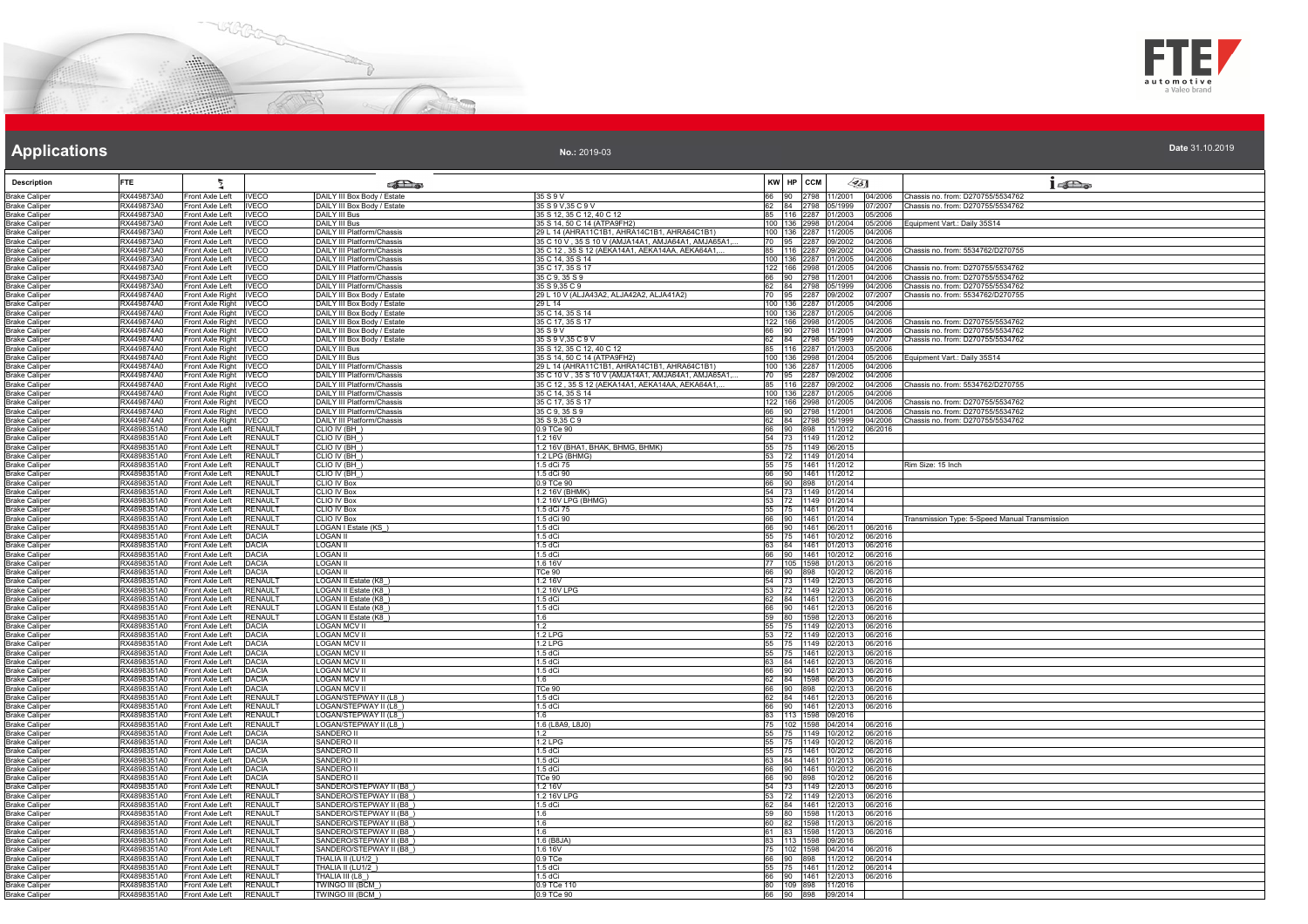



**No.:** 2019-03

| <b>Description</b>                           | <b>FTE</b>                 |                                                      |                                  | கில                                               |                                  |             | KW HP CCM                                     | $\llap{65}$  |                                       | $1 - \sum_{\omega}$                                                |
|----------------------------------------------|----------------------------|------------------------------------------------------|----------------------------------|---------------------------------------------------|----------------------------------|-------------|-----------------------------------------------|--------------|---------------------------------------|--------------------------------------------------------------------|
| <b>Brake Caliper</b>                         | RX4898351A0                | Front Axle Left                                      | <b>RENAULT</b>                   | TWINGO III (BCM                                   | 1.0 SCe 70                       | 52          | 71 999 09/2014                                |              |                                       | Brake Disc Type: Vented                                            |
| <b>Brake Caliper</b>                         | RX4898351A0                | Front Axle Left                                      | <b>RENAULT</b>                   | <b>TWINGO III (BCM</b>                            | 1.0 SCe 70 (BCMB)                | 51          | 69 999 09/2015                                |              |                                       | Brake Disc Type: Vented                                            |
| <b>Brake Caliper</b>                         | RX4898352A0                | Front Axle Right                                     | <b>RENAULT</b>                   | CLIO IV (BH)                                      | 0.9 TCe 90                       | 66          | 90 898 11/2012                                |              | 06/2016                               |                                                                    |
| <b>Brake Caliper</b>                         | RX4898352A0                | Front Axle Right                                     | <b>RENAULT</b>                   | CLIO IV (BH)                                      | 1.2 16V                          | 54          | 73 1149 11/2012                               |              |                                       |                                                                    |
| <b>Brake Caliper</b>                         | RX4898352A0                | Front Axle Right RENAULT                             |                                  | CLIO IV (BH)                                      | 1.2 16V (BHA1, BHAK, BHMG, BHMK) |             | 55 75 1149 06/2015                            |              |                                       |                                                                    |
| <b>Brake Caliper</b><br><b>Brake Caliper</b> | RX4898352A0<br>RX4898352A0 | Front Axle Right RENAULT<br>Front Axle Right RENAULT |                                  | CLIO IV (BH<br>CLIO IV (BH)                       | 1.2 LPG (BHMG)<br>1.5 dCi 75     |             | 53 72 1149 01/2014                            |              |                                       | Rim Size: 15 Inch                                                  |
| <b>Brake Caliper</b>                         | RX4898352A0                | Front Axle Right RENAULT                             |                                  | CLIO IV (BH)                                      | 1.5 dCi 90                       |             | 55 75 1461 11/2012<br>66 90 1461 11/2012      |              |                                       |                                                                    |
| <b>Brake Caliper</b>                         | RX4898352A0                | Front Axle Right RENAULT                             |                                  | <b>CLIO IV Box</b>                                | 0.9 TCe 90                       |             | 66 90 898 01/2014                             |              |                                       |                                                                    |
| <b>Brake Caliper</b>                         | RX4898352A0                | Front Axle Right RENAULT                             |                                  | CLIO IV Box                                       | 1.2 16V (BHMK)                   |             | 54 73 1149 01/2014                            |              |                                       |                                                                    |
| <b>Brake Caliper</b>                         | RX4898352A0                | Front Axle Right RENAULT                             |                                  | <b>CLIO IV Box</b>                                | 1.2 16V LPG (BHMG)               |             | 53 72 1149 01/2014                            |              |                                       |                                                                    |
| <b>Brake Caliper</b>                         | RX4898352A0                | Front Axle Right RENAULT                             |                                  | CLIO IV Box                                       | 1.5 dCi 75                       |             | 55 75 1461 01/2014                            |              |                                       |                                                                    |
| <b>Brake Caliper</b>                         | RX4898352A0                | Front Axle Right RENAULT                             |                                  | CLIO IV Box                                       | 1.5 dCi 90                       |             | 66 90 1461 01/2014                            |              |                                       | Transmission Type: 5-Speed Manual Transmission                     |
| <b>Brake Caliper</b>                         | RX4898352A0                | Front Axle Right                                     | <b>RENAULT</b>                   | OGAN I Estate (KS)                                | $1.5$ dCi                        | 66          | 90                                            | 1461 06/2011 | 06/2016                               |                                                                    |
| <b>Brake Caliper</b>                         | RX4898352A0<br>RX4898352A0 | Front Axle Right DACIA<br>Front Axle Right DACIA     |                                  | OGAN II<br>LOGAN II                               | 1.5 dCi<br>1.5 dCi               | 55          | 75 1461 10/2012<br>63 84 1461 01/2013         |              | 06/2016<br>06/2016                    |                                                                    |
| <b>Brake Caliper</b><br><b>Brake Caliper</b> | RX4898352A0                | Front Axle Right DACIA                               |                                  | <b>LOGAN II</b>                                   | 1.5 dCi                          |             |                                               |              | 66 90 1461 10/2012 06/2016            |                                                                    |
| <b>Brake Caliper</b>                         | RX4898352A0                | Front Axle Right DACIA                               |                                  | LOGAN II                                          | 1.6 16V                          |             |                                               |              | 77 105 1598 01/2013 06/2016           |                                                                    |
| <b>Brake Caliper</b>                         | RX4898352A0                | Front Axle Right DACIA                               |                                  | OGAN II                                           | TCe 90                           |             |                                               |              | 66 90 898 10/2012 06/2016             |                                                                    |
| <b>Brake Caliper</b>                         | RX4898352A0                | Front Axle Right RENAULT                             |                                  | OGAN II Estate (K8                                | 1.2 16V                          |             |                                               |              | 54 73 1149 12/2013 06/2016            |                                                                    |
| <b>Brake Caliper</b>                         | RX4898352A0                | Front Axle Right RENAULT                             |                                  | LOGAN II Estate (K8                               | 1.2 16V LPG                      |             |                                               |              | 53 72 1149 12/2013 06/2016            |                                                                    |
| <b>Brake Caliper</b>                         | RX4898352A0                | Front Axle Right RENAULT                             |                                  | OGAN II Estate (K8)                               | $1.5$ dCi                        |             |                                               |              | 62 84 1461 12/2013 06/2016            |                                                                    |
| <b>Brake Caliper</b>                         | RX4898352A0                | Front Axle Right RENAULT                             |                                  | OGAN II Estate (K8)                               | 1.5 dCi                          |             |                                               |              | 66 90 1461 12/2013 06/2016            |                                                                    |
| <b>Brake Caliper</b><br><b>Brake Calipe</b>  | RX4898352A0<br>RX4898352A0 | Front Axle Right RENAULT<br>Front Axle Right         | <b>DACIA</b>                     | OGAN II Estate (K8_)<br><b>LOGAN MCV II</b>       | 1.6<br>1.2                       |             | 59 80 1598 12/2013                            | 1149 02/2013 | 06/2016<br>06/2016                    |                                                                    |
| <b>Brake Caliper</b>                         | RX4898352A0                | Front Axle Right DACIA                               |                                  | OGAN MCV II                                       | 1.2 LPG                          | 55 75<br>53 | 72                                            | 1149 02/2013 | 06/2016                               |                                                                    |
| <b>Brake Caliper</b>                         | RX4898352A0                | Front Axle Right   DACIA                             |                                  | LOGAN MCV II                                      | 121PG                            | 55          | 75 1149 02/2013                               |              | 06/2016                               |                                                                    |
| <b>Brake Caliper</b>                         | RX4898352A0                | Front Axle Right DACIA                               |                                  | OGAN MCV II                                       | 1.5 dCi                          |             |                                               |              | 55 75 1461 02/2013 06/2016            |                                                                    |
| <b>Brake Caliper</b>                         | RX4898352A0                | Front Axle Right   DACIA                             |                                  | <b>OGAN MCV II</b>                                | 1.5 dCi                          |             |                                               |              | 63 84 1461 02/2013 06/2016            |                                                                    |
| <b>Brake Caliper</b>                         | RX4898352A0                | Front Axle Right DACIA                               |                                  | OGAN MCV II                                       | 1.5 dCi                          |             |                                               |              | 66 90 1461 02/2013 06/2016            |                                                                    |
| <b>Brake Caliper</b>                         | RX4898352A0                | Front Axle Right DACIA                               |                                  | OGAN MCV II                                       | 1.6                              |             | 62 84 1598 06/2013                            |              | 06/2016                               |                                                                    |
| <b>Brake Caliper</b>                         | RX4898352A0                | Front Axle Right DACIA                               |                                  | <b>LOGAN MCV II</b>                               | TCe 90                           |             | 66 90 898 02/2013                             |              | 06/2016<br>62 84 1461 12/2013 06/2016 |                                                                    |
| <b>Brake Caliper</b><br><b>Brake Caliper</b> | RX4898352A0<br>RX4898352A0 | Front Axle Right RENAULT<br>Front Axle Right RENAULT |                                  | LOGAN/STEPWAY II (L8<br>_OGAN/STEPWAY II (L8)     | $1.5$ dCi<br>$1.5$ dCi           |             |                                               |              | 66 90 1461 12/2013 06/2016            |                                                                    |
| <b>Brake Caliper</b>                         | RX4898352A0                | Front Axle Right RENAULT                             |                                  | OGAN/STEPWAY II (L8                               | 1.6                              |             | 83 113 1598 09/2016                           |              |                                       |                                                                    |
| <b>Brake Caliper</b>                         | RX4898352A0                | Front Axle Right RENAULT                             |                                  | OGAN/STEPWAY II (L8                               | 1.6 (L8A9, L8J0)                 | 75          | 102 1598 04/2014                              |              | 06/2016                               |                                                                    |
| <b>Brake Caliper</b>                         | RX4898352A0                | Front Axle Right DACIA                               |                                  | SANDERO II                                        | 1.2                              | 55          | 75 1149 10/2012                               |              | 06/2016                               |                                                                    |
| <b>Brake Caliper</b>                         | RX4898352A0                | Front Axle Right DACIA                               |                                  | SANDERO II                                        | $1.2$ I PC                       |             | 55 75 1149 10/2012                            |              | 06/2016                               |                                                                    |
| <b>Brake Caliper</b>                         | RX4898352A0                | Front Axle Right DACIA                               |                                  | SANDERO I                                         | $1.5$ dCi                        |             | 55 75 1461 10/2012                            |              | 06/2016                               |                                                                    |
| <b>Brake Caliper</b>                         | RX4898352A0                | Front Axle Right DACIA                               |                                  | SANDERO II                                        | 1.5 dCi                          |             | 63 84 1461 01/2013                            |              | 06/2016                               |                                                                    |
| <b>Brake Caliper</b><br><b>Brake Caliper</b> | RX4898352A0<br>RX4898352A0 | Front Axle Right DACIA<br>Front Axle Right DACIA     |                                  | SANDERO I<br>SANDERO I                            | 1.5 dCi<br>TCe 90                | 66          | 90<br>66 90 898 10/2012                       | 1461 10/2012 | 06/2016<br>06/2016                    |                                                                    |
| <b>Brake Caliper</b>                         | RX4898352A0                | Front Axle Right RENAULT                             |                                  | SANDERO/STEPWAY II (B8)                           | 1.2 16V                          |             | 54 73 1149 12/2013                            |              | 06/2016                               |                                                                    |
| <b>Brake Caliper</b>                         | RX4898352A0                | Front Axle Right RENAULT                             |                                  | SANDERO/STEPWAY II (B8                            | 1.2 16V LPG                      |             |                                               |              | 53 72 1149 12/2013 06/2016            |                                                                    |
| <b>Brake Caliper</b>                         | RX4898352A0                | Front Axle Right RENAULT                             |                                  | SANDERO/STEPWAY II (B8                            | 1.5 dCi                          |             |                                               |              | 62 84 1461 12/2013 06/2016            |                                                                    |
| <b>Brake Caliper</b>                         | RX4898352A0                | Front Axle Right RENAULT                             |                                  | SANDERO/STEPWAY II (B8)                           | 1.6                              |             |                                               |              | 59 80 1598 11/2013 06/2016            |                                                                    |
| <b>Brake Caliper</b>                         | RX4898352A0                | Front Axle Right                                     | <b>RENAULT</b>                   | SANDERO/STEPWAY II (B8                            | 1.6                              |             |                                               |              | 60 82 1598 11/2013 06/2016            |                                                                    |
| <b>Brake Caliper</b><br><b>Brake Caliper</b> | RX4898352A0<br>RX4898352A0 | Front Axle Right<br>Front Axle Right                 | <b>RENAULT</b><br><b>RENAULT</b> | SANDERO/STEPWAY II (B8)<br>SANDERO/STEPWAY II (B8 | 1.6<br>1.6 (B8JA                 | 83          | 61 83 1598 11/2013<br>113 1598 09/2016        |              | 06/2016                               |                                                                    |
| <b>Brake Caliper</b>                         | RX4898352A0                | Front Axle Right RENAULT                             |                                  | SANDERO/STEPWAY II (B8)                           | 1.6 16V                          |             |                                               |              | 75 102 1598 04/2014 06/2016           |                                                                    |
| <b>Brake Caliper</b>                         | RX4898352A0                | Front Axle Right                                     | <b>RENAULT</b>                   | THALIA II (LU1/2_)                                | $0.9$ TCe                        |             |                                               |              | 66 90 898 11/2012 06/2014             |                                                                    |
| <b>Brake Caliper</b>                         | RX4898352A0                | Front Axle Right RENAULT                             |                                  | THALIA II (LU1/2)                                 | 1.5 dCi                          |             |                                               |              | 55 75 1461 11/2012 06/2014            |                                                                    |
| <b>Brake Caliper</b>                         | RX4898352A0                | Front Axle Right                                     | <b>RENAULT</b>                   | HALIA III (L8)                                    | $1.5$ dCi                        |             | 66 90 1461 12/2013                            |              | 06/2016                               |                                                                    |
| <b>Brake Caliper</b>                         | RX4898352A0                | Front Axle Right RENAULT                             |                                  | TWINGO III (BCM                                   | 0.9 TCe 110                      |             | 80 109 898 11/2016                            |              |                                       |                                                                    |
| <b>Brake Caliper</b><br><b>Brake Caliper</b> | RX4898352A0<br>RX4898352A0 | Front Axle Right RENAULT<br>Front Axle Right RENAULT |                                  | <b>TWINGO III (BCM</b><br><b>TWINGO III (BCM_</b> | 0.9 TCe 90<br>1.0 SCe 70         | 66          | 90 898 09/2014<br>52 71 999 09/2014           |              |                                       | Brake Disc Type: Vented                                            |
| <b>Brake Caliper</b>                         | RX4898352A0                | Front Axle Right RENAULT                             |                                  | <b>TWINGO III (BCM_)</b>                          | 1.0 SCe 70 (BCMB)                |             | 51 69 999 09/2015                             |              |                                       | Brake Disc Type: Vented                                            |
| <b>Brake Caliper</b>                         | RX4898359A0                | Front Axle Left                                      | <b>FORD</b>                      | <b>FRANSIT Box</b>                                | 2.0 TDCi                         |             | 77 105 1995 03/2016                           |              |                                       | for brake disc diameter: 308 mm                                    |
| <b>Brake Caliper</b>                         | RX4898359A0                | Front Axle Left                                      | FORD                             | <b>RANSIT Box</b>                                 | 2.0 TDCi                         | 96          | 130 1995 03/2016                              |              |                                       | for brake disc diameter: 308 mm                                    |
| <b>Brake Caliper</b>                         | RX4898359A0                | Front Axle Left                                      | <b>FORD</b>                      | <b>TRANSIT Box</b>                                | 2.0 TDCi                         |             | 125 170 1995 03/2016                          |              |                                       | for brake disc diameter: 308 mm                                    |
| <b>Brake Caliper</b>                         | RX4898359A0                | Front Axle Left                                      | <b>FORD</b>                      | <b>RANSIT Box</b>                                 | 2.0 TDCi 4x4                     |             | 96 130 1995 01/2017                           |              |                                       | for brake disc diameter: 308 mm                                    |
| <b>Brake Caliper</b>                         | RX4898359A0                | Front Axle Left                                      | FORD                             | <b>FRANSIT Box</b>                                | 2.0 TDCi 4x4                     |             | 125 170 1995 01/2017                          |              |                                       | for brake disc diameter: 308 mm                                    |
| <b>Brake Caliper</b><br><b>Brake Caliper</b> | RX4898359A0<br>RX4898359A0 | Front Axle Left<br>Front Axle Left                   | <b>FORD</b><br><b>FORD</b>       | <b>FRANSIT Box</b><br><b>RANSIT Box</b>           | 2.0 TDCi RWD<br>2.0 TDCi RWD     | 96          | 77   105   1995   03/2016<br>130 1995 03/2016 |              |                                       | for brake disc diameter: 308 mm<br>for brake disc diameter: 308 mm |
| <b>Brake Caliper</b>                         | RX4898359A0                | Front Axle Left                                      | <b>FORD</b>                      | <b>TRANSIT Box</b>                                | 2.0 TDCi RWD                     |             | 125 170 1995 03/2016                          |              |                                       | for brake disc diameter: 308 mm                                    |
| <b>Brake Caliper</b>                         | RX4898359A0                | Front Axle Left                                      | <b>FORD</b>                      | <b>RANSIT Box</b>                                 | 2.2 TDCi                         |             | 74 100 2198 08/2013                           |              |                                       | for brake disc diameter: 308 mm                                    |
| <b>Brake Caliper</b>                         | RX4898359A0                | Front Axle Left                                      | FORD                             | <b>RANSIT Box</b>                                 | 2.2 TDCi                         |             | 92 125 2198 08/2013                           |              |                                       | for brake disc diameter: 308 mm                                    |
| <b>Brake Caliper</b>                         | RX4898359A0                | Front Axle Left                                      | <b>FORD</b>                      | <b>FRANSIT Box</b>                                | 2.2 TDCi                         |             | 114 155 2198 08/2013                          |              |                                       | for brake disc diameter: 308 mm                                    |
| <b>Brake Caliper</b>                         | RX4898359A0                | Front Axle Left                                      | <b>FORD</b>                      | <b>FRANSIT Box</b>                                | 2.2 TDCi 4x4                     |             | 92 125 2198 08/2013                           |              |                                       | for brake disc diameter: 308 mm                                    |
| <b>Brake Caliper</b>                         | RX4898359A0                | Front Axle Left                                      | FORD                             | <b>RANSIT Box</b>                                 | 2.2 TDCi 4x4                     |             | 114 155 2198 08/2013                          |              |                                       | for brake disc diameter: 308 mm                                    |
| <b>Brake Caliper</b><br><b>Brake Caliper</b> | RX4898359A0<br>RX4898359A0 | Front Axle Left<br>Front Axle Left                   | <b>FORD</b><br><b>FORD</b>       | <b>TRANSIT Box</b><br><b>RANSIT Box</b>           | 2.2 TDCi RWD<br>2.2 TDCi RWD     |             | 74 100 2198 08/2013<br>92 125 2198 08/2013    |              |                                       | for brake disc diameter: 308 mm<br>for brake disc diameter: 308 mm |
| <b>Brake Caliper</b>                         | RX4898359A0                | Front Axle Left                                      | <b>FORD</b>                      | <b>TRANSIT Box</b>                                | 2.2 TDCi RWD                     |             | 114 155 2198 08/2013                          |              |                                       | for brake disc diameter: 308 mm                                    |
| <b>Brake Caliper</b>                         | RX4898359A0                | Front Axle Left                                      | <b>FORD</b>                      | <b>RANSIT Bus</b>                                 | 2.0 TDCi                         | 96          | 130 1995 03/2016                              |              |                                       | for brake disc diameter: 308 mm                                    |
| <b>Brake Caliper</b>                         | RX4898359A0                | Front Axle Left                                      | <b>FORD</b>                      | <b>RANSIT Bus</b>                                 | 2.2 TDCi                         |             | 74 100 2198 08/2013                           |              |                                       | for brake disc diameter: 308 mm                                    |
| <b>Brake Caliper</b>                         | RX4898359A0                | Front Axle Left                                      | <b>FORD</b>                      | <b>FRANSIT Bus</b>                                | 2.2 TDCi                         | 92          | 125 2198 08/2013                              |              |                                       | for brake disc diameter: 308 mm                                    |
| <b>Brake Caliper</b>                         | RX4898359A0                | Front Axle Left                                      | FORD                             | <b>TRANSIT Bus</b>                                | 2.2 TDCi                         |             | 114 155 2198 12/2014                          |              |                                       | for brake disc diameter: 308 mm                                    |
| <b>Brake Caliper</b>                         | RX4898359A0                | Front Axle Left                                      | FORD                             | <b>RANSIT Bus</b>                                 | 2.2 TDCi 4x4                     |             | 92 125 2198 08/2013                           |              |                                       | for brake disc diameter: 308 mm                                    |
| <b>Brake Caliper</b>                         | RX4898359A0                | Front Axle Left                                      | <b>FORD</b>                      | <b>TRANSIT Bus</b>                                | 2.2 TDCi RWD                     |             | 74 100 2198 08/2013                           |              |                                       | for brake disc diameter: 308 mm                                    |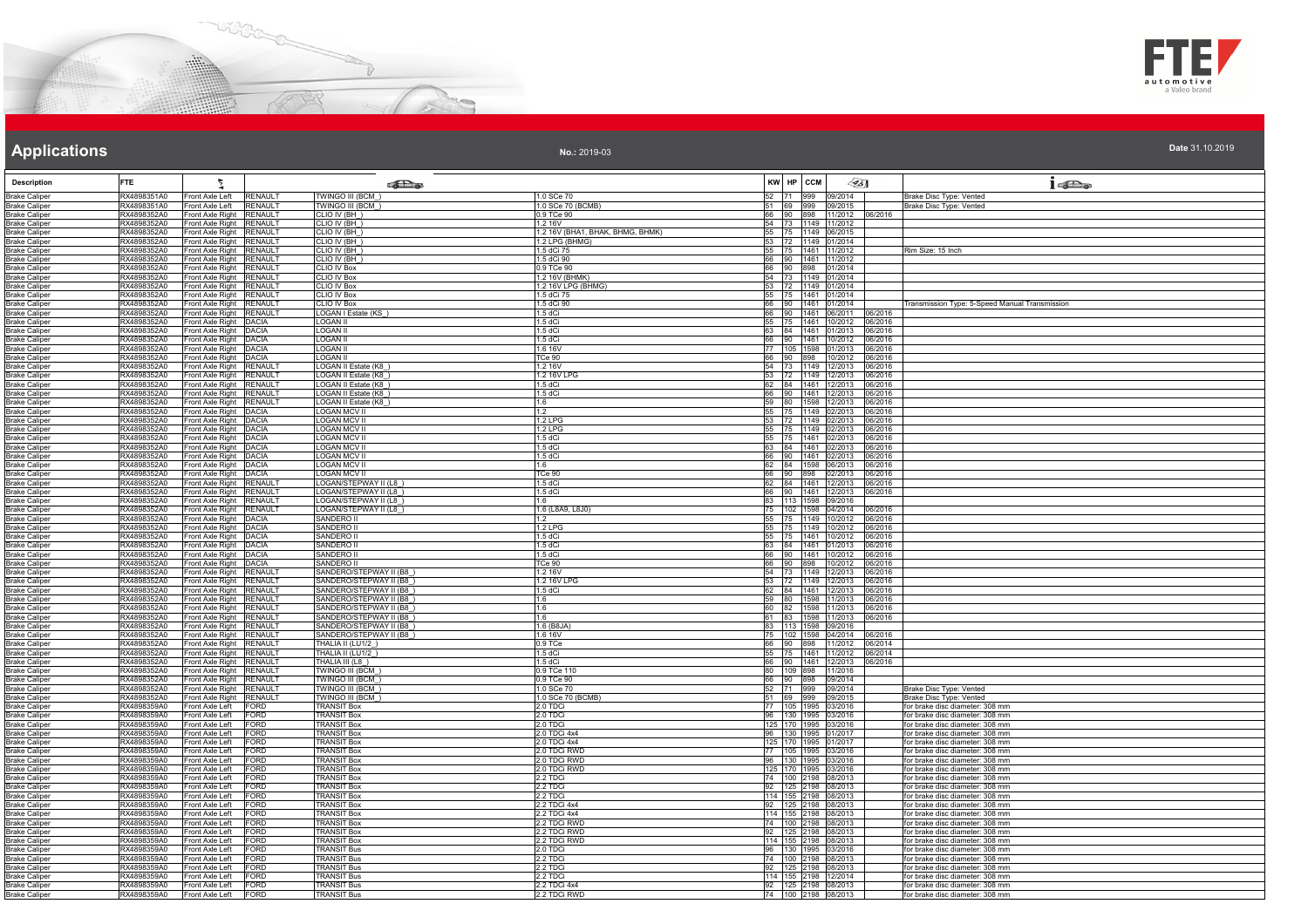



**Date** 31.10.2019

# **Applications**

**No.:** 2019-03

| <b>Description</b>                           | <b>FTE</b>                 | 뒾                                              |                            | <b>SER</b>                                                         |                              | KW HP CCM                                   | 45] | $1 - \sum_{\alpha}$                                                |
|----------------------------------------------|----------------------------|------------------------------------------------|----------------------------|--------------------------------------------------------------------|------------------------------|---------------------------------------------|-----|--------------------------------------------------------------------|
| <b>Brake Caliper</b>                         | RX4898359A0                | Front Axle Left                                | FORD                       | <b>TRANSIT Bus</b>                                                 | 2.2 TDCi RWD                 | 92 125 2198 08/2013                         |     | for brake disc diameter: 308 mm                                    |
| <b>Brake Caliper</b>                         | RX4898359A0                | Front Axle Left                                | FORD                       | <b>TRANSIT Bus</b>                                                 | 2.2 TDCi RWD                 | 99 135 2198 08/2013                         |     | for brake disc diameter: 308 mm                                    |
| <b>Brake Caliper</b>                         | RX4898359A0                | Front Axle Left                                | FORD                       | <b>TRANSIT Bus</b>                                                 | 2.2 TDCi RWD                 | 114 155 2198 08/2013                        |     | for brake disc diameter: 308 mm                                    |
| <b>Brake Caliper</b>                         | RX4898359A0                | Front Axle Left                                | FORD                       | TRANSIT CUSTOM Box                                                 | 2.0 TDCi                     | 77   105   1995   12/2015                   |     | for brake disc diameter: 308 mm                                    |
| <b>Brake Caliper</b>                         | RX4898359A0                | Front Axle Left                                | FORD                       | <b>TRANSIT CUSTOM Box</b>                                          | 2.0 TDCi                     | 96 130 1995 12/2015                         |     | for brake disc diameter: 308 mm                                    |
| <b>Brake Caliper</b>                         | RX4898359A0                | Front Axle Left                                | FORD                       | <b>TRANSIT CUSTOM Box</b>                                          | 2.0 TDCi                     | 125 170 1995 12/2015                        |     | for brake disc diameter: 308 mm                                    |
| <b>Brake Caliper</b>                         | RX4898359A0                | Front Axle Left                                | FORD                       | <b>TRANSIT CUSTOM Box</b>                                          | 2.2 TDCi                     | 74 100 2198 04/2012                         |     | for brake disc diameter: 308 mm                                    |
| <b>Brake Caliper</b><br><b>Brake Caliper</b> | RX4898359A0<br>RX4898359A0 | Front Axle Left<br>Front Axle Left             | FORD<br><b>FORD</b>        | <b>TRANSIT CUSTOM Box</b><br><b>TRANSIT CUSTOM Box</b>             | 2.2 TDCi<br>2.2 TDCi         | 92 125 2198 04/2012<br>92 125 2198 04/2012  |     | for brake disc diameter: 308 mm<br>for brake disc diameter: 308 mm |
| <b>Brake Caliper</b>                         | RX4898359A0                | Front Axle Left                                | FORD                       | TRANSIT CUSTOM Box                                                 | 2.2 TDCi                     | 114 155 2198 04/2012                        |     | for brake disc diameter: 308 mm                                    |
| <b>Brake Caliper</b>                         | RX4898359A0                | Front Axle Left                                | <b>FORD</b>                | <b>TRANSIT CUSTOM Box</b>                                          | 2.2 TDCi                     | 114 155 2198 04/2012                        |     | for brake disc diameter: 308 mm                                    |
| <b>Brake Caliper</b>                         | RX4898359A0                | Front Axle Left                                | FORD                       | <b>FRANSIT CUSTOM Bus</b>                                          | 2.2 TDCi                     | 92 125 2198 04/2012                         |     | for brake disc diameter: 308 mm                                    |
| <b>Brake Caliper</b>                         | RX4898359A0                | Front Axle Left                                | FORD                       | <b>TRANSIT CUSTOM Bus</b>                                          | 2.2 TDCi                     | 114 155 2198 04/2012                        |     | for brake disc diameter: 308 mm                                    |
| <b>Brake Caliper</b>                         | RX4898359A0                | Front Axle Left                                | FORD                       | <b>TRANSIT Platform/Chassis</b>                                    | 2.0 TDCi                     | 77 105 1995 03/2016                         |     | for brake disc diameter: 308 mm                                    |
| <b>Brake Caliper</b>                         | RX4898359A0                | Front Axle Left                                | FORD                       | TRANSIT Platform/Chassis                                           | 2.0 TDCi                     | 96 130 1995 03/2016                         |     | for brake disc diameter: 308 mm                                    |
| <b>Brake Caliper</b>                         | RX4898359A0                | Front Axle Left                                | FORD                       | TRANSIT Platform/Chassis                                           | 2.0 TDCi                     | 125 170 1995 03/2016                        |     | for brake disc diameter: 308 mm                                    |
| <b>Brake Caliper</b>                         | RX4898359A0                | Front Axle Left                                | FORD                       | <b>FRANSIT Platform/Chassis</b>                                    | 2.0 TDCi 4x4                 | 96 130 1995 01/2017                         |     | for brake disc diameter: 308 mm                                    |
| <b>Brake Caliper</b>                         | RX4898359A0                | Front Axle Left                                | FORD                       | <b>TRANSIT Platform/Chassis</b>                                    | 2.0 TDCi 4x4                 | 125 170 1995 01/2017                        |     | for brake disc diameter: 308 mm                                    |
| <b>Brake Caliper</b>                         | RX4898359A0                | Front Axle Left                                | FORD                       | <b>FRANSIT Platform/Chassis</b>                                    | 2.0 TDCi RWD                 | 77 105 1995 03/2016                         |     | for brake disc diameter: 308 mm                                    |
| <b>Brake Caliper</b>                         | RX4898359A0                | Front Axle Left                                | FORD                       | TRANSIT Platform/Chassis                                           | 2.0 TDCi RWD                 | 77 105 1995 03/2016                         |     | for brake disc diameter: 308 mm                                    |
| <b>Brake Caliper</b>                         | RX4898359A0<br>RX4898359A0 | Front Axle Left<br>Front Axle Left             | <b>FORD</b><br><b>FORD</b> | <b>TRANSIT Platform/Chassis</b><br><b>TRANSIT Platform/Chassis</b> | 2.0 TDCi RWD<br>2.0 TDCi RWD | 96 130 1995 03/2016<br>96 130 1995 03/2016  |     | for brake disc diameter: 308 mm<br>for brake disc diameter: 308 mm |
| <b>Brake Caliper</b><br><b>Brake Caliper</b> | RX4898359A0                | Front Axle Left                                | <b>FORD</b>                | <b>FRANSIT Platform/Chassis</b>                                    | 2.0 TDCi RWD                 | 125 170 1995 03/2016                        |     | for brake disc diameter: 308 mm                                    |
| <b>Brake Caliper</b>                         | RX4898359A0                | Front Axle Left                                | <b>FORD</b>                | TRANSIT Platform/Chassis                                           | 2.2 TDCi                     | 74 100 2198 08/2013                         |     | for brake disc diameter: 308 mm                                    |
| <b>Brake Caliper</b>                         | RX4898359A0                | Front Axle Left                                | FORD                       | <b>FRANSIT Platform/Chassis</b>                                    | 2.2 TDCi                     | 92 125 2198 08/2013                         |     | for brake disc diameter: 308 mm                                    |
| <b>Brake Caliper</b>                         | RX4898359A0                | Front Axle Left                                | FORD                       | TRANSIT Platform/Chassis                                           | 2.2 TDCi                     |                                             |     | for brake disc diameter: 308 mm                                    |
| <b>Brake Caliper</b>                         | RX4898359A0                | Front Axle Left                                | <b>FORD</b>                | TRANSIT Platform/Chassis                                           | 2.2 TDCi 4x4                 | 114 155 2198 08/2013<br>92 125 2198 08/2013 |     | for brake disc diameter: 308 mm                                    |
| <b>Brake Caliper</b>                         | RX4898359A0                | Front Axle Left                                | FORD                       | <b>FRANSIT Platform/Chassis</b>                                    | 2.2 TDCi 4x4                 | 114 155 2198 08/2013                        |     | for brake disc diameter: 308 mm                                    |
| <b>Brake Caliper</b>                         | RX4898359A0                | Front Axle Left                                | FORD                       | TRANSIT Platform/Chassis                                           | 2.2 TDCi RWD                 | 74 100 2198 08/2013                         |     | for brake disc diameter: 308 mm                                    |
| <b>Brake Caliper</b>                         | RX4898359A0                | Front Axle Left                                | FORD                       | <b>TRANSIT Platform/Chassis</b>                                    | 2.2 TDCi RWD                 | 74 100 2198 08/2013                         |     | for brake disc diameter: 308 mm                                    |
| <b>Brake Caliper</b>                         | RX4898359A0                | Front Axle Left                                | FORD                       | <b>FRANSIT Platform/Chassis</b>                                    | 2.2 TDCi RWD                 | 92 125 2198 08/2013                         |     | for brake disc diameter: 308 mm                                    |
| <b>Brake Caliper</b>                         | RX4898359A0                | Front Axle Left                                | FORD                       | TRANSIT Platform/Chassis                                           | 2.2 TDCi RWD                 | 92 125 2198 08/2013<br>99 135 2198 08/2013  |     | for brake disc diameter: 308 mm                                    |
| <b>Brake Caliper</b><br><b>Brake Caliper</b> | RX4898359A0<br>RX4898359A0 | Front Axle Left<br>Front Axle Left             | FORD<br><b>FORD</b>        | TRANSIT Platform/Chassis<br><b>TRANSIT Platform/Chassis</b>        | 2.2 TDCi RWD<br>2.2 TDCi RWD | 114 155 2198 08/2013                        |     | for brake disc diameter: 308 mm<br>for brake disc diameter: 308 mm |
| <b>Brake Caliper</b>                         | RX4898359A0                | Front Axle Left                                | FORD                       | TRANSIT Platform/Chassis                                           | 2.2 TDCi RWD                 | 114 155 2198 08/2013                        |     | for brake disc diameter: 308 mm                                    |
| <b>Brake Caliper</b>                         | RX4898360A0                | Front Axle Right                               | FORD                       | TRANSIT Box                                                        | 2.0 TDCi                     | 77 105 1995 03/2016                         |     | for brake disc diameter: 308 mm                                    |
| <b>Brake Caliper</b>                         | RX4898360A0                | Front Axle Right                               | <b>FORD</b>                | TRANSIT Box                                                        | 2.0 TDCi                     | 96 130 1995 03/2016                         |     | for brake disc diameter: 308 mm                                    |
| <b>Brake Caliper</b>                         | RX4898360A0                | Front Axle Right                               | FORD                       | <b>TRANSIT Box</b>                                                 | 2.0 TDCi                     | 125 170 1995 03/2016                        |     | for brake disc diameter: 308 mm                                    |
| <b>Brake Caliper</b>                         | RX4898360A0                | Front Axle Right                               | <b>FORD</b>                | TRANSIT Box                                                        | 2.0 TDCi 4x4                 | 96 130 1995 01/2017                         |     | for brake disc diameter: 308 mm                                    |
| <b>Brake Caliper</b>                         | RX4898360A0                | Front Axle Right FORD                          |                            | <b>TRANSIT Box</b>                                                 | 2.0 TDCi 4x4                 | 125 170 1995 01/2017                        |     | for brake disc diameter: 308 mm                                    |
| <b>Brake Caliper</b>                         | RX4898360A0                | Front Axle Right                               | FORD                       | <b>TRANSIT Box</b>                                                 | 2.0 TDCi RWD                 | 77 105 1995 03/2016                         |     | for brake disc diameter: 308 mm                                    |
| <b>Brake Caliper</b>                         | RX4898360A0                | Front Axle Right FORD                          |                            | TRANSIT Box                                                        | 2.0 TDCi RWD                 | 96 130 1995 03/2016                         |     | for brake disc diameter: 308 mm                                    |
| <b>Brake Caliper</b>                         | RX4898360A0                | Front Axle Right FORD                          |                            | <b>TRANSIT Box</b>                                                 | 2.0 TDCi RWD                 | 125 170 1995 03/2016                        |     | for brake disc diameter: 308 mm                                    |
| <b>Brake Caliper</b>                         | RX4898360A0<br>RX4898360A0 | Front Axle Right                               | <b>FORD</b>                | <b>TRANSIT Box</b><br><b>TRANSIT Box</b>                           | 2.2 TDCi                     | 74 100 2198 08/2013                         |     | for brake disc diameter: 308 mm                                    |
| <b>Brake Caliper</b><br><b>Brake Caliper</b> | RX4898360A0                | Front Axle Right<br>Front Axle Right           | FORD<br>FORD               | <b>TRANSIT Box</b>                                                 | 2.2 TDCi<br>2.2 TDCi         | 92 125 2198 08/2013<br>114 155 2198 08/2013 |     | for brake disc diameter: 308 mm<br>for brake disc diameter: 308 mm |
| <b>Brake Caliper</b>                         | RX4898360A0                | Front Axle Right FORD                          |                            | <b>TRANSIT Box</b>                                                 | 2.2 TDCi 4x4                 | 92 125 2198 08/2013                         |     | for brake disc diameter: 308 mm                                    |
| <b>Brake Caliper</b>                         | RX4898360A0                | Front Axle Right                               | <b>FORD</b>                | <b>TRANSIT Box</b>                                                 | 2.2 TDCi 4x4                 | 114 155 2198 08/2013                        |     | for brake disc diameter: 308 mm                                    |
| <b>Brake Caliper</b>                         | RX4898360A0                | Front Axle Right FORD                          |                            | TRANSIT Box                                                        | 2.2 TDCi RWD                 | 74 100 2198 08/2013                         |     | for brake disc diameter: 308 mm                                    |
| <b>Brake Caliper</b>                         | RX4898360A0                | Front Axle Right FORD                          |                            | <b>TRANSIT Box</b>                                                 | 2.2 TDCi RWD                 | 92 125 2198 08/2013                         |     | for brake disc diameter: 308 mm                                    |
| <b>Brake Caliper</b>                         | RX4898360A0                | Front Axle Right FORD                          |                            | <b>TRANSIT Box</b>                                                 | 2.2 TDCi RWD                 | 114 155 2198 08/2013                        |     | for brake disc diameter: 308 mm                                    |
| <b>Brake Caliper</b>                         | RX4898360A0                | Front Axle Right FORD                          |                            | TRANSIT Bus                                                        | 2.0 TDCi                     | 96 130 1995 03/2016                         |     | for brake disc diameter: 308 mm                                    |
| <b>Brake Caliper</b>                         | RX4898360A0                | Front Axle Right FORD                          |                            | <b>TRANSIT Bus</b>                                                 | 2.2 TDCi                     | 74 100 2198 08/2013                         |     | for brake disc diameter: 308 mm                                    |
| <b>Brake Caliper</b>                         | RX4898360A0                | Front Axle Right FORD                          |                            | <b>TRANSIT Bus</b>                                                 | 2.2 TDCi                     | 92 125 2198 08/2013                         |     | for brake disc diameter: 308 mm                                    |
| <b>Brake Caliper</b>                         | RX4898360A0<br>RX4898360A0 | Front Axle Right FORD<br>Front Axle Right FORD |                            | <b>TRANSIT Bus</b><br><b>TRANSIT Bus</b>                           | 2.2 TDCi<br>2.2 TDCi 4x4     | 114 155 2198 12/2014<br>92 125 2198 08/2013 |     | for brake disc diameter: 308 mm<br>for brake disc diameter: 308 mm |
| <b>Brake Caliper</b><br><b>Brake Caliper</b> | RX4898360A0                | Front Axle Right                               | <b>FORD</b>                | <b>TRANSIT Bus</b>                                                 | 2.2 TDCi RWD                 | 74 100 2198 08/2013                         |     | for brake disc diameter: 308 mm                                    |
| <b>Brake Caliper</b>                         | RX4898360A0                | Front Axle Right FORD                          |                            | <b>TRANSIT Bus</b>                                                 | 2.2 TDCi RWD                 | 92 125 2198 08/2013                         |     | for brake disc diameter: 308 mm                                    |
| <b>Brake Caliper</b>                         | RX4898360A0                | Front Axle Right                               | FORD                       | TRANSIT Bus                                                        | 2.2 TDCi RWD                 | 99 135 2198 08/2013                         |     | for brake disc diameter: 308 mm                                    |
| <b>Brake Caliper</b>                         | RX4898360A0                | Front Axle Right FORD                          |                            | <b>TRANSIT Bus</b>                                                 | 2.2 TDCi RWD                 | 114 155 2198 08/2013                        |     | for brake disc diameter: 308 mm                                    |
| <b>Brake Caliper</b>                         | RX4898360A0                | Front Axle Right FORD                          |                            | <b>TRANSIT CUSTOM Box</b>                                          | 2.0 TDCi                     | 77 105 1995 12/2015                         |     | for brake disc diameter: 308 mm                                    |
| <b>Brake Caliper</b>                         | RX4898360A0                | Front Axle Right FORD                          |                            | TRANSIT CUSTOM Box                                                 | 2.0 TDCi                     | 96   130   1995   12/2015                   |     | for brake disc diameter: 308 mm                                    |
| <b>Brake Caliper</b>                         | RX4898360A0                | Front Axle Right FORD                          |                            | <b>TRANSIT CUSTOM Box</b>                                          | 2.0 TDCi                     | 125 170 1995 12/2015                        |     | for brake disc diameter: 308 mm                                    |
| <b>Brake Caliper</b>                         | RX4898360A0                | Front Axle Right FORD                          |                            | <b>TRANSIT CUSTOM Box</b>                                          | 2.2 TDCi                     | 74 100 2198 04/2012                         |     | for brake disc diameter: 308 mm                                    |
| <b>Brake Caliper</b>                         | RX4898360A0                | Front Axle Right FORD                          |                            | <b>TRANSIT CUSTOM Box</b>                                          | 2.2 TDCi                     | 92 125 2198 04/2012                         |     | for brake disc diameter: 308 mm                                    |
| <b>Brake Caliper</b>                         | RX4898360A0<br>RX4898360A0 | Front Axle Right FORD                          |                            | <b>TRANSIT CUSTOM Box</b><br><b>TRANSIT CUSTOM Box</b>             | 2.2 TDCi<br>2.2 TDCi         | 92 125 2198 04/2012<br>114 155 2198 04/2012 |     | for brake disc diameter: 308 mm                                    |
| <b>Brake Caliper</b>                         | RX4898360A0                | Front Axle Right FORD<br>Front Axle Right FORD |                            | TRANSIT CUSTOM Box                                                 | 2.2 TDCi                     | 114 155 2198 04/2012                        |     | for brake disc diameter: 308 mm<br>for brake disc diameter: 308 mm |
| <b>Brake Caliper</b><br><b>Brake Caliper</b> | RX4898360A0                | Front Axle Right FORD                          |                            | <b>TRANSIT CUSTOM Bus</b>                                          | 2.2 TDCi                     | 92 125 2198 04/2012                         |     | for brake disc diameter: 308 mm                                    |
| <b>Brake Caliper</b>                         | RX4898360A0                | Front Axle Right                               | <b>FORD</b>                | <b>TRANSIT CUSTOM Bus</b>                                          | 2.2 TDCi                     | 114 155 2198 04/2012                        |     | for brake disc diameter: 308 mm                                    |
| <b>Brake Caliper</b>                         | RX4898360A0                | Front Axle Right                               | <b>FORD</b>                | TRANSIT Platform/Chassis                                           | 2.0 TDCi                     | 77 105 1995 03/2016                         |     | for brake disc diameter: 308 mm                                    |
| <b>Brake Caliper</b>                         | RX4898360A0                | Front Axle Right                               | <b>FORD</b>                | <b>TRANSIT Platform/Chassis</b>                                    | 2.0 TDCi                     | 96 130 1995 03/2016                         |     | for brake disc diameter: 308 mm                                    |
| <b>Brake Caliper</b>                         | RX4898360A0                | Front Axle Right FORD                          |                            | <b>TRANSIT Platform/Chassis</b>                                    | 2.0 TDCi                     | 125 170 1995 03/2016                        |     | for brake disc diameter: 308 mm                                    |
| <b>Brake Caliper</b>                         | RX4898360A0                | Front Axle Right                               | FORD                       | TRANSIT Platform/Chassis                                           | 2.0 TDCi 4x4                 | 96 130 1995 01/2017                         |     | for brake disc diameter: 308 mm                                    |
| <b>Brake Caliper</b>                         | RX4898360A0                | Front Axle Right FORD                          |                            | <b>TRANSIT Platform/Chassis</b>                                    | 2.0 TDCi 4x4                 | 125 170 1995 01/2017                        |     | for brake disc diameter: 308 mm                                    |
| <b>Brake Caliper</b>                         | RX4898360A0                | Front Axle Right FORD                          |                            | <b>TRANSIT Platform/Chassis</b>                                    | 2.0 TDCi RWD                 | 77 105 1995 03/2016                         |     | for brake disc diameter: 308 mm                                    |
| <b>Brake Caliper</b>                         | RX4898360A0                | Front Axle Right FORD                          |                            | <b>FRANSIT Platform/Chassis</b>                                    | 2.0 TDCi RWD                 | 77 105 1995 03/2016                         |     | for brake disc diameter: 308 mm                                    |
| <b>Brake Caliper</b>                         | RX4898360A0                | Front Axle Right FORD                          |                            | TRANSIT Platform/Chassis                                           | 2.0 TDCi RWD                 | 96 130 1995 03/2016                         |     | for brake disc diameter: 308 mm                                    |
| <b>Brake Caliper</b>                         | RX4898360A0                | Front Axle Right FORD                          |                            | TRANSIT Platform/Chassis                                           | 2.0 TDCi RWD                 | 96 130 1995 03/2016                         |     | for brake disc diameter: 308 mm                                    |

Brake Caliper 2008 RX4898360A0 Front Axle Right FORD TRANSIT Platform/Chassis 2.0 TDCi RWD 2.0 TDCi RWD 96 130 1995 03/2016 for brake disc diameter: 308 mm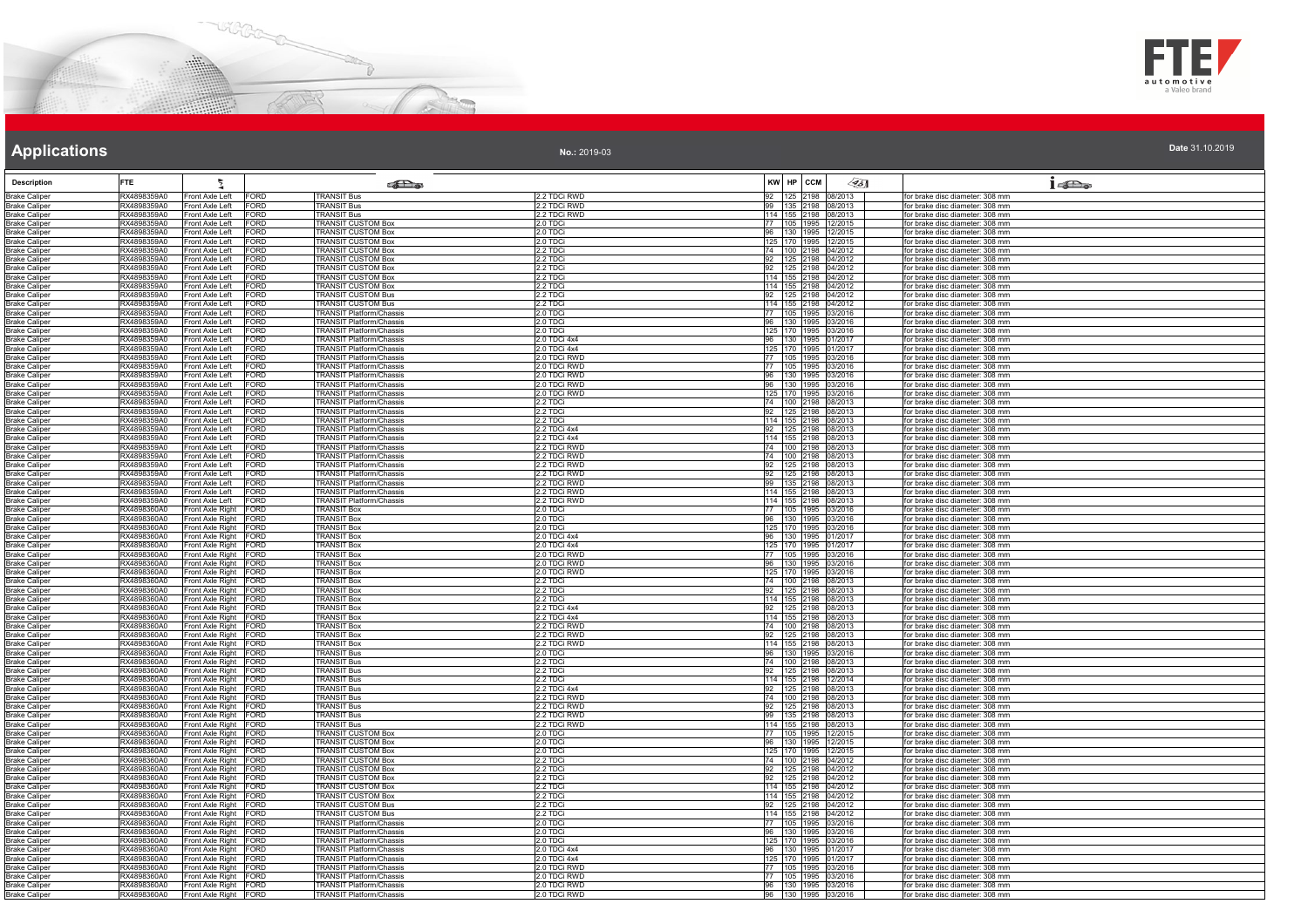



**No.:** 2019-03

| <b>Description</b>                           | <b>FTE</b>                 |                                                                        | <b>Pas</b>                                                                      |                                        |                 | KW HP CCM                                    | $\llap{65}$                     | $1 - \sum_{\alpha}$                                                |
|----------------------------------------------|----------------------------|------------------------------------------------------------------------|---------------------------------------------------------------------------------|----------------------------------------|-----------------|----------------------------------------------|---------------------------------|--------------------------------------------------------------------|
| <b>Brake Caliper</b>                         | RX4898360A0                | Front Axle Right FORD                                                  | <b>TRANSIT Platform/Chassis</b>                                                 | 2.0 TDCi RWD                           |                 | 125 170 1995 03/2016                         |                                 | for brake disc diameter: 308 mm                                    |
| <b>Brake Caliper</b>                         | RX4898360A0                | Front Axle Right FORD                                                  | <b>TRANSIT Platform/Chassis</b>                                                 | 2.2 TDCi                               |                 | 74 100 2198 08/2013                          |                                 | for brake disc diameter: 308 mm                                    |
| <b>Brake Caliper</b>                         | RX4898360A0                | Front Axle Right FORD                                                  | <b>FRANSIT Platform/Chassis</b>                                                 | 2.2 TDCi                               | 92              | 125 2198 08/2013                             |                                 | or brake disc diameter: 308 mm                                     |
| <b>Brake Caliper</b><br><b>Brake Caliper</b> | RX4898360A0<br>RX4898360A0 | Front Axle Right FORD<br>Front Axle Right FORD                         | TRANSIT Platform/Chassis<br><b>TRANSIT Platform/Chassis</b>                     | 2.2 TDCi<br>2.2 TDCi 4x4               | 92              | 114 155 2198 08/2013<br>125 2198 08/2013     |                                 | for brake disc diameter: 308 mm<br>for brake disc diameter: 308 mm |
| <b>Brake Caliper</b>                         | RX4898360A0                | Front Axle Right FORD                                                  | <b>FRANSIT Platform/Chassis</b>                                                 | 2.2 TDCi 4x4                           |                 | 114 155 2198 08/2013                         |                                 | for brake disc diameter: 308 mm                                    |
| <b>Brake Caliper</b>                         | RX4898360A0                | Front Axle Right FORD                                                  | TRANSIT Platform/Chassis                                                        | 2.2 TDCi RWD                           |                 | 74 100 2198 08/2013                          |                                 | for brake disc diameter: 308 mm                                    |
| <b>Brake Caliper</b>                         | RX4898360A0                | Front Axle Right FORD                                                  | <b>FRANSIT Platform/Chassis</b>                                                 | 2.2 TDCi RWD                           |                 | 74 100 2198 08/2013                          |                                 | for brake disc diameter: 308 mm                                    |
| <b>Brake Caliper</b>                         | RX4898360A0                | Front Axle Right FORD                                                  | TRANSIT Platform/Chassis                                                        | 2.2 TDCi RWD                           | 92              | 125 2198 08/2013                             |                                 | for brake disc diameter: 308 mm                                    |
| <b>Brake Caliper</b><br><b>Brake Caliper</b> | RX4898360A0<br>RX4898360A0 | Front Axle Right FORD<br>Front Axle Right FORD                         | <b>TRANSIT Platform/Chassis</b><br><b>FRANSIT Platform/Chassis</b>              | 2.2 TDCi RWD<br>2.2 TDCi RWD           | 92              | 125 2198 08/2013<br>99 135 2198 08/2013      |                                 | for brake disc diameter: 308 mm<br>for brake disc diameter: 308 mm |
| <b>Brake Caliper</b>                         | RX4898360A0                | Front Axle Right FORD                                                  | <b>RANSIT Platform/Chassis</b>                                                  | 2.2 TDCi RWD                           |                 | 114 155 2198 08/2013                         |                                 | for brake disc diameter: 308 mm                                    |
| <b>Brake Caliper</b>                         | RX4898360A0                | Front Axle Right FORD                                                  | <b>TRANSIT Platform/Chassis</b>                                                 | 2.2 TDCi RWD                           |                 | 114 155 2198 08/2013                         |                                 | for brake disc diameter: 308 mm                                    |
| <b>Brake Caliper</b>                         | RX4898365A0                | Front Axle Left<br><b>TOYOTA</b>                                       | IQ(JI)                                                                          | 1.0 (KGJ10)                            | 50 <sup>7</sup> |                                              | 68 998 01/2009<br>12/2015       |                                                                    |
| <b>Brake Caliper</b><br><b>Brake Caliper</b> | RX4898365A0<br>RX4898365A0 | Front Axle Left<br><b>TOYOTA</b><br><b>TOYOTA</b><br>Front Axle Left   | IQ ( J1 )<br>IQ( J1)                                                            | 1.33 (NGJ10)<br>1.4 D-4D (NUJ10        | 72<br>66        | 98 1329 01/2009<br>90 1364 01/2009           | 12/2015<br>12/2015              |                                                                    |
| <b>Brake Caliper</b>                         | RX4898366A0                | Front Axle Right   TOYOTA                                              | IQ ( J1 )                                                                       | 1.0 (KGJ10)                            |                 | 50 68 998 01/2009                            | 12/2015                         |                                                                    |
| <b>Brake Caliper</b>                         | RX4898366A0                | Front Axle Right   TOYOTA                                              | IQ ( J1 )                                                                       | 1.33 (NGJ10)                           |                 |                                              | 72 98 1329 01/2009 12/2015      |                                                                    |
| <b>Brake Caliper</b>                         | RX4898366A0                | Front Axle Right TOYOTA                                                | $IO$ $($ $.11$ $)$                                                              | 1.4 D-4D (NUJ10)                       |                 | 66 90 1364 01/2009                           | 12/2015                         |                                                                    |
| <b>Brake Caliper</b>                         | RX5198147A0                | Front Axle Left<br><b>SUZUKI</b>                                       | JIMNY Closed Off-Road Vehicle (SN)                                              | 1.3 (SN413)                            |                 | 63 86 1328 08/2004                           |                                 |                                                                    |
| <b>Brake Caliper</b><br><b>Brake Caliper</b> | RX5198147A0<br>RX5198147A0 | <b>SUZUKI</b><br>Front Axle Left<br>Front Axle Left<br><b>SUZUKI</b>   | JIMNY Closed Off-Road Vehicle (SN)<br><b>IIMNY Closed Off-Road Vehicle (SN)</b> | 1.3 16V (SN413)<br>1.3 16V (SN413)     |                 | 59 80 1298 09/1998<br>60 82 1328 02/2001     |                                 |                                                                    |
| <b>Brake Caliper</b>                         | RX5198147A0                | Front Axle Left<br><b>SUZUKI</b>                                       | JIMNY Closed Off-Road Vehicle (SN)                                              | 1.3 16V 4WD (SN413)                    |                 | 59 80 1298 09/1998                           |                                 |                                                                    |
| <b>Brake Caliper</b>                         | RX5198147A0                | Front Axle Left<br><b>SUZUKI</b>                                       | JIMNY Closed Off-Road Vehicle (SN)                                              | 1.3 16V 4WD (SN413)                    |                 | 60 82 1328 02/2001                           |                                 |                                                                    |
| <b>Brake Caliper</b>                         | RX5198147A0                | Front Axle Left<br><b>SUZUKI</b>                                       | <b>IIMNY Closed Off-Road Vehicle (SN)</b>                                       | 1.3 16V 4x4 (SN413)                    | 63              | 86 1328 08/2005                              |                                 |                                                                    |
| <b>Brake Caliper</b>                         | RX5198147A0<br>RX5198147A0 | Front Axle Left<br><b>SUZUKI</b><br>Front Axle Left<br><b>SUZUKI</b>   | JIMNY Closed Off-Road Vehicle (SN)<br>JIMNY Open Off-Road Vehicle (SN)          | 1.3 4WD (SN413)<br>1.3 (SN413)         | 62<br>63        | 85 1328 05/2014<br>86 1328 08/2004           |                                 |                                                                    |
| <b>Brake Caliper</b><br><b>Brake Caliper</b> | RX5198147A0                | <b>SUZUKI</b><br>Front Axle Left                                       | JIMNY Open Off-Road Vehicle (SN)                                                | 1.3 16V 4WD (SN413)                    |                 | 59 80 1298 09/1998                           |                                 |                                                                    |
| <b>Brake Caliper</b>                         | RX5198147A0                | Front Axle Left SUZUKI                                                 | JIMNY Open Off-Road Vehicle (SN)                                                | 1.3 4WD (SN413)                        |                 | 63 86 1328 03/2013                           |                                 |                                                                    |
| <b>Brake Caliper</b>                         | RX5198148A0                | Front Axle Right SUZUKI                                                | <b>IIMNY Closed Off-Road Vehicle (SN)</b>                                       | 1.3 (SN413)                            |                 | 63 86 1328 08/2004                           |                                 |                                                                    |
| <b>Brake Caliper</b>                         | RX5198148A0                | Front Axle Right SUZUKI                                                | IIMNY Closed Off-Road Vehicle (SN)                                              | 1.3 16V (SN413)                        |                 | 59 80 1298 09/1998                           |                                 |                                                                    |
| <b>Brake Caliper</b><br><b>Brake Caliper</b> | RX5198148A0<br>RX5198148A0 | Front Axle Right SUZUKI<br>Front Axle Right SUZUKI                     | JIMNY Closed Off-Road Vehicle (SN)<br><b>JIMNY Closed Off-Road Vehicle (SN)</b> | 1.3 16V (SN413)<br>1.3 16V 4WD (SN413) |                 | 60 82 1328 02/2001<br>59 80 1298 09/1998     |                                 |                                                                    |
| <b>Brake Caliper</b>                         | RX5198148A0                | Front Axle Right SUZUKI                                                | JIMNY Closed Off-Road Vehicle (SN)                                              | 1.3 16V 4WD (SN413)                    |                 | 60 82 1328 02/2001                           |                                 |                                                                    |
| <b>Brake Caliper</b>                         | RX5198148A0                | Front Axle Right SUZUKI                                                | JIMNY Closed Off-Road Vehicle (SN)                                              | 1.3 16V 4x4 (SN413)                    |                 | 63 86 1328 08/2005                           |                                 |                                                                    |
| <b>Brake Caliper</b>                         | RX5198148A0                | Front Axle Right SUZUKI                                                | IMNY Closed Off-Road Vehicle (SN)                                               | 1.3 4WD (SN413)                        | 62              | 85 1328 05/2014                              |                                 |                                                                    |
| <b>Brake Caliper</b>                         | RX5198148A0                | Front Axle Right SUZUKI                                                | IIMNY Open Off-Road Vehicle (SN)                                                | 1.3 (SN413)                            | 63              | 86 1328 08/2004                              |                                 |                                                                    |
| <b>Brake Caliper</b><br><b>Brake Caliper</b> | RX5198148A0<br>RX5198148A0 | Front Axle Right SUZUKI<br>Front Axle Right SUZUKI                     | JIMNY Open Off-Road Vehicle (SN)<br>JIMNY Open Off-Road Vehicle (SN)            | 1.3 16V 4WD (SN413)<br>1.3 4WD (SN413) |                 | 59 80 1298 09/1998<br>63 86 1328 03/2013     |                                 |                                                                    |
| <b>Brake Caliper</b>                         | RX529833A0                 | Front Axle Left<br><b>CHEVROLET</b>                                    | <b>SPARK (M300)</b>                                                             | 1.0                                    |                 | 50 68 995 03/2010                            |                                 |                                                                    |
| <b>Brake Caliper</b>                         | RX529833A0                 | Front Axle Left<br><b>CHEVROLET</b>                                    | SPARK (M300)                                                                    | $1.0$ LPG                              | 48              | 65 995 07/2010                               |                                 |                                                                    |
| <b>Brake Caliper</b>                         | RX529833A0                 | Front Axle Left<br><b>CHEVROLET</b>                                    | <b>SPARK (M300)</b>                                                             | 1.0 LPG                                | 50              | 68 995 03/2010                               |                                 |                                                                    |
| <b>Brake Caliper</b><br><b>Brake Caliper</b> | RX529833A0<br>RX529833A0   | <b>CHEVROLET</b><br>Front Axle Left<br>Front Axle Left CHEVROLET       | <b>SPARK (M300)</b><br>SPARK (M300)                                             | 1.2<br>1.2                             |                 | 60 82 1206 03/2010<br>64 87 1249 01/2012     |                                 |                                                                    |
| <b>Brake Caliper</b>                         | RX529833A0                 | Front Axle Left<br><b>CHEVROLET</b>                                    | SPARK (M300)                                                                    | 1.2 LPG                                |                 | 60 82 1206 03/2010                           |                                 |                                                                    |
| <b>Brake Caliper</b>                         | RX529834A0                 | Front Axle Right CHEVROLET                                             | <b>SPARK (M300)</b>                                                             | 1.0                                    |                 | 50 68 995 03/2010                            |                                 |                                                                    |
| <b>Brake Caliper</b>                         | RX529834A0                 | Front Axle Right CHEVROLET                                             | <b>SPARK (M300)</b>                                                             | 1.0 LPG                                |                 | 48 65 995 07/2010                            |                                 |                                                                    |
| <b>Brake Caliper</b>                         | RX529834A0                 | Front Axle Right CHEVROLET                                             | <b>SPARK (M300)</b>                                                             | 1.0 LPG                                |                 | 50 68 995 03/2010                            |                                 |                                                                    |
| <b>Brake Caliper</b><br><b>Brake Caliper</b> | RX529834A0<br>RX529834A0   | Front Axle Right CHEVROLET<br>Front Axle Right CHEVROLET               | SPARK (M300)<br><b>SPARK (M300)</b>                                             | 1.2<br>1.2                             | 60              | 82 1206 03/2010<br>64 87 1249 01/2012        |                                 |                                                                    |
| <b>Brake Caliper</b>                         | RX529834A0                 | Front Axle Right CHEVROLET                                             | <b>SPARK (M300)</b>                                                             | 1.2 LPG                                | 60              | 82 1206 03/2010                              |                                 |                                                                    |
| <b>Brake Caliper</b>                         | RX529843A0                 | Front Axle Left PEUGEOT                                                | <b>BOXER Box</b>                                                                | 2.0 BlueHDi 160                        |                 | 120 163 1997 07/2015                         |                                 | Gross: 4000 ka                                                     |
| <b>Brake Caliper</b>                         | RX529843A0                 | Front Axle Left<br><b>PEUGEOT</b>                                      | <b>BOXER Box</b>                                                                | 2.2 HDi 130                            | 96              | 131 2198 03/2011                             |                                 | Gross: 4000 kg                                                     |
| <b>Brake Caliper</b>                         | RX529843A0<br>RX529843A0   | PEUGEOT<br>Front Axle Left<br>PEUGEOT<br>Front Axle Left               | <b>BOXER Box</b><br><b>BOXER Box</b>                                            | 2.2 HDi 150<br>3.0 D                   |                 | 110 150 2198 03/2011                         | 116 158 2999 09/2008<br>12/2009 | Gross: 4000 kg<br>Gross: 4000 kg                                   |
| <b>Brake Caliper</b><br><b>Brake Caliper</b> | RX529843A0                 | Front Axle Left<br>PEUGEOT                                             | <b>BOXER Box</b>                                                                | 3.0 HDi 160                            |                 | 116 156 2999 04/2006                         |                                 | Gross: 4000 kg                                                     |
| <b>Brake Caliper</b>                         | RX529843A0                 | Front Axle Left<br>PEUGEOT                                             | <b>BOXER Box</b>                                                                | 3.0 HDi 175                            |                 | 130 177 2999 03/2011                         |                                 | Gross: 4000 kg                                                     |
| <b>Brake Caliper</b>                         | RX529843A0                 | Front Axle Left<br>PEUGEOT                                             | <b>BOXER Bus</b>                                                                | 2.2 HDi 130                            |                 | 96 131 2198 03/2011                          |                                 | Gross: 4000 kg                                                     |
| <b>Brake Caliper</b>                         | RX529843A0                 | Front Axle Left<br><b>PEUGEOT</b>                                      | 3OXER Bus                                                                       | 2.2 HDi 150                            |                 | 110 150 2198 03/2011                         |                                 | Gross: 4000 kg                                                     |
| <b>Brake Caliper</b><br><b>Brake Caliper</b> | RX529843A0<br>RX529843A0   | Front Axle Left<br>PEUGEOT<br>Front Axle Left<br><b>PEUGEOT</b>        | <b>BOXER Bus</b><br><b>BOXER Bus</b>                                            | 3.0 HDi 160<br>3.0 HDi 175             |                 | 116 156 2999 04/2006<br>130 177 2999 03/2011 |                                 | Gross: 4000 kg<br>Gross: 4000 kg                                   |
| <b>Brake Caliper</b>                         | RX529843A0                 | <b>PEUGEOT</b><br>Front Axle Left                                      | <b>BOXER Platform/Chassis</b>                                                   | 2.0 BlueHDi 130                        | 96              | 130 1997 07/2015                             |                                 | Gross: 4000 kg                                                     |
| <b>Brake Caliper</b>                         | RX529843A0                 | Front Axle Left<br><b>PFUGFOT</b>                                      | <b>BOXER Platform/Chassis</b>                                                   | 2 0 BlueHDi 160                        |                 | 120 163 1997 07/2015                         |                                 | Gross: 4000 kg                                                     |
| <b>Brake Caliper</b>                         | RX529843A0                 | Front Axle Left<br><b>PEUGEOT</b>                                      | <b>BOXER Platform/Chassis</b>                                                   | 2.2 HDi 130                            | 96              | 131 2198 03/2011                             |                                 | Gross: 4000 kg                                                     |
| <b>Brake Caliper</b>                         | RX529843A0                 | Front Axle Left<br>PEUGEOT                                             | <b>BOXER Platform/Chassis</b>                                                   | 2.2 HDi 150<br>3.0 HDi                 |                 | 110 150 2198 03/2011                         |                                 | Gross: 4000 kg                                                     |
| <b>Brake Caliper</b><br><b>Brake Caliper</b> | RX529843A0<br>RX529843A0   | <b>PEUGEOT</b><br>Front Axle Left<br>Front Axle Left<br>PEUGEOT        | <b>BOXER Platform/Chassis</b><br><b>BOXER Platform/Chassis</b>                  | 3.0 HDi 160                            |                 | 115 156 2999 02/2007<br>116 156 2999 04/2006 |                                 | Gross: 4000 kg<br>Gross: 4000 kg                                   |
| <b>Brake Caliper</b>                         | RX529843A0                 | Front Axle Left<br><b>PEUGEOT</b>                                      | <b>BOXER Platform/Chassis</b>                                                   | 3.0 HDi 175                            |                 | 130 177 2999 03/2011                         |                                 | Gross: 4000 kg                                                     |
| <b>Brake Caliper</b>                         | RX529843A0                 | Front Axle Left<br><b>CITROËN</b>                                      | <b>JUMPER Box</b>                                                               | 2.0 BlueHDi 130                        |                 | 96 130 1997 04/2016                          |                                 | Gross: 4000 kg                                                     |
| <b>Brake Caliper</b>                         | RX529843A0                 | Front Axle Left<br>CITROËN                                             | <b>IUMPER Box</b>                                                               | .0 BlueHDi 160                         |                 | 120 163 1997 04/2016                         |                                 | Gross: 4000 kg                                                     |
| <b>Brake Caliper</b>                         | RX529843A0<br>RX529843A0   | Front Axle Left<br><b>CITROËN</b><br>Front Axle Left<br><b>CITROËN</b> | <b>JUMPER Box</b><br><b>JUMPER Box</b>                                          | 2.2 HDi 120<br>2.2 HDi 130             | 88<br>96        | 120 2198 04/2006<br>130 2198 07/2011         |                                 | Gross: 4000 kg<br>Gross: 4000 kg                                   |
| <b>Brake Caliper</b><br><b>Brake Caliper</b> | RX529843A0                 | <b>CITROËN</b><br>Front Axle Left                                      | <b>JUMPER Box</b>                                                               | 2.2 HDi 150                            |                 | 110 150 2198 07/2011                         |                                 | Gross: 4000 kg                                                     |
| <b>Brake Caliper</b>                         | RX529843A0                 | Front Axle Left<br>CITROËN                                             | <b>JUMPER Box</b>                                                               | 3.0 HDi 155                            |                 | 115 156 2999 07/2010                         |                                 | Gross: 4000 kg                                                     |
| <b>Brake Caliper</b>                         | RX529843A0                 | Front Axle Left<br><b>CITROËN</b>                                      | <b>IUMPER Box</b>                                                               | 3.0 HDi 160                            |                 | 116 157 2999 09/2006                         |                                 | Gross: 4000 kg                                                     |
| <b>Brake Caliper</b>                         | RX529843A0                 | Front Axle Left<br>CITROËN                                             | JUMPER Box                                                                      | 3.0 HDi 180                            |                 | 130 177 2999 07/2011                         |                                 | Gross: 4000 kg                                                     |
| <b>Brake Caliper</b>                         | RX529843A0<br>RX529843A0   | <b>CITROËN</b><br>Front Axle Left<br><b>CITROËN</b>                    | <b>JUMPER Bus</b><br><b>UMPER Bus</b>                                           | 3 0 HDi 155<br>3.0 HDi 180             |                 | 115 157 2999 07/2010<br>130 177 2999 07/2011 |                                 | Gross: 4000 kg                                                     |
| <b>Brake Caliper</b><br><b>Brake Caliper</b> | RX529843A0                 | Front Axle Left<br>Front Axle Left<br>CITROËN                          | JUMPER Platform/Chassis                                                         | 2.0 BlueHDi 130                        |                 |                                              | 96 130 1997 04/2016             | Gross: 4000 kg<br>Gross: 4000 kg                                   |
|                                              |                            |                                                                        |                                                                                 |                                        |                 |                                              |                                 |                                                                    |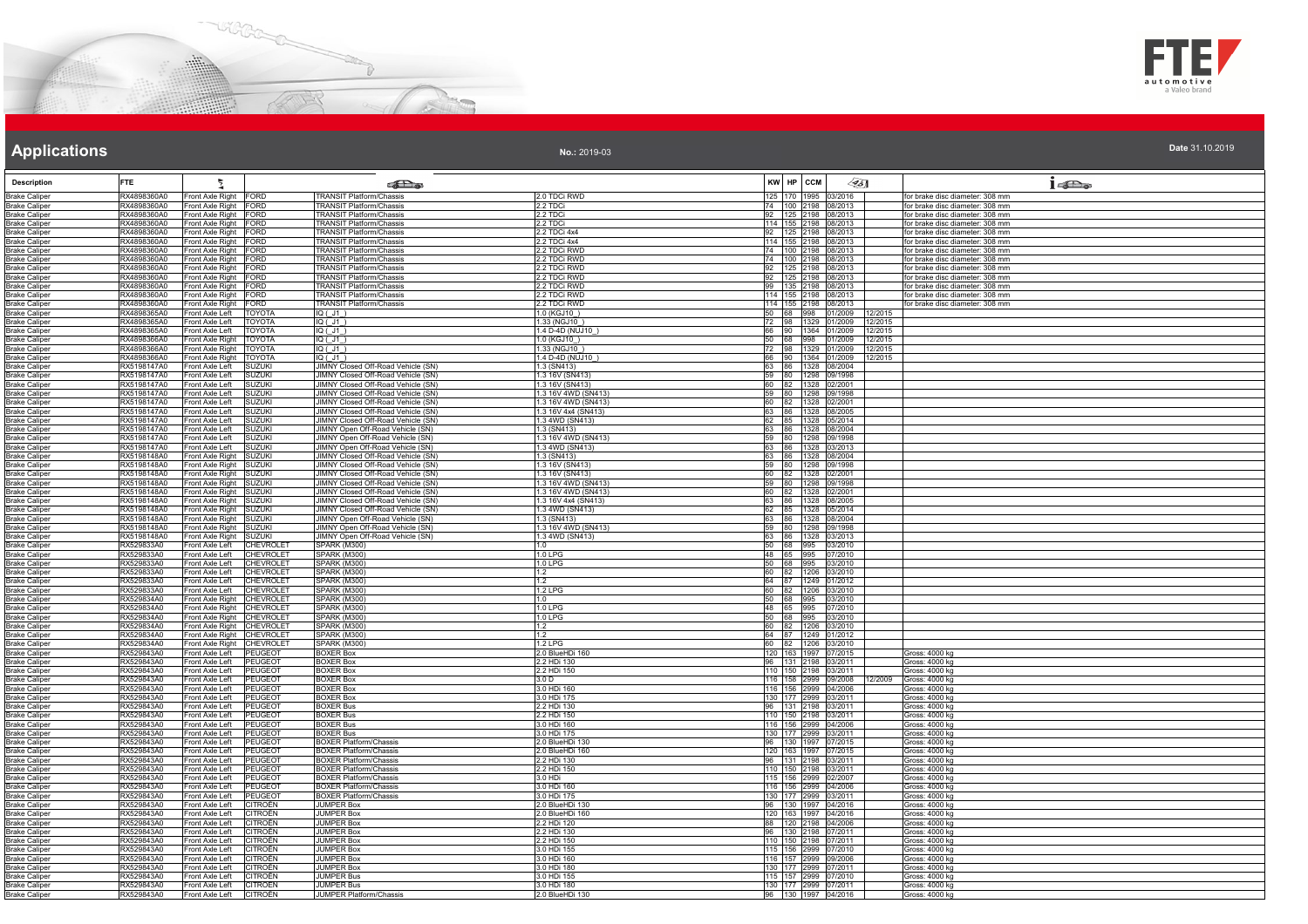



|  | Date 31.10.2019 |
|--|-----------------|

| <b>Description</b>                           | <b>FTE</b>                 | Ł                                                                      |                                                                |                                | $\mathscr{L}$ 5]<br>KW HP CCM                           | $1 - \sum_{\omega}$              |
|----------------------------------------------|----------------------------|------------------------------------------------------------------------|----------------------------------------------------------------|--------------------------------|---------------------------------------------------------|----------------------------------|
| <b>Brake Caliper</b>                         | RX529843A0                 | <b>ITROËN</b><br>Front Axle Left                                       | கில<br>JUMPER Platform/Chassis                                 | 2.0 BlueHDi 160                | 120 163 1997 04/2016                                    | Gross: 4000 kg                   |
| <b>Brake Caliper</b>                         | RX529843A0                 | Front Axle Left<br>CITROËN                                             | <b>IUMPER Platform/Chassis</b>                                 | 2.2 HDi 120                    | 88 120 2198 04/2006                                     | Gross: 4000 kg                   |
| <b>Brake Caliper</b>                         | RX529843A0                 | Front Axle Left<br><b>CITROËN</b>                                      | <b>UMPER Platform/Chassis</b>                                  | 2.2 HDi 130                    | 96 130 2198 07/2011                                     | Gross: 4000 kg                   |
| <b>Brake Caliper</b>                         | RX529843A0                 | Front Axle Left<br>CITROËN                                             | <b>UMPER Platform/Chassis</b>                                  | 2.2 HDi 150                    | 110 150 2198 07/2011                                    | Gross: 4000 ka                   |
| <b>Brake Caliper</b><br><b>Brake Caliper</b> | RX529843A0<br>RX529843A0   | Front Axle Left<br>CITROËN<br>CITROËN<br>Front Axle Left               | JUMPER Platform/Chassis<br><b>JUMPER Platform/Chassis</b>      | 3.0 HDi 160<br>3.0 HDi 180     | 116 157 2999 09/2006<br>130 177 2999 07/2011            | Gross: 4000 kg<br>Gross: 4000 kg |
| <b>Brake Caliper</b>                         | RX529844A0                 | Front Axle Right<br>PEUGEOT                                            | <b>BOXER Box</b>                                               | 2.0 BlueHDi 160                | 120 163 1997 07/2015                                    | Gross: 4000 kg                   |
| <b>Brake Caliper</b>                         | RX529844A0                 | Front Axle Right<br>PEUGEOT                                            | <b>BOXER Box</b>                                               | 2.2 HDi 130                    | 96   131   2198   03/2011                               | Gross: 4000 kg                   |
| <b>Brake Caliper</b>                         | RX529844A0                 | Front Axle Right<br><b>PEUGEOT</b>                                     | <b>BOXER Box</b>                                               | 2.2 HDi 150                    | 110 150 2198 03/2011                                    | Gross: 4000 kg                   |
| <b>Brake Caliper</b><br><b>Brake Caliper</b> | RX529844A0<br>RX529844A0   | Front Axle Right<br>PEUGEOT<br><b>PEUGEOT</b>                          | <b>BOXER Box</b><br><b>BOXER Box</b>                           | 3.0 D<br>3.0 HDi 160           | 116 158 2999 09/2008<br>12/2009<br>116 156 2999 04/2006 | Gross: 4000 kg<br>Gross: 4000 kg |
| <b>Brake Caliper</b>                         | RX529844A0                 | Front Axle Right<br>Front Axle Right<br><b>PEUGEOT</b>                 | <b>BOXER Box</b>                                               | 3.0 HDi 175                    | 130 177 2999 03/2011                                    | Gross: 4000 kg                   |
| <b>Brake Caliper</b>                         | RX529844A0                 | Front Axle Right<br>PEUGEOT                                            | <b>BOXER Bus</b>                                               | 2.2 HDi 130                    | 96 131 2198 03/2011                                     | Gross: 4000 kg                   |
| <b>Brake Caliper</b>                         | RX529844A0                 | Front Axle Right<br><b>PEUGEOT</b>                                     | <b>BOXER Bus</b>                                               | 2.2 HDi 150                    | 110 150 2198 03/2011                                    | Gross: 4000 kg                   |
| <b>Brake Caliper</b>                         | RX529844A0                 | Front Axle Right<br>PEUGEOT                                            | <b>BOXER Bus</b>                                               | 0.0 HDi 160                    | 116 156 2999 04/2006<br>130 177 2999 03/2011            | Gross: 4000 kg                   |
| <b>Brake Caliper</b><br><b>Brake Caliper</b> | RX529844A0<br>RX529844A0   | Front Axle Right<br>PEUGEOT<br>Front Axle Right PEUGEOT                | <b>BOXER Bus</b><br><b>BOXER Platform/Chassis</b>              | 3.0 HDi 175<br>2.0 BlueHDi 130 | 96 130 1997 07/2015                                     | Gross: 4000 kg<br>Gross: 4000 kg |
| <b>Brake Caliper</b>                         | RX529844A0                 | Front Axle Right<br>PEUGEOT                                            | <b>BOXER Platform/Chassis</b>                                  | 2.0 BlueHDi 160                | 120 163 1997 07/2015                                    | Gross: 4000 kg                   |
| <b>Brake Caliper</b>                         | RX529844A0                 | Front Axle Right<br>PEUGEOT                                            | <b>BOXER Platform/Chassis</b>                                  | 2.2 HDi 130                    | 96 131 2198 03/2011                                     | Gross: 4000 kg                   |
| <b>Brake Caliper</b>                         | RX529844A0                 | Front Axle Right<br><b>PEUGEOT</b>                                     | <b>BOXER Platform/Chassis</b>                                  | 2.2 HDi 150                    | 110 150 2198 03/2011                                    | Gross: 4000 kg                   |
| <b>Brake Caliper</b><br><b>Brake Caliper</b> | RX529844A0<br>RX529844A0   | Front Axle Right<br>PEUGEOT<br>PEUGEOT<br>Front Axle Right             | <b>BOXER Platform/Chassis</b><br><b>BOXER Platform/Chassis</b> | 3.0 HDi<br>3.0 HDi 160         | 115 156 2999 02/2007<br>116 156 2999 04/2006            | Gross: 4000 kg<br>Gross: 4000 kg |
| <b>Brake Caliper</b>                         | RX529844A0                 | Front Axle Right<br><b>PEUGEOT</b>                                     | <b>BOXER Platform/Chassis</b>                                  | 3.0 HDi 175                    | 130 177 2999 03/2011                                    | Gross: 4000 kg                   |
| <b>Brake Caliper</b>                         | RX529844A0                 | Front Axle Right<br>CITROËN                                            | JUMPER Box                                                     | 2.0 BlueHDi 130                | 96 130 1997 04/2016                                     | Gross: 4000 kg                   |
| <b>Brake Caliper</b>                         | RX529844A0                 | Front Axle Right<br>CITROËN                                            | <b>JUMPER Box</b>                                              | 2.0 BlueHDi 160                | 120 163 1997 04/2016                                    | Gross: 4000 kg                   |
| <b>Brake Caliper</b><br><b>Brake Caliper</b> | RX529844A0<br>RX529844A0   | Front Axle Right<br><b>CITROËN</b><br>Front Axle Right<br>CITROËN      | <b>UMPER Box</b><br><b>JUMPER Box</b>                          | 2.2 HDi 120<br>2.2 HDi 130     | 88 120 2198 04/2006<br>96 130 2198 07/2011              | Gross: 4000 kg<br>Gross: 4000 kg |
| <b>Brake Caliper</b>                         | RX529844A0                 | Front Axle Right<br>CITROËN                                            | <b>JUMPER Box</b>                                              | 2.2 HDi 150                    | 110 150 2198 07/2011                                    | Gross: 4000 kg                   |
| <b>Brake Caliper</b>                         | RX529844A0                 | Front Axle Right<br>CITROËN                                            | <b>JUMPER Box</b>                                              | 3.0 HDi 155                    | 115 156 2999 07/2010                                    | Gross: 4000 kg                   |
| <b>Brake Caliper</b>                         | RX529844A0                 | CITROËN<br>Front Axle Right                                            | <b>JUMPER Box</b>                                              | 3.0 HDi 160                    | 116 157 2999 09/2006                                    | Gross: 4000 kg                   |
| <b>Brake Caliper</b><br><b>Brake Caliper</b> | RX529844A0<br>RX529844A0   | Front Axle Right<br>CITROËN<br>Front Axle Right<br><b>CITROËN</b>      | <b>UMPER Box</b><br>UMPER Bus                                  | 3.0 HDi 180<br>3.0 HDi 155     | 130 177 2999 07/2011<br>115 157 2999 07/2010            | Gross: 4000 kg<br>Gross: 4000 kg |
| <b>Brake Caliper</b>                         | RX529844A0                 | <b>CITROEN</b><br>Front Axle Right                                     | <b>JUMPER Bus</b>                                              | 3.0 HDi 180                    | 130 177 2999 07/2011                                    | Gross: 4000 kg                   |
| <b>Brake Caliper</b>                         | RX529844A0                 | Front Axle Right<br>CITROËN                                            | <b>UMPER Platform/Chassis</b>                                  | 2.0 BlueHDi 130                | 96 130 1997 04/2016                                     | Gross: 4000 kg                   |
| <b>Brake Caliper</b>                         | RX529844A0                 | Front Axle Right<br>CITROËN                                            | UMPER Platform/Chassis                                         | 2.0 BlueHDi 160                | 120 163 1997 04/2016                                    | Gross: 4000 kg                   |
| <b>Brake Caliper</b><br><b>Brake Caliper</b> | RX529844A0<br>RX529844A0   | Front Axle Right<br>CITROËN<br>Front Axle Right<br><b>CITROËN</b>      | UMPER Platform/Chassis<br><b>UMPER Platform/Chassis</b>        | 2.2 HDi 120<br>2.2 HDi 130     | 88 120 2198 04/2006<br>96 130 2198 07/2011              | Gross: 4000 kg<br>Gross: 4000 kg |
| <b>Brake Caliper</b>                         | RX529844A0                 | Front Axle Right<br>CITROËN                                            | <b>JUMPER Platform/Chassis</b>                                 | 2.2 HDi 150                    | 110 150 2198 07/2011                                    | Gross: 4000 kg                   |
| <b>Brake Caliper</b>                         | RX529844A0                 | Front Axle Right<br>CITROËN                                            | <b>JUMPER Platform/Chassis</b>                                 | 3.0 HDi 160                    | 116 157 2999 09/2006                                    | Gross: 4000 kg                   |
| <b>Brake Caliper</b>                         | RX529844A0                 | Front Axle Right<br>CITROËN                                            | UMPER Platform/Chassis                                         | 3.0 HDi 180                    | 130 177 2999 07/2011                                    | Gross: 4000 kg                   |
| <b>Brake Caliper</b><br><b>Brake Caliper</b> | RX5498447A0<br>RX5498447A0 | Front Axle Left<br>HYUNDAI<br>Front Axle Left<br>HYUNDAI               | <b>ACCENT IV (RB)</b><br><b>ACCENT IV (RB)</b>                 | 1.4<br>1.4                     | 74 101 1368 09/2015<br>73 99 1368 04/2015               |                                  |
| <b>Brake Caliper</b>                         | RX5498447A0                | Front Axle Left<br>HYUNDAI                                             | <b>ACCENT IV (RB)</b>                                          | 1.4                            | 79 107 1396 11/2010                                     |                                  |
| <b>Brake Caliper</b>                         | RX5498447A0                | Front Axle Left<br><b>HYUNDAI</b>                                      | <b>ACCENT IV (RB)</b>                                          | 16                             | 90 122 1591 12/2010                                     |                                  |
| <b>Brake Caliper</b>                         | RX5498447A0                | Front Axle Left<br>HYUNDAI                                             | <b>ACCENT IV (RB)</b>                                          | 1.6                            | 91 124 1591 11/2010                                     |                                  |
| <b>Brake Caliper</b><br><b>Brake Caliper</b> | RX5498447A0<br>RX5498447A0 | HYUNDAI<br>Front Axle Left<br>Front Axle Left<br><b>HYUNDAI</b>        | <b>ACCENT IV (RB)</b><br><b>ACCENT IV (RB)</b>                 | 1.6 CRDi<br>1.6 CRDi           | 94 128 1582 07/2011<br>100 136 1582 02/2015             |                                  |
| <b>Brake Caliper</b>                         | RX5498447A0                | Front Axle Left<br><b>IYUNDAI</b>                                      | <b>ACCENT IV Saloon (RB)</b>                                   | 1.4                            | 74 101 1368 11/2010                                     |                                  |
| <b>Brake Caliper</b>                         | RX5498447A0                | HYUNDAI<br>Front Axle Left                                             | <b>ACCENT IV Saloon (RB)</b>                                   | 1.4                            | 80 109 1396 11/2010<br>12/2014                          |                                  |
| <b>Brake Caliper</b>                         | RX5498447A0                | Front Axle Left<br>HYUNDAI                                             | <b>ACCENT IV Saloon (RB)</b>                                   | 1.6                            | 90 122 1591 11/2010                                     |                                  |
| <b>Brake Caliper</b><br><b>Brake Caliper</b> | RX5498447A0<br>RX5498447A0 | Front Axle Left<br>HYUNDAI<br>Front Axle Left<br>HYI INDAI             | <b>ACCENT IV Saloon (RB)</b><br><b>ACCENT IV Saloon (RB)</b>   | 1.6<br>1.6 CRDi                | 91 123 1591 11/2010<br>94 128 1582 11/2010<br>12/2015   |                                  |
| <b>Brake Caliper</b>                         | RX5498447A0                | Front Axle Left<br>HYUNDAI                                             | ACCENT IV Saloon (RB)                                          | 1.6 CRDI                       | 100 136 1582 04/2011                                    |                                  |
| <b>Brake Caliper</b>                         | RX5498447A0                | Front Axle Left<br>HYUNDAI                                             | <b>ACCENT IV Saloon (RB)</b>                                   | 1.6 GDI                        | 103 140 1591 09/2011                                    |                                  |
| <b>Brake Caliper</b>                         | RX5498447A0                | <b>HYUNDAI</b><br>Front Axle Left                                      | $i20$ (GB, IB)                                                 | 1.0 T-GDI                      | 74 101 998 01/2016                                      |                                  |
| <b>Brake Caliper</b><br><b>Brake Caliper</b> | RX5498447A0<br>RX5498447A0 | Front Axle Left<br>HYUNDAI<br>Front Axle Left<br>HYUNDAI               | i20 (GB, IB)                                                   | 1.0 T-GDI<br>1.1 CRDi          | 88 120 998 01/2016<br>55 75 1120 11/2014                |                                  |
| <b>Brake Caliper</b>                         | RX5498447A0                | Front Axle Left<br><b>IYUNDAI</b>                                      | i20 (GB, IB)<br>i20 (GB, IB)                                   | 1.2                            | 55 75 1248 11/2014                                      |                                  |
| <b>Brake Caliper</b>                         | RX5498447A0                | Front Axle Left<br><b>IYUNDAI</b>                                      | i20 (GB, IB)                                                   | 1.2                            | 62<br>84 1248 11/2014                                   |                                  |
| <b>Brake Caliper</b>                         | RX5498447A0                | Front Axle Left<br>HYUNDAI                                             | i20 (GB, IB)                                                   | $1.2$ IPG                      | 55 75 1248 01/2019                                      |                                  |
| <b>Brake Caliper</b><br><b>Brake Caliper</b> | RX5498447A0<br>RX5498447A0 | Front Axle Left<br><b>HYUNDAI</b><br>Front Axle Left<br>HYUNDAI        | i20 (GB, IB)<br>i20 (GB, IB)                                   | 1.2 LPGI<br>1.4                | 61 83 1248 11/2014<br>74 100 1368 11/2014               |                                  |
| <b>Brake Caliper</b>                         | RX5498447A0                | Front Axle Left<br>HYUNDAI                                             | i20 (GB, IB                                                    | 1.4 CRDi                       | 66 90 1396 11/2014                                      |                                  |
| <b>Brake Caliper</b>                         | RX5498447A0                | Front Axle Left<br>HYUNDAI                                             | i20 ACTIVE (IB, GB)                                            | 1.0 T-GDI                      | 74 101 998 09/2015                                      |                                  |
| <b>Brake Caliper</b>                         | RX5498447A0                | Front Axle Left<br>HYUNDAI                                             | i20 ACTIVE (IB, GB)                                            | 1.0 T-GDI                      | 88 120 998 09/2015                                      |                                  |
| <b>Brake Caliper</b><br><b>Brake Caliper</b> | RX5498447A0<br>RX5498447A0 | Front Axle Left<br><b>HYUNDAI</b><br>Front Axle Left<br><b>HYUNDAI</b> | (20 ACTIVE (IB, GB)<br>i20 ACTIVE (IB, GB)                     | 1.4<br>1.4 CRDI                | 74 101 1368 09/2015<br>66 90 1396 09/2015               |                                  |
| <b>Brake Caliper</b>                         | RX5498447A0                | <b>HYUNDAI</b><br>Front Axle Left                                      | i20 Coupe (GB)                                                 | $1.0$ T-GDI                    | 74 101 998 01/2016                                      |                                  |
| <b>Brake Caliper</b>                         | RX5498447A0                | Front Axle Left<br><b>HYUNDAI</b>                                      | i20 Coupe (GB)                                                 | 1.0 T-GDI                      | 88 120 998 01/2016                                      |                                  |
| <b>Brake Caliper</b>                         | RX5498447A0                | HYUNDAI<br>Front Axle Left                                             | i20 Coupe (GB)                                                 | 1.1 CRDi                       | 55 75 1120 05/2015                                      |                                  |
| <b>Brake Caliper</b>                         | RX5498447A0<br>RX5498447A0 | HYUNDAI<br>Front Axle Left                                             | i20 Coupe (GB)                                                 | 1.2<br>1.4                     | 62 84 1248 05/2015<br>74 100 1368 05/2015               |                                  |
| <b>Brake Caliper</b><br><b>Brake Caliper</b> | RX5498447A0                | Front Axle Left<br>HYUNDAI<br>Front Axle Left<br>HYUNDAI               | i20 Coupe (GB)<br>20 Coupe (GB)                                | 1.4 CRD                        | 66 90 1396 05/2015                                      |                                  |
| <b>Brake Caliper</b>                         | RX5498447A0                | Front Axle Left<br>HYUNDAI                                             | i20 Hatchback Van (GB, IB)                                     | <b>MPI</b>                     | 62 84 1248 05/2015                                      |                                  |
| <b>Brake Caliper</b>                         | RX5498447A0                | Front Axle Left<br><b>HYUNDAI</b>                                      | i20 Hatchback Van (GB, IB)                                     | <b>MPI</b>                     | 55 75 1248 05/2015                                      |                                  |
| <b>Brake Caliper</b><br><b>Brake Caliper</b> | RX5498447A0<br>RX5498447A0 | HYUNDAI<br>Front Axle Left<br>Front Axle Left<br><b>KIA</b>            | i20 Hatchback Van (GB, IB)<br>RIO III (UB)                     | T-GDi<br>1.1 CRDi              | 74 101 998 01/2016<br>55 75 1120 09/2011                |                                  |
| <b>Brake Caliper</b>                         | RX5498447A0                | Front Axle Left<br>KIA                                                 | RIO III (UB)                                                   | 1.2                            | 51 69 1248 09/2011                                      |                                  |
| <b>Brake Caliper</b>                         | RX5498447A0                | Front Axle Left<br>KIA                                                 | RIO III (UB)                                                   | 1.2 CVVT                       | 62 84 1248 11/2014                                      |                                  |
|                                              |                            |                                                                        |                                                                |                                |                                                         |                                  |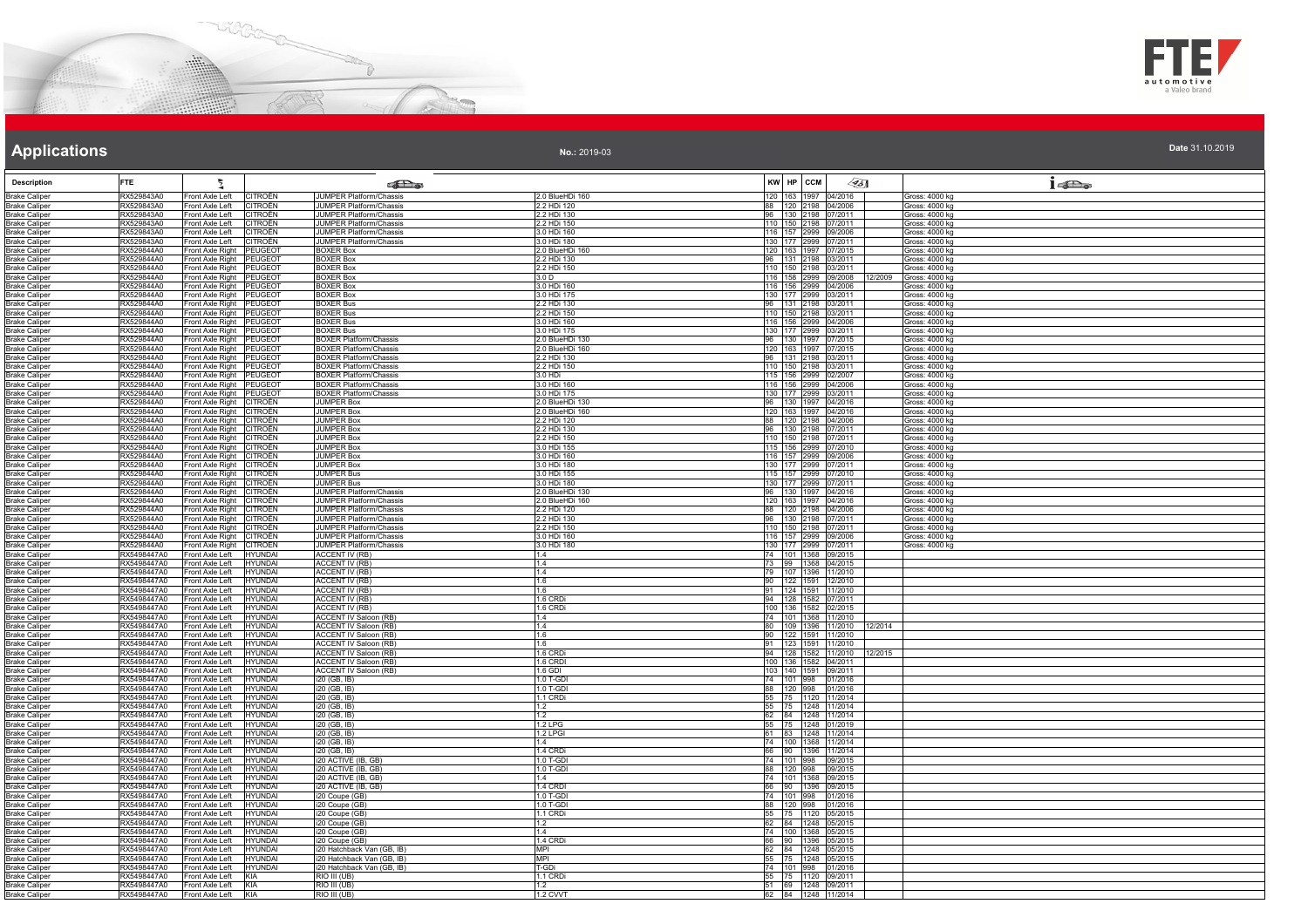



| Date 31.10.2019 |  |  |  |  |
|-----------------|--|--|--|--|
|                 |  |  |  |  |

| <b>Description</b>                           | <b>FTE</b>                 | Ł                                                                        | <b>SEL</b> @                                                 |                              | KW HP CCM |                                              | $\llap{0.1cm}$ | $1 - \sum_{\omega}$                              |
|----------------------------------------------|----------------------------|--------------------------------------------------------------------------|--------------------------------------------------------------|------------------------------|-----------|----------------------------------------------|----------------|--------------------------------------------------|
| <b>Brake Caliper</b><br><b>Brake Caliper</b> | RX5498447A0<br>RX5498447A0 | KIA<br>Front Axle Left<br>KIA<br>Front Axle Left                         | RIO III (UB)<br>RIO III (UB)                                 | 1.25<br>1.25 CVVT            |           | 64 87 1248 11/2014<br>63 86 1248 09/2011     |                |                                                  |
| <b>Brake Caliper</b>                         | RX5498447A0                | Front Axle Left<br>KIA                                                   | RIO III (UB)                                                 | 1.25 CVVT                    |           | 65 88 1248 09/2011                           |                |                                                  |
| <b>Brake Caliper</b><br><b>Brake Caliper</b> | RX5498447A0<br>RX5498447A0 | Front Axle Left<br>KIA<br>Front Axle Left<br>KIA                         | $\overline{RIO}$ $III (UB)$<br>RIO III (UB)                  | 1.25 LPG<br>1.4 CRDi         |           | 63 86 1248 09/2011<br>90 1396 09/2011        |                |                                                  |
| <b>Brake Caliper</b>                         | RX5498447A0                | KIA<br>Front Axle Left                                                   | RIO III (UB)                                                 | 1.4 CVVT                     |           | 79 107 1396 09/2011                          |                |                                                  |
| <b>Brake Caliper</b>                         | RX5498447A0                | Front Axle Left<br><b>KIA</b>                                            | RIO III (UB)                                                 | 1.4 CVVT                     |           | 80 109 1396 09/2011                          |                |                                                  |
| <b>Brake Caliper</b><br><b>Brake Caliper</b> | RX5498447A0<br>RX5498447A0 | Front Axle Left<br>KIA<br>Front Axle Left<br>KIA                         | RIO III (UB)<br>RIO III Hatchback Van (UB)                   | 1.6 CVVT<br>1.1 CRDi         |           | 90 123 1591 06/2012<br>55 75 1120 09/2011    |                |                                                  |
| <b>Brake Caliper</b>                         | RX5498447A0                | Front Axle Left<br><b>KIA</b>                                            | RIO III Hatchback Van (UB)                                   | 1.2 CVVT                     |           | 63 86 1248 04/2015                           |                |                                                  |
| <b>Brake Caliper</b>                         | RX5498447A0<br>RX5498447A0 | Front Axle Left<br>KIA<br>KIA<br>Front Axle Left                         | RIO III Hatchback Van (UB)<br>RIO III Hatchback Van (UB)     | 1.4 CRDi<br>1.4 CVVT         |           | 66 90 1396 04/2015<br>80 109 1396 04/2015    |                |                                                  |
| <b>Brake Caliper</b><br><b>Brake Caliper</b> | RX5498447A0                | Front Axle Left<br>KIA                                                   | RIO III Saloon (UB)                                          | 1.2 CVVT                     |           | 62 84 1248 11/2014                           |                |                                                  |
| <b>Brake Caliper</b>                         | RX5498447A0                | Front Axle Left<br>KIA                                                   | RIO III Saloon (UB)                                          | 1.25 CVVT                    |           | 61 83 1248 04/2015                           |                |                                                  |
| <b>Brake Caliper</b><br><b>Brake Caliper</b> | RX5498447A0<br>RX5498447A0 | Front Axle Left<br>KIA<br>Front Axle Left<br>KIA                         | RIO III Saloon (UB)<br>RIO III Saloon (UB)                   | 1.25 CVVT<br>1.4 CVVT        |           | 63 86 1248 10/2011<br>79 107 1396 06/2011    |                |                                                  |
| <b>Brake Caliper</b>                         | RX5498447A0                | KIA<br>Front Axle Left                                                   | RIO III Saloon (UB)                                          | 1.4 CVVT                     |           | 80 109 1396 10/2011                          |                |                                                  |
| <b>Brake Caliper</b>                         | RX5498447A0                | KIA<br>Front Axle Left                                                   | RIO III Saloon (UB)                                          | 1.6 CVVT                     |           | 90 123 1591 06/2012                          |                |                                                  |
| <b>Brake Caliper</b><br><b>Brake Caliper</b> | RX5498448A0<br>RX5498448A0 | Front Axle Right HYUNDAI<br>Front Axle Right<br><b>HYUNDAI</b>           | <b>ACCENT IV (RB)</b><br><b>ACCENT IV (RB)</b>               | 1.4<br>1.4                   |           | 74 101 1368 09/2015<br>73 99 1368 04/2015    |                |                                                  |
| <b>Brake Caliper</b>                         | RX5498448A0                | Front Axle Right<br>HYUNDAI                                              | <b>ACCENT IV (RB)</b>                                        | 1.4                          |           | 79 107 1396 11/2010                          |                |                                                  |
| <b>Brake Caliper</b>                         | RX5498448A0                | Front Axle Right<br>HYUNDAI                                              | <b>ACCENT IV (RB)</b>                                        | 1.6                          |           | 90 122 1591 12/2010                          |                |                                                  |
| <b>Brake Caliper</b><br><b>Brake Caliper</b> | RX5498448A0<br>RX5498448A0 | Front Axle Right<br><b>HYUNDAI</b><br>Front Axle Right<br>HYUNDAI        | <b>ACCENT IV (RB)</b><br><b>ACCENT IV (RB)</b>               | 1.6<br>1.6 CRDi              |           | 91 124 1591 11/2010<br>94 128 1582 07/2011   |                |                                                  |
| <b>Brake Caliper</b>                         | RX5498448A0                | Front Axle Right<br>HYUNDAI                                              | <b>ACCENT IV (RB)</b>                                        | 1.6 CRDi                     |           | 100 136 1582 02/2015                         |                |                                                  |
| <b>Brake Caliper</b>                         | RX5498448A0                | Front Axle Right<br>HYUNDAI                                              | <b>ACCENT IV Saloon (RB)</b>                                 | 1.4                          |           | 74 101 1368 11/2010                          |                |                                                  |
| <b>Brake Caliper</b><br><b>Brake Caliper</b> | RX5498448A0<br>RX5498448A0 | Front Axle Right<br>HYUNDAI<br><b>HYUNDAI</b><br>Front Axle Right        | <b>ACCENT IV Saloon (RB)</b><br><b>ACCENT IV Saloon (RB)</b> | 1.4<br>1.6                   |           | 109 1396 11/2010<br>90 122 1591 11/2010      |                | 12/2014                                          |
| <b>Brake Caliper</b>                         | RX5498448A0                | Front Axle Right<br>HYUNDAI                                              | <b>ACCENT IV Saloon (RB)</b>                                 | 1.6                          |           | 91 123 1591 11/2010                          |                |                                                  |
| <b>Brake Caliper</b>                         | RX5498448A0                | Front Axle Right<br><b>HYUNDAI</b>                                       | <b>ACCENT IV Saloon (RB)</b>                                 | 1.6 CRDi                     |           | 94 128 1582 11/2010 12/2015                  |                |                                                  |
| <b>Brake Caliper</b><br><b>Brake Caliper</b> | RX5498448A0<br>RX5498448A0 | Front Axle Right<br><b>HYUNDAI</b><br>Front Axle Right<br><b>HYUNDAI</b> | <b>ACCENT IV Saloon (RB)</b><br><b>ACCENT IV Saloon (RB)</b> | 1.6 CRDI<br>$1.6$ GDI        |           | 100 136 1582 04/2011<br>103 140 1591 09/2011 |                |                                                  |
| <b>Brake Caliper</b>                         | RX5498448A0                | Front Axle Right<br>HYUNDAI                                              | i20 (GB, IB)                                                 | 1.0 T-GDI                    |           | 74 101 998 01/2016                           |                |                                                  |
| <b>Brake Caliper</b>                         | RX5498448A0                | Front Axle Right<br><b>HYUNDAI</b>                                       | 120 (GB, IB)                                                 | 1.0 T-GDI                    |           | 88 120 998 01/2016                           |                |                                                  |
| <b>Brake Caliper</b><br><b>Brake Caliper</b> | RX5498448A0<br>RX5498448A0 | Front Axle Right<br>HYUNDAI<br>Front Axle Right<br>HYUNDAI               | i20 (GB, IB)<br>i20 (GB, IB)                                 | 1.1 CRDi<br>1.2              |           | 55 75 1120 11/2014<br>55 75 1248 11/2014     |                |                                                  |
| <b>Brake Caliper</b>                         | RX5498448A0                | Front Axle Right<br><b>HYUNDAI</b>                                       | i20 (GB, IB)                                                 | 1.2                          |           | 62 84 1248 11/2014                           |                |                                                  |
| <b>Brake Caliper</b>                         | RX5498448A0<br>RX5498448A0 | Front Axle Right<br>HYUNDAI                                              | i20 (GB, IB)                                                 | 1.2 LPG                      |           | 55 75 1248 01/2019<br>61 83 1248 11/2014     |                |                                                  |
| <b>Brake Caliper</b><br><b>Brake Caliper</b> | RX5498448A0                | Front Axle Right<br><b>HYUNDAI</b><br>Front Axle Right<br><b>HYUNDAI</b> | i20 (GB, IB)<br>i20 (GB, IB)                                 | 1.2 LPGI<br>1.4              |           | 74 100 1368 11/2014                          |                |                                                  |
| <b>Brake Caliper</b>                         | RX5498448A0                | Front Axle Right<br><b>HYUNDAI</b>                                       | i20 (GB, IB)                                                 | 1.4 CRDi                     |           | 66 90 1396 11/2014                           |                |                                                  |
| <b>Brake Caliper</b><br><b>Brake Caliper</b> | RX5498448A0<br>RX5498448A0 | Front Axle Right<br><b>HYUNDAI</b><br>Front Axle Right<br><b>HYUNDAI</b> | i20 ACTIVE (IB, GB)<br>i20 ACTIVE (IB, GB)                   | 1.0 T-GDI<br>1.0 T-GDI       |           | 74 101 998 09/2015<br>88 120 998 09/2015     |                |                                                  |
| <b>Brake Caliper</b>                         | RX5498448A0                | Front Axle Right<br><b>HYUNDAI</b>                                       | i20 ACTIVE (IB, GB)                                          | 1.4                          |           | 74 101 1368 09/2015                          |                |                                                  |
| <b>Brake Caliper</b>                         | RX5498448A0                | Front Axle Right<br><b>HYUNDAI</b>                                       | i20 ACTIVE (IB, GB)                                          | 1.4 CRDI                     |           | 66 90 1396 09/2015                           |                |                                                  |
| <b>Brake Caliper</b><br><b>Brake Caliper</b> | RX5498448A0<br>RX5498448A0 | Front Axle Right<br>HYUNDAI<br>Front Axle Right<br>HYUNDAI               | i20 Coupe (GB)<br>i20 Coupe (GB)                             | 1.0 T-GDI<br>1.0 T-GDI       |           | 74 101 998 01/2016<br>88 120 998 01/2016     |                |                                                  |
| <b>Brake Caliper</b>                         | RX5498448A0                | Front Axle Right<br><b>HYUNDAI</b>                                       | i20 Coupe (GB)                                               | 1.1 CRDi                     |           | 55 75 1120 05/2015                           |                |                                                  |
| <b>Brake Caliper</b>                         | RX5498448A0                | Front Axle Right<br>HYUNDAI                                              | i20 Coupe (GB)                                               | 1.2                          |           | 62 84 1248 05/2015                           |                |                                                  |
| <b>Brake Caliper</b><br><b>Brake Caliper</b> | RX5498448A0<br>RX5498448A0 | Front Axle Right<br><b>HYUNDAI</b><br>Front Axle Right<br><b>HYUNDAI</b> | i20 Coupe (GB)<br>i20 Coupe (GB)                             | 1.4<br>1.4 CRDi              |           | 74 100 1368 05/2015<br>66 90 1396 05/2015    |                |                                                  |
| <b>Brake Caliper</b>                         | RX5498448A0                | Front Axle Right<br><b>HYUNDAI</b>                                       | i20 Hatchback Van (GB, IB)                                   | MPI                          |           | 62 84 1248 05/2015                           |                |                                                  |
| <b>Brake Caliper</b>                         | RX5498448A0                | Front Axle Right<br><b>HYUNDAI</b>                                       | i20 Hatchback Van (GB, IB)                                   | <b>MPI</b>                   |           | 55 75 1248 05/2015                           |                |                                                  |
| <b>Brake Caliper</b><br><b>Brake Caliper</b> | RX5498448A0<br>RX5498448A0 | Front Axle Right<br><b>HYUNDAI</b><br>Front Axle Right<br>KIA            | i20 Hatchback Van (GB, IB)<br>RIO III (UB)                   | T-GDi<br>1.1 CRDi            |           | 74 101 998 01/2016<br>55 75 1120 09/2011     |                |                                                  |
| <b>Brake Caliper</b>                         | RX5498448A0                | KIA<br>Front Axle Right                                                  | RIO III (UB)                                                 | 1.2                          |           | 51 69 1248 09/2011                           |                |                                                  |
| <b>Brake Caliper</b><br><b>Brake Caliper</b> | RX5498448A0<br>RX5498448A0 | Front Axle Right KIA<br>Front Axle Right KIA                             | RIO III (UB)<br>RIO III (UB)                                 | 1.2 CVVT<br>1.25             |           | 62 84 1248 11/2014<br>64 87 1248 11/2014     |                |                                                  |
| <b>Brake Caliper</b>                         | RX5498448A0                | Front Axle Right KIA                                                     | RIO III (UB)                                                 | 1.25 CVVT                    |           | 63 86 1248 09/2011                           |                |                                                  |
| <b>Brake Caliper</b>                         | RX5498448A0                | Front Axle Right<br>KIA                                                  | RIO III (UB)                                                 | 1.25 CVVT                    |           | 65 88 1248 09/2011                           |                |                                                  |
| <b>Brake Caliper</b><br><b>Brake Caliper</b> | RX5498448A0<br>RX5498448A0 | Front Axle Right KIA<br>Front Axle Right KIA                             | RIO III (UB)<br>RIO III (UB)                                 | 1.25 LPG<br>1.4 CRDi         |           | 63 86 1248 09/2011<br>66 90 1396 09/2011     |                |                                                  |
| <b>Brake Caliper</b>                         | RX5498448A0                | Front Axle Right KIA                                                     | RIO III (UB)                                                 | 1.4 CVVT                     |           | 79 107 1396 09/2011                          |                |                                                  |
| <b>Brake Caliper</b>                         | RX5498448A0                | Front Axle Right KIA                                                     | RIO III (UB)                                                 | 1.4 CVVT                     |           | 80 109 1396 09/2011                          |                |                                                  |
| <b>Brake Caliper</b><br><b>Brake Caliper</b> | RX5498448A0<br>RX5498448A0 | Front Axle Right KIA<br>Front Axle Right KIA                             | RIO III (UB)<br>RIO III Hatchback Van (UB)                   | 1.6 CVVT<br>1.1 CRDi         |           | 90 123 1591 06/2012<br>55 75 1120 09/2011    |                |                                                  |
| <b>Brake Caliper</b>                         | RX5498448A0                | Front Axle Right KIA                                                     | RIO III Hatchback Van (UB)                                   | 1.2 CVVT                     |           | 63 86 1248 04/2015                           |                |                                                  |
| <b>Brake Caliper</b><br><b>Brake Caliper</b> | RX5498448A0<br>RX5498448A0 | Front Axle Right KIA<br>Front Axle Right KIA                             | RIO III Hatchback Van (UB)<br>RIO III Hatchback Van (UB)     | 1.4 CRDi<br>1.4 CVVT         |           | 66 90 1396 04/2015<br>80 109 1396 04/2015    |                |                                                  |
| <b>Brake Caliper</b>                         | RX5498448A0                | Front Axle Right KIA                                                     | RIO III Saloon (UB)                                          | 1.2 CVVT                     |           | 62 84 1248 11/2014                           |                |                                                  |
| <b>Brake Caliper</b>                         | RX5498448A0                | Front Axle Right<br>KIA                                                  | RIO III Saloon (UB)                                          | 1.25 CVVT                    |           | 61 83 1248 04/2015                           |                |                                                  |
| <b>Brake Caliper</b><br><b>Brake Caliper</b> | RX5498448A0<br>RX5498448A0 | Front Axle Right KIA<br>Front Axle Right KIA                             | RIO III Saloon (UB)<br>RIO III Saloon (UB)                   | 1.25 CVVT<br>1.4 CVVT        |           | 63 86 1248 10/2011<br>79 107 1396 06/2011    |                |                                                  |
| <b>Brake Caliper</b>                         | RX5498448A0                | Front Axle Right KIA                                                     | RIO III Saloon (UB)                                          | 1.4 CVVT                     |           | 80 109 1396 10/2011                          |                |                                                  |
| <b>Brake Caliper</b>                         | RX5498448A0                | Front Axle Right<br>KIA                                                  | RIO III Saloon (UB)                                          | 1.6 CVVT                     |           | 90 123 1591 06/2012                          |                |                                                  |
| <b>Brake Caliper</b><br><b>Brake Caliper</b> | RX5498453A0<br>RX5498453A0 | Rear Axle Left<br>FORD<br><b>FORD</b><br>Rear Axle Left                  | TRANSIT Box<br><b>TRANSIT Box</b>                            | 2.0 TDCi 4x4<br>2.0 TDCi 4x4 |           | 96 130 1995 01/2017<br>96 130 1995 01/2017   |                | Tyres: for single tyres<br>Tyres: for dual tyres |
| <b>Brake Caliper</b>                         | RX5498453A0                | <b>FORD</b><br>Rear Axle Left                                            | <b>TRANSIT Box</b>                                           | 2.0 TDCi 4x4                 |           | 125 170 1995 01/2017                         |                | Tyres: for single tyres                          |
| <b>Brake Caliper</b>                         | RX5498453A0                | Rear Axle Left<br>FORD                                                   | <b>TRANSIT Box</b>                                           | 2.0 TDCi 4x4                 |           | 125 170 1995 01/2017                         |                | Tyres: for dual tyres                            |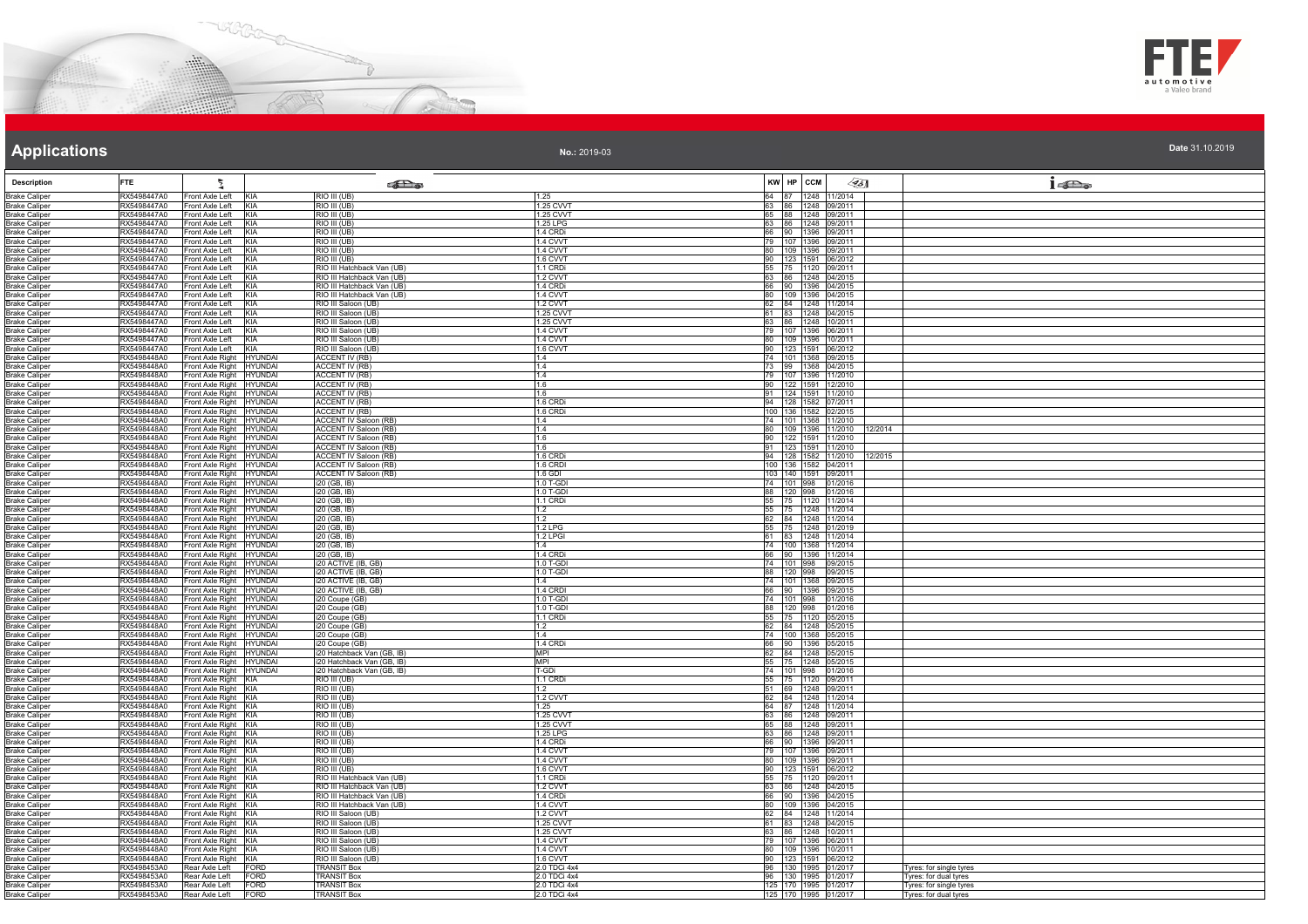



**Date** 31.10.2019

# **Applications**

| <b>Description</b>                           | <b>FTE</b>                 | ħ,                                                      | <b>SEX</b>                                                         |                              | KW HP CCM    | $\mathscr{A}_{5}$                             | $1 - \sum_{\alpha}$                                |
|----------------------------------------------|----------------------------|---------------------------------------------------------|--------------------------------------------------------------------|------------------------------|--------------|-----------------------------------------------|----------------------------------------------------|
| <b>Brake Caliper</b>                         | RX5498453A0                | Rear Axle Left<br>FORD                                  | <b>TRANSIT Box</b>                                                 | 2.0 TDCi RWD                 |              | 77 105 1995 03/2016                           | Tyres: for single tyres                            |
| <b>Brake Caliper</b>                         | RX5498453A0                | Rear Axle Left<br>FORD                                  | <b>TRANSIT Box</b>                                                 | 2.0 TDCi RWD                 |              | 77 105 1995 03/2016                           | vres: for dual tyres                               |
| <b>Brake Caliper</b>                         | RX5498453A0                | Rear Axle Left<br>FORD                                  | <b>TRANSIT Box</b>                                                 | 2.0 TDCi RWD                 |              | 96 130 1995 03/2016                           | yres: for single tyres                             |
| <b>Brake Caliper</b><br><b>Brake Caliper</b> | RX5498453A0<br>RX5498453A0 | Rear Axle Left<br>FORD<br>Rear Axle Left<br>FORD        | <b>TRANSIT Box</b><br><b>TRANSIT Box</b>                           | 2.0 TDCi RWD<br>2.0 TDCi RWD |              | 96 130 1995 03/2016<br>125 170 1995 03/2016   | Tyres: for dual tyres<br>Tyres: for single tyres   |
| <b>Brake Caliper</b>                         | RX5498453A0                | Rear Axle Left<br>FORD                                  | TRANSIT Box                                                        | 2.0 TDCi RWD                 |              | 125 170 1995 03/2016                          | Tyres: for dual tyres                              |
| <b>Brake Caliper</b>                         | RX5498453A0                | Rear Axle Left<br>FORD                                  | <b>TRANSIT Box</b>                                                 | 2.2 TDCi 4x4                 |              | 92 125 2198 08/2013                           | Tyres: for dual tyres                              |
| <b>Brake Caliper</b>                         | RX5498453A0                | Rear Axle Left<br>FORD                                  | <b>TRANSIT Box</b>                                                 | 2.2 TDCi 4x4                 |              | 92 125 2198 08/2013<br>114 155 2198 08/2013   | vres: for single tyres                             |
| <b>Brake Caliper</b>                         | RX5498453A0                | Rear Axle Left<br>FORD                                  | TRANSIT Box                                                        | 2.2 TDCi 4x4                 |              |                                               | yres: for dual tyres                               |
| <b>Brake Caliper</b>                         | RX5498453A0                | Rear Axle Left<br>FORD                                  | <b>TRANSIT Box</b>                                                 | 2.2 TDCi 4x4                 |              | 114 155 2198 08/2013                          | Tyres: for single tyres                            |
| <b>Brake Caliper</b><br><b>Brake Caliper</b> | RX5498453A0<br>RX5498453A0 | FORD<br>Rear Axle Left<br>Rear Axle Left<br>FORD        | <b>TRANSIT Box</b><br><b>TRANSIT Box</b>                           | 2.2 TDCi RWD<br>2.2 TDCi RWD |              | 74 100 2198 08/2013<br>74 100 2198 08/2013    | Tyres: for dual tyres<br>Tyres: for single tyres   |
| <b>Brake Caliper</b>                         | RX5498453A0                | Rear Axle Left<br>FORD                                  | <b>TRANSIT Box</b>                                                 | 2.2 TDCi RWD                 |              | 92 125 2198 08/2013                           | Tyres: for dual tyres                              |
| <b>Brake Caliper</b>                         | RX5498453A0                | Rear Axle Left<br>FORD                                  | <b>FRANSIT Box</b>                                                 | 2.2 TDCi RWD                 |              | 92 125 2198 08/2013                           | Tyres: for single tyres                            |
| <b>Brake Caliper</b>                         | RX5498453A0                | Rear Axle Left<br>FORD                                  | <b>TRANSIT Box</b>                                                 | 2.2 TDCi RWD                 |              | 114 155 2198 08/2013                          | Tyres: for dual tyres                              |
| <b>Brake Caliper</b>                         | RX5498453A0                | Rear Axle Left<br>FORD                                  | <b>TRANSIT Box</b>                                                 | 2.2 TDCi RWD                 |              | 114 155 2198 08/2013                          | Tyres: for single tyres                            |
| <b>Brake Caliper</b>                         | RX5498453A0                | Rear Axle Left<br>FORD                                  | <b>TRANSIT Bus</b>                                                 | 2.2 TDCi 4x4                 |              | 92 125 2198 08/2013                           | Tyres: for dual tyres                              |
| <b>Brake Caliper</b>                         | RX5498453A0<br>RX5498453A0 | Rear Axle Left<br>FORD<br>FORD.                         | <b>TRANSIT Bus</b><br><b>TRANSIT Bus</b>                           | 2.2 TDCi 4x4<br>2.2 TDCi RWD |              | 92 125 2198 08/2013                           | Tyres: for single tyres                            |
| <b>Brake Caliper</b><br><b>Brake Caliper</b> | RX5498453A0                | Rear Axle Left<br>FORD<br>Rear Axle Left                | <b>FRANSIT Bus</b>                                                 | 2.2 TDCi RWD                 |              | 74  100  2198  08/2013<br>74 100 2198 08/2013 | Tyres: for dual tyres<br>yres: for single tyres    |
| <b>Brake Caliper</b>                         | RX5498453A0                | Rear Axle Left<br>FORD                                  | <b>TRANSIT Bus</b>                                                 | 2.2 TDCi RWD                 |              | 92 125 2198 08/2013                           | yres: for dual tyres                               |
| <b>Brake Caliper</b>                         | RX5498453A0                | Rear Axle Left<br>FORD                                  | <b>TRANSIT Bus</b>                                                 | 2.2 TDCi RWD                 |              | 92 125 2198 08/2013                           | Tyres: for single tyres                            |
| <b>Brake Caliper</b>                         | RX5498453A0                | Rear Axle Left<br>FORD                                  | <b>TRANSIT Bus</b>                                                 | 2.2 TDCi RWD                 |              | 99 135 2198 08/2013                           | Tyres: for dual tyres                              |
| <b>Brake Caliper</b>                         | RX5498453A0                | Rear Axle Left<br><b>FORD</b>                           | <b>TRANSIT Bus</b>                                                 | 2.2 TDCi RWD                 |              | 99 135 2198 08/2013                           | Tyres: for single tyres                            |
| <b>Brake Caliper</b>                         | RX5498453A0                | FORD<br>Rear Axle Left                                  | <b>FRANSIT Bus</b><br><b>TRANSIT Bus</b>                           | 2.2 TDCi RWD                 |              | 114 155 2198 08/2013                          | Tyres: for dual tyres                              |
| <b>Brake Caliper</b><br><b>Brake Caliper</b> | RX5498453A0<br>RX5498453A0 | Rear Axle Left<br>FORD<br>Rear Axle Left<br>FORD        | TRANSIT Platform/Chassis                                           | 2.2 TDCi RWD<br>2.0 TDCi 4x4 |              | 114 155 2198 08/2013<br>96 130 1995 01/2017   | Tyres: for single tyres<br>Tyres: for single tyres |
| <b>Brake Caliper</b>                         | RX5498453A0                | Rear Axle Left<br>FORD                                  | <b>TRANSIT Platform/Chassis</b>                                    | 2.0 TDCi 4x4                 |              | 96 130 1995 01/2017                           | Tyres: for dual tyres                              |
| <b>Brake Caliper</b>                         | RX5498453A0                | Rear Axle Left<br>FORD                                  | <b>TRANSIT Platform/Chassis</b>                                    | 2.0 TDCi 4x4                 |              | 125 170 1995 01/2017                          | Tyres: for single tyres                            |
| <b>Brake Caliper</b>                         | RX5498453A0                | Rear Axle Left<br>FORD                                  | <b>FRANSIT Platform/Chassis</b>                                    | 2.0 TDCi 4x4                 |              | 125 170 1995 01/2017                          | Tyres: for dual tyres                              |
| <b>Brake Caliper</b>                         | RX5498453A0                | Rear Axle Left<br>FORD                                  | <b>FRANSIT Platform/Chassis</b>                                    | 2.0 TDCi RWD                 |              | 77 105 1995 03/2016                           |                                                    |
| <b>Brake Caliper</b>                         | RX5498453A0                | Rear Axle Left<br>FORD                                  | <b>FRANSIT Platform/Chassis</b>                                    | 2.0 TDCi RWD                 |              | 77 105 1995 03/2016                           | Equipment Vart.: PREMIER SERIES                    |
| <b>Brake Caliper</b><br><b>Brake Caliper</b> | RX5498453A0<br>RX5498453A0 | Rear Axle Left<br>FORD<br>FORD<br>Rear Axle Left        | <b>TRANSIT Platform/Chassis</b><br>TRANSIT Platform/Chassis        | 2.0 TDCi RWD<br>2.0 TDCi RWD |              | 77 105 1995 03/2016<br>77 105 1995 03/2016    | yres: for single tyres<br>Tyres: for dual tyres    |
| <b>Brake Caliper</b>                         | RX5498453A0                | Rear Axle Left<br>FORD                                  | <b>TRANSIT Platform/Chassis</b>                                    | 2.0 TDCi RWD                 |              | 96 130 1995 03/2016                           | Tyres: for single tyres                            |
| <b>Brake Caliper</b>                         | RX5498453A0                | Rear Axle Left<br>FORD                                  | <b>FRANSIT Platform/Chassis</b>                                    | 2.0 TDCi RWD                 |              | 96 130 1995 03/2016                           | Tyres: for dual tyres                              |
| <b>Brake Caliper</b>                         | RX5498453A0                | Rear Axle Left<br><b>FORD</b>                           | TRANSIT Platform/Chassis                                           | 2.0 TDCi RWD                 |              | 96 130 1995 03/2016                           |                                                    |
| <b>Brake Caliper</b>                         | RX5498453A0                | Rear Axle Left<br>FORD                                  | TRANSIT Platform/Chassis                                           | 2.0 TDCi RWD                 |              | 96 130 1995 03/2016                           | Equipment Vart.: PREMIER SERIES                    |
| <b>Brake Caliper</b>                         | RX5498453A0<br>RX5498453A0 | Rear Axle Left<br>FORD<br>Rear Axle Left<br>FORD        | <b>TRANSIT Platform/Chassis</b><br><b>TRANSIT Platform/Chassis</b> | 2.0 TDCi RWD<br>2.0 TDCi RWD |              | 125 170 1995 03/2016<br>125 170 1995 03/2016  | yres: for single tyres<br>Tyres: for dual tyres    |
| <b>Brake Caliper</b><br><b>Brake Caliper</b> | RX5498453A0                | Rear Axle Left<br>FORD                                  | <b>TRANSIT Platform/Chassis</b>                                    | 2.2 TDCi 4x4                 |              | 92 125 2198 08/2013                           | Tyres: for dual tyres                              |
| <b>Brake Caliper</b>                         | RX5498453A0                | Rear Axle Left<br>FORD                                  | TRANSIT Platform/Chassis                                           | 2.2 TDCi 4x4                 |              | 92 125 2198 08/2013                           | Tyres: for single tyres                            |
| <b>Brake Caliper</b>                         | RX5498453A0                | Rear Axle Left<br>FORD.                                 | TRANSIT Platform/Chassis                                           | 2.2 TDCi 4x4                 |              | 114 155 2198 08/2013                          | Tyres: for dual tyres                              |
| <b>Brake Caliper</b>                         | RX5498453A0                | Rear Axle Left<br>FORD                                  | <b>FRANSIT Platform/Chassis</b>                                    | 2.2 TDCi 4x4                 |              | 114 155 2198 08/2013                          | yres: for single tyres                             |
| <b>Brake Caliper</b>                         | RX5498453A0                | Rear Axle Left<br>ORD                                   | <b>FRANSIT Platform/Chassis</b>                                    | 2.2 TDCi RWD                 |              | 74 100 2198 08/2013                           | yres: for dual tyres                               |
| <b>Brake Caliper</b><br><b>Brake Caliper</b> | RX5498453A0<br>RX5498453A0 | FORD<br>Rear Axle Left<br>Rear Axle Left<br>FORD        | <b>TRANSIT Platform/Chassis</b><br><b>TRANSIT Platform/Chassis</b> | 2.2 TDCi RWD<br>2.2 TDCi RWD |              | 74 100 2198 08/2013<br>74 100 2198 08/2013    | Equipment Vart.: PREMIER SERIES                    |
| <b>Brake Caliper</b>                         | RX5498453A0                | Rear Axle Left<br>FORD                                  | <b>TRANSIT Platform/Chassis</b>                                    | 2.2 TDCi RWD                 |              | 74 100 2198 08/2013                           | Tyres: for single tyres                            |
| <b>Brake Caliper</b>                         | RX5498453A0                | Rear Axle Left<br>FORD                                  | TRANSIT Platform/Chassis                                           | 2.2 TDCi RWD                 |              | 92 125 2198 08/2013                           | Tyres: for dual tyres                              |
| <b>Brake Caliper</b>                         | RX5498453A0                | Rear Axle Left<br>FORD                                  | <b>FRANSIT Platform/Chassis</b>                                    | 2.2 TDCi RWD                 |              | 92 125 2198 08/2013                           |                                                    |
| <b>Brake Caliper</b>                         | RX5498453A0                | Rear Axle Left<br>FORD                                  | <b>TRANSIT Platform/Chassis</b>                                    | 2.2 TDCi RWD                 |              | 92 125 2198 08/2013                           | Equipment Vart.: PREMIER SERIES                    |
| <b>Brake Caliper</b>                         | RX5498453A0<br>RX5498453A0 | Rear Axle Left<br>FORD<br>Rear Axle Left<br>FORD        | <b>TRANSIT Platform/Chassis</b><br><b>TRANSIT Platform/Chassis</b> | 2.2 TDCi RWD<br>2.2 TDCi RWD |              | 92 125 2198 08/2013<br>99 135 2198 08/2013    | Tyres: for single tyres<br>Tyres: for dual tyres   |
| <b>Brake Caliper</b><br><b>Brake Caliper</b> | RX5498453A0                | Rear Axle Left<br>FORD                                  | <b>TRANSIT Platform/Chassis</b>                                    | 2.2 TDCi RWD                 |              | 99 135 2198 08/2013                           | Tyres: for single tyres                            |
| <b>Brake Caliper</b>                         | RX5498453A0                | Rear Axle Left<br>FORD                                  | <b>FRANSIT Platform/Chassis</b>                                    | 2.2 TDCi RWD                 |              | 114 155 2198 08/2013                          | Tyres: for dual tyres                              |
| <b>Brake Caliper</b>                         | RX5498453A0                | Rear Axle Left<br>FORD                                  | <b>TRANSIT Platform/Chassis</b>                                    | 2.2 TDCi RWD                 |              | 114 155 2198 08/2013                          |                                                    |
| <b>Brake Caliper</b>                         | RX5498453A0                | Rear Axle Left<br>FORD                                  | <b>TRANSIT Platform/Chassis</b>                                    | 2.2 TDCi RWD                 | 114 155 2198 | 08/2013                                       | Equipment Vart.: PREMIER SERIES                    |
| <b>Brake Caliper</b>                         | RX5498453A0                | Rear Axle Left<br>FORD                                  | <b>TRANSIT Platform/Chassis</b>                                    | 2.2 TDCi RWD                 |              | 114 155 2198 08/2013                          | Tyres: for single tyres                            |
| <b>Brake Caliper</b>                         | RX5498454A0<br>RX5498454A0 | Rear Axle Right<br>FORD<br><b>FORD</b>                  | <b>TRANSIT Box</b>                                                 | 2.0 TDCi 4x4                 | 96 130 1995  | 01/2017<br>96 130 1995 01/2017                | Tyres: for single tyres                            |
| <b>Brake Caliper</b><br><b>Brake Caliper</b> | RX5498454A0                | Rear Axle Right<br>FORD<br>Rear Axle Right              | <b>TRANSIT Box</b><br>TRANSIT Box                                  | 2.0 TDCi 4x4<br>2.0 TDCi 4x4 |              | 125 170 1995 01/2017                          | Tyres: for dual tyres<br>Tyres: for single tyres   |
| <b>Brake Caliper</b>                         | RX5498454A0                | Rear Axle Right<br>FORD                                 | <b>TRANSIT Box</b>                                                 | 2.0 TDCi 4x4                 |              | 125 170 1995 01/2017                          | Tyres: for dual tyres                              |
| <b>Brake Caliper</b>                         | RX5498454A0                | Rear Axle Right<br><b>FORD</b>                          | <b>TRANSIT Box</b>                                                 | 2.0 TDCi RWD                 |              | 77 105 1995 03/2016                           | Tyres: for single tyres                            |
| <b>Brake Caliper</b>                         | RX5498454A0                | <b>FORD</b><br>Rear Axle Right                          | TRANSIT Box                                                        | 2.0 TDCi RWD                 |              | 77 105 1995 03/2016                           | Tyres: for dual tyres                              |
| <b>Brake Caliper</b>                         | RX5498454A0                | Rear Axle Right FORD                                    | <b>TRANSIT Box</b>                                                 | 2.0 TDCi RWD                 |              | 96 130 1995 03/2016                           | Tyres: for single tyres                            |
| <b>Brake Caliper</b><br><b>Brake Caliper</b> | RX5498454A0<br>RX5498454A0 | Rear Axle Right FORD<br>Rear Axle Right<br>FORD         | <b>FRANSIT Box</b><br>TRANSIT Box                                  | 2.0 TDCi RWD<br>2.0 TDCi RWD |              | 96 130 1995 03/2016<br>125 170 1995 03/2016   | Tyres: for dual tyres<br>Tyres: for single tyres   |
| <b>Brake Caliper</b>                         | RX5498454A0                | Rear Axle Right<br>FORD                                 | <b>TRANSIT Box</b>                                                 | 2.0 TDCi RWD                 |              | 125 170 1995 03/2016                          | Tyres: for dual tyres                              |
| <b>Brake Caliper</b>                         | RX5498454A0                | Rear Axle Right<br>FORD                                 | <b>TRANSIT Box</b>                                                 | 2.2 TDCi 4x4                 |              | 92 125 2198 08/2013                           | Tyres: for dual tyres                              |
| <b>Brake Caliper</b>                         | RX5498454A0                | Rear Axle Right<br><b>FORD</b>                          | <b>TRANSIT Box</b>                                                 | 2.2 TDCi 4x4                 |              | 92 125 2198 08/2013                           | Tyres: for single tyres                            |
| <b>Brake Caliper</b>                         | RX5498454A0                | <b>FORD</b><br>Rear Axle Right                          | <b>TRANSIT Box</b>                                                 | 2.2 TDCi 4x4                 |              | 114 155 2198 08/2013                          | Tyres: for dual tyres                              |
| <b>Brake Caliper</b>                         | RX5498454A0                | Rear Axle Right FORD                                    | <b>TRANSIT Box</b>                                                 | 2.2 TDCi 4x4                 |              | 114 155 2198 08/2013                          | Tyres: for single tyres                            |
| <b>Brake Caliper</b>                         | RX5498454A0<br>RX5498454A0 | Rear Axle Right FORD<br>Rear Axle Right<br><b>IFORD</b> | TRANSIT Box<br><b>TRANSIT Box</b>                                  | 2.2 TDCi RWD<br>2.2 TDCi RWD |              | 74 100 2198 08/2013<br>74 100 2198 08/2013    | Tyres: for dual tyres                              |
| <b>Brake Caliper</b><br><b>Brake Caliper</b> | RX5498454A0                | Rear Axle Right<br><b>FORD</b>                          | <b>FRANSIT Box</b>                                                 | 2.2 TDCi RWD                 |              | 92 125 2198 08/2013                           | Tyres: for single tyres<br>yres: for dual tyres    |
| <b>Brake Caliper</b>                         | RX5498454A0                | Rear Axle Right FORD                                    | <b>TRANSIT Box</b>                                                 | 2.2 TDCi RWD                 |              | 92 125 2198 08/2013                           | Tyres: for single tyres                            |
| <b>Brake Caliper</b>                         | RX5498454A0                | Rear Axle Right FORD                                    | <b>TRANSIT Box</b>                                                 | 2.2 TDCi RWD                 |              | 114 155 2198 08/2013                          | Tyres: for dual tyres                              |
| <b>Brake Caliper</b>                         | RX5498454A0                | Rear Axle Right FORD                                    | <b>TRANSIT Box</b>                                                 | 2.2 TDCi RWD                 |              | 114 155 2198 08/2013                          | Tyres: for single tyres                            |
| <b>Brake Caliper</b>                         | RX5498454A0                | Rear Axle Right FORD                                    | <b>TRANSIT Bus</b>                                                 | 2.2 TDCi 4x4                 |              | 92 125 2198 08/2013                           | Tyres: for dual tyres                              |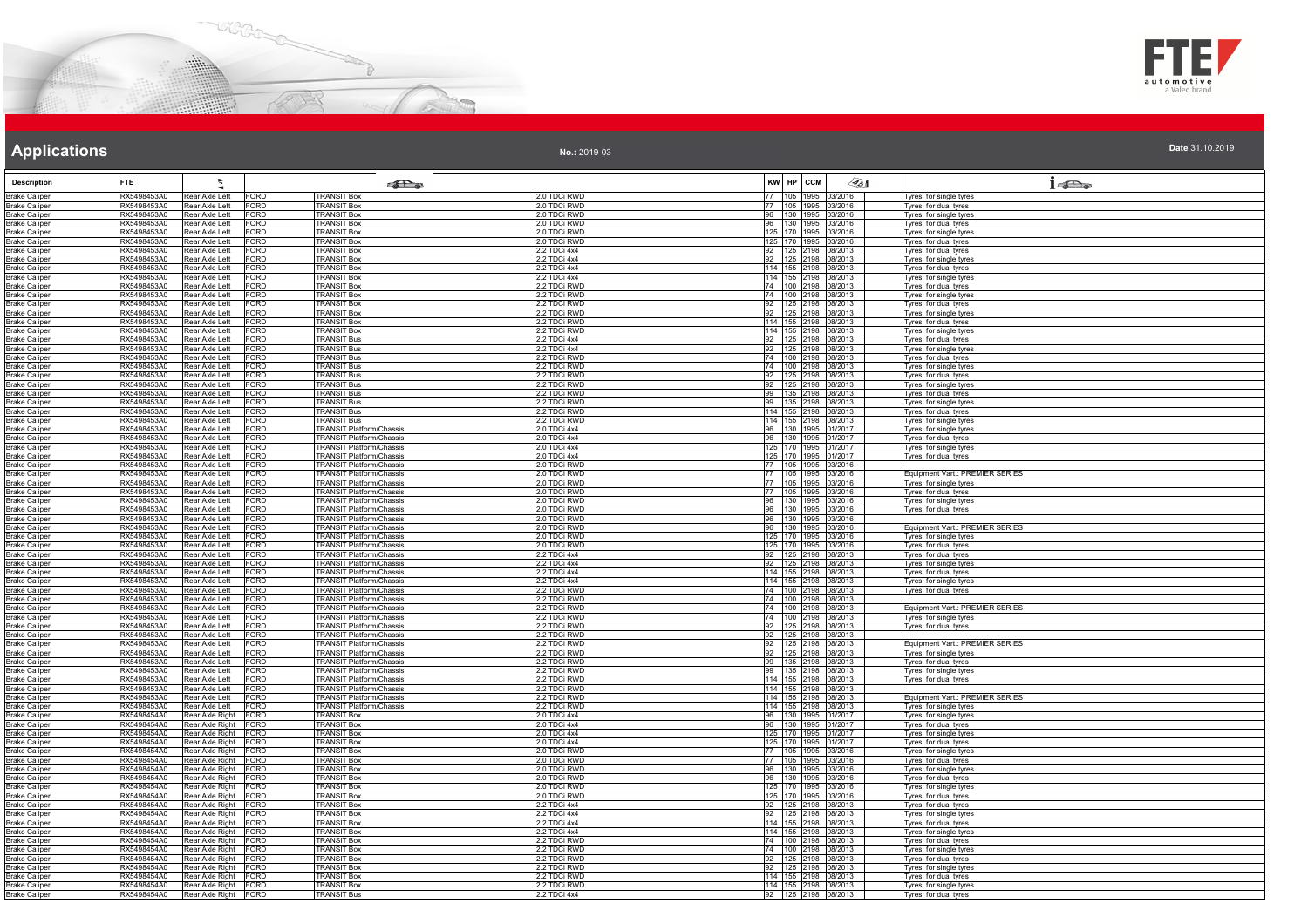



| Date 31.10.2019 |  |  |
|-----------------|--|--|
|                 |  |  |

| <b>Description</b>                           | ž<br><b>FTE</b>                                                                  |                                | <b>SEL</b> @                                                       |                                    | KW HP CCM                                  |                                              | 45] | $1 - \sum_{\alpha}$                                        |
|----------------------------------------------|----------------------------------------------------------------------------------|--------------------------------|--------------------------------------------------------------------|------------------------------------|--------------------------------------------|----------------------------------------------|-----|------------------------------------------------------------|
| <b>Brake Caliper</b>                         | RX5498454A0<br>Rear Axle Right FORD<br>RX5498454A0                               |                                | <b>TRANSIT Bus</b><br><b>TRANSIT Bus</b>                           | 2.2 TDCi 4x4<br>2.2 TDCi RWD       |                                            | 92 125 2198 08/2013<br>74 100 2198 08/2013   |     | Tyres: for single tyres                                    |
| <b>Brake Caliper</b><br><b>Brake Caliper</b> | Rear Axle Right FORD<br>RX5498454A0<br>Rear Axle Right FORD                      |                                | <b>TRANSIT Bus</b>                                                 | 2.2 TDCi RWD                       |                                            | 74  100  2198  08/2013                       |     | Tyres: for dual tyres<br>Tyres: for single tyres           |
| <b>Brake Caliper</b>                         | RX5498454A0<br>Rear Axle Right FORD                                              |                                | <b>TRANSIT Bus</b>                                                 | 2.2 TDCi RWD                       |                                            | 92 125 2198 08/2013                          |     | Tyres: for dual tyres                                      |
| <b>Brake Caliper</b><br>Brake Caliper        | RX5498454A0<br>Rear Axle Right FORD<br>Rear Axle Right FORD<br>RX5498454A0       |                                | <b>TRANSIT Bus</b><br><b>TRANSIT Bus</b>                           | 2.2 TDCi RWD<br>2.2 TDCi RWD       |                                            | 92 125 2198 08/2013<br>99 135 2198 08/2013   |     | Tyres: for single tyres<br>Tyres: for dual tyres           |
| <b>Brake Caliper</b>                         | Rear Axle Right FORD<br>RX5498454A0                                              |                                | <b>TRANSIT Bus</b>                                                 | 2.2 TDCi RWD                       |                                            | 99 135 2198 08/2013                          |     | Tyres: for single tyres                                    |
| <b>Brake Caliper</b>                         | Rear Axle Right FORD<br>RX5498454A0                                              |                                | <b>TRANSIT Bus</b>                                                 | 2.2 TDCi RWD                       |                                            | 114 155 2198 08/2013                         |     | Tyres: for dual tyres                                      |
| <b>Brake Caliper</b><br><b>Brake Caliper</b> | RX5498454A0<br>Rear Axle Right FORD<br>RX5498454A0<br>Rear Axle Right FORD       |                                | <b>TRANSIT Bus</b><br>TRANSIT Platform/Chassis                     | 2.2 TDCi RWD<br>2.0 TDCi 4x4       |                                            | 114 155 2198 08/2013<br>96 130 1995 01/2017  |     | Tyres: for single tyres<br>Tyres: for single tyres         |
| <b>Brake Caliper</b>                         | Rear Axle Right FORD<br>RX5498454A0                                              |                                | <b>TRANSIT Platform/Chassis</b>                                    | 2.0 TDCi 4x4                       |                                            | 96 130 1995 01/2017                          |     | Tyres: for dual tyres                                      |
| <b>Brake Caliper</b>                         | Rear Axle Right FORD<br>RX5498454A0<br>RX5498454A0<br>Rear Axle Right FORD       |                                | <b>TRANSIT Platform/Chassis</b><br><b>TRANSIT Platform/Chassis</b> | 2.0 TDCi 4x4<br>2.0 TDCi 4x4       |                                            | 125 170 1995 01/2017<br>125 170 1995 01/2017 |     | Tyres: for single tyres                                    |
| <b>Brake Caliper</b><br><b>Brake Caliper</b> | RX5498454A0<br>Rear Axle Right FORD                                              |                                | <b>FRANSIT Platform/Chassis</b>                                    | 2.0 TDCi RWD                       |                                            | 77 105 1995 03/2016                          |     | Tyres: for dual tyres                                      |
| <b>Brake Caliper</b>                         | RX5498454A0<br>Rear Axle Right FORD                                              |                                | <b>TRANSIT Platform/Chassis</b>                                    | 2.0 TDCi RWD                       |                                            | 77 105 1995 03/2016                          |     | Equipment Vart.: PREMIER SERIES                            |
| <b>Brake Caliper</b><br><b>Brake Caliper</b> | RX5498454A0<br>Rear Axle Right FORD<br>Rear Axle Right FORD<br>RX5498454A0       |                                | <b>TRANSIT Platform/Chassis</b><br><b>TRANSIT Platform/Chassis</b> | 2.0 TDCi RWD<br>2.0 TDCi RWD       | 77 105 1995 03/2016                        | 77 105 1995 03/2016                          |     | yres: for single tyres<br>Tyres: for dual tyres            |
| <b>Brake Caliper</b>                         | RX5498454A0<br>Rear Axle Right FORD                                              |                                | <b>TRANSIT Platform/Chassis</b>                                    | 2.0 TDCi RWD                       |                                            | 96 130 1995 03/2016                          |     |                                                            |
| <b>Brake Caliper</b>                         | Rear Axle Right FORD<br>RX5498454A0                                              |                                | <b>TRANSIT Platform/Chassis</b>                                    | 2.0 TDCi RWD                       |                                            | 96 130 1995 03/2016                          |     | Equipment Vart.: PREMIER SERIES                            |
| <b>Brake Caliper</b><br><b>Brake Caliper</b> | RX5498454A0<br>Rear Axle Right FORD<br>RX5498454A0<br>Rear Axle Right FORD       |                                | <b>FRANSIT Platform/Chassis</b><br>TRANSIT Platform/Chassis        | 2.0 TDCi RWD<br>2.0 TDCi RWD       |                                            | 96 130 1995 03/2016<br>96 130 1995 03/2016   |     | Tyres: for single tyres<br>Tyres: for dual tyres           |
| <b>Brake Caliper</b>                         | Rear Axle Right FORD<br>RX5498454A0                                              |                                | TRANSIT Platform/Chassis                                           | 2.0 TDCi RWD                       |                                            | 125 170 1995 03/2016                         |     | Tyres: for single tyres                                    |
| <b>Brake Caliper</b>                         | RX5498454A0<br>Rear Axle Right FORD                                              |                                | <b>TRANSIT Platform/Chassis</b>                                    | 2.0 TDCi RWD                       |                                            | 125 170 1995 03/2016                         |     | Tyres: for dual tyres                                      |
| <b>Brake Caliper</b>                         | RX5498454A0<br>Rear Axle Right FORD<br>Rear Axle Right FORD<br>RX5498454A0       |                                | <b>TRANSIT Platform/Chassis</b><br><b>TRANSIT Platform/Chassis</b> | 2.2 TDCi 4x4<br>2.2 TDCi 4x4       |                                            | 92 125 2198 08/2013<br>92 125 2198 08/2013   |     | Tyres: for dual tyres                                      |
| Brake Caliper<br><b>Brake Caliper</b>        | RX5498454A0<br>Rear Axle Right FORD                                              |                                | TRANSIT Platform/Chassis                                           | 2.2 TDCi 4x4                       |                                            | 114 155 2198 08/2013                         |     | Tyres: for single tyres<br>Tyres: for dual tyres           |
| <b>Brake Caliper</b>                         | RX5498454A0<br>Rear Axle Right FORD                                              |                                | <b>TRANSIT Platform/Chassis</b>                                    | 2.2 TDCi 4x4                       |                                            | 114 155 2198 08/2013                         |     | Tyres: for single tyres                                    |
| <b>Brake Caliper</b><br><b>Brake Caliper</b> | Rear Axle Right FORD<br>RX5498454A0<br>RX5498454A0<br>Rear Axle Right FORD       |                                | <b>TRANSIT Platform/Chassis</b><br><b>TRANSIT Platform/Chassis</b> | 2.2 TDCi RWD<br>2.2 TDCi RWD       |                                            | 74 100 2198 08/2013<br>74 100 2198 08/2013   |     | Tyres: for dual tyres                                      |
| <b>Brake Caliper</b>                         | RX5498454A0<br>Rear Axle Right FORD                                              |                                | <b>TRANSIT Platform/Chassis</b>                                    | 2.2 TDCi RWD                       |                                            | 74  100  2198  08/2013                       |     | Equipment Vart.: PREMIER SERIES                            |
| <b>Brake Caliper</b>                         | RX5498454A0<br>Rear Axle Right FORD                                              |                                | <b>TRANSIT Platform/Chassis</b>                                    | 2.2 TDCi RWD                       |                                            | 74 100 2198 08/2013                          |     | Tyres: for single tyres                                    |
| <b>Brake Caliper</b><br><b>Brake Caliper</b> | RX5498454A0<br>Rear Axle Right FORD<br>Rear Axle Right FORD<br>RX5498454A0       |                                | TRANSIT Platform/Chassis<br><b>TRANSIT Platform/Chassis</b>        | 2.2 TDCi RWD<br>2.2 TDCi RWD       |                                            | 92 125 2198 08/2013<br>92 125 2198 08/2013   |     | Tyres: for dual tyres                                      |
| <b>Brake Caliper</b>                         | RX5498454A0<br>Rear Axle Right FORD                                              |                                | <b>FRANSIT Platform/Chassis</b>                                    | 2.2 TDCi RWD                       |                                            | 92 125 2198 08/2013                          |     | Equipment Vart.: PREMIER SERIES                            |
| <b>Brake Caliper</b>                         | RX5498454A0<br>Rear Axle Right FORD                                              |                                | <b>TRANSIT Platform/Chassis</b>                                    | 2.2 TDCi RWD                       |                                            | 92 125 2198 08/2013                          |     | Tyres: for single tyres                                    |
| <b>Brake Caliper</b><br><b>Brake Caliper</b> | RX5498454A0<br>Rear Axle Right FORD<br>RX5498454A0<br>Rear Axle Right FORD       |                                | TRANSIT Platform/Chassis<br>TRANSIT Platform/Chassis               | 2.2 TDCi RWD<br>2.2 TDCi RWD       |                                            | 99 135 2198 08/2013<br>99 135 2198 08/2013   |     | Tyres: for dual tyres<br>Tyres: for single tyres           |
| <b>Brake Caliper</b>                         | RX5498454A0<br>Rear Axle Right FORD                                              |                                | <b>TRANSIT Platform/Chassis</b>                                    | 2.2 TDCi RWD                       |                                            | 114 155 2198 08/2013                         |     | Tyres: for dual tyres                                      |
| <b>Brake Caliper</b>                         | Rear Axle Right FORD<br>RX5498454A0                                              |                                | <b>TRANSIT Platform/Chassis</b>                                    | 2.2 TDCi RWD                       |                                            | 114 155 2198 08/2013                         |     |                                                            |
| <b>Brake Caliper</b><br><b>Brake Caliper</b> | Rear Axle Right FORD<br>RX5498454A0<br>RX5498454A0<br>Rear Axle Right FORD       |                                | <b>TRANSIT Platform/Chassis</b><br><b>TRANSIT Platform/Chassis</b> | 2.2 TDCi RWD<br>2.2 TDCi RWD       |                                            | 114 155 2198 08/2013<br>114 155 2198 08/2013 |     | Equipment Vart.: PREMIER SERIES<br>Tyres: for single tyres |
| <b>Brake Caliper</b>                         | RX5798267A0<br>Front Axle Left                                                   | <b>NISSAN</b>                  | JUKE (F15)                                                         | 1.2 DIG-T                          |                                            | 85 115 1197 05/2014                          |     |                                                            |
| <b>Brake Caliper</b>                         | RX5798267A0<br>Front Axle Left                                                   | <b>NISSAN</b>                  | JUKE (F15)                                                         | 1.5 dCi                            | 81 110 1461 06/2010                        |                                              |     |                                                            |
| <b>Brake Caliper</b><br><b>Brake Caliper</b> | RX5798267A0<br>Front Axle Left<br>RX5798267A0<br>Front Axle Left                 | <b>NISSAN</b><br><b>NISSAN</b> | <b>JUKE (F15)</b><br><b>JUKE (F15)</b>                             | 11.6<br>1.6                        | 69 94 1598 01/2013<br>83 113 1598 07/2018  |                                              |     |                                                            |
| <b>Brake Caliper</b>                         | RX5798267A0<br>Front Axle Left                                                   | <b>NISSAN</b>                  | JUKE (F15)                                                         | 1.6                                |                                            | 85 116 1598 03/2016                          |     |                                                            |
| <b>Brake Caliper</b>                         | RX5798267A0<br>Front Axle Left                                                   | <b>NISSAN</b>                  | <b>JUKE (F15)</b>                                                  | 16                                 |                                            | 86 117 1598 06/2010<br>80 109 1598 09/2018   |     |                                                            |
| <b>Brake Caliper</b><br><b>Brake Caliper</b> | RX5798267A0<br>Front Axle Left<br>RX5798267A0<br>Front Axle Left                 | <b>NISSAN</b><br><b>NISSAN</b> | JUKE (F15)<br>JUKE (F15)                                           | 1.6 LPG<br>1.6 LPG                 |                                            | 85 116 1598 01/2012                          |     |                                                            |
| <b>Brake Caliper</b>                         | RX5798267A0<br>Front Axle Left                                                   | <b>NISSAN</b>                  | PULSAR Hatchback (C13)                                             | 1.2 DIG-T                          |                                            | 85 115 1197 10/2014                          |     |                                                            |
| <b>Brake Caliper</b><br><b>Brake Caliper</b> | RX5798267A0<br>Front Axle Left<br>Front Axle Right NISSAN<br>RX5798268A0         | <b>NISSAN</b>                  | PULSAR Hatchback (C13)<br>JUKE (F15)                               | 1.5 dCi<br>1.2 DIG-1               | 81 110 1461 10/2014                        | 85 115 1197 05/2014                          |     |                                                            |
| <b>Brake Caliper</b>                         | RX5798268A0<br>Front Axle Right NISSAN                                           |                                | <b>JUKE (F15)</b>                                                  | $1.5$ dCi                          |                                            | 81 110 1461 06/2010                          |     |                                                            |
| <b>Brake Caliper</b>                         | RX5798268A0<br>Front Axle Right NISSAN                                           |                                | JUKE (F15)                                                         | 1.6                                | 69 94 1598 01/2013                         |                                              |     |                                                            |
| Brake Caliper<br><b>Brake Caliper</b>        | RX5798268A0<br>Front Axle Right NISSAN<br>RX5798268A0<br>Front Axle Right NISSAN |                                | JUKE (F15)<br>JUKE (F15)                                           | 1.6<br>1.6                         | 83 113 1598 07/2018<br>85 116 1598 03/2016 |                                              |     |                                                            |
| <b>Brake Caliper</b>                         | RX5798268A0<br>Front Axle Right NISSAN                                           |                                | JUKE (F15)                                                         | 1.6                                |                                            | 86 117 1598 06/2010                          |     |                                                            |
| <b>Brake Caliper</b>                         | RX5798268A0<br>Front Axle Right NISSAN                                           |                                | <b>JUKE (F15)</b>                                                  | 1.6 LPG                            |                                            | 80 109 1598 09/2018                          |     |                                                            |
| <b>Brake Caliper</b><br><b>Brake Caliper</b> | Front Axle Right NISSAN<br>RX5798268A0<br>Front Axle Right NISSAN<br>RX5798268A0 |                                | <b>JUKE (F15)</b><br>PULSAR Hatchback (C13)                        | 1.6 LPG<br>1.2 DIG-T               |                                            | 85 116 1598 01/2012<br>85 115 1197 10/2014   |     |                                                            |
| <b>Brake Caliper</b>                         | RX5798268A0<br>Front Axle Right NISSAN                                           |                                | PULSAR Hatchback (C13)                                             | $1.5$ dCi                          |                                            | 81 110 1461 10/2014                          |     |                                                            |
| <b>Brake Caliper</b>                         | RX5798269A0<br>Front Axle Left VW<br>Front Axle Left VW<br>RX5798269A0           |                                | CADDY IV Box (SAA, SAH)                                            | 1.0 TSI<br>1 2 T.SI                |                                            | 75 102 999 11/2015                           |     | for PR number: 1ZA<br>for PR number: 1ZA                   |
| <b>Brake Caliper</b><br><b>Brake Caliper</b> | Front Axle Left<br>RX5798269A0                                                   | <b>WW</b>                      | CADDY IV Box (SAA, SAH)<br>CADDY IV Box (SAA, SAH)                 | 1.4 TGI CNG                        |                                            | 62 84 1197 06/2015<br>81 110 1395 06/2015    |     | for PR number: 1ZA                                         |
| <b>Brake Caliper</b>                         | RX5798269A0<br>Front Axle Left VW                                                |                                | CADDY IV Box (SAA, SAH)                                            | 1.4 TSI                            | 92 125 1395 05/2015                        |                                              |     | for PR number: 1ZA                                         |
| <b>Brake Caliper</b><br><b>Brake Caliper</b> | RX5798269A0<br>Front Axle Left VW<br>RX5798269A0<br>Front Axle Left VW           |                                | CADDY IV Box (SAA, SAH)<br>CADDY IV Box (SAA, SAH)                 | 1.6 TDI<br>$1.6$ TDI               | 55 75 1598 05/2015<br>75 102 1598 05/2015  |                                              |     | 11/2017 for PR number: 1ZA<br>for PR number: 1ZA           |
| <b>Brake Caliper</b>                         | RX5798269A0<br>Front Axle Left VW                                                |                                | CADDY IV Box (SAA, SAH)                                            | 2.0 TDI                            |                                            | 55 75 1968 05/2015                           |     | for PR number: 1ZA                                         |
| <b>Brake Caliper</b>                         | RX5798269A0<br>Front Axle Left                                                   | <b>W</b>                       | CADDY IV Box (SAA, SAH)                                            | $2.0$ TDI                          |                                            | 75 102 1968 05/2015                          |     | for PR number: 1ZA                                         |
| <b>Brake Caliper</b>                         | RX5798269A0<br>Front Axle Left<br>RX5798269A0<br>Front Axle Left                 | <b>WW</b><br><b>WW</b>         | CADDY IV Box (SAA, SAH)<br>CADDY IV Box (SAA, SAH)                 | 2.0 TDI<br>$\overline{2}$ .0 TDI   | 110 150 1968 05/2015                       | 103 140 1968 05/2015                         |     | for PR number: 1ZA<br>for PR number: 17A                   |
| <b>Brake Caliper</b><br><b>Brake Caliper</b> | RX5798269A0<br>Front Axle Left VW                                                |                                | CADDY IV Box (SAA, SAH)                                            | 2.0 TDI 4motion                    |                                            | 55 75 1968 11/2015                           |     | for PR number: 1ZA                                         |
| <b>Brake Caliper</b>                         | RX5798269A0<br>Front Axle Left VW                                                |                                | CADDY IV Box (SAA, SAH)                                            | 2.0 TDI 4motion                    |                                            | 81 110 1968 05/2015                          |     | for PR number: 1ZA<br>05/2016                              |
| <b>Brake Caliper</b><br><b>Brake Caliper</b> | RX5798269A0<br>Front Axle Left VW<br>RX5798269A0<br>Front Axle Left              | <b>W</b>                       | CADDY IV Box (SAA, SAH)<br>CADDY IV Box (SAA, SAH)                 | 2.0 TDI 4motion<br>2.0 TDI 4motion |                                            | 90 122 1968 05/2015<br>103 140 1968 05/2015  |     | for PR number: 17A<br>for PR number: 1ZA                   |
| <b>Brake Caliper</b>                         | Front Axle Left VW<br>RX5798269A0                                                |                                | CADDY IV Box (SAA, SAH)                                            | 2.0 TDI 4motion                    | 110 150 1968 11/2015                       |                                              |     | for PR number: 1ZA                                         |
| <b>Brake Caliper</b>                         | RX5798269A0<br>Front Axle Left VW                                                |                                | CADDY IV Estate (SAB, SAJ)                                         | 1.0 TSI                            |                                            | 75 102 999 11/2015                           |     | for PR number: 1ZA                                         |
| Brake Caliper                                | RX5798269A0<br>Front Axle Left VW<br>RX5798269A0<br>Front Axle Left VW           |                                | CADDY IV Estate (SAB, SAJ)<br>CADDY IV Estate (SAB, SAJ)           | 1.2 TSI<br>1.4 TGI CNG             | 81 110 1395 06/2015                        | 62 84 1197 06/2015                           |     | for PR number: 1ZA<br>for PR number: 1ZA                   |
| <b>Brake Caliper</b>                         |                                                                                  |                                |                                                                    |                                    |                                            |                                              |     |                                                            |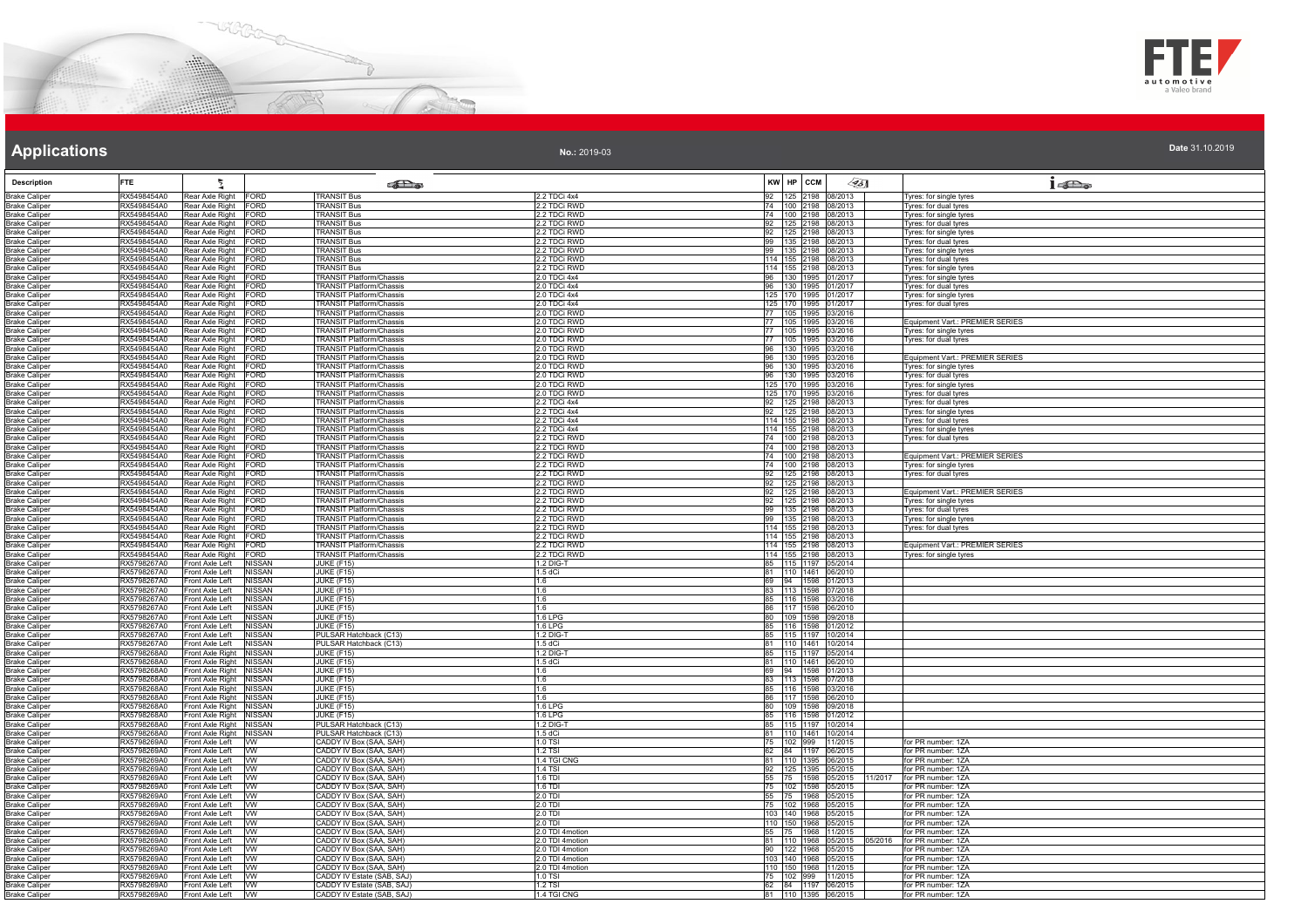



**No.:** 2019-03

| <b>Description</b>                           | <b>FTE</b>                 |                                          |                        | $\sum_{\infty}$                                                          |                                    | KW HP CCM |                                                    | ∕95∏    | $1 - \sum_{\omega}$                                                 |
|----------------------------------------------|----------------------------|------------------------------------------|------------------------|--------------------------------------------------------------------------|------------------------------------|-----------|----------------------------------------------------|---------|---------------------------------------------------------------------|
| <b>Brake Caliper</b>                         | RX5798269A0                | Front Axle Left VW                       |                        | CADDY IV Estate (SAB, SAJ)                                               | <b>1.4 TSI</b>                     |           | 92 125 1395 05/2015                                |         | for PR number: 1ZA                                                  |
| <b>Brake Caliper</b>                         | RX5798269A0<br>RX5798269A0 | Front Axle Left<br>Front Axle Left       | W<br><b>WW</b>         | CADDY IV Estate (SAB, SAJ)<br>CADDY IV Estate (SAB, SAJ)                 | 1.6 TDI<br>1.6 TDI                 |           | 75   102   1598   05/2015                          |         | 55 75 1598 05/2015 11/2017 for PR number: 1ZA<br>for PR number: 1ZA |
| <b>Brake Caliper</b><br><b>Brake Caliper</b> | RX5798269A0                | Front Axle Left                          | <b>VW</b>              | CADDY IV Estate (SAB, SAJ)                                               | 2.0 TDI                            |           | 55 75 1968 05/2015                                 |         | for PR number: 1ZA                                                  |
| <b>Brake Caliper</b>                         | RX5798269A0                | Front Axle Left                          | <b>VW</b>              | CADDY IV Estate (SAB, SAJ)                                               | 2.0 TDI                            |           | 102 1968 05/2015                                   |         | or PR number: 1ZA                                                   |
| <b>Brake Caliper</b>                         | RX5798269A0                | Front Axle Left                          | W                      | CADDY IV Estate (SAB, SAJ)                                               | 2.0 TDI                            |           | 103 140 1968 05/2015                               |         | for PR number: 1ZA                                                  |
| <b>Brake Caliper</b><br><b>Brake Caliper</b> | RX5798269A0<br>RX5798269A0 | Front Axle Left VW<br>Front Axle Left VW |                        | CADDY IV Estate (SAB, SAJ)<br>CADDY IV Estate (SAB, SAJ)                 | $2.0$ TDI<br>2.0 TDI 4motion       |           | 110 150 1968 05/2015<br>81 110 1968 05/2015        | 05/2016 | for PR number: 1ZA<br>for PR number: 1ZA                            |
| <b>Brake Caliper</b>                         | RX5798269A0                | Front Axle Left VW                       |                        | CADDY IV Estate (SAB, SAJ)                                               | 2.0 TDI 4motion                    |           | 90 122 1968 05/2015                                |         | for PR number: 1ZA                                                  |
| <b>Brake Caliper</b>                         | RX5798269A0                | Front Axle Left                          | <b>VW</b>              | CADDY IV Estate (SAB, SAJ)                                               | 2.0 TDI 4motion                    |           | 103 140 1968 05/2015                               |         | for PR number: 1ZA                                                  |
| <b>Brake Caliper</b><br><b>Brake Caliper</b> | RX5798269A0<br>RX5798269A0 | Front Axle Left<br>Front Axle Left VW    | <b>VW</b>              | CADDY IV Estate (SAB, SAJ)<br>GOLF ALLTRACK VII (BA5, BV5)               | 2.0 TDI 4motion<br>1.6 TDI 4motion |           | 110 150 1968 11/2015<br>81 110 1598 12/2014        |         | for PR number: 1ZA<br>for PR number: 1ZA.1ZD                        |
| <b>Brake Caliper</b>                         | RX5798269A0                | Front Axle Left                          | <b>WW</b>              | GOLF ALLTRACK VII (BA5, BV5)                                             | 1.8 TSI 4motion                    |           | 132 180 1798 12/2014                               |         | for PR number: 1ZA,1ZD                                              |
| <b>Brake Caliper</b>                         | RX5798269A0                | Front Axle Left   VW                     |                        | <b>GOLF ALLTRACK VII (BA5, BV5)</b>                                      | 2.0 TDI 4motion                    |           | 110 150 1968 12/2014                               |         | for PR number: 1ZA,1ZD                                              |
| <b>Brake Caliper</b>                         | RX5798269A0                | Front Axle Left                          | <b>VW</b>              | <b>GOLF ALLTRACK VII (BA5, BV5)</b>                                      | 2.0 TDI 4motion                    |           | 135 184 1968 12/2014                               |         | for PR number: 1ZA,1ZD                                              |
| <b>Brake Caliper</b><br><b>Brake Caliper</b> | RX5798269A0<br>RX5798269A0 | Front Axle Left<br>Front Axle Left       | <b>VW</b><br>W         | <b>GOLF SPORTSVAN (AM1, AN1)</b><br>GOLF SPORTSVAN (AM1, AN1)            | 1.0 TSI<br><b>1.2 TSI</b>          |           | 85 115 999 05/2015<br>63 86 1197 05/2014           |         | for PR number: 1ZA<br>for PR number: 1ZA                            |
| <b>Brake Caliper</b>                         | RX5798269A0                | Front Axle Left                          | <b>W</b>               | GOLF SPORTSVAN (AM1, AN1)                                                | 1.2 TSI                            |           | 81 110 1197 04/2014                                |         | for PR number: 1ZA                                                  |
| <b>Brake Caliper</b>                         | RX5798269A0                | Front Axle Left VW                       |                        | <b>GOLF SPORTSVAN (AM1, AN1)</b>                                         | 1.4 TSI                            |           | 92 125 1395 04/2014                                |         | for PR number: 1ZA                                                  |
| <b>Brake Caliper</b>                         | RX5798269A0<br>RX5798269A0 | Front Axle Left VW<br>Front Axle Left    | <b>VW</b>              | GOLF SPORTSVAN (AM1, AN1)<br>GOLF SPORTSVAN (AM1, AN1)                   | $1.4$ TSI<br>1.4 TSI MultiFuel     |           | 110 150 1395 02/2014<br>92 125 1395 04/2014        |         | for PR number: 1ZA<br>for PR number: 1ZA                            |
| <b>Brake Caliper</b><br><b>Brake Caliper</b> | RX5798269A0                | Front Axle Left                          | <b>VW</b>              | GOLF SPORTSVAN (AM1, AN1)                                                | 16                                 |           | 81 110 1598 05/2014                                |         | for PR number: 1ZA                                                  |
| <b>Brake Caliper</b>                         | RX5798269A0                | Front Axle Left VW                       |                        | GOLF SPORTSVAN (AM1, AN1)                                                | 1.6 TDI                            |           | 66 90 1598 02/2014                                 |         | for PR number: 1ZA                                                  |
| <b>Brake Caliper</b>                         | RX5798269A0                | Front Axle Left                          | <b>VW</b>              | GOLF SPORTSVAN (AM1, AN1)                                                | 1.6 TDI                            |           | 81 110 1598 02/2014                                |         | for PR number: 1ZA                                                  |
| <b>Brake Caliper</b>                         | RX5798269A0<br>RX5798269A0 | Front Axle Left VW<br>Front Axle Left    | <b>VW</b>              | <b>GOLF SPORTSVAN (AM1, AN1)</b><br>GOLF SPORTSVAN (AM1, AN1)            | 2.0 TDI<br>$2.0$ TDI               |           | 81 110 1968 05/2014<br>110 150 1968 02/2014        |         | for PR number: 1ZA<br>for PR number: 1ZA                            |
| <b>Brake Caliper</b><br><b>Brake Caliper</b> | RX5798269A0                | Front Axle Left                          | <b>VW</b>              | GOLF VII (5G1, BQ1, BE1, BE2)                                            | 1.0 TSI                            |           | 85 115 999 05/2015                                 |         | for PR number: 1ZA,1ZD                                              |
| <b>Brake Caliper</b>                         | RX5798269A0                | Front Axle Left                          | <b>W</b>               | GOLF VII (5G1, BQ1, BE1, BE2)                                            | 1.2 TSI                            |           | 63 86 1197 08/2012                                 |         | for PR number: 1ZA,1ZD                                              |
| <b>Brake Caliper</b>                         | RX5798269A0                | Front Axle Left                          | <b>Ivw</b>             | GOLF VII (5G1, BQ1, BE1, BE2)                                            | 1.2 TSI                            |           | 77 105 1197 11/2012                                |         | for PR number: 1ZA.1ZD                                              |
| <b>Brake Caliper</b><br><b>Brake Caliper</b> | RX5798269A0<br>RX5798269A0 | Front Axle Left VW<br>Front Axle Left VW |                        | 3OLF VII (5G1, BQ1, BE1, BE2)<br>GOLF VII (5G1, BQ1, BE1, BE2)           | 1.2 TSI<br>1.4 GTE Hybrid          |           | 81   110   1197   04/2014<br>110 150 1395 05/2014  |         | for PR number: 1ZA,1ZD<br>for PR number: 1ZA.1ZD                    |
| <b>Brake Caliper</b>                         | RX5798269A0                | Front Axle Left                          | <b>VW</b>              | GOLF VII (5G1, BQ1, BE1, BE2)                                            | 1.4 TGI CNG                        |           | 81 110 1395 06/2013                                |         | for PR number: 1ZA,1ZD                                              |
| <b>Brake Caliper</b>                         | RX5798269A0                | Front Axle Left                          | <b>W</b>               | GOLF VII (5G1, BQ1, BE1, BE2)                                            | <b>1.4 TSI</b>                     |           | 90 122 1395 11/2012                                |         | for PR number: 1ZA,1ZD                                              |
| <b>Brake Caliper</b>                         | RX5798269A0<br>RX5798269A0 | Front Axle Left VW<br>Front Axle Left    | <b>WW</b>              | GOLF VII (5G1, BQ1, BE1, BE2)<br>GOLF VII (5G1, BQ1, BE1, BE2)           | <b>1.4 TSI</b><br><b>1.4 TSI</b>   |           | 92 125 1395 05/2014<br>103 140 1395 08/2012        |         | for PR number: 1ZA.1ZD<br>for PR number: 1ZA,1ZD                    |
| <b>Brake Caliper</b><br>Brake Caliper        | RX5798269A0                | Front Axle Left                          | <b>VW</b>              | GOLF VII (5G1, BQ1, BE1, BE2)                                            | $1.4$ TSI                          |           | 110 150 1395 05/2014                               |         | for PR number: 1ZA, 1ZD                                             |
| <b>Brake Caliper</b>                         | RX5798269A0                | Front Axle Left                          | <b>VW</b>              | GOLF VII (5G1, BQ1, BE1, BE2)                                            | 1.4 TSI MultiFuel                  |           | 90 122 1395 04/2013                                |         | for PR number: 1ZA,1ZD                                              |
| <b>Brake Caliper</b>                         | RX5798269A0                | Front Axle Left                          | <b>VW</b>              | GOLF VII (5G1, BQ1, BE1, BE2)                                            | 1.4 TSI MultiFuel                  |           | 92 125 1395 12/2013                                |         | for PR number: 1ZA,1ZD                                              |
| <b>Brake Caliper</b><br><b>Brake Caliper</b> | RX5798269A0<br>RX5798269A0 | Front Axle Left VW<br>Front Axle Left VW |                        | GOLF VII (5G1, BQ1, BE1, BE2)<br>GOLF VII (5G1, BQ1, BE1, BE2)           | 1.6<br>1.6 TDI                     |           | 81 110 1598 05/2014<br>66 90 1598 04/2013          |         | for PR number: 1ZA,1ZD<br>for PR number: 1ZA.1ZD                    |
| <b>Brake Caliper</b>                         | RX5798269A0                | Front Axle Left VW                       |                        | GOLF VII (5G1, BQ1, BE1, BE2)                                            | 1.6 TDI                            |           | 77  105  1598  08/2012                             |         | for PR number: 1ZA,1ZD                                              |
| <b>Brake Caliper</b>                         | RX5798269A0                | Front Axle Left VW                       |                        | GOLF VII (5G1, BQ1, BE1, BE2)                                            | $1.6$ TDI                          |           | 81 110 1598 01/2013                                |         | for PR number: 1ZA,1ZD                                              |
| <b>Brake Caliper</b>                         | RX5798269A0                | Front Axle Left                          | <b>VW</b>              | GOLF VII (5G1, BQ1, BE1, BE2)                                            | 1.6 TDI 4motion                    |           | 77 105 1598 11/2012<br>81 110 1598 01/2013         |         | for PR number: 1ZA,1ZD                                              |
| <b>Brake Caliper</b><br><b>Brake Caliper</b> | RX5798269A0<br>RX5798269A0 | Front Axle Left<br>Front Axle Left       | <b>W</b><br><b>W</b>   | GOLF VII (5G1, BQ1, BE1, BE2)<br>GOLF VII (5G1, BQ1, BE1, BE2)           | 1.6 TDI 4motion<br>2.0 GTD         |           | 135 184 1968 04/2013                               |         | for PR number: 1ZA,1ZD<br>for PR number: 1ZA,1ZD                    |
| <b>Brake Caliper</b>                         | RX5798269A0                | Front Axle Left                          | <b>Ivw</b>             | GOLF VII (5G1, BQ1, BE1, BE2)                                            | 2.0 GTI                            |           | 155 210 1984 11/2013                               |         | for PR number: 1ZA,1ZD                                              |
| <b>Brake Caliper</b>                         | RX5798269A0                | Front Axle Left                          | <b>VW</b>              | GOLF VII (5G1, BQ1, BE1, BE2)                                            | 2.0 GTI                            |           | 162 220 1984 04/2013                               |         | for PR number: 1ZA, 1ZD                                             |
| <b>Brake Caliper</b><br><b>Brake Caliper</b> | RX5798269A0<br>RX5798269A0 | Front Axle Left<br>Front Axle Left       | <b>VW</b><br><b>VW</b> | 3OLF VII (5G1, BQ1, BE1, BE2)<br>GOLF VII (5G1, BQ1, BE1, BE2)           | 2.0 GTI<br>2.0 R 4motion           |           | 169 230 1984 04/2013<br>206 280 1984 11/2013       |         | for PR number: 1ZA,1ZD<br>for PR number: 1ZA,1ZD                    |
| <b>Brake Caliper</b>                         | RX5798269A0                | Front Axle Left VW                       |                        | GOLF VII (5G1, BQ1, BE1, BE2)                                            | 2.0 R 4motion                      |           | 221 300 1984 11/2013                               |         | for PR number: 1ZA.1ZD                                              |
| <b>Brake Caliper</b>                         | RX5798269A0                | Front Axle Left VW                       |                        | GOLF VII (5G1, BQ1, BE1, BE2)                                            | 2.0 TDI                            |           | 81 110 1968 11/2012                                |         | for PR number: 1ZA,1ZD                                              |
| <b>Brake Caliper</b>                         | RX5798269A0<br>RX5798269A0 | Front Axle Left VW<br>Front Axle Left WW |                        | GOLF VII (5G1, BQ1, BE1, BE2)<br>GOLF VII (5G1, BQ1, BE1, BE2)           | 2.0 TDI<br>2.0 TDI                 |           | 105   143   1968   08/2012<br>110 150 1968 11/2012 |         | for PR number: 1ZA,1ZD<br>for PR number: 1ZA.1ZD                    |
| <b>Brake Caliper</b><br><b>Brake Caliper</b> | RX5798269A0                | Front Axle Left                          | <b>WW</b>              | 3OLF VII (5G1, BQ1, BE1, BE2)                                            | 2.0 TDI 4motion                    |           | 110 150 1968 11/2012                               |         | for PR number: 1ZA.1ZD                                              |
| <b>Brake Caliper</b>                         | RX5798269A0                | Front Axle Left                          | <b>W</b>               | GOLF VII (5G1, BQ1, BE1, BE2)                                            | e-Golf                             | 85 115 0  |                                                    |         | 03/2014 02/2017 for PR number: 1ZA,1ZD                              |
| <b>Brake Caliper</b>                         | RX5798269A0                | Front Axle Left                          | <b>W</b>               | GOLF VII Variant (BA5, BV5)                                              | 1.0 TSI                            |           | 85 115 999 05/2015                                 |         | for PR number: 1ZA, 1ZD                                             |
| <b>Brake Caliper</b><br><b>Brake Caliper</b> | RX5798269A0<br>RX5798269A0 | Front Axle Left<br>Front Axle Left VW    | <b>VW</b>              | GOLF VII Variant (BA5, BV5)<br>GOLF VII Variant (BA5, BV5)               | 1.2 TSI<br>1.2 TSI                 |           | 63 86 1197 05/2013<br>77 105 1197 05/2013          |         | for PR number: 1ZA, 1ZD<br>for PR number: 1ZA,1ZD                   |
| <b>Brake Caliper</b>                         | RX5798269A0                | Front Axle Left                          | <b>VW</b>              | <b>GOLF VII Variant (BA5, BV5)</b>                                       | <b>1.2 TSI</b>                     |           | 81 110 1197 04/2014                                |         | or PR number: 1ZA,1ZD                                               |
| <b>Brake Caliper</b>                         | RX5798269A0                | Front Axle Left                          | <b>WW</b>              | GOLF VII Variant (BA5, BV5)                                              | 1.4 TGI CNG                        |           | 81 110 1395 09/2013                                |         | for PR number: 1ZA,1ZD                                              |
| <b>Brake Caliper</b>                         | RX5798269A0<br>RX5798269A0 | Front Axle Left VW<br>Front Axle Left    | <b>WW</b>              | GOLF VII Variant (BA5, BV5)<br>GOLF VII Variant (BA5, BV5)               | <b>1.4 TSI</b><br>1.4 TSI          |           | 90 122 1395 05/2013<br>92 125 1395 05/2014         |         | for PR number: 1ZA.1ZD<br>for PR number: 1ZA,1ZD                    |
| <b>Brake Caliper</b><br><b>Brake Caliper</b> | RX5798269A0                | Front Axle Left VW                       |                        | GOLF VII Variant (BA5, BV5)                                              | <b>1.4 TSI</b>                     |           | 103 140 1395 05/2013                               |         | for PR number: 1ZA, 1ZD                                             |
| <b>Brake Caliper</b>                         | RX5798269A0                | Front Axle Left WW                       |                        | <b>GOLF VII Variant (BA5, BV5)</b>                                       | 1.4 TSI                            |           | 110 150 1395 05/2014                               |         | for PR number: 1ZA,1ZD                                              |
| <b>Brake Caliper</b>                         | RX5798269A0                | Front Axle Left                          | <b>VW</b>              | <b>GOLF VII Variant (BA5, BV5)</b>                                       | 1.4 TSI MultiFuel                  |           | 90 122 1395 04/2013                                |         | for PR number: 1ZA, 1ZD                                             |
| <b>Brake Caliper</b><br><b>Brake Caliper</b> | RX5798269A0<br>RX5798269A0 | Front Axle Left VW<br>Front Axle Left    | <b>WW</b>              | GOLF VII Variant (BA5, BV5)<br>GOLF VII Variant (BA5, BV5)               | 1.4 TSI MultiFuel<br>1.6           |           | 92 125 1395 05/2014<br>81 110 1598 05/2014         |         | for PR number: 1ZA, 1ZD<br>for PR number: 1ZA, 1ZD                  |
| <b>Brake Caliper</b>                         | RX5798269A0                | Front Axle Left VW                       |                        | GOLF VII Variant (BA5, BV5)                                              | 1.6 TDI                            |           | 66 90 1598 05/2013                                 |         | for PR number: 1ZA, 1ZD                                             |
| <b>Brake Caliper</b>                         | RX5798269A0                | Front Axle Left VW                       |                        | GOLF VII Variant (BA5, BV5)                                              | $1.6$ TDI                          |           | 77 105 1598 05/2013                                |         | for PR number: 1ZA,1ZD                                              |
| <b>Brake Caliper</b>                         | RX5798269A0                | Front Axle Left                          | <b>WW</b>              | <b>GOLF VII Variant (BA5, BV5)</b>                                       | 1.6 TDI                            |           | 81 110 1598 05/2013                                |         | for PR number: 1ZA,1ZD<br>for PR number: 1ZA,1ZD                    |
| <b>Brake Caliper</b><br><b>Brake Caliper</b> | RX5798269A0<br>RX5798269A0 | Front Axle Left<br>Front Axle Left VW    | <b>VW</b>              | GOLF VII Variant (BA5, BV5)<br>GOLF VII Variant (BA5, BV5)               | 1.6 TDI 4motion<br>1.6 TDI 4motion |           | 77 105 1598 05/2013<br>81 110 1598 05/2013         |         | for PR number: 1ZA.1ZD                                              |
| <b>Brake Caliper</b>                         | RX5798269A0                | Front Axle Left VW                       |                        | GOLF VII Variant (BA5, BV5)                                              | 2.0 GTD                            |           | 135 184 1968 01/2015                               |         | for PR number: 1ZA, 1ZD                                             |
| <b>Brake Caliper</b>                         | RX5798269A0                | Front Axle Left VW                       |                        | GOLF VII Variant (BA5, BV5)                                              | 2.0 R 4motion                      |           | 206 280 1984 03/2015                               |         | for PR number: 1ZA,1ZD                                              |
| <b>Brake Caliper</b><br><b>Brake Caliper</b> | RX5798269A0<br>RX5798269A0 | Front Axle Left<br>Front Axle Left       | <b>WW</b><br><b>VW</b> | <b>GOLF VII Variant (BA5, BV5)</b><br><b>GOLF VII Variant (BA5, BV5)</b> | 2.0 R 4motion<br>2.0 TDI           |           | 221 300 1984 03/2015<br>81 110 1968 05/2013        |         | for PR number: 1ZA,1ZD<br>for PR number: 1ZA,1ZD                    |
| <b>Brake Caliper</b>                         | RX5798269A0                | Front Axle Left VW                       |                        | GOLF VII Variant (BA5, BV5)                                              | $2.0$ TDI                          |           | 110 150 1968 04/2013                               |         | for PR number: 1ZA.1ZD                                              |
| <b>Brake Caliper</b>                         | RX5798269A0                | Front Axle Left WW                       |                        | <b>GOLF VII Variant (BA5, BV5)</b>                                       | 2.0 TDI 4motion                    |           | 110 150 1968 04/2013                               |         | for PR number: 1ZA, 1ZD                                             |
| <b>Brake Caliper</b>                         | RX5798269A0                | Front Axle Left SEAT                     |                        | LEON (5F1)                                                               | 1.0 TSI                            |           | 85 115 999 05/2015                                 |         | for PR number: 1ZA                                                  |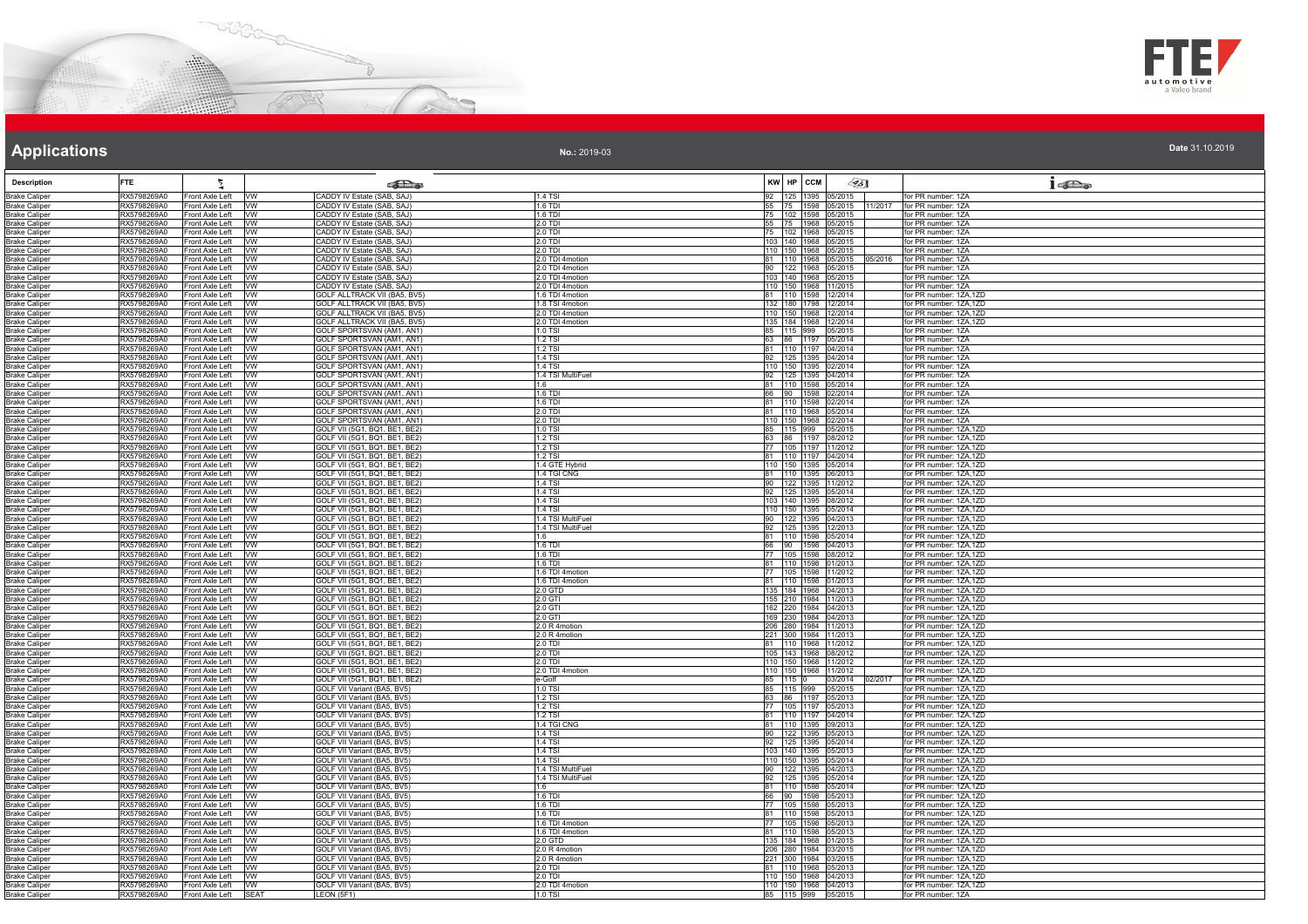



**No.:** 2019-03

| <b>Description</b>                           | <b>FTE</b>                 | ħ,                                                               | கில                                                        |                                 | KW HP CCM | $\llap{0.1cm}$                                  | $1 - \sum_{\omega}$                                                    |
|----------------------------------------------|----------------------------|------------------------------------------------------------------|------------------------------------------------------------|---------------------------------|-----------|-------------------------------------------------|------------------------------------------------------------------------|
| <b>Brake Caliper</b>                         | RX5798269A0                | Front Axle Left<br><b>SEAT</b>                                   | LEON (5F1)                                                 | $1.2$ TSI                       |           | 63 86 1197 12/2012                              | for PR number: 1ZA                                                     |
| <b>Brake Caliper</b>                         | RX5798269A0                | Front Axle Left<br>SEAT                                          | <b>EON (5F1)</b>                                           | 1.2 TSI                         |           | 77 105 1197 01/2013                             | for PR number: 1ZA                                                     |
| <b>Brake Caliper</b>                         | RX5798269A0                | Front Axle Left<br><b>SEAT</b>                                   | LEON(5F1)                                                  | $1.2$ TSI                       |           | 81 110 1197 04/2014                             | for PR number: 1ZA                                                     |
| <b>Brake Caliper</b><br><b>Brake Caliper</b> | RX5798269A0<br>RX5798269A0 | Front Axle Left<br><b>SEAT</b><br>Front Axle Left<br>SEAT        | <b>EON (5F1)</b><br>LEON (5F1)                             | .4 TGI<br>1.4 TSI               |           | 81 110 1395 02/2013<br>90 122 1395 11/2012      | for PR number: 1ZA<br>for PR number: 1ZA                               |
| <b>Brake Caliper</b>                         | RX5798269A0                | <b>SFAT</b><br>Front Axle Left                                   | LEON (5F1)                                                 | $1.4$ TSI                       |           | 92 125 1395 05/2014                             | for PR number: 1ZA                                                     |
| <b>Brake Caliper</b>                         | RX5798269A0                | Front Axle Left<br><b>SEAT</b>                                   | LEON (5F1)                                                 | $1.4$ TSI                       |           | 103 140 1395 09/2012                            | for PR number: 1ZA                                                     |
| <b>Brake Caliper</b><br><b>Brake Caliper</b> | RX5798269A0<br>RX5798269A0 | Front Axle Left<br><b>SEAT</b><br>Front Axle Left<br><b>SEAT</b> | LEON (5F1)<br>LEON SC (5F5)                                | 1.4 TSI<br>$1.0$ TSI            |           | 110 150 1395 05/2014<br>85 115 999 05/2015      | for PR number: 1ZA<br>for PR number: 1ZA                               |
| <b>Brake Caliper</b>                         | RX5798269A0                | Front Axle Left<br><b>SFAT</b>                                   | LEON SC (5F5)                                              | 1.2 TSI                         |           | 63 86 1197 01/2013                              | for PR number: 1ZA                                                     |
| <b>Brake Caliper</b>                         | RX5798269A0                | SEAT<br>Front Axle Left                                          | LEON SC (5F5                                               | 1.2 TSI                         |           | 77 105 1197 02/2013                             | for PR number: 1ZA                                                     |
| <b>Brake Caliper</b>                         | RX5798269A0<br>RX5798269A0 | Front Axle Left<br>SEAT<br>SEAT                                  | LEON SC (5F5)                                              | 1.2 TSI<br>1.4 TSI              |           | 81 110 1197 05/2014                             | for PR number: 1ZA<br>for PR number: 1ZA                               |
| <b>Brake Caliper</b><br><b>Brake Caliper</b> | RX5798269A0                | Front Axle Left<br><b>SEAT</b><br>Front Axle Left                | EON SC (5F5)<br>LEON SC (5F5)                              | $1.4$ TSI                       |           | 90 122 1395 02/2013<br>92 125 1395 05/2014      | for PR number: 1ZA                                                     |
| <b>Brake Caliper</b>                         | RX5798269A0                | Front Axle Left<br>EAT                                           | EON SC (5F5)                                               | .4 TSI                          |           | 103 140 1395 02/2013                            | or PR number: 1ZA                                                      |
| <b>Brake Caliper</b>                         | RX5798269A0<br>RX5798269A0 | Front Axle Left<br>SEAT<br><b>SEAT</b><br>Front Axle Left        | LEON SC (5F5)<br>LEON ST (5F8)                             | 1.4 TSI<br>1.0 TSI              |           | 110 150 1395 05/2014<br>85 115 999 05/2015      | for PR number: 1ZA<br>for PR number: 1ZA                               |
| <b>Brake Caliper</b><br><b>Brake Caliper</b> | RX5798269A0                | Front Axle Left<br><b>SEAT</b>                                   | LEON ST (5F8)                                              | 1.2 TSI                         |           | 63 86 1197 11/2013                              | for PR number: 1ZA                                                     |
| <b>Brake Caliper</b>                         | RX5798269A0                | <b>SEAT</b><br>Front Axle Left                                   | EON ST (5F8)                                               | $1.2$ TSI                       |           | 77 105 1197 08/2013                             | for PR number: 1ZA                                                     |
| <b>Brake Caliper</b>                         | RX5798269A0                | Front Axle Left<br><b>SEAT</b>                                   | LEON ST (5F8)                                              | $1.2$ TSI                       |           | 81 110 1197 05/2014                             | for PR number: 1ZA                                                     |
| <b>Brake Caliper</b>                         | RX5798269A0                | Front Axle Left<br><b>SFAT</b>                                   | LEON ST (5F8)                                              | 1.4 TGI<br>1.4 TSI              |           | 81 110 1395 10/2013                             | for PR number: 1ZA                                                     |
| <b>Brake Caliper</b><br><b>Brake Caliper</b> | RX5798269A0<br>RX5798269A0 | <b>SEAT</b><br>Front Axle Left<br>Front Axle Left<br>SEAT        | LEON ST (5F8)<br>LEON ST (5F8)                             | $1.4$ TSI                       |           | 90 122 1395 10/2013<br>92 125 1395 05/2014      | for PR number: 1ZA<br>for PR number: 1ZA                               |
| <b>Brake Caliper</b>                         | RX5798269A0                | Front Axle Left<br>SEAT                                          | LEON ST (5F8)                                              | $1.4$ TSI                       |           | 103 140 1395 10/2013                            | for PR number: 1ZA                                                     |
| <b>Brake Caliper</b>                         | RX5798269A0                | Front Axle Left<br><b>SEAT</b>                                   | <b>EON ST (5F8)</b>                                        | $1.4$ TSI                       |           | 110 150 1395 05/2014                            | for PR number: 1ZA                                                     |
| <b>Brake Caliper</b>                         | RX5798269A0<br>RX5798269A0 | Front Axle Left<br><b>SKODA</b><br>Front Axle Left<br>SKODA      | OCTAVIA III (5E3, NL3, NR3)<br>OCTAVIA III (5E3, NL3, NR3) | 1.2 TSI<br>1.2 TSI              |           | 63 86 1197 11/2012<br>77   105   1197   11/2012 | for PR number: 1ZA<br>for PR number: 1ZA                               |
| <b>Brake Caliper</b><br><b>Brake Caliper</b> | RX5798269A0                | SKODA<br>Front Axle Left                                         | OCTAVIA III (5E3, NL3, NR3)                                | $1.2$ TSI                       |           | 81 110 1197 05/2015                             | for PR number: 1ZA                                                     |
| <b>Brake Caliper</b>                         | RX5798269A0                | Front Axle Left<br>SKODA                                         | OCTAVIA III (5E3, NL3, NR3)                                | $1.4$ TSI                       |           | 103 140 1395 11/2012                            | for PR number: 1ZA                                                     |
| <b>Brake Caliper</b>                         | RX5798269A0                | Front Axle Left<br><b>SKODA</b>                                  | OCTAVIA III (5E3, NL3, NR3)                                | 1.4 TSI                         |           | 110 150 1395 08/2014                            | for PR number: 1ZA                                                     |
| <b>Brake Caliper</b><br><b>Brake Caliper</b> | RX5798269A0<br>RX5798269A0 | Front Axle Left<br>SKODA<br>Front Axle Left<br>SKODA             | OCTAVIA III (5E3, NL3, NR3)<br>OCTAVIA III (5E3, NL3, NR3) | 1.4 TSI G-TEC<br>1.6            |           | 81 110 1395 11/2013<br>81 110 1598 01/2014      | for PR number: 1ZA<br>for PR number: 1ZA                               |
| <b>Brake Caliper</b>                         | RX5798269A0                | SKODA<br>Front Axle Left                                         | OCTAVIA III (5E3, NL3, NR3)                                | $1.6$ TDI                       |           | 66 90 1598 11/2012                              | for PR number: 1ZA                                                     |
| <b>Brake Caliper</b>                         | RX5798269A0                | Front Axle Left<br>SKODA                                         | OCTAVIA III (5E3, NL3, NR3)                                | $1.6$ TDI                       |           | 77 105 1598 11/2012                             | for PR number: 1ZA                                                     |
| <b>Brake Caliper</b>                         | RX5798269A0<br>RX5798269A0 | Front Axle Left<br>SKODA<br>Front Axle Left<br>SKODA             | OCTAVIA III (5E3, NL3, NR3)<br>OCTAVIA III (5E3, NL3, NR3) | 1.6 TDI<br>$1.6$ TDI $4x4$      |           | 81 110 1598 05/2013<br>77 105 1598 09/2014      | for PR number: 1ZA<br>for PR number: 1ZA                               |
| <b>Brake Caliper</b><br><b>Brake Caliper</b> | RX5798269A0                | Front Axle Left<br>SKODA                                         | OCTAVIA III (5E3, NL3, NR3)                                | .6 TDI 4x4                      |           | 81 110 1598 05/2015                             | for PR number: 1ZA                                                     |
| <b>Brake Caliper</b>                         | RX5798269A0                | Front Axle Left<br>SKODA                                         | OCTAVIA III (5E3, NL3, NR3)                                | 1.8 TSI                         |           | 132 180 1798 11/2012                            | for PR number: 1ZA                                                     |
| <b>Brake Caliper</b>                         | RX5798269A0                | <b>SKODA</b><br>Front Axle Left                                  | OCTAVIA III (5E3, NL3, NR3)                                | 1.8 TSI 4x4                     |           | 132 180 1798 09/2014                            | for PR number: 1ZA                                                     |
| <b>Brake Caliper</b><br><b>Brake Caliper</b> | RX5798269A0<br>RX5798269A0 | Front Axle Left<br>SKODA<br>Front Axle Left<br><b>SKODA</b>      | OCTAVIA III (5E3, NL3, NR3)<br>OCTAVIA III (5E3, NL3, NR3) | 2.0 TDI<br>2.0 TDI              |           | 105 143 1968 11/2012<br>110 150 1968 11/2012    | for PR number: 1ZA<br>for PR number: 1ZA                               |
| <b>Brake Caliper</b>                         | RX5798269A0                | Front Axle Left<br>SKODA                                         | OCTAVIA III (5E3, NL3, NR3)                                | 2.0 TDI / TDI RS 4x4            |           | 135 184 1968 09/2014                            | for PR number: 1ZA                                                     |
| <b>Brake Caliper</b>                         | RX5798269A0                | Front Axle Left<br><b>SKODA</b>                                  | OCTAVIA III (5E3, NL3, NR3)                                | 2.0 TDI 4x4                     |           | 110 150 1968 09/2014                            | for PR number: 1ZA                                                     |
| <b>Brake Caliper</b><br><b>Brake Caliper</b> | RX5798269A0<br>RX5798269A0 | SKODA<br>Front Axle Left<br>Front Axle Left<br>SKODA             | OCTAVIA III (5E3, NL3, NR3)<br>OCTAVIA III (5E3, NL3, NR3) | 2.0 TDI RS<br>2.0 TSI RS        |           | 135 184 1968 05/2013<br>162 220 1984 05/2013    | for PR number: 1ZA<br>for PR number: 1ZA                               |
| <b>Brake Caliper</b>                         | RX5798269A0                | Front Axle Left<br>SKODA                                         | OCTAVIA III (5E3, NL3, NR3)                                | 2.0 TSI RS                      |           | 169 230 1984 05/2015                            | for PR number: 1ZA                                                     |
| <b>Brake Caliper</b>                         | RX5798269A0                | Front Axle Left<br><b>SKODA</b>                                  | OCTAVIA III Combi (5E5)                                    | $1.2$ TSI                       |           | 63 86 1197 11/2012                              | for PR number: 1ZA                                                     |
| <b>Brake Caliper</b><br><b>Brake Caliper</b> | RX5798269A0<br>RX5798269A0 | Front Axle Left<br>SKODA<br>Front Axle Left<br>SKODA             | OCTAVIA III Combi (5E5)<br>OCTAVIA III Combi (5E5)         | $1.2$ TSI<br>$1.2$ TSI          |           | 77 105 1197 11/2012<br>81 110 1197 05/2015      | for PR number: 1ZA<br>for PR number: 1ZA                               |
| <b>Brake Caliper</b>                         | RX5798269A0                | SKODA<br>Front Axle Left                                         | OCTAVIA III Combi (5E5)                                    | $1.4$ TSI                       |           | 103 140 1395 11/2012                            | for PR number: 1ZA                                                     |
| <b>Brake Caliper</b>                         | RX5798269A0                | Front Axle Left<br><b>SKODA</b>                                  | OCTAVIA III Combi (5E5)                                    | 1.4 TSI                         |           | 110 150 1395 08/2014                            | for PR number: 1ZA                                                     |
| <b>Brake Caliper</b>                         | RX5798269A0<br>RX5798269A0 | Front Axle Left<br><b>SKODA</b><br>Front Axle Left<br>SKODA      | OCTAVIA III Combi (5E5)<br>OCTAVIA III Combi (5E5)         | 1.4 TSI G-TEC                   |           | 81  110  1395  11/2013<br>81 110 1598 01/2014   | for PR number: 1ZA<br>for PR number: 1ZA                               |
| <b>Brake Caliper</b><br><b>Brake Caliper</b> | RX5798269A0                | Front Axle Left<br>SKODA                                         | OCTAVIA III Combi (5E5)                                    | 1.6<br>1.6 TDI                  |           | 90 1598 11/2012                                 | for PR number: 1ZA                                                     |
| <b>Brake Caliper</b>                         | RX5798269A0                | SKODA<br>Front Axle Left                                         | OCTAVIA III Combi (5E5)                                    | $16$ TDI                        |           | 77 105 1598 11/2012                             | for PR number: 1ZA                                                     |
| <b>Brake Caliper</b>                         | RX5798269A0                | Front Axle Left<br>SKODA                                         | OCTAVIA III Combi (5E5)                                    | $1.6$ TDI                       |           | 81 110 1598 05/2013                             | for PR number: 1ZA                                                     |
| <b>Brake Caliper</b><br><b>Brake Caliper</b> | RX5798269A0<br>RX5798269A0 | Front Axle Left<br>SKODA<br>SKODA<br>Front Axle Left             | OCTAVIA III Combi (5E5)<br><b>OCTAVIA III Combi (5E5)</b>  | 1.6 TDI 4x4<br>1.6 TDI 4x4      |           | 77 105 1598 11/2012<br>81 110 1598 05/2015      | for PR number: 1ZA<br>for PR number: 1ZA                               |
| <b>Brake Caliper</b>                         | RX5798269A0                | Front Axle Left<br>SKODA                                         | <b>OCTAVIA III Combi (5E5)</b>                             | $.8$ TSI                        |           | 132 180 1798 11/2012                            | for PR number: 1ZA                                                     |
| <b>Brake Caliper</b>                         | RX5798269A0                | Front Axle Left<br>SKODA                                         | OCTAVIA III Combi (5E5)                                    | 1.8 TSI 4x4                     |           | 132 180 1798 11/2012                            | for PR number: 1ZA                                                     |
| <b>Brake Caliper</b>                         | RX5798269A0                | <b>SKODA</b><br>Front Axle Left                                  | OCTAVIA III Combi (5E5)                                    | 2.0 TDI                         |           | 105 143 1968 11/2012                            | for PR number: 1ZA                                                     |
| <b>Brake Caliper</b><br><b>Brake Caliper</b> | RX5798269A0<br>RX5798269A0 | Front Axle Left<br>SKODA<br>Front Axle Left<br><b>SKODA</b>      | OCTAVIA III Combi (5E5)<br>OCTAVIA III Combi (5E5)         | 2.0 TDI<br>2.0 TDI / TDI RS 4x4 |           | 110 150 1968 11/2012<br>135 184 1968 09/2014    | for PR number: 1ZA<br>for PR number: 1ZA                               |
| <b>Brake Caliper</b>                         | RX5798269A0                | Front Axle Left<br>SKODA                                         | <b>OCTAVIA III Combi (5E5)</b>                             | 2.0 TDI 4x4                     |           | 110 150 1968 11/2012                            | for PR number: 1ZA                                                     |
| <b>Brake Caliper</b>                         | RX5798269A0                | Front Axle Left<br>SKODA                                         | OCTAVIA III Combi (5E5)                                    | 2.0 TDI RS                      |           | 135 184 1968 05/2013                            | for PR number: 1ZA                                                     |
| <b>Brake Caliper</b><br><b>Brake Caliper</b> | RX5798269A0<br>RX5798269A0 | SKODA<br>Front Axle Left<br>Front Axle Left<br>SKODA             | OCTAVIA III Combi (5E5)<br>OCTAVIA III Combi (5E5)         | 2.0 TSI RS<br>2.0 TSI RS        |           | 162 220 1984 11/2012<br>169 230 1984 05/2015    | for PR number: 1ZA<br>for PR number: 1ZA                               |
| <b>Brake Caliper</b>                         | RX5798269A0                | Front Axle Left<br><b>VW</b>                                     | PASSAT (3G2, CB2)                                          | 1.4 GTE Hybrid                  |           | 115 156 1395 06/2015                            | for PR number: 1ZA, 1ZD, 1ZK, 1ZL                                      |
| <b>Brake Caliper</b>                         | RX5798269A0                | Front Axle Left<br>VW.                                           | PASSAT (3G2, CB2)                                          | $1.4$ TSI                       |           | 92 125 1395 11/2014                             | for PR number: 1ZA, 1ZD, 1ZK, 1ZL                                      |
| <b>Brake Caliper</b>                         | RX5798269A0<br>RX5798269A0 | Front Axle Left<br>W<br>VW.                                      | PASSAT (3G2, CB2)                                          | .4 TSI                          |           | 110 150 1395 11/2014                            | for PR number: 1ZA, 1ZD, 1ZK, 1ZL                                      |
| <b>Brake Caliper</b><br><b>Brake Caliper</b> | RX5798269A0                | Front Axle Left<br><b>VW</b><br>Front Axle Left                  | PASSAT (3G2, CB2)<br>PASSAT (3G2, CB2)                     | 1.4 TSI 4motion<br>$1.6$ TDI    |           | 110 150 1395 02/2015<br>88 120 1598 08/2014     | for PR number: 1ZA, 1ZD, 1ZK, 1ZL<br>for PR number: 1ZA, 1ZD, 1ZK, 1ZL |
| <b>Brake Caliper</b>                         | RX5798269A0                | Front Axle Left<br><b>VW</b>                                     | PASSAT (3G2, CB2)                                          | 1.8 TSI                         |           | 132 180 1798 02/2015                            | for PR number: 1ZA, 1ZD, 1ZK, 1ZL                                      |
| <b>Brake Caliper</b>                         | RX5798269A0                | Front Axle Left<br><b>VW</b>                                     | PASSAT (3G2, CB2)                                          | 2.0 TDI                         |           | 110 150 1968 11/2014                            | for PR number: 1ZA, 1ZD, 1ZK, 1ZL                                      |
| <b>Brake Caliper</b><br><b>Brake Caliper</b> | RX5798269A0<br>RX5798269A0 | Front Axle Left<br><b>VW</b><br>Front Axle Left<br><b>VW</b>     | PASSAT (3G2, CB2)<br>PASSAT (3G2, CB2)                     | 2.0 TDI<br>2.0 TDI              |           | 135 184 1968 07/2015<br>140 190 1968 11/2014    | for PR number: 1ZA, 1ZD, 1ZK, 1ZL<br>for PR number: 1ZA, 1ZD, 1ZK, 1ZL |
| <b>Brake Caliper</b>                         | RX5798269A0                | <b>VW</b><br>Front Axle Left                                     | PASSAT (3G2, CB2)                                          | 2.0 TDI 4motion                 |           | 110 150 1968 02/2015                            | for PR number: 1ZA, 1ZD, 1ZK, 1ZL                                      |
| <b>Brake Caliper</b>                         | RX5798269A0                | Front Axle Left<br><b>VW</b>                                     | PASSAT (3G2, CB2)                                          | 2.0 TDI 4motion                 |           | 140 190 1968 11/2014                            | for PR number: 1ZA, 1ZD, 1ZK, 1ZL                                      |
| <b>Brake Caliper</b>                         | RX5798269A0                | Front Axle Left<br><b>VW</b>                                     | PASSAT (3G2, CB2)                                          | 2.0 TDI 4motion                 |           | 176 240 1968 08/2014                            | for PR number: 1ZA, 1ZD, 1ZK, 1ZL                                      |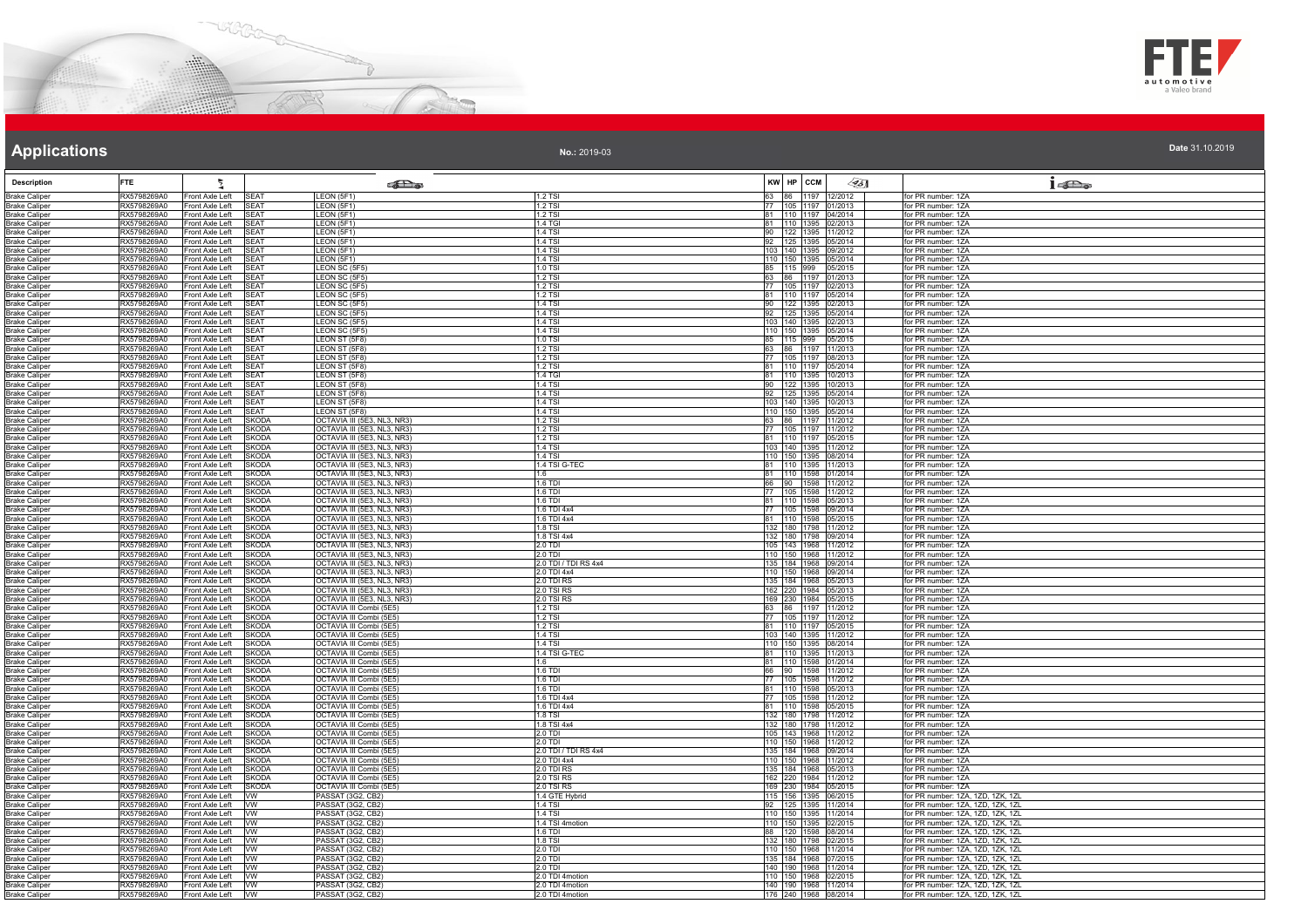



| Date 31.10.2019 |  |  |  |  |
|-----------------|--|--|--|--|
|                 |  |  |  |  |

|                                              | <b>FTE</b>                 |                                            |                              |                                                                   |                                    |                                              |                                |                                                                        |
|----------------------------------------------|----------------------------|--------------------------------------------|------------------------------|-------------------------------------------------------------------|------------------------------------|----------------------------------------------|--------------------------------|------------------------------------------------------------------------|
| <b>Description</b>                           | RX5798269A0                | Ĭ.                                         |                              | <b>SEL</b> @                                                      | 2.0 TSI                            | KW HP CCM                                    | $\llap{0.1cm}$                 | 1522                                                                   |
| <b>Brake Caliper</b><br><b>Brake Caliper</b> | RX5798269A0                | Front Axle Left<br>Front Axle Left         | <b>WW</b><br><b>VW</b>       | PASSAT (3G2, CB2)<br>PASSAT (3G2, CB2)                            | 2.0 TSI 4motion                    | 162 220 1984 02/2015<br>206 280 1984 05/2015 |                                | for PR number: 1ZA, 1ZD, 1ZK, 1ZL<br>for PR number: 1ZA, 1ZD, 1ZK, 1ZL |
| <b>Brake Caliper</b>                         | RX5798269A0                | Front Axle Left   VW                       |                              | PASSAT Variant (3G5, CB5)                                         | 1.4 TSI                            | 92   125   1395   11/2014                    |                                | for PR number: 1ZA, 1ZD, 1ZK, 1ZL                                      |
| <b>Brake Caliper</b>                         | RX5798269A0                | Front Axle Left                            | <b>VW</b>                    | PASSAT Variant (3G5, CB5)                                         | 1.4 TSI                            | 110 150 1395 11/2014                         |                                | for PR number: 1ZA, 1ZD, 1ZK, 1ZL                                      |
| <b>Brake Caliper</b><br>Brake Caliper        | RX5798269A0<br>RX5798269A0 | Front Axle Left<br>Front Axle Left         | <b>VW</b><br>W               | PASSAT Variant (3G5, CB5)<br>PASSAT Variant (3G5, CB5)            | 1.4 TSI 4motion<br>$1.6$ TDI       | 110 150 1395 02/2015<br>88 120 1598 08/2014  |                                | for PR number: 1ZA, 1ZD, 1ZK, 1ZL<br>for PR number: 1ZA, 1ZD, 1ZK, 1ZL |
| <b>Brake Caliper</b>                         | RX5798269A0                | Front Axle Left                            | <b>W</b>                     | PASSAT Variant (3G5, CB5)                                         | 2.0 TDI                            | 110 150 1968 11/2014                         |                                | for PR number: 1ZA, 1ZD, 1ZK, 1ZL                                      |
| <b>Brake Caliper</b>                         | RX5798269A0                | Front Axle Left VW                         |                              | PASSAT Variant (3G5, CB5)                                         | 2.0 TDI                            | 135 184 1968 07/2015                         |                                | for PR number: 1ZA, 1ZD, 1ZK, 1ZL                                      |
| Brake Caliper<br><b>Brake Caliper</b>        | RX5798269A0<br>RX5798269A0 | Front Axle Left WW<br>Front Axle Left      | <b>VW</b>                    | PASSAT Variant (3G5, CB5)<br>PASSAT Variant (3G5, CB5)            | 2.0 TDI<br>2.0 TDI 4motion         | 140 190 1968 11/2014<br>110 150 1968 02/2015 |                                | for PR number: 1ZA, 1ZD, 1ZK, 1ZL<br>for PR number: 1ZA, 1ZD, 1ZK, 1ZL |
| <b>Brake Caliper</b>                         | RX5798269A0                | Front Axle Left                            | <b>VW</b>                    | PASSAT Variant (3G5, CB5)                                         | 2.0 TDI 4motion                    | 140 190 1968 11/2014                         |                                | for PR number: 1ZA, 1ZD, 1ZK, 1ZL                                      |
| <b>Brake Caliper</b>                         | RX5798269A0                | Front Axle Left VW                         |                              | PASSAT Variant (3G5, CB5)                                         | 2.0 TDI 4motion                    | 176 240 1968 08/2014                         |                                | for PR number: 1ZA, 1ZD, 1ZK, 1ZL                                      |
| <b>Brake Caliper</b><br><b>Brake Caliper</b> | RX5798269A0<br>RX5798269A0 | Front Axle Left VW<br>Front Axle Left      | W                            | PASSAT Variant (3G5, CB5)<br>PASSAT Variant (3G5, CB5)            | 2.0 TSI<br>2.0 TSI 4motion         | 162 220 1984 02/2015<br>206 280 1984 05/2015 |                                | for PR number: 1ZA, 1ZD, 1ZK, 1ZL<br>for PR number: 1ZA, 1ZD, 1ZK, 1ZL |
| Brake Caliper                                | RX5798269A0                | Front Axle Left                            | <b>SKODA</b>                 | SUPERB III (3V3)                                                  | 1.4 TSI                            | 92 125 1395 03/2015                          |                                | for PR number: 1ZA                                                     |
| <b>Brake Caliper</b>                         | RX5798269A0                | Front Axle Left                            | <b>SKODA</b>                 | SUPERB III (3V3)                                                  | 1.4 TSI                            | 110 150 1395 03/2015                         |                                | for PR number: 1ZA                                                     |
| Brake Caliper<br><b>Brake Caliper</b>        | RX5798269A0<br>RX5798269A0 | Front Axle Left<br>Front Axle Left         | <b>SKODA</b><br><b>SKODA</b> | SUPERB III Estate (3V5)<br>SUPERB III Estate (3V5)                | 1.4 TSI<br>1.4 TSI                 | 92 125 1395 03/2015<br>110 150 1395 03/2015  |                                | for PR number: 1ZA<br>for PR number: 1ZA                               |
| <b>Brake Caliper</b>                         | RX5798269A0                | Front Axle Left VW                         |                              | TOURAN (5T1)                                                      | $1.2$ TSI                          | 81 110 1197 05/2015                          |                                | for PR number: 1ZA, 1ZD                                                |
| <b>Brake Caliper</b>                         | RX5798269A0                | Front Axle Left VW                         |                              | TOURAN (5T1)                                                      | $1.4$ TSI                          | 110 150 1395 05/2015                         |                                | for PR number: 1ZA, 1ZD                                                |
| <b>Brake Caliper</b><br>Brake Caliper        | RX5798269A0<br>RX5798269A0 | Front Axle Left<br>Front Axle Left         | <b>VW</b><br><b>VW</b>       | TOURAN (5T1)<br>TOURAN (5T1)                                      | 1.6 TDI<br>1.8 TSI                 | 132 180 1798 11/2015                         | 81 110 1598 05/2015<br>05/2016 | for PR number: 1ZA, 1ZD<br>for PR number: 1ZA, 1ZD                     |
| <b>Brake Caliper</b>                         | RX5798269A0                | Front Axle Left VW                         |                              | TOURAN (5T1)                                                      | 2.0 TDI                            | 81 110 1968 11/2015                          |                                | for PR number: 1ZA, 1ZD                                                |
| <b>Brake Caliper</b>                         | RX5798269A0                | Front Axle Left                            | <b>VW</b>                    | TOURAN (5T1)                                                      | 2.0 TDI                            | 110 150 1968 05/2015                         |                                | for PR number: 1ZA, 1ZD                                                |
| <b>Brake Caliper</b>                         | RX5798269A0<br>RX5798270A0 | Front Axle Left VW<br>Front Axle Right VW  |                              | TOURAN (5T1)<br>CADDY IV Box (SAA, SAH)                           | 2.0 TDI<br>1.0 TSI                 | 75 102 999 11/2015                           | 140 190 1968 11/2015           | 07/2019 for PR number: 1ZA, 1ZD<br>for PR number: 1ZA                  |
| <b>Brake Caliper</b><br><b>Brake Caliper</b> | RX5798270A0                | Front Axle Right VW                        |                              | CADDY IV Box (SAA, SAH)                                           | 1.2 TSI                            | 62 84 1197 06/2015                           |                                | for PR number: 1ZA                                                     |
| Brake Caliper                                | RX5798270A0                | Front Axle Right VW                        |                              | CADDY IV Box (SAA, SAH)                                           | 1.4 TGI CNG                        | 81 110 1395 06/2015                          |                                | for PR number: 1ZA                                                     |
| <b>Brake Caliper</b><br><b>Brake Caliper</b> | RX5798270A0<br>RX5798270A0 | Front Axle Right VW                        |                              | CADDY IV Box (SAA, SAH)                                           | <b>1.4 TSI</b><br>1.6 TDI          | 92 125 1395 05/2015                          | 11/2017                        | for PR number: 1ZA<br>for PR number: 1ZA                               |
| <b>Brake Caliper</b>                         | RX5798270A0                | Front Axle Right VW<br>Front Axle Right VW |                              | CADDY IV Box (SAA, SAH)<br>CADDY IV Box (SAA, SAH)                | $1.6$ TDI                          | 55 75 1598 05/2015<br>75 102 1598 05/2015    |                                | for PR number: 1ZA                                                     |
| <b>Brake Caliper</b>                         | RX5798270A0                | Front Axle Right VW                        |                              | CADDY IV Box (SAA, SAH)                                           | 2.0 TDI                            | 55 75 1968 05/2015                           |                                | for PR number: 1ZA                                                     |
| <b>Brake Caliper</b>                         | RX5798270A0<br>RX5798270A0 | Front Axle Right VW<br>Front Axle Right WW |                              | CADDY IV Box (SAA, SAH)<br>CADDY IV Box (SAA, SAH)                | 2.0 TDI<br>2.0 TDI                 | 75 102 1968 05/2015<br>103 140 1968 05/2015  |                                | for PR number: 1ZA<br>for PR number: 1ZA                               |
| <b>Brake Caliper</b><br><b>Brake Caliper</b> | RX5798270A0                | Front Axle Right VW                        |                              | CADDY IV Box (SAA, SAH)                                           | 2.0 TDI                            | 110 150 1968 05/2015                         |                                | for PR number: 1ZA                                                     |
| Brake Caliper                                | RX5798270A0                | Front Axle Right VW                        |                              | CADDY IV Box (SAA, SAH)                                           | 2.0 TDI 4motion                    | 55 75 1968 11/2015                           |                                | for PR number: 1ZA                                                     |
| <b>Brake Caliper</b>                         | RX5798270A0                | Front Axle Right VW                        |                              | CADDY IV Box (SAA, SAH)                                           | 2.0 TDI 4motion                    |                                              | 81 110 1968 05/2015<br>5/2016  | for PR number: 1ZA                                                     |
| <b>Brake Caliper</b><br><b>Brake Caliper</b> | RX5798270A0<br>RX5798270A0 | Front Axle Right VW<br>Front Axle Right WW |                              | CADDY IV Box (SAA, SAH)<br>CADDY IV Box (SAA, SAH)                | 2.0 TDI 4motion<br>2.0 TDI 4motion | 90 122 1968 05/2015<br>103 140 1968 05/2015  |                                | for PR number: 1ZA<br>for PR number: 1ZA                               |
| <b>Brake Caliper</b>                         | RX5798270A0                | Front Axle Right VW                        |                              | CADDY IV Box (SAA, SAH)                                           | 2.0 TDI 4motion                    | 110 150 1968 11/2015                         |                                | for PR number: 1ZA                                                     |
| <b>Brake Caliper</b>                         | RX5798270A0<br>RX5798270A0 | Front Axle Right VW<br>Front Axle Right VW |                              | CADDY IV Estate (SAB, SAJ)<br>CADDY IV Estate (SAB, SAJ)          | 1.0 TSI<br>$1.2$ TSI               | 75 102 999 11/2015                           |                                | for PR number: 1ZA<br>for PR number: 1ZA                               |
| <b>Brake Caliper</b><br><b>Brake Caliper</b> | RX5798270A0                | Front Axle Right VW                        |                              | CADDY IV Estate (SAB, SAJ)                                        | 1.4 TGI CNG                        | 62 84 1197 06/2015<br>81 110 1395 06/2015    |                                | for PR number: 1ZA                                                     |
| <b>Brake Caliper</b>                         | RX5798270A0                | Front Axle Right VW                        |                              | CADDY IV Estate (SAB, SAJ)                                        | 1.4 TSI                            | 92   125   1395   05/2015                    |                                | for PR number: 1ZA                                                     |
| <b>Brake Caliper</b>                         | RX5798270A0                | Front Axle Right VW                        |                              | CADDY IV Estate (SAB, SAJ)                                        | 1.6 TDI                            | 55 75 1598 05/2015                           |                                | 1/2017 for PR number: 1ZA                                              |
| <b>Brake Caliper</b><br>Brake Caliper        | RX5798270A0<br>RX5798270A0 | Front Axle Right VW<br>Front Axle Right VW |                              | CADDY IV Estate (SAB, SAJ)<br>CADDY IV Estate (SAB, SAJ)          | 1.6 TDI<br>2.0 TDI                 | 75 102 1598 05/2015<br>55 75 1968 05/2015    |                                | for PR number: 1ZA<br>for PR number: 1ZA                               |
| Brake Caliper                                | RX5798270A0                | Front Axle Right VW                        |                              | CADDY IV Estate (SAB, SAJ)                                        | 2.0 TDI                            | 75 102 1968 05/2015                          |                                | for PR number: 1ZA                                                     |
| <b>Brake Caliper</b>                         | RX5798270A0<br>RX5798270A0 | Front Axle Right VW<br>Front Axle Right VW |                              | CADDY IV Estate (SAB, SAJ)<br>CADDY IV Estate (SAB, SAJ)          | 2.0 TDI<br>2.0 TDI                 | 103 140 1968 05/2015<br>110 150 1968 05/2015 |                                | for PR number: 1ZA<br>for PR number: 1ZA                               |
| <b>Brake Caliper</b><br><b>Brake Caliper</b> | RX5798270A0                | Front Axle Right VW                        |                              | CADDY IV Estate (SAB, SAJ)                                        | 2.0 TDI 4motion                    | 81 110 1968 05/2015                          | 05/2016                        | for PR number: 1ZA                                                     |
| <b>Brake Caliper</b>                         | RX5798270A0                | Front Axle Right VW                        |                              | CADDY IV Estate (SAB, SAJ)                                        | 2.0 TDI 4motion                    | 90   122   1968   05/2015                    |                                | for PR number: 1ZA                                                     |
| <b>Brake Caliper</b>                         | RX5798270A0                | Front Axle Right WW                        |                              | CADDY IV Estate (SAB, SAJ)                                        | 2.0 TDI 4motion                    | 103 140 1968 05/2015                         |                                | for PR number: 1ZA                                                     |
| <b>Brake Caliper</b><br><b>Brake Caliper</b> | RX5798270A0<br>RX5798270A0 | Front Axle Right VW<br>Front Axle Right VW |                              | CADDY IV Estate (SAB, SAJ)<br><b>GOLF ALLTRACK VII (BA5, BV5)</b> | 2.0 TDI 4motion<br>1.6 TDI 4motion | 110 150 1968 11/2015<br>81 110 1598 12/2014  |                                | for PR number: 1ZA<br>for PR number: 1ZA,1ZD                           |
| <b>Brake Caliper</b>                         | RX5798270A0                | Front Axle Right VW                        |                              | GOLF ALLTRACK VII (BA5, BV5)                                      | 1.8 TSI 4motion                    | 132 180 1798 12/2014                         |                                | for PR number: 1ZA,1ZD                                                 |
| <b>Brake Caliper</b>                         | RX5798270A0<br>RX5798270A0 | Front Axle Right VW<br>Front Axle Right VW |                              | GOLF ALLTRACK VII (BA5, BV5)<br>GOLF ALLTRACK VII (BA5, BV5)      | 2.0 TDI 4motion<br>2.0 TDI 4motion | 110 150 1968 12/2014<br>135 184 1968 12/2014 |                                | for PR number: 1ZA,1ZD<br>for PR number: 1ZA,1ZD                       |
| Brake Caliper<br><b>Brake Caliper</b>        | RX5798270A0                | Front Axle Right VW                        |                              | GOLF SPORTSVAN (AM1, AN1)                                         | $1.0$ TSI                          | 85 115 999 05/2015                           |                                | for PR number: 1ZA                                                     |
| Brake Caliper                                | RX5798270A0                | Front Axle Right VW                        |                              | GOLF SPORTSVAN (AM1, AN1)                                         | 1.2 TSI                            | 63 86 1197 05/2014                           |                                | for PR number: 1ZA                                                     |
| <b>Brake Caliper</b>                         | RX5798270A0                | Front Axle Right WW                        |                              | GOLF SPORTSVAN (AM1, AN1)                                         | $1.2$ TSI                          | 81 110 1197 04/2014                          |                                | for PR number: 1ZA                                                     |
| Brake Caliper<br><b>Brake Caliper</b>        | RX5798270A0<br>RX5798270A0 | Front Axle Right VW<br>Front Axle Right VW |                              | GOLF SPORTSVAN (AM1, AN1)<br>GOLF SPORTSVAN (AM1, AN1)            | 1.4 TSI<br>1.4 TSI                 | 92 125 1395 04/2014<br>110 150 1395 02/2014  |                                | for PR number: 1ZA<br>for PR number: 1ZA                               |
| <b>Brake Caliper</b>                         | RX5798270A0                | Front Axle Right WW                        |                              | GOLF SPORTSVAN (AM1, AN1)                                         | 1.4 TSI MultiFuel                  | 92 125 1395 04/2014                          |                                | for PR number: 1ZA                                                     |
| <b>Brake Caliper</b>                         | RX5798270A0                | Front Axle Right VW                        |                              | GOLF SPORTSVAN (AM1, AN1)<br><b>GOLF SPORTSVAN (AM1, AN1)</b>     | 1.6<br>16TD                        | 81 110 1598 05/2014                          |                                | for PR number: 1ZA                                                     |
| Brake Caliper<br><b>Brake Caliper</b>        | RX5798270A0<br>RX5798270A0 | Front Axle Right VW<br>Front Axle Right VW |                              | GOLF SPORTSVAN (AM1, AN1)                                         | 1.6 TDI                            | 66 90 1598 02/2014<br>81 110 1598 02/2014    |                                | for PR number: 1ZA<br>for PR number: 1ZA                               |
| <b>Brake Caliper</b>                         | RX5798270A0                | Front Axle Right VW                        |                              | GOLF SPORTSVAN (AM1, AN1)                                         | 2.0 TDI                            | 81 110 1968 05/2014                          |                                | for PR number: 1ZA                                                     |
| <b>Brake Caliper</b>                         | RX5798270A0                | Front Axle Right WW                        |                              | GOLF SPORTSVAN (AM1, AN1)                                         | 2.0 TDI                            | 110 150 1968 02/2014                         |                                | for PR number: 17A                                                     |
| <b>Brake Caliper</b><br><b>Brake Caliper</b> | RX5798270A0<br>RX5798270A0 | Front Axle Right VW<br>Front Axle Right VW |                              | GOLF VII (5G1, BQ1, BE1, BE2)<br>GOLF VII (5G1, BQ1, BE1, BE2)    | $1.0$ TSI<br>$1.2$ TSI             | 85 115 999 05/2015<br>63 86 1197 08/2012     |                                | for PR number: 1ZA,1ZD<br>for PR number: 1ZA,1ZD                       |
| <b>Brake Caliper</b>                         | RX5798270A0                | Front Axle Right VW                        |                              | GOLF VII (5G1, BQ1, BE1, BE2)                                     | $1.2$ TSI                          | 77 105 1197 11/2012                          |                                | for PR number: 1ZA.1ZD                                                 |
| <b>Brake Caliper</b>                         | RX5798270A0                | Front Axle Right VW                        |                              | GOLF VII (5G1, BQ1, BE1, BE2)                                     | $1.2$ TSI                          | 81 110 1197 04/2014                          |                                | for PR number: 1ZA,1ZD                                                 |
| <b>Brake Caliper</b><br><b>Brake Caliper</b> | RX5798270A0<br>RX5798270A0 | Front Axle Right VW<br>Front Axle Right VW |                              | GOLF VII (5G1, BQ1, BE1, BE2)<br>GOLF VII (5G1, BQ1, BE1, BE2)    | 1.4 GTE Hybrid<br>1.4 TGI CNG      | 110 150 1395 05/2014<br>81 110 1395 06/2013  |                                | for PR number: 1ZA,1ZD<br>for PR number: 1ZA,1ZD                       |
| <b>Brake Caliper</b>                         | RX5798270A0                | Front Axle Right VW                        |                              | GOLF VII (5G1, BQ1, BE1, BE2)                                     | 1.4 TSI                            | 90 122 1395 11/2012                          |                                | for PR number: 1ZA,1ZD                                                 |
| <b>Brake Caliper</b>                         | RX5798270A0                | Front Axle Right VW                        |                              | GOLF VII (5G1, BQ1, BE1, BE2)                                     | 1 4 T.SI                           | 92 125 1395 05/2014                          |                                | for PR number: 1ZA,1ZD                                                 |
| <b>Brake Caliper</b><br><b>Brake Caliper</b> | RX5798270A0<br>RX5798270A0 | Front Axle Right WW<br>Front Axle Right VW |                              | GOLF VII (5G1, BQ1, BE1, BE2)<br>GOLF VII (5G1, BQ1, BE1, BE2)    | 1.4 TSI<br>1.4 TSI                 | 103 140 1395 08/2012                         | 110 150 1395 05/2014           | for PR number: 1ZA,1ZD<br>for PR number: 1ZA,1ZD                       |
|                                              |                            |                                            |                              |                                                                   |                                    |                                              |                                |                                                                        |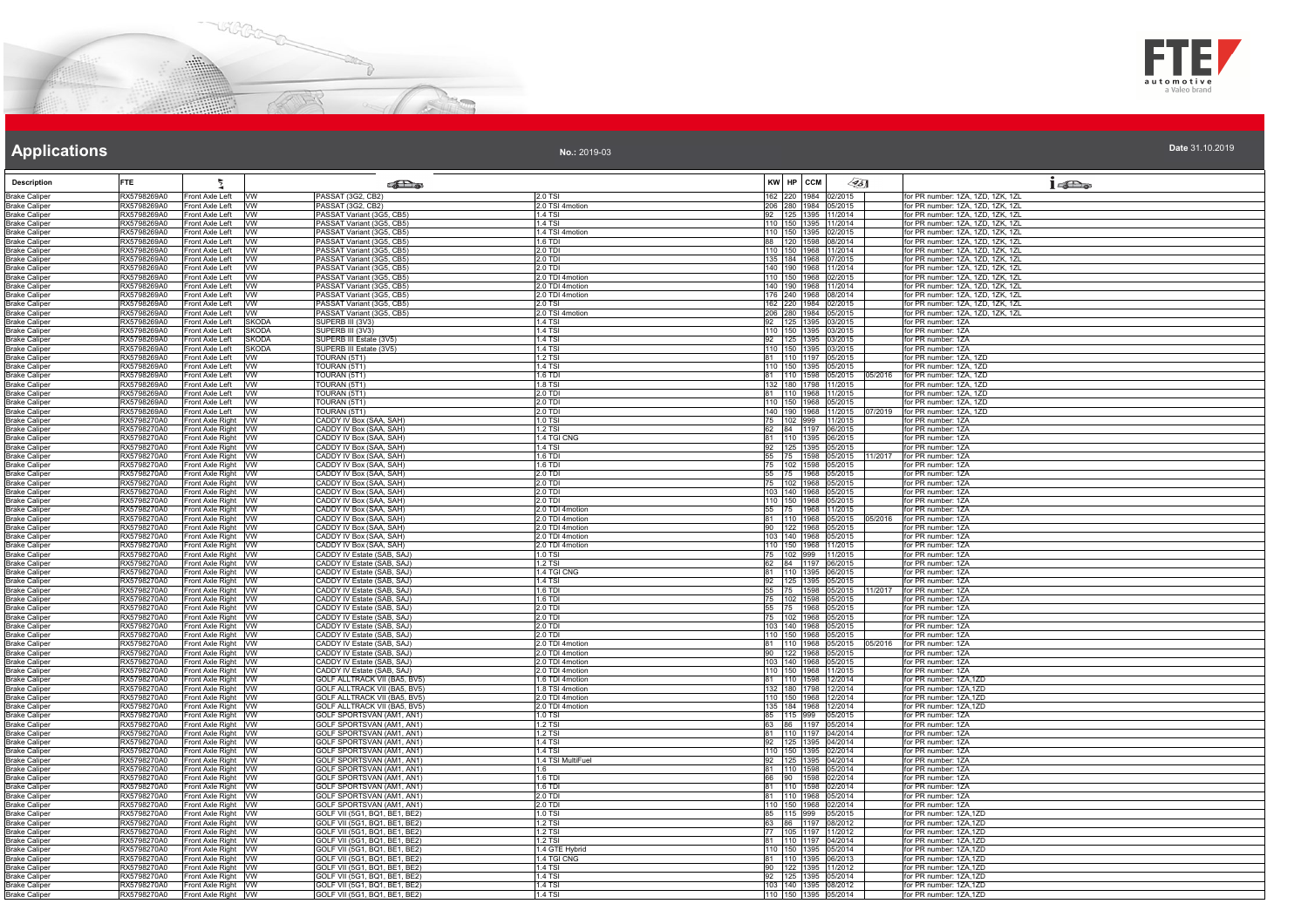



| Date 31.10.2019 |  |  |  |  |
|-----------------|--|--|--|--|
|                 |  |  |  |  |

| <b>Description</b>                           | <b>FTE</b>                 |                                                  | <b>SEL</b> @                                                   |                                |       | KW HP CCM           | $\sqrt{351}$                                     | $1 - \sum_{\alpha}$                              |
|----------------------------------------------|----------------------------|--------------------------------------------------|----------------------------------------------------------------|--------------------------------|-------|---------------------|--------------------------------------------------|--------------------------------------------------|
| <b>Brake Caliper</b>                         | RX5798270A0                | ront Axle Right VW                               | GOLF VII (5G1, BQ1, BE1, BE2)                                  | 1.4 TSI MultiFuel              |       |                     | 90 122 1395 04/2013                              | for PR number: 1ZA,1ZD                           |
| <b>Brake Caliper</b>                         | RX5798270A0                | Front Axle Right VW                              | GOLF VII (5G1, BQ1, BE1, BE2)                                  | 1.4 TSI MultiFuel              |       |                     | 92 125 1395 12/2013                              | for PR number: 1ZA,1ZD                           |
| <b>Brake Caliper</b>                         | RX5798270A0                | Front Axle Right VW                              | GOLF VII (5G1, BQ1, BE1, BE2)                                  | 1.6                            |       |                     | 81 110 1598 05/2014                              | for PR number: 1ZA,1ZD                           |
| Brake Caliper                                | RX5798270A0                | Front Axle Right VW                              | GOLF VII (5G1, BQ1, BE1, BE2)                                  | 1.6 TDI                        |       |                     | 66 90 1598 04/2013                               | for PR number: 1ZA,1ZD                           |
| <b>Brake Caliper</b><br>Brake Caliper        | RX5798270A0<br>RX5798270A0 | Front Axle Right VW<br>Front Axle Right VW       | GOLF VII (5G1, BQ1, BE1, BE2)<br>GOLF VII (5G1, BQ1, BE1, BE2) | 1.6 TDI<br>$1.6$ TDI           |       |                     | 77 105 1598 08/2012<br>81 110 1598 01/2013       | for PR number: 1ZA,1ZD<br>for PR number: 1ZA,1ZD |
| <b>Brake Caliper</b>                         | RX5798270A0                | Front Axle Right VW                              | GOLF VII (5G1, BQ1, BE1, BE2)                                  | 1.6 TDI 4motion                |       |                     | 77 105 1598 11/2012                              | for PR number: 1ZA.1ZD                           |
| <b>Brake Caliper</b>                         | RX5798270A0                | Front Axle Right VW                              | GOLF VII (5G1, BQ1, BE1, BE2)                                  | 1.6 TDI 4motion                |       |                     | 81 110 1598 01/2013                              | for PR number: 1ZA.1ZD                           |
| <b>Brake Caliper</b>                         | RX5798270A0                | Front Axle Right VW                              | GOLF VII (5G1, BQ1, BE1, BE2)                                  | 2.0 GTD                        |       |                     | 135 184 1968 04/2013                             | for PR number: 1ZA,1ZD                           |
| <b>Brake Caliper</b>                         | RX5798270A0                | Front Axle Right VW                              | GOLF VII (5G1, BQ1, BE1, BE2)                                  | 2.0 GTI                        |       |                     | 155 210 1984 11/2013                             | for PR number: 1ZA,1ZD                           |
| <b>Brake Caliper</b><br><b>Brake Caliper</b> | RX5798270A0<br>RX5798270A0 | Front Axle Right VW<br>Front Axle Right VW       | GOLF VII (5G1, BQ1, BE1, BE2)<br>GOLF VII (5G1, BQ1, BE1, BE2) | $2.0$ GTI<br>2.0 GTI           |       |                     | 162 220 1984 04/2013<br>169 230 1984 04/2013     | for PR number: 1ZA.1ZD<br>for PR number: 1ZA,1ZD |
| <b>Brake Caliper</b>                         | RX5798270A0                | Front Axle Right VW                              | GOLF VII (5G1, BQ1, BE1, BE2)                                  | 2.0 R 4motion                  |       |                     | 206 280 1984 11/2013                             | for PR number: 1ZA,1ZD                           |
| <b>Brake Caliper</b>                         | RX5798270A0                | Front Axle Right VW                              | GOLF VII (5G1, BQ1, BE1, BE2)                                  | 2.0 R 4motion                  |       |                     | 221 300 1984 11/2013                             | for PR number: 1ZA,1ZD                           |
| <b>Brake Caliper</b>                         | RX5798270A0                | Front Axle Right VW                              | GOLF VII (5G1, BQ1, BE1, BE2)                                  | 2.0 TDI                        |       |                     | 81 110 1968 11/2012                              | for PR number: 1ZA,1ZD                           |
| Brake Caliper                                | RX5798270A0<br>RX5798270A0 | Front Axle Right VW<br>Front Axle Right VW       | GOLF VII (5G1, BQ1, BE1, BE2)<br>GOLF VII (5G1, BQ1, BE1, BE2) | 2.0 TDI<br>$2.0$ TDI           |       |                     | 105 143 1968 08/2012<br>110 150 1968 11/2012     | for PR number: 1ZA,1ZD<br>for PR number: 1ZA,1ZD |
| <b>Brake Caliper</b><br><b>Brake Caliper</b> | RX5798270A0                | Front Axle Right VW                              | GOLF VII (5G1, BQ1, BE1, BE2)                                  | 2.0 TDI 4motion                |       |                     | 110 150 1968 11/2012                             | for PR number: 1ZA,1ZD                           |
| <b>Brake Caliper</b>                         | RX5798270A0                | Front Axle Right VW                              | GOLF VII (5G1, BQ1, BE1, BE2)                                  | le-Golf                        |       |                     | 85 115 0 03/2014<br>02/2017                      | for PR number: 1ZA,1ZD                           |
| <b>Brake Caliper</b>                         | RX5798270A0                | Front Axle Right VW                              | GOLF VII Variant (BA5, BV5)                                    | 1.0 TSI                        |       |                     | 85 115 999 05/2015                               | for PR number: 1ZA,1ZD                           |
| <b>Brake Caliper</b>                         | RX5798270A0                | Front Axle Right VW                              | GOLF VII Variant (BA5, BV5)                                    | 1.2 TSI                        |       |                     | 63 86 1197 05/2013                               | for PR number: 1ZA,1ZD                           |
| <b>Brake Caliper</b>                         | RX5798270A0                | Front Axle Right WW                              | GOLF VII Variant (BA5, BV5)                                    | $1.2$ TSI                      |       |                     | 77 105 1197 05/2013                              | for PR number: 1ZA.1ZD                           |
| Brake Caliper<br><b>Brake Caliper</b>        | RX5798270A0<br>RX5798270A0 | Front Axle Right VW<br>Front Axle Right VW       | GOLF VII Variant (BA5, BV5)<br>GOLF VII Variant (BA5, BV5)     | 1.2 TSI<br>1.4 TGI CNG         |       |                     | 81 110 1197 04/2014<br>81 110 1395 09/2013       | for PR number: 1ZA,1ZD<br>for PR number: 1ZA,1ZD |
| <b>Brake Caliper</b>                         | RX5798270A0                | Front Axle Right VW                              | GOLF VII Variant (BA5, BV5)                                    | <b>1.4 TSI</b>                 |       |                     | 90 122 1395 05/2013                              | for PR number: 1ZA,1ZD                           |
| <b>Brake Caliper</b>                         | RX5798270A0                | Front Axle Right VW                              | GOLF VII Variant (BA5, BV5)                                    | 1.4 TSI                        |       |                     | 92 125 1395 05/2014                              | for PR number: 1ZA,1ZD                           |
| <b>Brake Caliper</b>                         | RX5798270A0                | Front Axle Right VW                              | GOLF VII Variant (BA5, BV5)                                    | 1.4 TSI                        |       |                     | 103 140 1395 05/2013                             | for PR number: 1ZA,1ZD                           |
| <b>Brake Caliper</b>                         | RX5798270A0<br>RX5798270A0 | Front Axle Right VW<br>Front Axle Right VW       | GOLF VII Variant (BA5, BV5)<br>GOLF VII Variant (BA5, BV5)     | $1.4$ TSI<br>1.4 TSI MultiFuel |       |                     | 110 150 1395 05/2014<br>90 122 1395 04/2013      | for PR number: 1ZA,1ZD<br>for PR number: 1ZA,1ZD |
| <b>Brake Caliper</b><br><b>Brake Caliper</b> | RX5798270A0                | Front Axle Right VW                              | GOLF VII Variant (BA5, BV5)                                    | 1.4 TSI MultiFuel              |       |                     | 92 125 1395 05/2014                              | for PR number: 1ZA.1ZD                           |
| <b>Brake Caliper</b>                         | RX5798270A0                | Front Axle Right VW                              | GOLF VII Variant (BA5, BV5)                                    | 1.6                            |       |                     | 81  110  1598  05/2014                           | for PR number: 1ZA,1ZD                           |
| <b>Brake Caliper</b>                         | RX5798270A0                | Front Axle Right VW                              | GOLF VII Variant (BA5, BV5)                                    | 1.6 TDI                        |       |                     | 66 90 1598 05/2013                               | for PR number: 1ZA,1ZD                           |
| <b>Brake Caliper</b>                         | RX5798270A0                | ront Axle Right VW                               | GOLF VII Variant (BA5, BV5)                                    | $1.6$ TDI                      |       |                     | 77 105 1598 05/2013                              | for PR number: 1ZA,1ZD<br>for PR number: 1ZA,1ZD |
| <b>Brake Caliper</b><br><b>Brake Caliper</b> | RX5798270A0<br>RX5798270A0 | Front Axle Right VW<br>Front Axle Right VW       | GOLF VII Variant (BA5, BV5)<br>GOLF VII Variant (BA5, BV5)     | $1.6$ TDI<br>1.6 TDI 4motion   |       |                     | 81 110 1598 05/2013<br>77 105 1598 05/2013       | for PR number: 1ZA.1ZD                           |
| <b>Brake Caliper</b>                         | RX5798270A0                | Front Axle Right VW                              | GOLF VII Variant (BA5, BV5)                                    | 1.6 TDI 4motion                |       |                     | 81 110 1598 05/2013                              | for PR number: 1ZA,1ZD                           |
| <b>Brake Caliper</b>                         | RX5798270A0                | Front Axle Right VW                              | GOLF VII Variant (BA5, BV5)                                    | 2.0 GTD                        |       |                     | 135 184 1968 01/2015                             | for PR number: 1ZA,1ZD                           |
| Brake Caliper                                | RX5798270A0                | Front Axle Right VW                              | GOLF VII Variant (BA5, BV5)                                    | 2.0 R 4motion                  |       |                     | 206 280 1984 03/2015                             | for PR number: 1ZA.1ZD                           |
| <b>Brake Caliper</b>                         | RX5798270A0                | Front Axle Right VW<br>Front Axle Right VW       | GOLF VII Variant (BA5, BV5)<br>GOLF VII Variant (BA5, BV5)     | 2.0 R 4motion<br>2.0 TDI       |       |                     | 221 300 1984 03/2015<br>81 110 1968 05/2013      | for PR number: 1ZA,1ZD<br>for PR number: 1ZA.1ZD |
| <b>Brake Caliper</b><br><b>Brake Caliper</b> | RX5798270A0<br>RX5798270A0 | Front Axle Right VW                              | GOLF VII Variant (BA5, BV5)                                    | 2.0 TDI                        |       |                     | 110 150 1968 04/2013                             | for PR number: 1ZA,1ZD                           |
| <b>Brake Caliper</b>                         | RX5798270A0                | Front Axle Right VW                              | GOLF VII Variant (BA5, BV5)                                    | 2.0 TDI 4motion                |       |                     | 110 150 1968 04/2013                             | for PR number: 1ZA,1ZD                           |
| <b>Brake Caliper</b>                         | RX5798270A0                | Front Axle Right SEAT                            | LEON (5F1)                                                     | 1.0 TSI                        |       |                     | 85 115 999 05/2015                               | for PR number: 1ZA                               |
| <b>Brake Caliper</b>                         | RX5798270A0                | Front Axle Right SEAT                            | LEON (5F1)                                                     | $1.2$ TSI<br>$1.2$ TSI         |       |                     | 63 86 1197 12/2012<br>77 105 1197 01/2013        | for PR number: 1ZA<br>for PR number: 1ZA         |
| Brake Caliper<br><b>Brake Caliper</b>        | RX5798270A0<br>RX5798270A0 | Front Axle Right SEAT<br>Front Axle Right SEAT   | LEON (5F1)<br>LEON (5F1)                                       | <b>1.2 TSI</b>                 |       |                     | 81 110 1197 04/2014                              | for PR number: 1ZA                               |
| <b>Brake Caliper</b>                         | RX5798270A0                | Front Axle Right SEAT                            | LEON (5F1)                                                     | 1.4 TGI                        |       |                     | 81  110  1395  02/2013                           | for PR number: 1ZA                               |
| <b>Brake Caliper</b>                         | RX5798270A0                | Front Axle Right SEAT                            | EON (5F1)                                                      | 1.4 TSI                        |       |                     | 90 122 1395 11/2012                              | for PR number: 1ZA                               |
| Brake Caliper                                | RX5798270A0                | Front Axle Right SEAT                            | EON (5F1)                                                      | $1.4$ TSI                      |       |                     | 92 125 1395 05/2014                              | for PR number: 1ZA                               |
| <b>Brake Caliper</b>                         | RX5798270A0<br>RX5798270A0 | Front Axle Right SEAT<br>Front Axle Right SEAT   | LEON (5F1)                                                     | $1.4$ TSI<br>1.4 TSI           |       |                     | 103 140 1395 09/2012<br>110 150 1395 05/2014     | for PR number: 1ZA<br>for PR number: 1ZA         |
| <b>Brake Caliper</b><br><b>Brake Caliper</b> | RX5798270A0                | Front Axle Right SEAT                            | LEON (5F1)<br>LEON SC (5F5)                                    | 1.0 TSI                        |       |                     | 85 115 999 05/2015                               | for PR number: 1ZA                               |
| Brake Caliper                                | RX5798270A0                | Front Axle Right SEAT                            | LEON SC (5F5)                                                  | $1.2$ TSI                      |       |                     | 63 86 1197 01/2013                               | for PR number: 17A                               |
| <b>Brake Caliper</b>                         | RX5798270A0                | Front Axle Right SEAT                            | EON SC (5F5)                                                   | 1.2 TSI                        |       |                     | 77 105 1197 02/2013                              | for PR number: 1ZA                               |
| <b>Brake Caliper</b>                         | RX5798270A0                | Front Axle Right SEAT                            | LEON SC (5F5)                                                  | 1.2 TSI                        |       |                     | 81 110 1197 05/2014                              | for PR number: 1ZA                               |
| <b>Brake Caliper</b><br><b>Brake Caliper</b> | RX5798270A0<br>RX5798270A0 | Front Axle Right SEAT<br>Front Axle Right SEAT   | LEON SC (5F5)<br>LEON SC (5F5)                                 | $1.4$ TSI<br>1.4 TSI           |       |                     | 90 122 1395 02/2013<br>92 125 1395 05/2014       | for PR number: 1ZA<br>for PR number: 1ZA         |
| <b>Brake Caliper</b>                         | RX5798270A0                | Front Axle Right SEAT                            | EON SC (5F5)                                                   | $1.4$ TSI                      |       |                     | 103 140 1395 02/2013                             | for PR number: 1ZA                               |
| <b>Brake Caliper</b>                         | RX5798270A0                | Front Axle Right SEAT                            | LEON SC (5F5)                                                  | $1.4$ TSI                      |       |                     | 110 150 1395 05/2014                             | for PR number: 1ZA                               |
| <b>Brake Caliper</b>                         | RX5798270A0                | Front Axle Right SEAT                            | LEON ST (5F8)                                                  | 1.0 TSI                        |       |                     | 85 115 999 05/2015                               | for PR number: 1ZA                               |
| Brake Caliper                                | RX5798270A0                | Front Axle Right SEAT                            | LEON ST (5F8)                                                  | 1.2 TSI                        |       |                     | 63 86 1197 11/2013<br>77 105 1197 08/2013        | for PR number: 1ZA                               |
| <b>Brake Caliper</b><br><b>Brake Caliper</b> | RX5798270A0<br>RX5798270A0 | Front Axle Right SEAT<br>Front Axle Right SEAT   | LEON ST (5F8)<br>LEON ST (5F8)                                 | 1.2 TSI<br>1.2 TSI             |       |                     | 81  110  1197  05/2014                           | for PR number: 1ZA<br>for PR number: 1ZA         |
| <b>Brake Caliper</b>                         | RX5798270A0                | Front Axle Right SEAT                            | LEON ST (5F8)                                                  | $1.4$ TGI                      |       |                     | 81 110 1395 10/2013                              | for PR number: 1ZA                               |
| <b>Brake Caliper</b>                         | RX5798270A0                | Front Axle Right SEAT                            | LEON ST (5F8)                                                  | $1.4$ TSI                      |       |                     | 90 122 1395 10/2013                              | for PR number: 1ZA                               |
| <b>Brake Caliper</b>                         | RX5798270A0                | Front Axle Right SEAT                            | LEON ST (5F8)                                                  | <b>1.4 TSI</b>                 |       |                     | 92 125 1395 05/2014                              | for PR number: 1ZA                               |
| <b>Brake Caliper</b>                         | RX5798270A0                | Front Axle Right SEAT                            | LEON ST (5F8)                                                  | 1.4 TSI                        |       |                     | 103 140 1395 10/2013                             | for PR number: 1ZA                               |
| <b>Brake Caliper</b><br>Brake Caliper        | RX5798270A0<br>RX5798270A0 | Front Axle Right SEAT<br>Front Axle Right SKODA  | LEON ST (5F8)<br>OCTAVIA III (5E3, NL3, NR3)                   | 1.4 TSI<br>1.2 TSI             |       |                     | 110 150 1395 05/2014<br>63 86 1197 11/2012       | for PR number: 1ZA<br>for PR number: 17A         |
| <b>Brake Caliper</b>                         | RX5798270A0                | Front Axle Right SKODA                           | OCTAVIA III (5E3, NL3, NR3)                                    | $1.2$ TSI                      |       | 77 105 1197 11/2012 |                                                  | for PR number: 1ZA                               |
| <b>Brake Caliper</b>                         | RX5798270A0                | Front Axle Right SKODA                           | OCTAVIA III (5E3, NL3, NR3)                                    | 1.2 TSI                        |       |                     | 81 110 1197 05/2015                              | for PR number: 1ZA                               |
| <b>Brake Caliper</b>                         | RX5798270A0                | Front Axle Right SKODA                           | OCTAVIA III (5E3, NL3, NR3)                                    | $1.4$ TSI                      |       |                     | 103 140 1395 11/2012                             | for PR number: 1ZA                               |
| <b>Brake Caliper</b>                         | RX5798270A0                | Front Axle Right SKODA                           | OCTAVIA III (5E3, NL3, NR3)                                    | 1.4 TSI                        |       |                     | 110 150 1395 08/2014                             | for PR number: 1ZA                               |
| <b>Brake Caliper</b><br><b>Brake Caliper</b> | RX5798270A0<br>RX5798270A0 | Front Axle Right SKODA<br>Front Axle Right SKODA | OCTAVIA III (5E3, NL3, NR3)<br>OCTAVIA III (5E3, NL3, NR3)     | 1.4 TSI G-TEC<br>1.6           |       |                     | 81   110   1395   11/2013<br>81 110 1598 01/2014 | for PR number: 1ZA<br>for PR number: 1ZA         |
| <b>Brake Caliper</b>                         | RX5798270A0                | Front Axle Right SKODA                           | OCTAVIA III (5E3, NL3, NR3)                                    | 1.6 TDI                        | 66 90 |                     | 1598 11/2012                                     | for PR number: 1ZA                               |
| <b>Brake Caliper</b>                         | RX5798270A0                | Front Axle Right SKODA                           | OCTAVIA III (5E3, NL3, NR3)                                    | $1.6$ TDI                      |       |                     | 77 105 1598 11/2012                              | for PR number: 1ZA                               |
| <b>Brake Caliper</b>                         | RX5798270A0                | Front Axle Right SKODA                           | OCTAVIA III (5E3, NL3, NR3)                                    | 1.6 TDI                        |       |                     | 81 110 1598 05/2013                              | for PR number: 1ZA                               |
| <b>Brake Caliper</b>                         | RX5798270A0                | Front Axle Right SKODA                           | OCTAVIA III (5E3, NL3, NR3)                                    | 1.6 TDI 4x4                    |       |                     | 77 105 1598 09/2014                              | for PR number: 1ZA                               |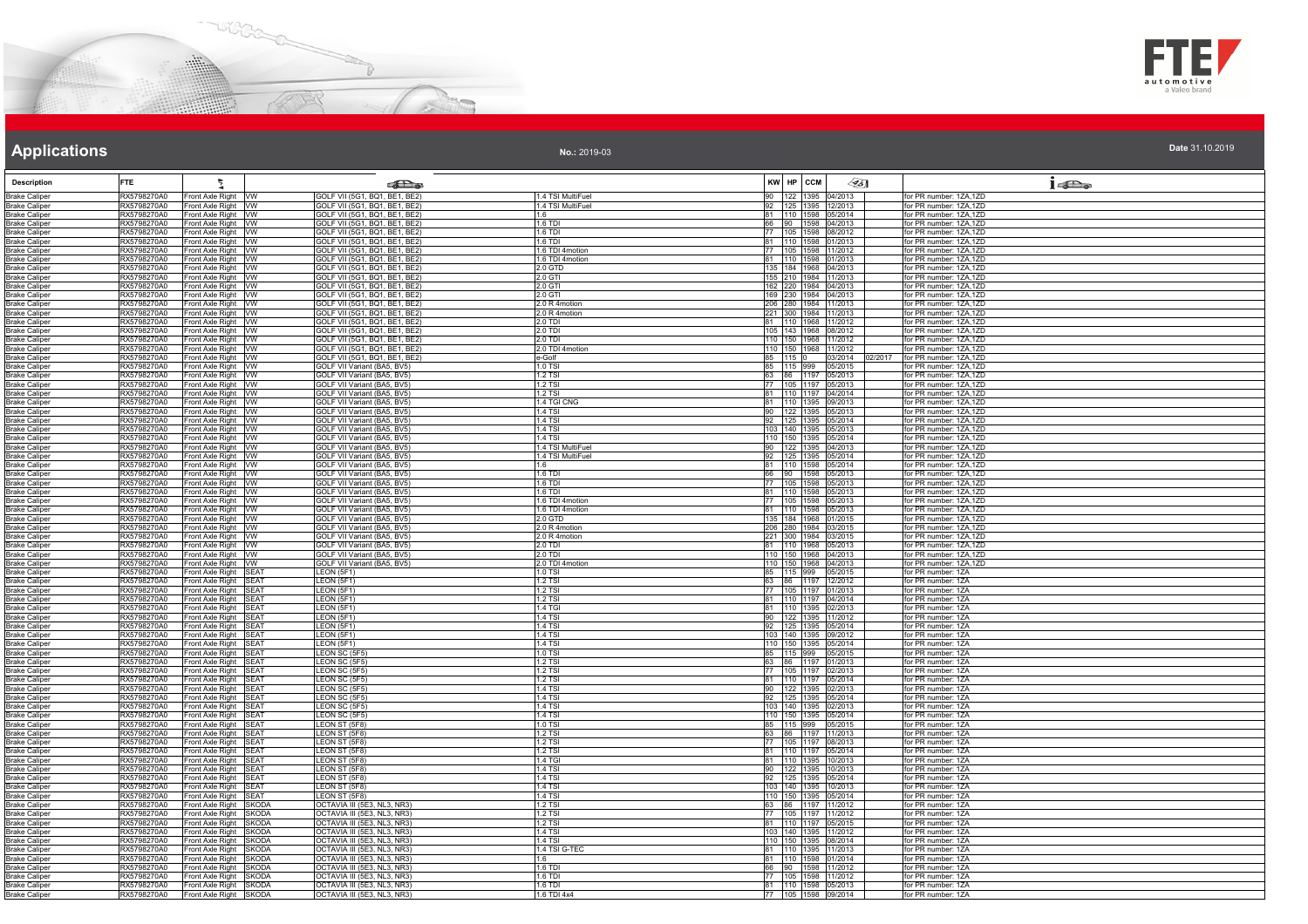



**No.:** 2019-03

| <b>Description</b>                           | FTE                                                              |                                                  |                                | <b>Extra</b> s                                                                                 |                                  | KW HP CCM | $\mathscr{L}$ 5]                                  | $1 \circ \Box$                                                         |
|----------------------------------------------|------------------------------------------------------------------|--------------------------------------------------|--------------------------------|------------------------------------------------------------------------------------------------|----------------------------------|-----------|---------------------------------------------------|------------------------------------------------------------------------|
| <b>Brake Caliper</b>                         | RX5798270A0                                                      | Front Axle Right SKODA                           |                                | OCTAVIA III (5E3, NL3, NR3)                                                                    | 1.6 TDI 4x4                      |           | 81 110 1598 05/2015                               | for PR number: 1ZA                                                     |
| <b>Brake Caliper</b>                         | RX5798270A0                                                      | Front Axle Right SKODA                           |                                | OCTAVIA III (5E3, NL3, NR3)                                                                    | 1.8 TSI                          |           | 132 180 1798 11/2012                              | for PR number: 1ZA                                                     |
| <b>Brake Caliper</b>                         | RX5798270A0                                                      | Front Axle Right SKODA                           |                                | OCTAVIA III (5E3, NL3, NR3)                                                                    | 1.8 TSI 4x4                      |           | 132 180 1798 09/2014                              | for PR number: 1ZA                                                     |
| <b>Brake Caliper</b>                         | RX5798270A0                                                      | Front Axle Right SKODA                           |                                | OCTAVIA III (5E3, NL3, NR3)                                                                    | 2.0 TDI<br>וחד מ פ               |           | 105 143 1968 11/2012                              | for PR number: 1ZA<br>for PR number: 17A                               |
| <b>Brake Caliper</b><br><b>Brake Caliper</b> | RX5798270A0<br>RX5798270A0                                       | Front Axle Right SKODA<br>Front Axle Right SKODA |                                | OCTAVIA III (5E3, NL3, NR3)<br><b>DCTAVIA III (5E3, NL3, NR3)</b>                              | 2.0 TDI / TDI RS 4x4             |           | 110 150 1968 11/2012<br>135 184 1968 09/2014      | for PR number: 1ZA                                                     |
| <b>Brake Caliper</b>                         | RX5798270A0                                                      | Front Axle Right SKODA                           |                                | OCTAVIA III (5E3, NL3, NR3)                                                                    | 2.0 TDI 4x4                      |           | 110 150 1968 09/2014                              | for PR number: 1ZA                                                     |
| <b>Brake Caliper</b>                         | RX5798270A0                                                      | Front Axle Right SKODA                           |                                | OCTAVIA III (5E3, NL3, NR3)                                                                    | 2.0 TDI RS                       |           | 135 184 1968 05/2013                              | for PR number: 1ZA                                                     |
| <b>Brake Caliper</b>                         | RX5798270A0                                                      | Front Axle Right SKODA                           |                                | OCTAVIA III (5E3, NL3, NR3)                                                                    | 2.0 TSI RS                       |           | 162 220 1984 05/2013                              | for PR number: 1ZA                                                     |
| <b>Brake Caliper</b>                         | RX5798270A0<br>RX5798270A0                                       | Front Axle Right SKODA                           |                                | OCTAVIA III (5E3, NL3, NR3)<br>OCTAVIA III Combi (5E5)                                         | 2.0 TSI RS                       |           | 169 230 1984 05/2015<br>63 86 1197 11/2012        | for PR number: 1ZA<br>for PR number: 1ZA                               |
| <b>Brake Caliper</b><br><b>Brake Caliper</b> | RX5798270A0                                                      | Front Axle Right SKODA<br>Front Axle Right SKODA |                                | OCTAVIA III Combi (5E5)                                                                        | $1.2$ TSI<br>1.2 TSI             |           | 77 105 1197 11/2012                               | for PR number: 1ZA                                                     |
| <b>Brake Caliper</b>                         | RX5798270A0                                                      | Front Axle Right SKODA                           |                                | OCTAVIA III Combi (5E5)                                                                        | 1.2 TSI                          |           | 81 110 1197 05/2015                               | for PR number: 1ZA                                                     |
| <b>Brake Caliper</b>                         | RX5798270A0                                                      | Front Axle Right SKODA                           |                                | OCTAVIA III Combi (5E5)                                                                        | 1.4 TSI                          |           | 103 140 1395 11/2012                              | for PR number: 1ZA                                                     |
| <b>Brake Caliper</b>                         | RX5798270A0                                                      | Front Axle Right SKODA                           |                                | OCTAVIA III Combi (5E5)                                                                        | 1.4 TSI                          |           | 110 150 1395 08/2014                              | for PR number: 1ZA                                                     |
| <b>Brake Caliper</b>                         | RX5798270A0                                                      | Front Axle Right SKODA                           |                                | OCTAVIA III Combi (5E5)                                                                        | 1.4 TSI G-TEC                    |           | 81 110 1395 11/2013                               | for PR number: 1ZA                                                     |
| <b>Brake Caliper</b><br><b>Brake Caliper</b> | RX5798270A0<br>RX5798270A0                                       | Front Axle Right SKODA<br>Front Axle Right SKODA |                                | OCTAVIA III Combi (5E5)<br>OCTAVIA III Combi (5E5)                                             | 1.6<br>1.6 TDI                   |           | 81 110 1598 01/2014<br>66 90 1598 11/2012         | for PR number: 1ZA<br>for PR number: 17A                               |
| <b>Brake Caliper</b>                         | RX5798270A0                                                      | Front Axle Right SKODA                           |                                | OCTAVIA III Combi (5E5)                                                                        | 1.6 TDI                          |           | 77 105 1598 11/2012                               | for PR number: 1ZA                                                     |
| <b>Brake Caliper</b>                         | RX5798270A0                                                      | Front Axle Right SKODA                           |                                | OCTAVIA III Combi (5E5)                                                                        | 1.6 TDI                          |           | 81 110 1598 05/2013                               | for PR number: 1ZA                                                     |
| <b>Brake Caliper</b>                         | RX5798270A0                                                      | Front Axle Right SKODA                           |                                | OCTAVIA III Combi (5E5)                                                                        | 1.6 TDI 4x4                      |           | 77 105 1598 11/2012                               | for PR number: 1ZA                                                     |
| <b>Brake Caliper</b>                         | RX5798270A0                                                      | Front Axle Right SKODA                           |                                | OCTAVIA III Combi (5E5)                                                                        | 1.6 TDI 4x4                      |           | 81 110 1598 05/2015                               | for PR number: 1ZA                                                     |
| <b>Brake Caliper</b>                         | RX5798270A0<br>RX5798270A0                                       | Front Axle Right SKODA<br>Front Axle Right SKODA |                                | OCTAVIA III Combi (5E5)<br>OCTAVIA III Combi (5E5)                                             | $1.8$ TSI<br>1.8 TSI 4x4         |           | 132 180 1798 11/2012<br>132 180 1798 11/2012      | for PR number: 1ZA<br>for PR number: 1ZA                               |
| <b>Brake Caliper</b><br><b>Brake Caliper</b> | RX5798270A0                                                      | Front Axle Right SKODA                           |                                | OCTAVIA III Combi (5E5)                                                                        | 2.0 TDI                          |           | 105 143 1968 11/2012                              | for PR number: 1ZA                                                     |
| <b>Brake Caliper</b>                         | RX5798270A0                                                      | Front Axle Right SKODA                           |                                | OCTAVIA III Combi (5E5)                                                                        | 2.0 TDI                          |           | 110 150 1968 11/2012                              | for PR number: 1ZA                                                     |
| <b>Brake Caliper</b>                         | RX5798270A0                                                      | Front Axle Right SKODA                           |                                | OCTAVIA III Combi (5E5)                                                                        | 2.0 TDI / TDI RS 4x4             |           | 135 184 1968 09/2014                              | for PR number: 1ZA                                                     |
| <b>Brake Caliper</b>                         | RX5798270A0                                                      | Front Axle Right SKODA                           |                                | OCTAVIA III Combi (5E5)                                                                        | 2.0 TDI 4x4                      |           | 110 150 1968 11/2012                              | for PR number: 1ZA                                                     |
| <b>Brake Caliper</b>                         | RX5798270A0                                                      | Front Axle Right SKODA                           |                                | OCTAVIA III Combi (5E5)                                                                        | 2.0 TDI RS                       |           | 135 184 1968 05/2013                              | for PR number: 1ZA                                                     |
| <b>Brake Caliper</b><br><b>Brake Caliper</b> | RX5798270A0<br>RX5798270A0                                       | Front Axle Right SKODA<br>Front Axle Right SKODA |                                | OCTAVIA III Combi (5E5)<br>OCTAVIA III Combi (5E5)                                             | 2.0 TSI RS<br>2.0 TSI RS         |           | 162 220 1984 11/2012<br>169 230 1984 05/2015      | for PR number: 1ZA<br>for PR number: 1ZA                               |
| <b>Brake Caliper</b>                         | RX5798270A0                                                      | Front Axle Right VW                              |                                | PASSAT (3G2, CB2)                                                                              | 1.4 GTE Hybrid                   |           | 115 156 1395 06/2015                              | for PR number: 1ZA, 1ZD, 1ZK, 1ZL                                      |
| <b>Brake Caliper</b>                         | RX5798270A0                                                      | Front Axle Right VW                              |                                | PASSAT (3G2, CB2)                                                                              | 1.4 TSI                          |           | 92 125 1395 11/2014                               | for PR number: 1ZA, 1ZD, 1ZK, 1ZL                                      |
| <b>Brake Caliper</b>                         | RX5798270A0                                                      | Front Axle Right VW                              |                                | PASSAT (3G2, CB2)                                                                              | <b>1.4 TSI</b>                   |           | 110 150 1395 11/2014                              | for PR number: 1ZA, 1ZD, 1ZK, 1ZL                                      |
| <b>Brake Caliper</b>                         | RX5798270A0                                                      | Front Axle Right VW                              |                                | PASSAT (3G2, CB2)                                                                              | 1.4 TSI 4motion                  |           | 110 150 1395 02/2015                              | for PR number: 1ZA, 1ZD, 1ZK, 1ZL                                      |
| <b>Brake Caliper</b>                         | RX5798270A0                                                      | Front Axle Right VW                              |                                | PASSAT (3G2, CB2)                                                                              | 1.6 TDI                          |           | 88   120   1598   08/2014                         | for PR number: 1ZA, 1ZD, 1ZK, 1ZL                                      |
| <b>Brake Caliper</b><br><b>Brake Caliper</b> | RX5798270A0<br>RX5798270A0                                       | Front Axle Right VW<br>Front Axle Right VW       |                                | PASSAT (3G2, CB2)<br>PASSAT (3G2, CB2)                                                         | 1.8 TSI<br>2.0 TDI               |           | 132 180 1798 02/2015<br>110 150 1968 11/2014      | for PR number: 1ZA, 1ZD, 1ZK, 1ZL<br>for PR number: 1ZA, 1ZD, 1ZK, 1ZL |
| <b>Brake Caliper</b>                         | RX5798270A0                                                      | Front Axle Right VW                              |                                | PASSAT (3G2, CB2)                                                                              | $2.0$ TDI                        |           | 135 184 1968 07/2015                              | for PR number: 1ZA, 1ZD, 1ZK, 1ZL                                      |
| <b>Brake Caliper</b>                         | RX5798270A0                                                      | Front Axle Right VW                              |                                | PASSAT (3G2, CB2)                                                                              | 2.0 TDI                          |           | 140 190 1968 11/2014                              | for PR number: 1ZA, 1ZD, 1ZK, 1ZL                                      |
| <b>Brake Caliper</b>                         | RX5798270A0                                                      | Front Axle Right VW                              |                                | PASSAT (3G2, CB2)                                                                              | 2.0 TDI 4motion                  |           | 110 150 1968 02/2015                              | for PR number: 1ZA, 1ZD, 1ZK, 1ZL                                      |
| <b>Brake Caliper</b>                         | RX5798270A0                                                      | Front Axle Right VW                              |                                | PASSAT (3G2, CB2)                                                                              | 2.0 TDI 4motion                  |           | 140 190 1968 11/2014                              | for PR number: 1ZA, 1ZD, 1ZK, 1ZL                                      |
| <b>Brake Caliper</b><br><b>Brake Caliper</b> | RX5798270A0<br>RX5798270A0                                       | Front Axle Right VW<br>Front Axle Right VW       |                                | PASSAT (3G2, CB2)<br>PASSAT (3G2, CB2)                                                         | 2.0 TDI 4motion<br>2.0 TSI       |           | 176 240 1968 08/2014<br>162 220 1984 02/2015      | for PR number: 1ZA, 1ZD, 1ZK, 1ZL<br>for PR number: 1ZA, 1ZD, 1ZK, 1ZL |
| Brake Caliper                                | RX5798270A0                                                      | Front Axle Right VW                              |                                | PASSAT (3G2, CB2)                                                                              | 2.0 TSI 4motion                  |           | 206 280 1984 05/2015                              | for PR number: 1ZA, 1ZD, 1ZK, 1ZL                                      |
| <b>Brake Caliper</b>                         | RX5798270A0                                                      | Front Axle Right VW                              |                                | PASSAT Variant (3G5, CB5)                                                                      | 1.4 TSI                          |           | 92 125 1395 11/2014                               | for PR number: 1ZA, 1ZD, 1ZK, 1ZL                                      |
| <b>Brake Caliper</b>                         | RX5798270A0                                                      | Front Axle Right VW                              |                                | PASSAT Variant (3G5, CB5)                                                                      | 1.4 TSI                          |           | 110 150 1395 11/2014                              | for PR number: 1ZA, 1ZD, 1ZK, 1ZL                                      |
| <b>Brake Caliper</b>                         | RX5798270A0                                                      | Front Axle Right VW                              |                                | PASSAT Variant (3G5, CB5)                                                                      | 1.4 TSI 4motion                  |           | 110 150 1395 02/2015                              | for PR number: 1ZA, 1ZD, 1ZK, 1ZL                                      |
| <b>Brake Caliper</b><br>Brake Caliper        | RX5798270A0<br>RX5798270A0                                       | Front Axle Right VW<br>Front Axle Right VW       |                                | PASSAT Variant (3G5, CB5)<br>PASSAT Variant (3G5, CB5)                                         | 1.6 TDI<br>$2.0$ TDI             |           | 88 120 1598 08/2014<br>110 150 1968 11/2014       | for PR number: 1ZA, 1ZD, 1ZK, 1ZL<br>for PR number: 1ZA, 1ZD, 1ZK, 1ZL |
| <b>Brake Caliper</b>                         | RX5798270A0                                                      | Front Axle Right VW                              |                                | PASSAT Variant (3G5, CB5)                                                                      | 2.0 TDI                          |           | 135 184 1968 07/2015                              | for PR number: 1ZA, 1ZD, 1ZK, 1ZL                                      |
| <b>Brake Caliper</b>                         | RX5798270A0                                                      | Front Axle Right VW                              |                                | PASSAT Variant (3G5, CB5)                                                                      | 2.0 TDI                          |           | 140 190 1968 11/2014                              | for PR number: 1ZA, 1ZD, 1ZK, 1ZL                                      |
| <b>Brake Caliper</b>                         | RX5798270A0                                                      | Front Axle Right VW                              |                                | PASSAT Variant (3G5, CB5)                                                                      | 2.0 TDI 4motion                  |           | 110 150 1968 02/2015                              | for PR number: 1ZA, 1ZD, 1ZK, 1ZL                                      |
| <b>Brake Caliper</b>                         | RX5798270A0                                                      | Front Axle Right VW                              |                                | PASSAT Variant (3G5, CB5)                                                                      | 2.0 TDI 4motion                  |           | 140 190 1968 11/2014                              | for PR number: 1ZA, 1ZD, 1ZK, 1ZL                                      |
| <b>Brake Caliper</b>                         | RX5798270A0<br>RX5798270A0                                       | Front Axle Right VW<br>Front Axle Right VW       |                                | PASSAT Variant (3G5, CB5)<br>PASSAT Variant (3G5, CB5)                                         | 2.0 TDI 4motion<br>2.0 TSI       |           | 176 240 1968 08/2014<br>162 220 1984 02/2015      | for PR number: 1ZA, 1ZD, 1ZK, 1ZL<br>for PR number: 1ZA, 1ZD, 1ZK, 1ZL |
| <b>Brake Caliper</b><br><b>Brake Caliper</b> | RX5798270A0                                                      | Front Axle Right VW                              |                                | PASSAT Variant (3G5, CB5)                                                                      | 2.0 TSI 4motion                  |           | 206 280 1984 05/2015                              | for PR number: 1ZA, 1ZD, 1ZK, 1ZL                                      |
| <b>Brake Caliper</b>                         | RX5798270A0                                                      | Front Axle Right SKODA                           |                                | SUPERB III (3V3)                                                                               | 1.4 TSI                          |           | 92 125 1395 03/2015                               | for PR number: 1ZA                                                     |
| <b>Brake Caliper</b>                         | RX5798270A0                                                      | Front Axle Right SKODA                           |                                | <b>SUPERB III</b> (3V3)                                                                        | $1.4$ TSI                        |           | 110 150 1395 03/2015                              | for PR number: 1ZA                                                     |
| <b>Brake Caliper</b>                         | RX5798270A0                                                      | Front Axle Right SKODA                           |                                | SUPERB III Estate (3V5)                                                                        | 1.4 TSI                          |           | 92 125 1395 03/2015                               | for PR number: 1ZA                                                     |
| Brake Caliper                                | RX5798270A0<br>RX5798270A0                                       | Front Axle Right SKODA                           |                                | SUPERB III Estate (3V5)<br>TOURAN (5T1)                                                        | <b>1.4 TSI</b><br><b>1.2 TSI</b> |           | 110 150 1395 03/2015<br>81 110 1197 05/2015       | for PR number: 1ZA<br>for PR number: 1ZA, 1ZD                          |
| <b>Brake Caliper</b><br><b>Brake Caliper</b> | RX5798270A0                                                      | Front Axle Right VW<br>Front Axle Right VW       |                                | TOURAN (5T1)                                                                                   | 1.4 TSI                          |           | 110 150 1395 05/2015                              | for PR number: 1ZA, 1ZD                                                |
| <b>Brake Caliper</b>                         | RX5798270A0                                                      | Front Axle Right VW                              |                                | TOURAN (5T1)                                                                                   | $1.6$ TDI                        |           | 81 110 1598 05/2015                               | 05/2016 for PR number: 1ZA, 1ZD                                        |
| <b>Brake Caliper</b>                         | RX5798270A0                                                      | Front Axle Right VW                              |                                | TOURAN (5T1)                                                                                   | $1.8$ TSI                        |           | 132 180 1798 11/2015                              | or PR number: 1ZA, 1ZD                                                 |
| <b>Brake Caliper</b>                         | RX5798270A0                                                      | Front Axle Right VW                              |                                | TOURAN (5T1)                                                                                   | 2.0 TDI                          |           | 81 110 1968 11/2015                               | for PR number: 1ZA, 1ZD                                                |
| <b>Brake Caliper</b>                         | RX5798270A0                                                      | Front Axle Right VW                              |                                | TOURAN (5T1)                                                                                   | 2.0 TDI                          |           | 110 150 1968 05/2015                              | for PR number: 1ZA, 1ZD                                                |
| <b>Brake Caliper</b>                         | RX5798270A0<br>Front Axle Left<br>RX5798271A0                    | Front Axle Right VW                              | RENAULT                        | TOURAN (5T1)<br>KADJAR (HA_, HL_)                                                              | 2.0 TDI<br>1.2 TCe 130           |           | 140 190 1968 11/2015<br>96   130   1197   06/2015 | 07/2019 for PR number: 1ZA, 1ZD                                        |
| Brake Caliper<br><b>Brake Caliper</b>        | RX5798271A0<br>Front Axle Left                                   |                                                  | <b>RENAULT</b>                 | KADJAR (HA_, HL_)                                                                              | 1.5 dCi 110                      |           | 81 110 1461 06/2015                               |                                                                        |
| <b>Brake Caliper</b>                         | RX5798271A0<br>Front Axle Left                                   |                                                  | <b>RENAULT</b>                 | KADJAR (HA, HL)                                                                                | 1.6 dCi 130                      |           | 96   130   1598   06/2015                         |                                                                        |
| <b>Brake Caliper</b>                         | RX5798271A0<br>Front Axle Left                                   |                                                  | RENAULT                        | KADJAR (HA . HL)                                                                               | 1.6 dCi 130 4x4                  |           | 96 130 1598 06/2015                               |                                                                        |
| <b>Brake Caliper</b>                         | RX5798271A0<br>Front Axle Left                                   |                                                  | <b>NISSAN</b>                  | QASHQAI II Closed Off-Road Vehicle (J11, J11)                                                  | 1.2 DIG-T                        |           | 85 115 1197 11/2013                               |                                                                        |
| <b>Brake Caliper</b><br><b>Brake Caliper</b> | RX5798271A0<br>Front Axle Left<br>RX5798271A0<br>Front Axle Left |                                                  | <b>NISSAN</b><br><b>NISSAN</b> | QASHQAI II Closed Off-Road Vehicle (J11, J11_)<br>QASHQAI II Closed Off-Road Vehicle (J11, J11 | 1.5 dCi<br>1.6 dCi               |           | 81 110 1461 11/2013<br>96 130 1598 11/2013        |                                                                        |
| <b>Brake Caliper</b>                         | RX5798271A0<br>Front Axle Left                                   |                                                  | <b>NISSAN</b>                  | QASHQAI II Closed Off-Road Vehicle (J11, J11_)                                                 | 1.6 dCi ALL MODE 4x4-i           |           | 96 130 1598 11/2013                               |                                                                        |
| <b>Brake Caliper</b>                         | RX5798271A0<br>Front Axle Left                                   |                                                  | <b>NISSAN</b>                  | QASHQAI II Closed Off-Road Vehicle (J11, J11)                                                  | 1.6 DIG-T                        |           | 120 163 1618 10/2014                              |                                                                        |
| <b>Brake Caliper</b>                         | RX5798271A0<br>Front Axle Left NISSAN                            |                                                  |                                | QASHQAI II Closed Off-Road Vehicle (J11, J11)                                                  | 2.0 (J11E)                       |           | 106 144 1997 06/2014                              |                                                                        |
| <b>Brake Caliper</b>                         | RX5798272A0<br>Front Axle Right RENAULT                          |                                                  |                                | KADJAR (HA, HL)                                                                                | 1.2 TCe 130                      |           | 96 130 1197 06/2015                               |                                                                        |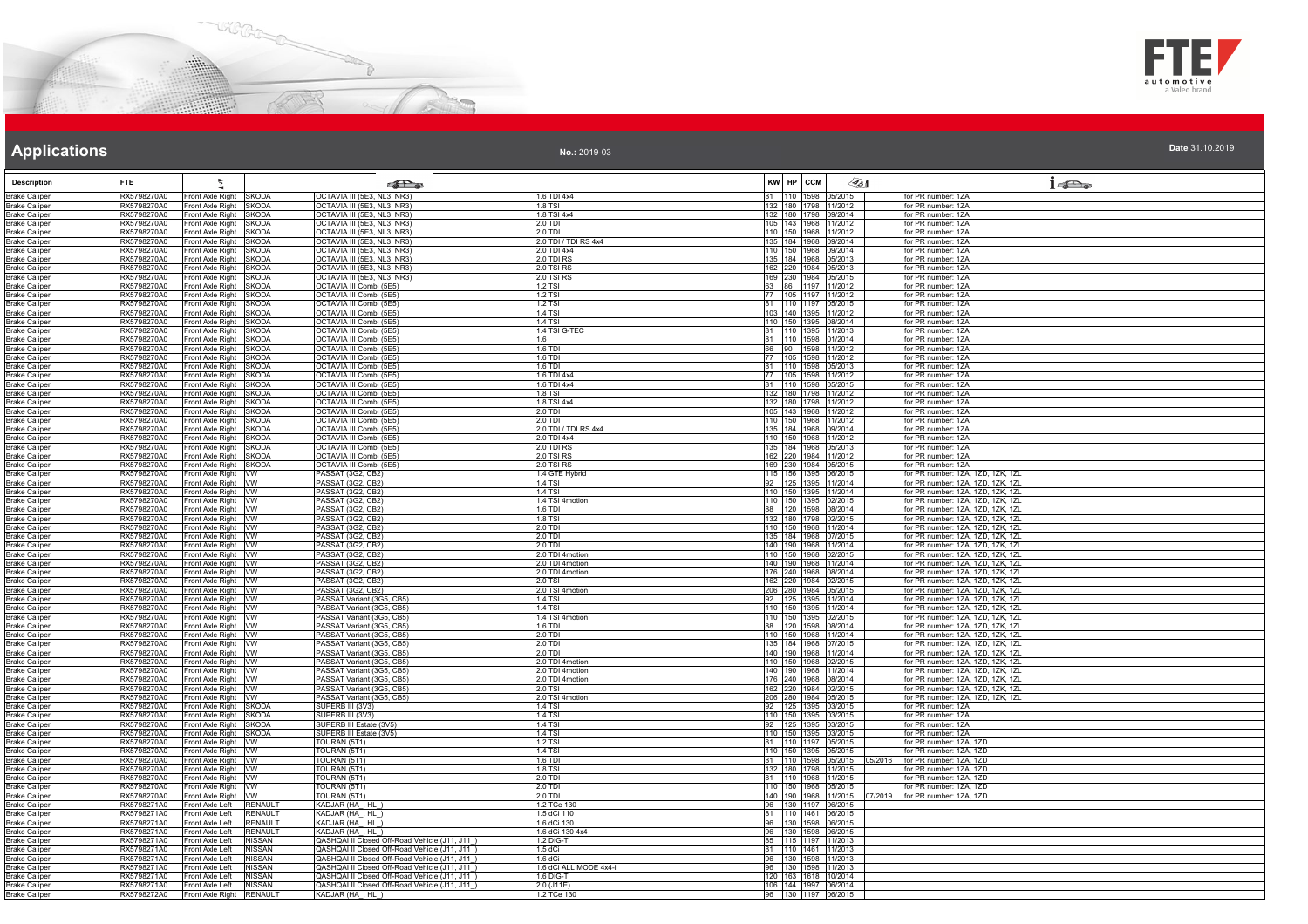



| Date 31.10.2019 |  |  |
|-----------------|--|--|

|                                              | FTE.                       |                                                                 |                                                                                                |                          | KW HP CCM                                            |                                                                    |
|----------------------------------------------|----------------------------|-----------------------------------------------------------------|------------------------------------------------------------------------------------------------|--------------------------|------------------------------------------------------|--------------------------------------------------------------------|
| <b>Description</b>                           |                            |                                                                 | கில                                                                                            |                          | $\llap{35}$                                          | 152                                                                |
| <b>Brake Caliper</b>                         | RX5798272A0                | Front Axle Right<br><b>RENAULT</b>                              | KADJAR (HA, HL)                                                                                | 1.5 dCi 110              | 81 110 1461 06/2015                                  |                                                                    |
| <b>Brake Caliper</b>                         | RX5798272A0                | Front Axle Right RENAULT                                        | KADJAR (HA_, HL_)                                                                              | 1.6 dCi 130              | 96 130 1598 06/2015                                  |                                                                    |
| <b>Brake Caliper</b>                         | RX5798272A0                | <b>RENAULT</b><br>Front Axle Right                              | KADJAR (HA, HL)                                                                                | 1.6 dCi 130 4x4          | 96 130 1598 06/2015                                  |                                                                    |
| <b>Brake Caliper</b>                         | RX5798272A0                | Front Axle Right<br><b>NISSAN</b>                               | QASHQAI II Closed Off-Road Vehicle (J11, J11_)                                                 | 1.2 DIG-T                | 85 115 1197 11/2013                                  |                                                                    |
| <b>Brake Caliper</b>                         | RX5798272A0                | Front Axle Right NISSAN                                         | QASHQAI II Closed Off-Road Vehicle (J11, J11)                                                  | 1.5 dCi                  | 81 110 1461 11/2013                                  |                                                                    |
| <b>Brake Caliper</b>                         | RX5798272A0                | Front Axle Right NISSAN                                         | QASHQAI II Closed Off-Road Vehicle (J11, J11                                                   | $1.6$ dCi                | 96 130 1598 11/2013                                  |                                                                    |
| <b>Brake Caliper</b>                         | RX5798272A0                | Front Axle Right NISSAN<br>Front Axle Right                     | QASHQAI II Closed Off-Road Vehicle (J11, J11_)<br>QASHQAI II Closed Off-Road Vehicle (J11, J11 | 1.6 dCi ALL MODE 4x4-i   | 96 130 1598 11/2013                                  |                                                                    |
| <b>Brake Caliper</b><br><b>Brake Caliper</b> | RX5798272A0<br>RX5798272A0 | <b>NISSAN</b><br>Front Axle Right<br><b>NISSAN</b>              | QASHQAI II Closed Off-Road Vehicle (J11, J11_)                                                 | 1.6 DIG-T<br>2.0 (J11E)  | 120 163 1618 10/2014<br>106 144 1997 06/2014         |                                                                    |
| <b>Brake Caliper</b>                         | RX5798273A0                | KIA<br>Front Axle Left                                          | CEE'D (JD)                                                                                     | 1.0 T-GDI                | 74 100 998 07/2015                                   | for brake disc diameter: 280 mm                                    |
| <b>Brake Caliper</b>                         | RX5798273A0                | Front Axle Left<br>KIA                                          | CEE'D (JD)                                                                                     | 1.0 T-GDI                | 88 120 998 07/2015                                   | for brake disc diameter: 280 mm                                    |
| <b>Brake Caliper</b>                         | RX5798273A0                | Front Axle Left<br>KIA                                          | CEE'D (JD)                                                                                     | 1.4 CRDi 90              | 66 90 1396 05/2012                                   | for brake disc diameter: 280 mm                                    |
| <b>Brake Caliper</b>                         | RX5798273A0                | Front Axle Left<br><b>KIA</b>                                   | CEE'D (JD)                                                                                     | 1.4 CVVT                 | 66 90 1396 05/2012                                   | for brake disc diameter: 280 mm                                    |
| <b>Brake Caliper</b>                         | RX5798273A0                | Front Axle Left<br>KIA                                          | CEE'D (JD)                                                                                     | 1.4 CVVT                 | 73 100 1396 05/2012                                  | for brake disc diameter: 280 mm                                    |
| <b>Brake Caliper</b>                         | RX5798273A0                | KIA<br>Front Axle Left                                          | CEE'D (JD)                                                                                     | <b>1.4 LPG</b>           | 72 98 1396 05/2012                                   | for brake disc diameter: 280 mm                                    |
| <b>Brake Caliper</b>                         | RX5798273A0                | KIA<br>Front Axle Left                                          | CEE'D (JD)                                                                                     | 1.4 MPI                  | 74 101 1368 04/2015                                  | for brake disc diameter: 280 mm                                    |
| <b>Brake Caliper</b>                         | RX5798273A0                | Front Axle Left<br>KIA                                          | CEE'D (JD)                                                                                     | 1.6 CRDi 110             | 81 110 1582 05/2012                                  | for brake disc diameter: 280 mm                                    |
| <b>Brake Caliper</b>                         | RX5798273A0                | Front Axle Left<br>KIA                                          | CEE'D (JD)                                                                                     | 1.6 CRDi 128             | 94 128 1582 05/2012                                  | for brake disc diameter: 280 mm                                    |
| <b>Brake Caliper</b>                         | RX5798273A0                | Front Axle Left<br>KIA                                          | CEE'D (JD)                                                                                     | 1.6 CRDi 136             | 100 136 1582 07/2015                                 | for brake disc diameter: 280 mm                                    |
| <b>Brake Caliper</b>                         | RX5798273A0                | KIA<br>Front Axle Left                                          | CEE'D (JD)                                                                                     | 1.6 CVVT                 | 92 125 1591 05/2012                                  | for brake disc diameter: 280 mm                                    |
| <b>Brake Caliper</b>                         | RX5798273A0                | Front Axle Left<br>KIA                                          | CEE'D (JD)                                                                                     | 1.6 CVVT                 | 95 130 1591 01/2013                                  | for brake disc diameter: 280 mm                                    |
| <b>Brake Caliper</b>                         | RX5798273A0                | Front Axle Left<br>KIA                                          | CEE'D (JD)                                                                                     | 1.6 CVVT                 | 96 131 1591 11/2014                                  | for brake disc diameter: 280 mm                                    |
| <b>Brake Caliper</b>                         | RX5798273A0                | Front Axle Left<br>KIA                                          | CEE'D (JD)                                                                                     | 1.6 GDI                  | 99 135 1591 05/2012                                  | for brake disc diameter: 280 mm                                    |
| <b>Brake Caliper</b>                         | RX5798273A0                | Front Axle Left<br>KIA                                          | CEE'D (JD)                                                                                     | 1.6 GT                   | 150 204 1591 06/2013<br>74 101 998 04/2015           | for brake disc diameter: 280 mm                                    |
| <b>Brake Caliper</b>                         | RX5798273A0<br>RX5798273A0 | KIA<br>Front Axle Left<br>Front Axle Left<br>KIA                | CEE'D Combi Van (JD)<br>CEE'D Combi Van (JD)                                                   | 1.0 T-GDI<br>1.0 T-GDI   | 88 120 998 04/2015                                   | for brake disc diameter: 280 mm<br>for brake disc diameter: 280 mm |
| <b>Brake Caliper</b><br><b>Brake Caliper</b> | RX5798273A0                | Front Axle Left<br>KIA                                          | CEE'D Combi Van (JD)                                                                           | 1.4 CRDi                 | 66 90 1396 04/2015                                   | for brake disc diameter: 280 mm                                    |
| <b>Brake Caliper</b>                         | RX5798273A0                | Front Axle Left<br>KIA                                          | CEE'D Combi Van (JD)                                                                           | 1.4 CVVT                 | 73 100 1396 04/2015                                  | for brake disc diameter: 280 mm                                    |
| <b>Brake Caliper</b>                         | RX5798273A0                | Front Axle Left<br>KIA                                          | CEE'D Combi Van (JD)                                                                           | 1.6 CRDi                 | 94 128 1582 07/2012                                  | for brake disc diameter: 280 mm                                    |
| <b>Brake Caliper</b>                         | RX5798273A0                | KIA<br>Front Axle Left                                          | CEE'D Combi Van (JD)                                                                           | 1.6 GDi                  | 99 135 1591 04/2015                                  | for brake disc diameter: 280 mm                                    |
| <b>Brake Caliper</b>                         | RX5798273A0                | Front Axle Left<br><b>HYUNDAI</b>                               | i30 (GD)                                                                                       | 1.4                      | 73 99 1396 12/2011<br>12/2015                        | for brake disc diameter: 280 mm                                    |
| <b>Brake Caliper</b>                         | RX5798273A0                | Front Axle Left<br>HYUNDAI                                      | i30 (GD)                                                                                       | 1.4                      | 74 101 1368 12/2014<br>12/2016                       | for brake disc diameter: 280 mm                                    |
| <b>Brake Caliper</b>                         | RX5798273A0                | <b>HYUNDAI</b><br>Front Axle Left                               | i30 (GD)                                                                                       | 1.4 CRD                  | 66 90 1396 12/2011<br>12/2016                        | for brake disc diameter: 280 mm                                    |
| <b>Brake Caliper</b>                         | RX5798273A0                | Front Axle Left<br><b>HYUNDAI</b>                               | i30 (GD)                                                                                       | 1.6                      | 88 120 1591 01/2012<br>12/2016                       | for brake disc diameter: 280 mm                                    |
| <b>Brake Caliper</b>                         | RX5798273A0                | Front Axle Left<br>HYUNDAI                                      | i30 (GD)                                                                                       | 1.6                      | 95 129 1591 12/2011<br>12/2015                       | for brake disc diameter: 280 mm                                    |
| <b>Brake Caliper</b>                         | RX5798273A0                | Front Axle Left<br><b>HYUNDAI</b>                               | i30 (GD)                                                                                       | 1.6                      | 96 131 1591 06/2014                                  | for brake disc diameter: 280 mm                                    |
| <b>Brake Caliper</b>                         | RX5798273A0                | Front Axle Left<br><b>IYUNDAI</b>                               | i30 (GD)                                                                                       | 1.6 16V Flex             | 94 128 1591 11/2011<br>2/2016                        | for brake disc diameter: 280 mm                                    |
| <b>Brake Caliper</b>                         | RX5798273A0                | Front Axle Left<br>HYUNDAI                                      | i30 (GD)                                                                                       | 1.6 CRDi                 | 81 110 1582 12/2011                                  | 12/2016 for brake disc diameter: 280 mm                            |
| <b>Brake Caliper</b>                         | RX5798273A0                | Front Axle Left<br><b>IYUNDAI</b>                               | i30 (GD)                                                                                       | 1.6 CRD                  | 94 128 1582 12/2011<br>12/2015                       | for brake disc diameter: 280 mm                                    |
| <b>Brake Caliper</b>                         | RX5798273A0                | Front Axle Left<br><b>HYUNDAI</b>                               | i30 (GD)                                                                                       | 1.6 CRD                  | 100 136 1582 11/2011<br>12/2016                      | for brake disc diameter: 280 mm                                    |
| <b>Brake Caliper</b>                         | RX5798273A0                | Front Axle Left<br>HYUNDAI                                      | 130 (GD)                                                                                       | $1.6$ GDI                | 99 135 1591 12/2011<br>12/2016                       | for brake disc diameter: 280 mm                                    |
| <b>Brake Caliper</b>                         | RX5798273A0                | Front Axle Left<br><b>HYUNDAI</b>                               | i30 (GD)                                                                                       | 1.6 GDI                  | 103 140 1591 06/2011                                 | for brake disc diameter: 280 mm                                    |
| <b>Brake Caliper</b><br><b>Brake Caliper</b> | RX5798273A0<br>RX5798273A0 | Front Axle Left<br>HYUNDAI<br>Front Axle Left<br><b>HYUNDAI</b> | i30 (GD)<br>$i30$ (GD)                                                                         | 1.6 T-GDI<br>1.8         | 137 186 1591 01/2015<br>110 150 1797 01/2012         | for brake disc diameter: 280 mm<br>for brake disc diameter: 280 mm |
| <b>Brake Caliper</b>                         | RX5798273A0                | Front Axle Left<br><b>HYUNDAI</b>                               | i30 Coupe                                                                                      | 1.4                      |                                                      | for brake disc diameter: 280 mm                                    |
| <b>Brake Caliper</b>                         | RX5798273A0                | HYUNDAI<br>Front Axle Left                                      | i30 Coupe                                                                                      | 11.4                     | 73 99 1396 05/2013                                   | for brake disc diameter: 280 mm                                    |
| <b>Brake Caliper</b>                         | RX5798273A0                | Front Axle Left<br><b>HYUNDAI</b>                               | i30 Coupe                                                                                      | <b>1.4 CRD</b>           | 66 90 1396 05/2013                                   | for brake disc diameter: 280 mm                                    |
| <b>Brake Caliper</b>                         | RX5798273A0                | Front Axle Left<br><b>HYUNDAI</b>                               | i30 Coupe                                                                                      | 1.6 CRD                  | 81 110 1582 11/2015                                  | for brake disc diameter: 280 mm                                    |
| <b>Brake Caliper</b>                         | RX5798273A0                | Front Axle Left<br><b>HYUNDAI</b>                               | i30 Coupe                                                                                      | 1.6 CRD                  | 94 128 1582 05/2013                                  | for brake disc diameter: 280 mm                                    |
| <b>Brake Caliper</b>                         | RX5798273A0                | Front Axle Left<br><b>HYUNDAI</b>                               | i30 Coupe                                                                                      | 1.6 CRDi                 | 100 136 1582 12/2014                                 | for brake disc diameter: 280 mm                                    |
| <b>Brake Caliper</b>                         | RX5798273A0                | HYUNDAI<br>Front Axle Left                                      | i30 Coupe                                                                                      | 1.6 GDI                  | 99 135 1591 05/2013                                  | for brake disc diameter: 280 mm                                    |
| <b>Brake Caliper</b>                         | RX5798273A0                | Front Axle Left<br>HYUNDAI                                      | i30 Coupe                                                                                      | 1.6 MPI                  | 88 120 1591 11/2016                                  | for brake disc diameter: 280 mm                                    |
| <b>Brake Caliper</b>                         | RX5798273A0                | Front Axle Left<br>HYUNDAI                                      | i30 Coupe                                                                                      | 1.6 T-GDI                | 137 186 1591 01/2015                                 | for brake disc diameter: 280 mm                                    |
| <b>Brake Caliper</b>                         | RX5798273A0                | Front Axle Left<br>HYI INDAI                                    | i30 Estate (GD)                                                                                | 14                       | 73 99 1396 06/2012                                   | 12/2015 for brake disc diameter: 280 mm                            |
| <b>Brake Caliper</b>                         | RX5798273A0                | Front Axle Left<br><b>HYUNDAI</b>                               | 30 Estate (GD)                                                                                 | 1.4                      | 74 101 1368 01/2015                                  | for brake disc diameter: 280 mm                                    |
| <b>Brake Caliper</b>                         | RX5798273A0                | HYUNDAI<br>Front Axle Left                                      | i30 Estate (GD)                                                                                | 1.4 CRD                  | 66 90 1396 06/2012                                   | for brake disc diameter: 280 mm                                    |
| <b>Brake Caliper</b>                         | RX5798273A0                | Front Axle Left<br><b>HYUNDAI</b>                               | i30 Estate (GD)                                                                                | 1.6                      | 88 120 1591 06/2012                                  | for brake disc diameter: 280 mm                                    |
| <b>Brake Caliper</b>                         | RX5798273A0                | Front Axle Left<br>HYUNDAI<br><b>HYUNDAI</b>                    | i30 Estate (GD)                                                                                | 1.6                      | 95 129 1591 06/2012<br>2/2015                        | for brake disc diameter: 280 mm                                    |
| <b>Brake Caliper</b><br><b>Brake Caliper</b> | RX5798273A0<br>RX5798273A0 | Front Axle Left<br>Front Axle Left<br><b>IYUNDAI</b>            | i30 Estate (GD)<br>30 Estate (GD)                                                              | 1.6 CRD<br>1.6 CRD       | 81 110 1582 06/2012<br>94 128 1582 06/2012<br>2/2015 | for brake disc diameter: 280 mm<br>for brake disc diameter: 280 mm |
| <b>Brake Caliper</b>                         | RX5798273A0                | Front Axle Left<br>HYUNDAI                                      | i30 Estate (GD)                                                                                | 1.6 CRD                  | 100 136 1582 01/2015                                 | for brake disc diameter: 280 mm                                    |
| <b>Brake Caliper</b>                         | RX5798273A0                | Front Axle Left<br><b>HYUNDAI</b>                               | i30 Estate (GD)                                                                                | 1.6 GDI                  | 99 135 1591 06/2012                                  | for brake disc diameter: 280 mm                                    |
| <b>Brake Caliper</b>                         | RX5798273A0                | Front Axle Left<br>KIA                                          | PRO CEE'D (JD)                                                                                 | 1.0 T-GDI                | 74 100 998 07/2015                                   | for brake disc diameter: 280 mm                                    |
| <b>Brake Caliper</b>                         | RX5798273A0                | KIA<br>Front Axle Left                                          | PRO CEE'D (JD)                                                                                 | 1.0 T-GDI                | 88 120 998 07/2015                                   | for brake disc diameter: 280 mm                                    |
| <b>Brake Caliper</b>                         | RX5798273A0                | Front Axle Left<br><b>KIA</b>                                   | PRO CEE'D (JD)                                                                                 | 1.4 CRDi 90              | 66 90 1396 03/2013                                   | for brake disc diameter: 280 mm                                    |
| <b>Brake Caliper</b>                         | RX5798273A0                | Front Axle Left<br>KIA                                          | PRO CEE'D (JD)                                                                                 | 1.4 CVVT                 | 73 100 1396 03/2013                                  | for brake disc diameter: 280 mm                                    |
| <b>Brake Caliper</b>                         | RX5798273A0                | KIA<br>Front Axle Left                                          | PRO CEE'D (JD)                                                                                 | 1.4 CWT                  | 74 101 1396 07/2013                                  | for brake disc diameter: 280 mm                                    |
| <b>Brake Caliper</b>                         | RX5798273A0                | Front Axle Left<br>KIA                                          | PRO CEE'D (JD)                                                                                 | 1.4 MPI                  | 73 100 1368 07/2013                                  | for brake disc diameter: 280 mm                                    |
| <b>Brake Caliper</b>                         | RX5798273A0                | Front Axle Left<br><b>KIA</b>                                   | PRO CEE'D (JD)                                                                                 | 1.4 MPI                  | 74 101 1368 04/2015                                  | for brake disc diameter: 280 mm                                    |
| <b>Brake Caliper</b>                         | RX5798273A0                | Front Axle Left<br><b>KIA</b>                                   | PRO CEE'D (JD)                                                                                 | 1.6 CRDi 110             | 81 110 1582 03/2013                                  | for brake disc diameter: 280 mm                                    |
| <b>Brake Caliper</b>                         | RX5798273A0                | Front Axle Left<br>KIA                                          | PRO CEE'D (JD)                                                                                 | 1.6 CRDi 128             | 94   128   1582   03/2013                            | for brake disc diameter: 280 mm                                    |
| <b>Brake Caliper</b>                         | RX5798273A0                | KIA<br>Front Axle Left                                          | PRO CEE'D (JD)                                                                                 | 1.6 CRDi 136             | 100 136 1582 07/2015                                 | for brake disc diameter: 280 mm                                    |
| <b>Brake Caliper</b>                         | RX5798273A0                | Front Axle Left<br>KIA                                          | PRO CEE'D (JD)                                                                                 | 1.6 CVVT                 | 95 130 1591 03/2013                                  | for brake disc diameter: 280 mm                                    |
| <b>Brake Caliper</b>                         | RX5798273A0                | Front Axle Left<br>KIA                                          | PRO CEE'D (JD)                                                                                 | 1.6 GDI                  | 99 135 1591 03/2013                                  | for brake disc diameter: 280 mm                                    |
| <b>Brake Caliper</b>                         | RX5798273A0                | Front Axle Left<br>KIA                                          | PRO CEE'D (JD)                                                                                 | 1.6 GT                   | 150 204 1591 06/2013                                 | for brake disc diameter: 280 mm                                    |
| <b>Brake Caliper</b>                         | RX5798274A0                | Front Axle Right<br>KIA                                         | CEE'D (JD)                                                                                     | 1.0 T-GDI                | 74 100 998<br>07/2015                                | for brake disc diameter: 280 mm                                    |
| <b>Brake Caliper</b><br><b>Brake Caliper</b> | RX5798274A0<br>RX5798274A0 | Front Axle Right KIA<br>Front Axle Right KIA                    | CEE'D (JD)<br>CEE'D (JD)                                                                       | 1.0 T-GDI<br>1.4 CRDi 90 | 88 120 998 07/2015<br>66 90 1396 05/2012             | for brake disc diameter: 280 mm<br>for brake disc diameter: 280 mm |
|                                              | RX5798274A0                |                                                                 | CEE'D (JD)                                                                                     | 1.4 CVVT                 |                                                      | for brake disc diameter: 280 mm                                    |
| <b>Brake Caliper</b>                         |                            | Front Axle Right KIA                                            |                                                                                                |                          | 66 90 1396 05/2012                                   |                                                                    |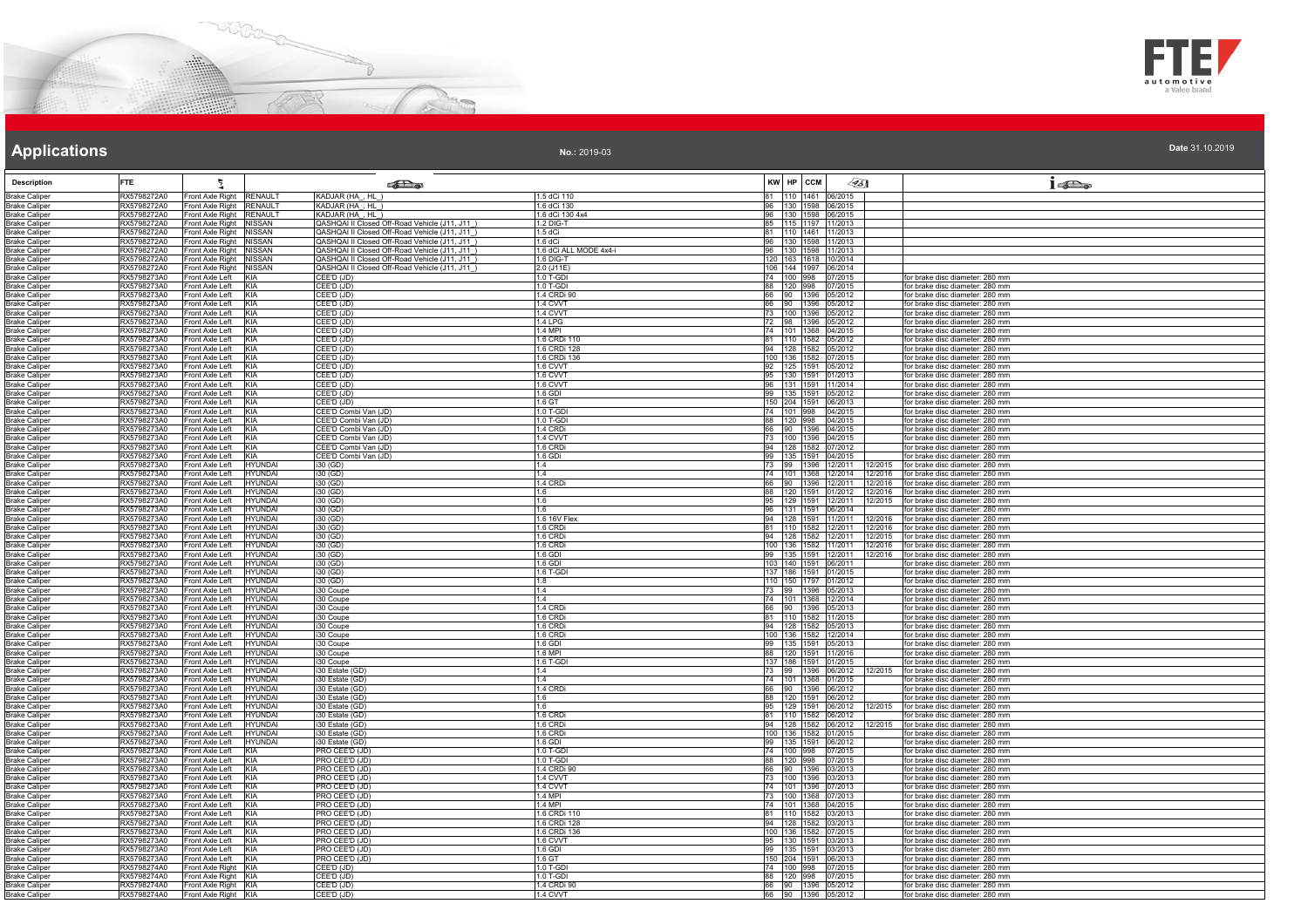



| Date 31.10.2019 |  |
|-----------------|--|

| <b>Description</b>                           | <b>FTE</b>                                                                         |                   | <b>SEL</b> @                                 |                            | KW HP CCM                                         | $\mathscr{G}_{5}$ |         | $1 - \sum_{\alpha}$                                                                |
|----------------------------------------------|------------------------------------------------------------------------------------|-------------------|----------------------------------------------|----------------------------|---------------------------------------------------|-------------------|---------|------------------------------------------------------------------------------------|
| <b>Brake Caliper</b>                         | RX5798274A0<br>Front Axle Right KIA<br>Front Axle Right KIA<br>RX5798274A0         |                   | CEE'D (JD)<br>CEE'D (JD)                     | 1.4 CVVT<br><b>1.4 LPG</b> | 73 100 1396 05/2012<br>72 98 1396 05/2012         |                   |         | for brake disc diameter: 280 mm<br>for brake disc diameter: 280 mm                 |
| <b>Brake Caliper</b><br><b>Brake Caliper</b> | RX5798274A0<br>Front Axle Right KIA                                                |                   | CEE'D (JD)                                   | 1.4 MPI                    | 74 101 1368 04/2015                               |                   |         | for brake disc diameter: 280 mm                                                    |
| <b>Brake Caliper</b>                         | RX5798274A0<br>Front Axle Right KIA                                                |                   | CEE'D (JD)                                   | 1.6 CRDi 110               | 81  110  1582  05/2012                            |                   |         | for brake disc diameter: 280 mm                                                    |
| <b>Brake Caliper</b>                         | RX5798274A0<br>Front Axle Right KIA                                                |                   | $\overline{\mathsf{CEE'D}}$ (JD)             | 1.6 CRDi 128               | 94 128 1582 05/2012                               |                   |         | for brake disc diameter: 280 mm                                                    |
| <b>Brake Caliper</b><br><b>Brake Caliper</b> | RX5798274A0<br>Front Axle Right KIA<br>Front Axle Right KIA<br>RX5798274A0         |                   | CEE'D (JD)<br>CEE'D (JD)                     | 1.6 CRDi 136<br>1.6 CVVT   | 100 136 1582 07/2015<br>92 125 1591 05/2012       |                   |         | for brake disc diameter: 280 mm<br>for brake disc diameter: 280 mm                 |
| <b>Brake Caliper</b>                         | Front Axle Right KIA<br>RX5798274A0                                                |                   | CEE'D (JD)                                   | 1.6 CVVT                   | 95 130 1591 01/2013                               |                   |         | for brake disc diameter: 280 mm                                                    |
| <b>Brake Caliper</b>                         | RX5798274A0<br>Front Axle Right KIA                                                |                   | CEE'D (JD)                                   | 1.6 CVVT                   | 96   131   1591   11/2014                         |                   |         | for brake disc diameter: 280 mm                                                    |
| <b>Brake Caliper</b>                         | RX5798274A0<br>Front Axle Right KIA                                                |                   | CEE'D (JD)                                   | 1.6 GDI                    | 99 135 1591 05/2012                               |                   |         | for brake disc diameter: 280 mm                                                    |
| <b>Brake Caliper</b><br><b>Brake Caliper</b> | RX5798274A0<br>Front Axle Right KIA<br>Front Axle Right KIA<br>RX5798274A0         |                   | CEE'D (JD)<br>CEE'D Combi Van (JD)           | 1.6 GT<br>1.0 T-GDI        | 150 204 1591 06/2013<br>74 101 998 04/2015        |                   |         | for brake disc diameter: 280 mm<br>for brake disc diameter: 280 mm                 |
| <b>Brake Caliper</b>                         | Front Axle Right KIA<br>RX5798274A0                                                |                   | CEE'D Combi Van (JD)                         | 1.0 T-GDI                  | 88 120 998 04/2015                                |                   |         | for brake disc diameter: 280 mm                                                    |
| <b>Brake Caliper</b>                         | RX5798274A0<br>Front Axle Right KIA                                                |                   | CEE'D Combi Van (JD)                         | 1.4 CRDi                   | 66 90 1396 04/2015                                |                   |         | for brake disc diameter: 280 mm                                                    |
| <b>Brake Caliper</b>                         | RX5798274A0<br>Front Axle Right KIA                                                |                   | CEE'D Combi Van (JD)                         | 1.4 CVVT                   | 73 100 1396 04/2015                               |                   |         | for brake disc diameter: 280 mm<br>for brake disc diameter: 280 mm                 |
| <b>Brake Caliper</b><br><b>Brake Caliper</b> | RX5798274A0<br>Front Axle Right KIA<br>RX5798274A0<br>Front Axle Right KIA         |                   | CEE'D Combi Van (JD)<br>CEE'D Combi Van (JD) | 1.6 CRDi<br>1.6 GDi        | 94 128 1582 07/2012<br>99 135 1591 04/2015        |                   |         | for brake disc diameter: 280 mm                                                    |
| <b>Brake Caliper</b>                         | Front Axle Right HYUNDAI<br>RX5798274A0                                            |                   | $i30$ (GD)                                   | 14.4                       | 73 99 1396 12/2011                                |                   | 12/2015 | for brake disc diameter: 280 mm                                                    |
| <b>Brake Caliper</b>                         | Front Axle Right HYUNDAI<br>RX5798274A0                                            |                   | i30 (GD)                                     | 1.4                        | 74 101 1368 12/2014                               |                   |         | 12/2016 for brake disc diameter: 280 mm                                            |
| <b>Brake Caliper</b>                         | RX5798274A0<br>Front Axle Right HYUNDAI<br>RX5798274A0                             |                   | i30 (GD)                                     | <b>1.4 CRD</b>             | 66 90 1396 12/2011                                |                   | 12/2016 | 12/2016 for brake disc diameter: 280 mm                                            |
| <b>Brake Caliper</b><br><b>Brake Caliper</b> | Front Axle Right HYUNDAI<br>RX5798274A0<br>Front Axle Right HYUNDAI                |                   | $\overline{130}$ (GD)<br>i30 (GD)            | 1.6<br>1.6                 | 88 120 1591 01/2012<br>95 129 1591 12/2011        |                   | 12/2015 | for brake disc diameter: 280 mm<br>for brake disc diameter: 280 mm                 |
| <b>Brake Caliper</b>                         | Front Axle Right HYUNDAI<br>RX5798274A0                                            |                   | i30(GD)                                      | 1.6                        | 96 131 1591 06/2014                               |                   |         | for brake disc diameter: 280 mm                                                    |
| <b>Brake Caliper</b>                         | RX5798274A0<br>Front Axle Right HYUNDAI                                            |                   | i30 (GD)                                     | 1.6 16V Flex               | 94 128 1591 11/2011                               |                   |         | 12/2016 for brake disc diameter: 280 mm                                            |
| <b>Brake Caliper</b>                         | RX5798274A0<br>Front Axle Right HYUNDAI                                            |                   | i30 (GD)                                     | 1.6 CRDi<br>1.6 CRDi       | 81  110  1582  12/2011                            |                   |         | 12/2016 for brake disc diameter: 280 mm<br>12/2015 for brake disc diameter: 280 mm |
| <b>Brake Caliper</b><br><b>Brake Caliper</b> | RX5798274A0<br>Front Axle Right HYUNDAI<br>Front Axle Right HYUNDAI<br>RX5798274A0 |                   | i30 (GD)<br>i30 (GD)                         | 1.6 CRDi                   | 94 128 1582 12/2011<br>100 136 1582 11/2011       |                   | 12/2016 | for brake disc diameter: 280 mm                                                    |
| <b>Brake Caliper</b>                         | RX5798274A0<br>Front Axle Right HYUNDAI                                            |                   | i30 (GD)                                     | 1.6 GDI                    | 99 135 1591 12/2011                               |                   | 12/2016 | for brake disc diameter: 280 mm                                                    |
| <b>Brake Caliper</b>                         | RX5798274A0<br>Front Axle Right HYUNDAI                                            |                   | i30 (GD)                                     | 1.6 GDI                    | 103 140 1591 06/2011                              |                   |         | for brake disc diameter: 280 mm                                                    |
| <b>Brake Caliper</b>                         | RX5798274A0<br>Front Axle Right HYUNDAI<br>RX5798274A0                             |                   | i30 (GD)                                     | 1.6 T-GDI<br>1.8           | 137 186 1591 01/2015                              |                   |         | for brake disc diameter: 280 mm                                                    |
| <b>Brake Caliper</b><br><b>Brake Caliper</b> | Front Axle Right HYUNDAI<br>RX5798274A0<br>Front Axle Right HYUNDAI                |                   | i30 (GD)<br>i30 Coupe                        | 1.4                        | 110 150 1797 01/2012<br>73 99 1396 05/2013        |                   |         | for brake disc diameter: 280 mm<br>for brake disc diameter: 280 mm                 |
| <b>Brake Caliper</b>                         | RX5798274A0<br>Front Axle Right HYUNDAI                                            |                   | i30 Coupe                                    | 1.4                        | 74 101 1368 12/2014                               |                   |         | for brake disc diameter: 280 mm                                                    |
| <b>Brake Caliper</b>                         | Front Axle Right HYUNDAI<br>RX5798274A0                                            |                   | i30 Coupe                                    | 1.4 CRD                    | 66 90 1396 05/2013                                |                   |         | for brake disc diameter: 280 mm                                                    |
| <b>Brake Caliper</b>                         | Front Axle Right HYUNDAI<br>RX5798274A0                                            |                   | i30 Coupe                                    | 1.6 CRDi                   | 81 110 1582 11/2015                               |                   |         | for brake disc diameter: 280 mm                                                    |
| <b>Brake Caliper</b><br><b>Brake Caliper</b> | RX5798274A0<br>Front Axle Right HYUNDAI<br>RX5798274A0<br>Front Axle Right HYUNDAI |                   | i30 Coupe<br>i30 Coupe                       | 1.6 CRD<br>1.6 CRD         | 94   128   1582   05/2013<br>100 136 1582 12/2014 |                   |         | for brake disc diameter: 280 mm<br>for brake disc diameter: 280 mm                 |
| <b>Brake Caliper</b>                         | RX5798274A0<br>Front Axle Right HYUNDAI                                            |                   | i30 Coupe                                    | 1.6 GDI                    | 135 1591 05/2013                                  |                   |         | or brake disc diameter: 280 mm                                                     |
| Brake Caliper                                | RX5798274A0<br>Front Axle Right HYUNDAI                                            |                   | i30 Coupe                                    | 1.6 MPI                    | 88 120 1591 11/2016                               |                   |         | for brake disc diameter: 280 mm                                                    |
| <b>Brake Caliper</b><br><b>Brake Caliper</b> | RX5798274A0<br>Front Axle Right HYUNDAI<br>RX5798274A0<br>Front Axle Right HYUNDAI |                   | i30 Coupe<br>i30 Estate (GD)                 | 1.6 T-GDI<br>1.4           | 137 186 1591 01/2015<br>73 99 1396 06/2012        |                   |         | for brake disc diameter: 280 mm<br>12/2015 for brake disc diameter: 280 mm         |
| <b>Brake Caliper</b>                         | RX5798274A0<br>Front Axle Right HYUNDAI                                            |                   | i30 Estate (GD)                              | 1.4                        | 74 101 1368 01/2015                               |                   |         | for brake disc diameter: 280 mm                                                    |
| <b>Brake Caliper</b>                         | RX5798274A0<br>Front Axle Right HYUNDAI                                            |                   | i30 Estate (GD)                              | 1.4 CRDi                   | 66 90 1396 06/2012                                |                   |         | or brake disc diameter: 280 mm                                                     |
| <b>Brake Caliper</b>                         | RX5798274A0<br>Front Axle Right HYUNDAI                                            |                   | i30 Estate (GD)                              | 1.6                        | 88 120 1591 06/2012                               |                   |         | for brake disc diameter: 280 mm                                                    |
| <b>Brake Caliper</b><br><b>Brake Caliper</b> | Front Axle Right HYUNDAI<br>RX5798274A0<br>Front Axle Right HYUNDAI<br>RX5798274A0 |                   | i30 Estate (GD)<br>i30 Estate (GD)           | 1.6<br>1.6 CRD             | 95 129 1591 06/2012<br>81 110 1582 06/2012        |                   |         | 12/2015 for brake disc diameter: 280 mm<br>for brake disc diameter: 280 mm         |
| <b>Brake Caliper</b>                         | RX5798274A0<br>Front Axle Right HYUNDAI                                            |                   | 130 Estate (GD)                              | 1.6 CRDi                   | 94 128 1582 06/2012                               |                   |         | 12/2015 for brake disc diameter: 280 mm                                            |
| <b>Brake Caliper</b>                         | RX5798274A0<br>Front Axle Right HYUNDAI                                            |                   | i30 Estate (GD)                              | 1.6 CRDi                   | 100 136 1582 01/2015                              |                   |         | for brake disc diameter: 280 mm                                                    |
| <b>Brake Caliper</b>                         | RX5798274A0<br>Front Axle Right HYUNDAI                                            |                   | i30 Estate (GD)                              | 1.6 GDI                    | 99 135 1591 06/2012                               |                   |         | for brake disc diameter: 280 mm                                                    |
| <b>Brake Caliper</b><br><b>Brake Caliper</b> | RX5798274A0<br>Front Axle Right KIA<br>RX5798274A0<br>Front Axle Right KIA         |                   | PRO CEE'D (JD)<br>PRO CEE'D (JD)             | 1.0 T-GDI<br>1.0 T-GDI     | 74 100 998 07/2015<br>88 120 998 07/2015          |                   |         | for brake disc diameter: 280 mm<br>for brake disc diameter: 280 mm                 |
| <b>Brake Caliper</b>                         | RX5798274A0<br>Front Axle Right KIA                                                |                   | PRO CEE'D (JD)                               | 1.4 CRDi 90                | 66 90 1396 03/2013                                |                   |         | for brake disc diameter: 280 mm                                                    |
| <b>Brake Caliper</b>                         | RX5798274A0<br>Front Axle Right KIA                                                |                   | PRO CEE'D (JD)                               | 1.4 CVVT                   | 73 100 1396 03/2013                               |                   |         | for brake disc diameter: 280 mm                                                    |
| <b>Brake Caliper</b>                         | RX5798274A0<br>Front Axle Right KIA                                                |                   | PRO CEE'D (JD)                               | 1.4 CVVT<br>1.4 MPI        | 74 101 1396 07/2013                               |                   |         | for brake disc diameter: 280 mm                                                    |
| <b>Brake Caliper</b><br><b>Brake Caliper</b> | RX5798274A0<br>Front Axle Right KIA<br>Front Axle Right KIA<br>RX5798274A0         |                   | PRO CEE'D (JD)<br>PRO CEE'D (JD)             | 1.4 MPI                    | 73 100 1368 07/2013<br>74 101 1368 04/2015        |                   |         | for brake disc diameter: 280 mm<br>for brake disc diameter: 280 mm                 |
| <b>Brake Caliper</b>                         | RX5798274A0<br>Front Axle Right KIA                                                |                   | PRO CEE'D (JD)                               | 1.6 CRDi 110               | 81 110 1582 03/2013                               |                   |         | for brake disc diameter: 280 mm                                                    |
| Brake Caliper                                | RX5798274A0<br>Front Axle Right KIA                                                |                   | PRO CEE'D (JD)                               | 1.6 CRDi 128               | 94   128   1582   03/2013                         |                   |         | for brake disc diameter: 280 mm                                                    |
| <b>Brake Caliper</b>                         | RX5798274A0<br>Front Axle Right KIA<br>RX5798274A0<br>Front Axle Right KIA         |                   | PRO CEE'D (JD)<br>PRO CEE'D (JD)             | 1.6 CRDi 136<br>1.6 CVVT   | 100 136 1582 07/2015<br>95 130 1591 03/2013       |                   |         | for brake disc diameter: 280 mm<br>for brake disc diameter: 280 mm                 |
| <b>Brake Caliper</b><br><b>Brake Caliper</b> | Front Axle Right KIA<br>RX5798274A0                                                |                   | PRO CEE'D (JD)                               | $1.6$ GDI                  | 99 135 1591 03/2013                               |                   |         | for brake disc diameter: 280 mm                                                    |
| <b>Brake Caliper</b>                         | RX5798274A0<br>Front Axle Right KIA                                                |                   | PRO CEE'D (JD)                               | 1.6 GT                     | 150 204 1591 06/2013                              |                   |         | for brake disc diameter: 280 mm                                                    |
| <b>Brake Caliper</b>                         | RX5798275A0<br>Front Axle Left KIA                                                 |                   | CEE'D (JD)                                   | 1.0 T-GDI                  | 74 100 998 07/2015                                |                   |         | for brake disc diameter: 300 mm                                                    |
| <b>Brake Caliper</b>                         | RX5798275A0<br>Front Axle Left KIA                                                 |                   | CEE'D (JD)                                   | 1.0 T-GDI                  | 88 120 998 07/2015                                |                   |         | for brake disc diameter: 300 mm                                                    |
| <b>Brake Caliper</b><br><b>Brake Caliper</b> | RX5798275A0<br>Front Axle Left<br>RX5798275A0<br>Front Axle Left                   | KIA<br>KIA        | CEE'D (JD)<br>CEE'D (JD)                     | 1.4 CRDi 90<br>1.4 CVVT    | 66 90 1396 05/2012<br>66 90 1396 05/2012          |                   |         | for brake disc diameter: 300 mm<br>for brake disc diameter: 300 mm                 |
| <b>Brake Caliper</b>                         | Front Axle Left KIA<br>RX5798275A0                                                 |                   | CEE'D (JD)                                   | 1.4 CVVT                   | 73 100 1396 05/2012                               |                   |         | for brake disc diameter: 300 mm                                                    |
| <b>Brake Caliper</b>                         | RX5798275A0<br>Front Axle Left                                                     | KIA               | CEE'D (JD)                                   | 1.4 LPG                    | 72 98 1396 05/2012                                |                   |         | for brake disc diameter: 300 mm                                                    |
| <b>Brake Caliper</b>                         | RX5798275A0<br>Front Axle Left KIA<br>RX5798275A0<br>Front Axle Left               |                   | ICEE'D (JD)                                  | 1 4 MPI<br>1.6 CRDi 110    | 74 101 1368 04/2015                               |                   |         | for brake disc diameter: 300 mm                                                    |
| <b>Brake Caliper</b><br><b>Brake Caliper</b> | RX5798275A0<br>Front Axle Left                                                     | <b>KIA</b><br>KIA | CEE'D (JD)<br>CEE'D (JD)                     | 1.6 CRDi 128               | 81 110 1582 05/2012<br>94   128   1582   05/2012  |                   |         | for brake disc diameter: 300 mm<br>for brake disc diameter: 300 mm                 |
| <b>Brake Caliper</b>                         | RX5798275A0<br>Front Axle Left KIA                                                 |                   | CEE'D (JD)                                   | 1.6 CRDi 136               | 100 136 1582 07/2015                              |                   |         | for brake disc diameter: 300 mm                                                    |
| <b>Brake Caliper</b>                         | RX5798275A0<br>Front Axle Left KIA                                                 |                   | CEE'D (JD)                                   | 1.6 CVVT                   | 92 125 1591 05/2012                               |                   |         | for brake disc diameter: 300 mm                                                    |
| <b>Brake Caliper</b><br><b>Brake Caliper</b> | RX5798275A0<br>Front Axle Left KIA<br>RX5798275A0<br>Front Axle Left KIA           |                   | CEE'D (JD)<br>CEE'D (JD)                     | 1.6 CVVT<br>1.6 CVVT       | 95 130 1591 01/2013<br>96 131 1591 11/2014        |                   |         | for brake disc diameter: 300 mm<br>for brake disc diameter: 300 mm                 |
| <b>Brake Caliper</b>                         | RX5798275A0<br>Front Axle Left                                                     | KIA               | CEE'D (JD)                                   | 1.6 GDI                    | l qq<br>135 1591 05/2012                          |                   |         | for brake disc diameter: 300 mm                                                    |
| <b>Brake Caliper</b>                         | Front Axle Left KIA<br>RX5798275A0                                                 |                   | CEE'D (JD)                                   | 1.6 GT                     | 150 204 1591 06/2013                              |                   |         | for brake disc diameter: 300 mm                                                    |
| <b>Brake Caliper</b>                         | Front Axle Left KIA<br>RX5798275A0                                                 |                   | CEE'D Combi Van (JD)                         | 1.0 T-GDI                  | 74 101 998 04/2015                                |                   |         | for brake disc diameter: 300 mm                                                    |
| <b>Brake Caliper</b>                         | RX5798275A0<br>Front Axle Left KIA                                                 |                   | CEE'D Combi Van (JD)                         | 1.0 T-GDI                  | 88 120 998 04/2015                                |                   |         | for brake disc diameter: 300 mm                                                    |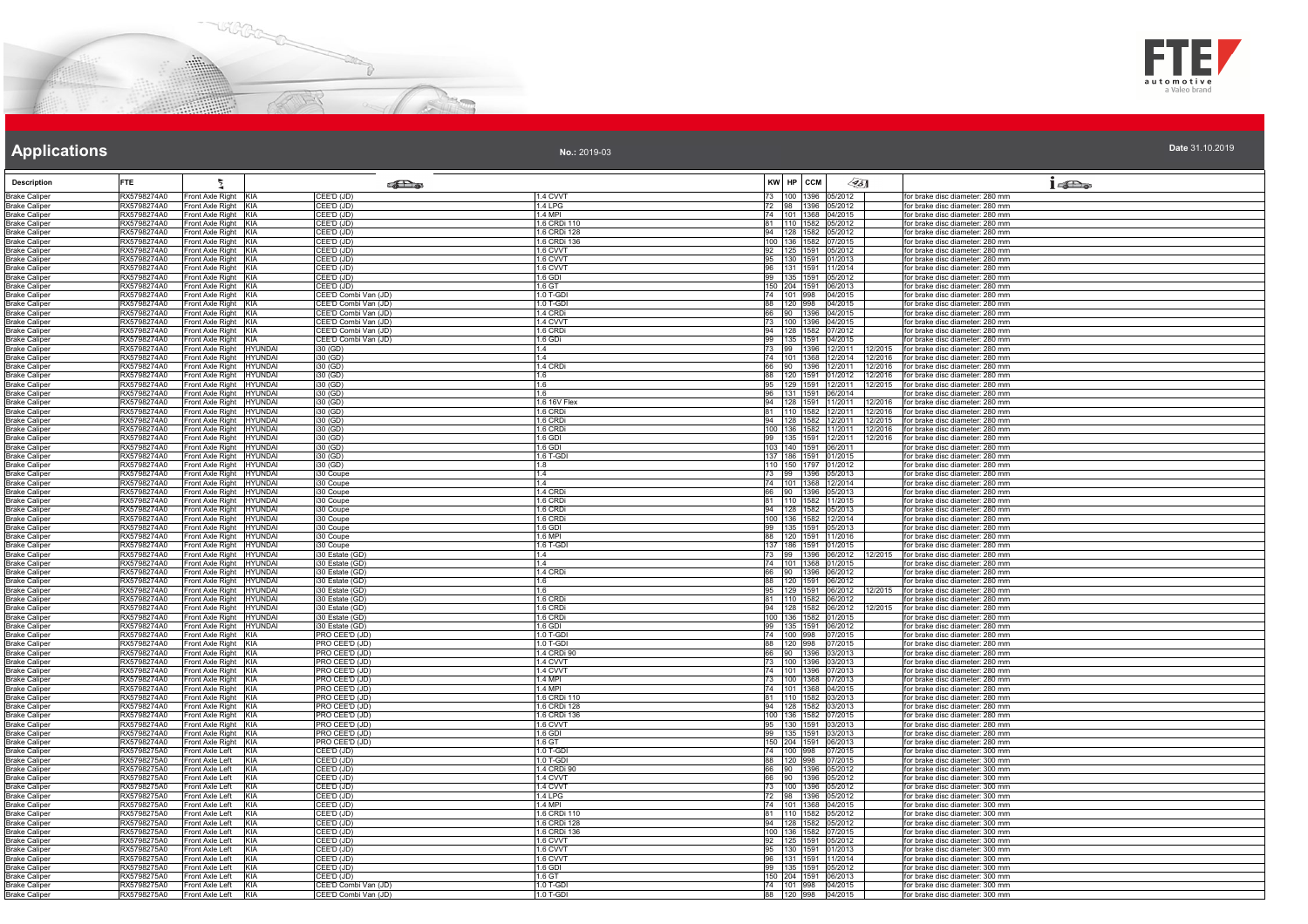



| Date 31.10.2019 |  |
|-----------------|--|

| <b>Description</b>                           | <b>FTE</b>                 | ħ                                                                        |                                              |                              | KW HP CCM | $\mathscr{G}_{5}$                                |                    |                                                                                                                                      |
|----------------------------------------------|----------------------------|--------------------------------------------------------------------------|----------------------------------------------|------------------------------|-----------|--------------------------------------------------|--------------------|--------------------------------------------------------------------------------------------------------------------------------------|
|                                              |                            |                                                                          | <b>SEL</b> @                                 | 1.4 CRDi                     |           | 66 90 1396 04/2015                               |                    | 16a                                                                                                                                  |
| <b>Brake Caliper</b><br><b>Brake Caliper</b> | RX5798275A0<br>RX5798275A0 | KIA<br>Front Axle Left<br>KIA<br>Front Axle Left                         | CEE'D Combi Van (JD)<br>CEE'D Combi Van (JD) | 1.4 CVVT                     |           | 73 100 1396 04/2015                              |                    | for brake disc diameter: 300 mm<br>for brake disc diameter: 300 mm                                                                   |
| <b>Brake Caliper</b>                         | RX5798275A0                | KIA<br>Front Axle Left                                                   | CEE'D Combi Van (JD)                         | 1.6 CRDi                     |           | 94 128 1582 07/2012                              |                    | for brake disc diameter: 300 mm                                                                                                      |
| <b>Brake Caliper</b>                         | RX5798275A0                | Front Axle Left<br><b>KIA</b>                                            | CEE'D Combi Van (JD)                         | 1.6 GDi                      |           | 99 135 1591 04/2015                              |                    | for brake disc diameter: 300 mm                                                                                                      |
| <b>Brake Caliper</b><br><b>Brake Caliper</b> | RX5798275A0<br>RX5798275A0 | Front Axle Left<br>HYUNDAI<br>Front Axle Left<br>HYUNDAI                 | i30 (GD)<br>i30 (GD)                         | 1.4<br>1.4                   |           | 73 99 1396 12/2011<br>74 101 1368 12/2014        | 12/2015<br>12/2016 | for brake disc diameter: 300 mm<br>for brake disc diameter: 300 mm                                                                   |
| <b>Brake Caliper</b>                         | RX5798275A0                | <b>HYUNDAI</b><br>Front Axle Left                                        | $i30$ (GD)                                   | 1.4 CRD                      |           | 66 90 1396 12/2011                               | 12/2016            | for brake disc diameter: 300 mm                                                                                                      |
| <b>Brake Caliper</b>                         | RX5798275A0                | Front Axle Left<br><b>HYUNDAI</b>                                        | i30 (GD)                                     | 1.6                          |           | 88 120 1591 01/2012                              |                    | 12/2016 for brake disc diameter: 300 mm                                                                                              |
| <b>Brake Caliper</b><br><b>Brake Caliper</b> | RX5798275A0<br>RX5798275A0 | <b>HYUNDAI</b><br>Front Axle Left<br>Front Axle Left<br><b>HYUNDAI</b>   | i30 (GD)<br>$\overline{130}$ (GD)            | 1.6<br>1.6                   |           | 95   129   1591   12/2011<br>96 131 1591 06/2014 | 12/2015            | for brake disc diameter: 300 mm<br>for brake disc diameter: 300 mm                                                                   |
| <b>Brake Caliper</b>                         | RX5798275A0                | Front Axle Left<br>HYUNDAI                                               | i30 (GD)                                     | 1.6 16V Flex                 |           | 94   128   1591   11/2011                        | 12/2016            | for brake disc diameter: 300 mm                                                                                                      |
| <b>Brake Caliper</b>                         | RX5798275A0                | HYUNDAI<br>Front Axle Left                                               | i30(GD)                                      | 1.6 CRDi                     |           | 81 110 1582 12/2011                              | 12/2016            | for brake disc diameter: 300 mm                                                                                                      |
| <b>Brake Caliper</b>                         | RX5798275A0<br>RX5798275A0 | Front Axle Left<br>HYUNDAI<br>Front Axle Left<br>HYUNDAI                 | i30 (GD)                                     | 1.6 CRDi<br>1.6 CRDi         |           | 94 128 1582 12/2011<br>100 136 1582 11/2011      | 12/2015            | for brake disc diameter: 300 mm                                                                                                      |
| <b>Brake Caliper</b><br><b>Brake Caliper</b> | RX5798275A0                | Front Axle Left<br>HYUNDAI                                               | $\overline{130}$ (GD)<br>i30 (GD)            | 1.6 GDI                      |           | 99 135 1591 12/2011                              | 12/2016            | 12/2016 for brake disc diameter: 300 mm<br>for brake disc diameter: 300 mm                                                           |
| <b>Brake Caliper</b>                         | RX5798275A0                | Front Axle Left<br>IYUNDAI                                               | i30 (GD)                                     | 1.6 GDI                      |           | 103 140 1591 06/2011                             |                    | for brake disc diameter: 300 mm                                                                                                      |
| <b>Brake Caliper</b>                         | RX5798275A0                | Front Axle Left<br>HYUNDAI                                               | i30 (GD)                                     | 1.6 T-GDI                    |           | 137 186 1591 01/2015                             |                    | for brake disc diameter: 300 mm                                                                                                      |
| <b>Brake Caliper</b><br><b>Brake Caliper</b> | RX5798275A0<br>RX5798275A0 | HYUNDAI<br>Front Axle Left<br><b>HYUNDAI</b><br>Front Axle Left          | $\overline{130}$ (GD)<br>i30 Coupe           | 18<br>1.4                    |           | 110 150 1797 01/2012<br>73 99 1396 05/2013       |                    | for brake disc diameter: 300 mm<br>for brake disc diameter: 300 mm                                                                   |
| <b>Brake Caliper</b>                         | RX5798275A0                | <b>HYUNDAI</b><br>Front Axle Left                                        | i30 Coupe                                    | 1.4                          |           | 74   101   1368   12/2014                        |                    | for brake disc diameter: 300 mm                                                                                                      |
| <b>Brake Caliper</b>                         | RX5798275A0                | Front Axle Left<br><b>HYUNDAI</b>                                        | i30 Coupe                                    | 1.4 CRDi                     |           | 66 90 1396 05/2013                               |                    | for brake disc diameter: 300 mm                                                                                                      |
| <b>Brake Caliper</b><br><b>Brake Caliper</b> | RX5798275A0<br>RX5798275A0 | Front Axle Left<br>HYUNDAI<br><b>HYUNDAI</b><br>Front Axle Left          | i30 Coupe<br>i30 Coupe                       | 1.6 CRDi<br>1.6 CRDi         |           | 81 110 1582 11/2015<br>94 128 1582 05/2013       |                    | for brake disc diameter: 300 mm<br>for brake disc diameter: 300 mm                                                                   |
| <b>Brake Caliper</b>                         | RX5798275A0                | Front Axle Left<br>HYUNDAI                                               | i30 Coupe                                    | 1.6 CRDi                     |           | 100 136 1582 12/2014                             |                    | for brake disc diameter: 300 mm                                                                                                      |
| <b>Brake Caliper</b>                         | RX5798275A0                | Front Axle Left<br>HYUNDAI                                               | 30 Coupe                                     | 1.6 GDI                      |           | 99 135 1591 05/2013                              |                    | for brake disc diameter: 300 mm                                                                                                      |
| <b>Brake Caliper</b>                         | RX5798275A0                | Front Axle Left<br>HYUNDAI                                               | i30 Coupe                                    | $6$ MPI                      |           | 88 120 1591 11/2016                              |                    | for brake disc diameter: 300 mm                                                                                                      |
| <b>Brake Caliper</b><br><b>Brake Caliper</b> | RX5798275A0<br>RX5798275A0 | Front Axle Left<br><b>IYUNDAI</b><br>Front Axle Left<br>HYUNDAI          | i30 Coupe<br>i30 Estate (GD                  | .6 T-GDI<br>1.4              |           | 137 186 1591 01/2015<br>73 99 1396 06/2012       |                    | for brake disc diameter: 300 mm<br>for brake disc diameter: 300 mm                                                                   |
| <b>Brake Caliper</b>                         | RX5798275A0                | Front Axle Left<br>HYUNDAI                                               | i30 Estate (GD)                              | 1.4                          |           | 74 101 1368 01/2015                              |                    | for brake disc diameter: 300 mm                                                                                                      |
| <b>Brake Caliper</b>                         | RX5798275A0                | <b>HYUNDAI</b><br>Front Axle Left                                        | i30 Estate (GD)                              | 1.4 CRDi                     |           | 66 90 1396 06/2012                               |                    | for brake disc diameter: 300 mm                                                                                                      |
| <b>Brake Caliper</b><br><b>Brake Caliper</b> | RX5798275A0<br>RX5798275A0 | <b>HYUNDAI</b><br>Front Axle Left<br>Front Axle Left<br>HYUNDAI          | i30 Estate (GD)<br>i30 Estate (GD)           | 1.6<br>1.6                   |           | 88 120 1591 06/2012                              |                    | for brake disc diameter: 300 mm<br>95 129 1591 06/2012 12/2015 for brake disc diameter: 300 mm                                       |
| <b>Brake Caliper</b>                         | RX5798275A0                | Front Axle Left<br><b>HYUNDAI</b>                                        | i30 Estate (GD)                              | 1.6 CRD                      |           | 81 110 1582 06/2012                              |                    | for brake disc diameter: 300 mm                                                                                                      |
| <b>Brake Caliper</b>                         | RX5798275A0                | <b>HYUNDAI</b><br>Front Axle Left                                        | i30 Estate (GD)                              | 1.6 CRDi                     |           | 94 128 1582 06/2012                              | 12/2015            | for brake disc diameter: 300 mm                                                                                                      |
| <b>Brake Caliper</b>                         | RX5798275A0                | Front Axle Left<br>HYUNDAI                                               | i30 Estate (GD)                              | 1.6 CRDi                     |           | 100 136 1582 01/2015                             |                    | for brake disc diameter: 300 mm                                                                                                      |
| <b>Brake Caliper</b><br><b>Brake Caliper</b> | RX5798275A0<br>RX5798275A0 | Front Axle Left<br>HYUNDAI<br>Front Axle Left<br>KIA                     | i30 Estate (GD)<br>PRO CEE'D (JD)            | 1.6 GDI<br>1.0 T-GDI         |           | 99   135   1591   06/2012<br>74 100 998 07/2015  |                    | for brake disc diameter: 300 mm<br>for brake disc diameter: 300 mm                                                                   |
| <b>Brake Caliper</b>                         | RX5798275A0                | Front Axle Left<br>KIA                                                   | PRO CEE'D (JD)                               | 1.0 T-GDI                    |           | 88 120 998 07/2015<br>66 90 1396 03/2013         |                    | or brake disc diameter: 300 mm                                                                                                       |
| <b>Brake Caliper</b>                         | RX5798275A0                | Front Axle Left<br><b>KIA</b>                                            | PRO CEE'D (JD)                               | 1.4 CRDi 90                  |           |                                                  |                    | for brake disc diameter: 300 mm                                                                                                      |
| <b>Brake Caliper</b><br><b>Brake Caliper</b> | RX5798275A0<br>RX5798275A0 | KIA<br>Front Axle Left<br>Front Axle Left<br>KIA                         | PRO CEE'D (JD)<br>PRO CEE'D (JD)             | 1.4 CVVT<br>1.4 CVVT         |           | 73 100 1396 03/2013<br>74 101 1396 07/2013       |                    | for brake disc diameter: 300 mm<br>for brake disc diameter: 300 mm                                                                   |
| <b>Brake Caliper</b>                         | RX5798275A0                | KIA<br>Front Axle Left                                                   | PRO CEE'D (JD)                               | 1.4 MPI                      |           | 73 100 1368 07/2013                              |                    | for brake disc diameter: 300 mm                                                                                                      |
| <b>Brake Caliper</b>                         | RX5798275A0                | Front Axle Left<br>KIA                                                   | PRO CEE'D (JD)                               | .4 MPI                       |           | 74 101 1368 04/2015                              |                    | for brake disc diameter: 300 mm                                                                                                      |
| <b>Brake Caliper</b><br><b>Brake Caliper</b> | RX5798275A0<br>RX5798275A0 | Front Axle Left<br>KIA<br>Front Axle Left<br>KIA                         | PRO CEE'D (JD)<br>PRO CEE'D (JD)             | 1.6 CRDi 110<br>1.6 CRDi 128 |           | 81 110 1582 03/2013<br>94 128 1582 03/2013       |                    | for brake disc diameter: 300 mm<br>for brake disc diameter: 300 mm                                                                   |
| <b>Brake Caliper</b>                         | RX5798275A0                | Front Axle Left<br>KIA                                                   | PRO CEE'D (JD)                               | 1.6 CRDi 136                 |           | 100 136 1582 07/2015                             |                    | for brake disc diameter: 300 mm                                                                                                      |
| <b>Brake Caliper</b>                         | RX5798275A0                | KIA<br>Front Axle Left                                                   | PRO CEE'D (JD)                               | 1.6 CVVT                     |           | 95 130 1591 03/2013                              |                    | for brake disc diameter: 300 mm                                                                                                      |
| <b>Brake Caliper</b><br><b>Brake Caliper</b> | RX5798275A0<br>RX5798275A0 | Front Axle Left<br><b>KIA</b><br>KIA<br>Front Axle Left                  | PRO CEE'D (JD)<br>PRO CEE'D (JD)             | 1.6 GDI<br>1.6 GT            |           | 99 135 1591 03/2013<br>150 204 1591 06/2013      |                    | for brake disc diameter: 300 mm<br>for brake disc diameter: 300 mm                                                                   |
| <b>Brake Caliper</b>                         | RX5798276A0                | Front Axle Right<br>KIA                                                  | CEE'D (JD)                                   | 1.0 T-GDI                    |           | 74 100 998 07/2015                               |                    | for brake disc diameter: 300 mm                                                                                                      |
| <b>Brake Caliper</b>                         | RX5798276A0                | Front Axle Right KIA                                                     | CEE'D (JD)                                   | $1.0$ T-GDI                  |           | 88 120 998 07/2015                               |                    | for brake disc diameter: 300 mm                                                                                                      |
| <b>Brake Caliper</b><br><b>Brake Caliper</b> | RX5798276A0<br>RX5798276A0 | Front Axle Right KIA<br>Front Axle Right KIA                             | CEE'D (JD)<br>CEE'D (JD)                     | 1.4 CRDi 90<br>1.4 CVVT      |           | 66 90 1396 05/2012<br>66 90 1396 05/2012         |                    | for brake disc diameter: 300 mm<br>for brake disc diameter: 300 mm                                                                   |
| <b>Brake Caliper</b>                         | RX5798276A0                | Front Axle Right KIA                                                     | CEE'D (JD)                                   | 1.4 CVVT                     |           | 73 100 1396 05/2012                              |                    | for brake disc diameter: 300 mm                                                                                                      |
| <b>Brake Caliper</b>                         | RX5798276A0                | Front Axle Right KIA                                                     | CEE'D (JD)                                   | 1.4 LPG                      |           | 72 98 1396 05/2012                               |                    | for brake disc diameter: 300 mm                                                                                                      |
| <b>Brake Caliper</b>                         | RX5798276A0                | Front Axle Right KIA                                                     | CEE'D (JD)                                   | 1 4 MPI                      |           | 74 101 1368 04/2015                              |                    | for brake disc diameter: 300 mm                                                                                                      |
| <b>Brake Caliper</b><br><b>Brake Caliper</b> | RX5798276A0<br>RX5798276A0 | Front Axle Right KIA<br>Front Axle Right KIA                             | CEE'D (JD)<br>CEE'D (JD)                     | 1.6 CRDi 110<br>1.6 CRDi 128 |           | 81 110 1582 05/2012<br>94 128 1582 05/2012       |                    | for brake disc diameter: 300 mm<br>for brake disc diameter: 300 mm                                                                   |
| <b>Brake Caliper</b>                         | RX5798276A0                | Front Axle Right KIA                                                     | CEE'D (JD)                                   | .6 CRDi 136                  |           | 100 136 1582 07/2015                             |                    | or brake disc diameter: 300 mm                                                                                                       |
| <b>Brake Caliper</b>                         | RX5798276A0                | Front Axle Right<br>KIA                                                  | CEE'D (JD)                                   | 1.6 CVVT                     |           | 92 125 1591 05/2012                              |                    | for brake disc diameter: 300 mm                                                                                                      |
| <b>Brake Caliper</b><br><b>Brake Caliper</b> | RX5798276A0<br>RX5798276A0 | Front Axle Right KIA<br>Front Axle Right KIA                             | CEE'D (JD)<br>CEE'D (JD)                     | 1.6 CVVT<br>1.6 CVVT         |           | 95 130 1591 01/2013<br>96 131 1591 11/2014       |                    | for brake disc diameter: 300 mm<br>for brake disc diameter: 300 mm                                                                   |
| <b>Brake Caliper</b>                         | RX5798276A0                | Front Axle Right KIA                                                     | CEE'D (JD)                                   | 1.6 GDI                      |           | 99 135 1591 05/2012                              |                    | for brake disc diameter: 300 mm                                                                                                      |
| <b>Brake Caliper</b>                         | RX5798276A0                | Front Axle Right KIA                                                     | CEE'D (JD)                                   | 1.6 <sub>GT</sub>            |           | 150 204 1591 06/2013                             |                    | for brake disc diameter: 300 mm                                                                                                      |
| <b>Brake Caliper</b><br><b>Brake Caliper</b> | RX5798276A0<br>RX5798276A0 | Front Axle Right KIA<br>Front Axle Right KIA                             | CEE'D Combi Van (JD)<br>CEE'D Combi Van (JD) | 1.0 T-GDI<br>$1.0$ T-GDI     |           | 74 101 998 04/2015<br>88 120 998 04/2015         |                    | for brake disc diameter: 300 mm<br>for brake disc diameter: 300 mm                                                                   |
| <b>Brake Caliper</b>                         | RX5798276A0                | Front Axle Right KIA                                                     | CEE'D Combi Van (JD)                         | 1.4 CRDi                     |           | 66 90 1396 04/2015                               |                    | for brake disc diameter: 300 mm                                                                                                      |
| <b>Brake Caliper</b>                         | RX5798276A0                | Front Axle Right KIA                                                     | CEE'D Combi Van (JD)                         | 1.4 CVVT                     |           | 73 100 1396 04/2015                              |                    | for brake disc diameter: 300 mm                                                                                                      |
| <b>Brake Caliper</b>                         | RX5798276A0                | Front Axle Right KIA                                                     | CEE'D Combi Van (JD)                         | 1.6 CRDi                     |           | 94 128 1582 07/2012                              |                    | for brake disc diameter: 300 mm                                                                                                      |
| <b>Brake Caliper</b><br><b>Brake Caliper</b> | RX5798276A0<br>RX5798276A0 | Front Axle Right KIA<br>Front Axle Right<br><b>HYUNDAI</b>               | CEE'D Combi Van (JD)<br>i30 (GD)             | .6 GDi<br>1.4                |           | 99 135 1591 04/2015<br>73 99 1396 12/2011        | 12/2015            | for brake disc diameter: 300 mm<br>for brake disc diameter: 300 mm                                                                   |
| <b>Brake Caliper</b>                         | RX5798276A0                | Front Axle Right HYUNDAI                                                 | i30 (GD)                                     | 1.4                          |           | 74 101 1368 12/2014                              | 12/2016            | for brake disc diameter: 300 mm                                                                                                      |
| <b>Brake Caliper</b>                         | RX5798276A0                | Front Axle Right HYUNDAI                                                 | i30 (GD)                                     | 1.4 CRDi                     |           | 66 90 1396 12/2011                               | 12/2016            | for brake disc diameter: 300 mm                                                                                                      |
| <b>Brake Caliper</b><br><b>Brake Caliper</b> | RX5798276A0<br>RX5798276A0 | Front Axle Right<br><b>HYUNDAI</b><br>Front Axle Right<br><b>HYUNDAI</b> | i30 (GD)<br>i30 (GD)                         | 1.6<br>1.6                   |           | 88 120 1591 01/2012<br>95 129 1591 12/2011       | 12/2016<br>12/2015 | for brake disc diameter: 300 mm<br>for brake disc diameter: 300 mm                                                                   |
| <b>Brake Caliper</b>                         | RX5798276A0                | HYUNDAI<br>Front Axle Right                                              | i30 (GD)                                     | 1.6                          |           | 96 131 1591 06/2014                              |                    | for brake disc diameter: 300 mm                                                                                                      |
| <b>Brake Caliper</b>                         | RX5798276A0                | Front Axle Right HYUNDAI                                                 | $i30$ (GD)                                   | 1.6.16V Flex                 |           |                                                  |                    | 94 128 1591 11/2011 12/2016 for brake disc diameter: 300 mm                                                                          |
| <b>Brake Caliper</b><br><b>Brake Caliper</b> | RX5798276A0<br>RX5798276A0 | Front Axle Right HYUNDAI<br>Front Axle Right HYUNDAI                     | i30 (GD)<br>i30 (GD)                         | 1.6 CRDi<br>1.6 CRDi         |           |                                                  |                    | 81   110   1582   12/2011   12/2016   for brake disc diameter: 300 mm<br>94 128 1582 12/2011 12/2015 for brake disc diameter: 300 mm |
|                                              |                            |                                                                          |                                              |                              |           |                                                  |                    |                                                                                                                                      |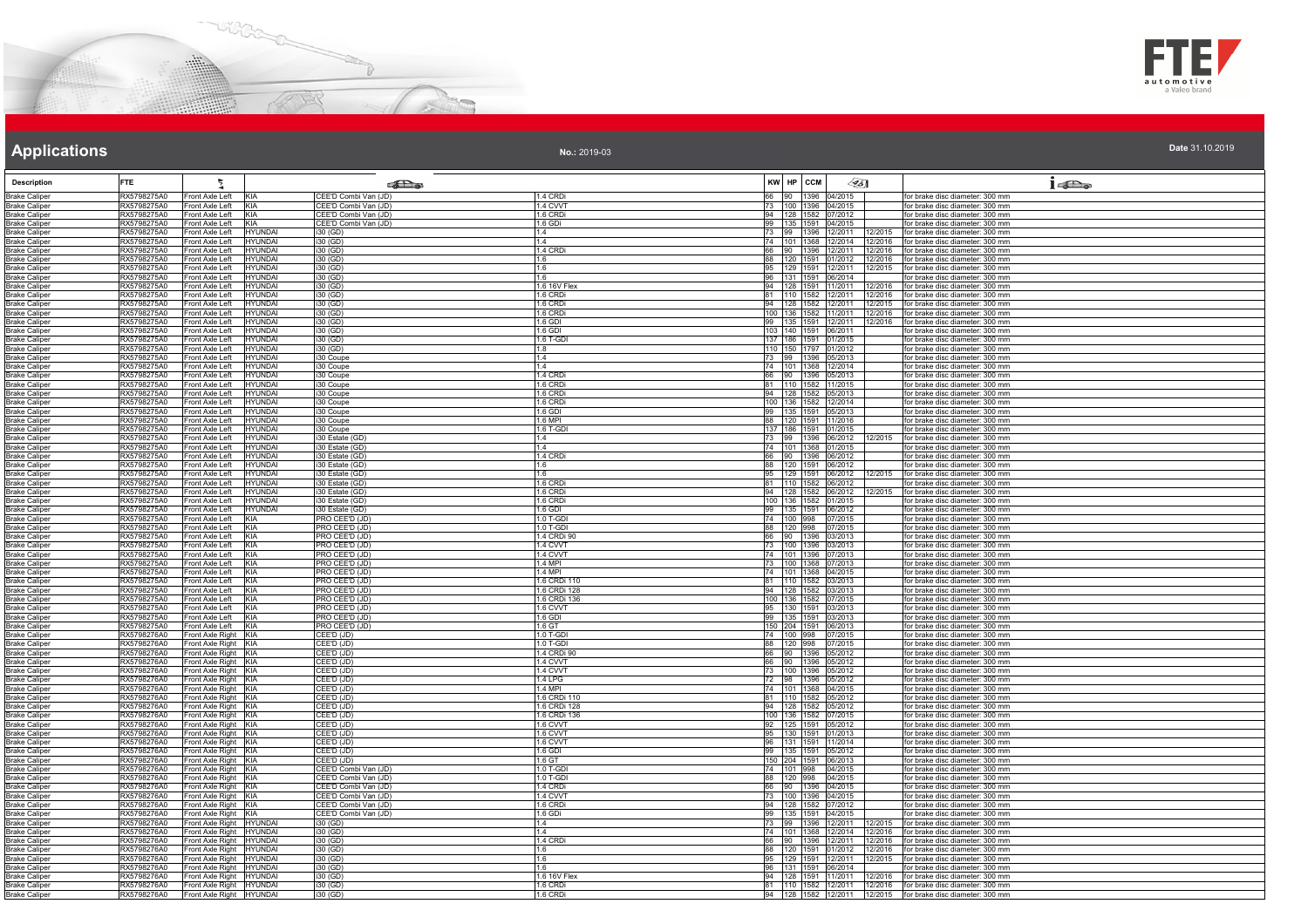



**Date** 31.10.2019

# **Applications**

| <b>Description</b>                           | <b>FTE</b>                                                                 |                                                      | <b>Colle</b>                               |                              |         | KW HP CCM                                    |              | <45∏                         | $1 - \sum_{\omega}$                                                                                              |
|----------------------------------------------|----------------------------------------------------------------------------|------------------------------------------------------|--------------------------------------------|------------------------------|---------|----------------------------------------------|--------------|------------------------------|------------------------------------------------------------------------------------------------------------------|
| <b>Brake Caliper</b>                         | RX5798276A0                                                                | Front Axle Right HYUNDAI                             | i30 (GD)                                   | 1.6 CRDi                     | 100 136 |                                              |              |                              | 1582 11/2011 12/2016 for brake disc diameter: 300 mm                                                             |
| <b>Brake Caliper</b>                         | RX5798276A0                                                                | Front Axle Right HYUNDAI                             | i30 (GD)                                   | .6 GDI                       | 135     |                                              | 1591 12/2011 | 12/2016                      | for brake disc diameter: 300 mm                                                                                  |
| <b>Brake Caliper</b>                         | RX5798276A0                                                                | Front Axle Right HYUNDAI                             | $\overline{130}$ (GD)                      | 1.6 GDI                      |         | 103 140 1591 06/2011                         |              |                              | or brake disc diameter: 300 mm                                                                                   |
| <b>Brake Caliper</b><br><b>Brake Caliper</b> | RX5798276A0<br>RX5798276A0                                                 | Front Axle Right HYUNDAI<br>Front Axle Right HYUNDAI | $130$ (GD)<br>$i30$ (GD)                   | 1.6 T-GDI<br>1.8             |         | 137 186 1591 01/2015<br>110 150 1797 01/2012 |              |                              | or brake disc diameter: 300 mm<br>for brake disc diameter: 300 mm                                                |
| <b>Brake Caliper</b>                         | RX5798276A0                                                                | Front Axle Right HYUNDAI                             | i30 Coupe                                  | 14                           |         | 73 99 1396 05/2013                           |              |                              | for brake disc diameter: 300 mm                                                                                  |
| <b>Brake Caliper</b>                         | RX5798276A0                                                                | Front Axle Right HYUNDAI                             | i30 Coupe                                  | 1.4                          |         | 74 101 1368 12/2014                          |              |                              | for brake disc diameter: 300 mm                                                                                  |
| <b>Brake Caliper</b>                         | RX5798276A0                                                                | Front Axle Right HYUNDAI                             | i30 Coupe                                  | <b>1.4 CRD</b>               | 66 90   |                                              | 1396 05/2013 |                              | or brake disc diameter: 300 mm                                                                                   |
| <b>Brake Caliper</b>                         | RX5798276A0<br>RX5798276A0                                                 | Front Axle Right HYUNDAI                             | i30 Coupe                                  | 1.6 CRD<br>1.6 CRDi          |         | 81 110 1582 11/2015<br>94 128 1582 05/2013   |              |                              | for brake disc diameter: 300 mm<br>for brake disc diameter: 300 mm                                               |
| <b>Brake Caliper</b><br><b>Brake Caliper</b> | RX5798276A0                                                                | Front Axle Right HYUNDAI<br>Front Axle Right HYUNDAI | i30 Coupe<br>i30 Coupe                     | 1.6 CRDi                     |         | 100 136 1582 12/2014                         |              |                              | for brake disc diameter: 300 mm                                                                                  |
| <b>Brake Caliper</b>                         | RX5798276A0                                                                | Front Axle Right HYUNDAI                             | i30 Coupe                                  | 1.6 GDI                      |         | 99 135 1591 05/2013                          |              |                              | for brake disc diameter: 300 mm                                                                                  |
| <b>Brake Caliper</b>                         | RX5798276A0                                                                | Front Axle Right HYUNDAI                             | i30 Coupe                                  | $6$ MPI                      |         | 88 120 1591 11/2016                          |              |                              | or brake disc diameter: 300 mm                                                                                   |
| <b>Brake Caliper</b>                         | RX5798276A0                                                                | Front Axle Right HYUNDAI                             | i30 Coupe                                  | 1.6 T-GDI                    |         | 137 186 1591 01/2015                         |              |                              | for brake disc diameter: 300 mm                                                                                  |
| <b>Brake Caliper</b><br><b>Brake Caliper</b> | RX5798276A0<br>RX5798276A0                                                 | Front Axle Right HYUNDAI<br>Front Axle Right HYUNDAI | 130 Estate (GD)<br>i30 Estate (GD)         | 14<br>1.4                    | 73 99   | 74 101 1368 01/2015                          | 1396 06/2012 | 12/2015                      | for brake disc diameter: 300 mm<br>for brake disc diameter: 300 mm                                               |
| <b>Brake Caliper</b>                         | RX5798276A0                                                                | Front Axle Right   HYUNDAI                           | i30 Estate (GD)                            | 1.4 CRD                      |         | 66 90 1396 06/2012                           |              |                              | or brake disc diameter: 300 mm                                                                                   |
| <b>Brake Caliper</b>                         | RX5798276A0                                                                | Front Axle Right HYUNDAI                             | i30 Estate (GD)                            | 1.6                          |         | 88 120 1591 06/2012                          |              |                              | for brake disc diameter: 300 mm                                                                                  |
| <b>Brake Caliper</b>                         | RX5798276A0                                                                | Front Axle Right HYUNDAI                             | i30 Estate (GD)                            | 1.6                          |         | 95 129 1591 06/2012                          |              | 12/2015                      | for brake disc diameter: 300 mm                                                                                  |
| <b>Brake Caliper</b>                         | RX5798276A0                                                                | Front Axle Right HYUNDAI                             | 130 Estate (GD)                            | 1.6 CRD                      |         | 81 110 1582 06/2012                          |              |                              | for brake disc diameter: 300 mm                                                                                  |
| <b>Brake Caliper</b><br><b>Brake Caliper</b> | RX5798276A0<br>RX5798276A0                                                 | Front Axle Right HYUNDAI<br>Front Axle Right HYUNDAI | i30 Estate (GD)<br>i30 Estate (GD)         | 1.6 CRD<br>1.6 CRDi          |         | 94 128 1582 06/2012<br>100 136 1582 01/2015  |              | 12/2015                      | for brake disc diameter: 300 mm<br>or brake disc diameter: 300 mm                                                |
| <b>Brake Caliper</b>                         | RX5798276A0                                                                | Front Axle Right HYUNDAI                             | i30 Estate (GD)                            | 1.6 GDI                      |         | 99 135 1591 06/2012                          |              |                              | for brake disc diameter: 300 mm                                                                                  |
| <b>Brake Caliper</b>                         | RX5798276A0<br>Front Axle Right KIA                                        |                                                      | PRO CEE'D (JD)                             | 1.0 T-GDI                    |         | 74 100 998 07/2015                           |              |                              | for brake disc diameter: 300 mm                                                                                  |
| <b>Brake Caliper</b>                         | RX5798276A0<br>Front Axle Right KIA                                        |                                                      | PRO CEE'D (JD)                             | 1.0 T-GDI                    |         | 88 120 998 07/2015                           |              |                              | for brake disc diameter: 300 mm                                                                                  |
| <b>Brake Caliper</b>                         | RX5798276A0<br>Front Axle Right KIA                                        |                                                      | PRO CEE'D (JD)                             | 1.4 CRDi 90                  | 66 90   |                                              | 1396 03/2013 |                              | or brake disc diameter: 300 mm                                                                                   |
| <b>Brake Caliper</b><br><b>Brake Caliper</b> | RX5798276A0<br>Front Axle Right KIA<br>RX5798276A0                         |                                                      | PRO CEE'D (JD)<br>PRO CEE'D (JD)           | 1.4 CVVT<br>1.4 CVVT         |         | 73 100 1396 03/2013<br>74 101 1396 07/2013   |              |                              | for brake disc diameter: 300 mm<br>for brake disc diameter: 300 mm                                               |
| <b>Brake Caliper</b>                         | Front Axle Right KIA<br>RX5798276A0<br>Front Axle Right KIA                |                                                      | PRO CEE'D (JD)                             | $1.4$ MPI                    |         | 73 100 1368 07/2013                          |              |                              | for brake disc diameter: 300 mm                                                                                  |
| <b>Brake Caliper</b>                         | RX5798276A0<br>Front Axle Right KIA                                        |                                                      | PRO CEE'D (JD)                             | 4 MPI                        |         | 74 101 1368 04/2015                          |              |                              | or brake disc diameter: 300 mm                                                                                   |
| <b>Brake Caliper</b>                         | RX5798276A0<br>Front Axle Right KIA                                        |                                                      | PRO CEE'D (JD)                             | 1.6 CRDi 110                 |         | 81 110 1582 03/2013                          |              |                              | for brake disc diameter: 300 mm                                                                                  |
| <b>Brake Caliper</b>                         | RX5798276A0<br>Front Axle Right KIA                                        |                                                      | PRO CEE'D (JD)                             | 1.6 CRDi 128                 |         | 94 128 1582 03/2013                          |              |                              | for brake disc diameter: 300 mm                                                                                  |
| <b>Brake Caliper</b>                         | Front Axle Right KIA<br>RX5798276A0                                        |                                                      | PRO CEE'D (JD)                             | 1.6 CRDi 136                 |         | 100 136 1582 07/2015                         |              |                              | for brake disc diameter: 300 mm                                                                                  |
| <b>Brake Caliper</b><br><b>Brake Caliper</b> | Front Axle Right KIA<br>RX5798276A0<br>RX5798276A0<br>Front Axle Right KIA |                                                      | PRO CEE'D (JD)<br>PRO CEE'D (JD)           | 1.6 CVVT<br>$1.6$ GDI        |         | 95 130 1591 03/2013<br>99 135 1591 03/2013   |              |                              | or brake disc diameter: 300 mm<br>for brake disc diameter: 300 mm                                                |
| <b>Brake Caliper</b>                         | RX5798276A0<br>Front Axle Right KIA                                        |                                                      | PRO CEE'D (JD)                             | 1.6 GT                       |         | 150 204 1591 06/2013                         |              |                              | or brake disc diameter: 300 mm                                                                                   |
| <b>Brake Caliper</b>                         | RX5798277A0<br>Front Axle Left                                             | BMW                                                  | 1 (F20)                                    | 125 d                        |         | 155 211 1995 03/2012                         |              | 06/2019                      | /ehicle Equipment: for vehicles without sports package                                                           |
| <b>Brake Caliper</b>                         | RX5798277A0<br>Front Axle Left                                             | <b>BMW</b>                                           | 1 (F20)                                    | 125d                         |         | 160 218 1995 03/2012                         |              | 02/2015                      | Vehicle Equipment: for vehicles without sports package                                                           |
| <b>Brake Caliper</b>                         | RX5798277A0<br>Front Axle Left                                             | <b>BMW</b>                                           | 1 (F20)                                    | 125 d                        |         | 165 224 1995 03/2015                         |              | 06/2019                      | Vehicle Equipment: for vehicles without sports package                                                           |
| <b>Brake Caliper</b>                         | RX5798277A0<br>Front Axle Left BMW<br>RX5798277A0<br>Front Axle Left       | <b>BMW</b>                                           | 1 (F20)                                    | 125 i<br>125 i               |         | 160 218 1997 03/2012<br>175 238 1997 03/2012 |              | 11/2017<br>11/2017           | Vehicle Equipment: for vehicles without sports package                                                           |
| <b>Brake Caliper</b><br><b>Brake Caliper</b> | RX5798277A0<br>Front Axle Left                                             | <b>BMW</b>                                           | 1 (F20)<br>1 (F20)                         | 125 i                        |         | 165 224 1998 07/2016                         |              | 06/2019                      | Vehicle Equipment: for vehicles without sports package<br>Vehicle Equipment: for vehicles without sports package |
| <b>Brake Caliper</b>                         | RX5798277A0<br>Front Axle Left                                             | <b>BMW</b>                                           | 1(F21)                                     | 125d                         |         | 155 211 1995 12/2011                         |              |                              | /ehicle Equipment: for vehicles without sports package                                                           |
| <b>Brake Caliper</b>                         | RX5798277A0<br>Front Axle Left                                             | <b>BMW</b>                                           | 1 (F21)                                    | 125d                         |         | 160 218 1995 12/2011                         |              |                              | /ehicle Equipment: for vehicles without sports package                                                           |
| <b>Brake Caliper</b>                         | RX5798277A0<br>Front Axle Left                                             | <b>BMW</b>                                           | 1 (F21)                                    | 125 d                        |         | 165 224 1995 03/2015                         |              |                              | Vehicle Equipment: for vehicles without sports package                                                           |
| <b>Brake Caliper</b>                         | RX5798277A0<br>Front Axle Left                                             | <b>RMW</b>                                           | 1 (F21)                                    | 125 i                        |         | 160 218 1997 12/2011                         |              |                              | Vehicle Equipment: for vehicles without sports package                                                           |
| <b>Brake Caliper</b><br><b>Brake Caliper</b> | RX5798277A0<br>Front Axle Left<br>RX5798277A0<br>Front Axle Left           | <b>BMW</b><br><b>BMW</b>                             | 1(F21)<br>1 (F21)                          | 125 i<br>125 i               |         | 175 238 1997 03/2013<br>165 224 1998 10/2015 |              |                              | ehicle Equipment: for vehicles without sports package<br>/ehicle Equipment: for vehicles without sports package  |
| <b>Brake Caliper</b>                         | RX5798277A0<br>Front Axle Left                                             | <b>BMW</b>                                           | 2 Convertible (F23)                        | 220 d                        |         | 120 163 1995 03/2014                         |              |                              | Vehicle Equipment: for vehicles without sports package                                                           |
| <b>Brake Caliper</b>                         | RX5798277A0<br>Front Axle Left                                             | <b>BMW</b>                                           | 2 Convertible (F23)                        | 220 d                        |         | 140 190 1995 03/2014                         |              |                              | Vehicle Equipment: for vehicles without sports package                                                           |
| <b>Brake Caliper</b>                         | RX5798277A0<br>Front Axle Left                                             | <b>BMW</b>                                           | 2 Convertible (F23)                        | 220 i                        |         |                                              |              | 135 184 1997 04/2014 07/2016 | Vehicle Equipment: for vehicles without sports package                                                           |
| <b>Brake Caliper</b>                         | RX5798277A0<br>Front Axle Left<br>RX5798277A0<br>Front Axle Left           | <b>BMW</b><br><b>BMW</b>                             | 2 Convertible (F23)<br>2 Convertible (F23) | 225 d<br>228 i               |         | 165 224 1995 07/2015                         |              |                              | Vehicle Equipment: for vehicles without sports package                                                           |
| <b>Brake Caliper</b><br><b>Brake Caliper</b> | RX5798277A0<br>Front Axle Left                                             | <b>BMW</b>                                           | 2 Convertible (F23)                        | 230 i                        |         | 180 245 1997 11/2014<br>185 252 1998 09/2015 |              |                              | /ehicle Equipment: for vehicles without sports package<br>Vehicle Equipment: for vehicles without sports package |
| <b>Brake Caliper</b>                         | RX5798277A0<br>Front Axle Left                                             | <b>BMW</b>                                           | 2 Coupe (F22, F87)                         | 220 d                        |         | 120 163 1995 11/2014                         |              |                              | Vehicle Equipment: for vehicles without sports package                                                           |
| <b>Brake Caliper</b>                         | RX5798277A0<br>Front Axle Left                                             | <b>BMW</b>                                           | 2 Coupe (F22, F87                          | 220 d                        |         |                                              |              | 135 184 1995 10/2012 11/2014 | Vehicle Equipment: for vehicles without sports package                                                           |
| <b>Brake Caliper</b>                         | RX5798277A0<br>Front Axle Left                                             | <b>RMW</b>                                           | 2 Coupe (F22, F87)                         | 220 d                        |         | 140 190 1995 03/2014                         |              |                              | /ehicle Equipment: for vehicles without sports package                                                           |
| <b>Brake Caliper</b>                         | RX5798277A0<br>Front Axle Left                                             | <b>BMW</b>                                           | 2 Coupe (F22, F87                          | 220 d                        |         | 147 200 1995 10/2012                         |              | 11/2014                      | ehicle Equipment: for vehicles without sports package                                                            |
| <b>Brake Caliper</b><br><b>Brake Caliper</b> | RX5798277A0<br>Front Axle Left<br>RX5798277A0<br>Front Axle Left           | <b>BMW</b><br><b>BMW</b>                             | 2 Coupe (F22, F87)<br>2 Coupe (F22, F87)   | 220 d xDrive<br>220 d xDrive |         | 120 163 1995 03/2015<br>140 190 1995 06/2014 |              |                              | ehicle Equipment: for vehicles without sports package                                                            |
| <b>Brake Caliper</b>                         | RX5798277A0<br>Front Axle Left                                             | <b>BMW</b>                                           | 2 Coupe (F22, F87                          | 220 i                        |         | 135 184 1997 10/2013                         |              |                              | Vehicle Equipment: for vehicles without sports package<br>Vehicle Equipment: for vehicles without sports package |
| <b>Brake Caliper</b>                         | RX5798277A0<br>Front Axle Left                                             | <b>BMW</b>                                           | 2 Coupe (F22, F87)                         | 225 d                        |         | 160 218 1995 01/2014                         |              |                              | Vehicle Equipment: for vehicles without sports package                                                           |
| <b>Brake Caliper</b>                         | RX5798277A0<br>Front Axle Left                                             | <b>BMW</b>                                           | 2 Coupe (F22, F87)                         | 225 d                        |         | 165 224 1995 07/2015                         |              |                              | Vehicle Equipment: for vehicles without sports package                                                           |
| <b>Brake Caliper</b>                         | RX5798277A0<br>Front Axle Left                                             | <b>BMW</b>                                           | Coupe (F22, F87)                           | 228 i                        |         | 180 245 1997 07/2014                         |              |                              | /ehicle Equipment: for vehicles without sports package                                                           |
| <b>Brake Caliper</b><br><b>Brake Caliper</b> | RX5798277A0<br>Front Axle Left<br>RX5798277A0<br>Front Axle Left           | <b>BMW</b><br><b>BMW</b>                             | 2 Coupe (F22, F87)<br>3 (F30, F80)         | 230 i<br>320 d               |         | 185 252 1998 09/2015<br>135 184 1995 11/2011 |              | 03/2016                      | Vehicle Equipment: for vehicles without sports package<br>Vehicle Equipment: for vehicles without sports package |
| <b>Brake Caliper</b>                         | RX5798277A0<br>Front Axle Left                                             | <b>BMW</b>                                           | 3 (F30, F80)                               | 320 d                        |         | 140 190 1995 07/2015                         |              | 10/2018                      | Vehicle Equipment: for vehicles without sports package                                                           |
| <b>Brake Caliper</b>                         | RX5798277A0<br>Front Axle Left                                             | <b>RMW</b>                                           | 3 (F30, F80)                               | 320 d                        |         |                                              |              | 147 200 1995 11/2011 03/2016 | Vehicle Equipment: for vehicles without sports package                                                           |
| <b>Brake Caliper</b>                         | RX5798277A0<br>Front Axle Left                                             | <b>BMW</b>                                           | 3 (F30, F80)                               | 320 d xDrive                 |         | 120 163 1995 08/2012                         |              | 10/2018                      | Vehicle Equipment: for vehicles without sports package                                                           |
| <b>Brake Caliper</b>                         | RX5798277A0<br>Front Axle Left                                             | <b>BMW</b>                                           | 3 (F30, F80)                               | 320 d xDrive                 |         | 135   184   1995   08/2012                   |              | 06/2015                      | /ehicle Equipment: for vehicles without sports package                                                           |
| <b>Brake Caliper</b>                         | RX5798277A0<br>Front Axle Left                                             | <b>BMW</b>                                           | 3 (F30, F80)                               | 320 d xDrive                 |         | 140 190 1995 07/2015                         |              | 10/2018                      | Vehicle Equipment: for vehicles without sports package                                                           |
| <b>Brake Caliper</b><br><b>Brake Caliper</b> | RX5798277A0<br>Front Axle Left<br>RX5798277A0<br>Front Axle Left           | <b>BMW</b><br><b>BMW</b>                             | 3 (F30, F80)<br>3 (F30, F80)               | 320 d xDrive<br>320 i        |         | 147 200 1995 08/2012<br>135 184 1997 03/2012 |              | 06/2015<br>10/2018           | Vehicle Equipment: for vehicles without sports package<br>Vehicle Equipment: for vehicles without sports package |
| <b>Brake Caliper</b>                         | RX5798277A0<br>Front Axle Left                                             | <b>BMW</b>                                           | 3 (F30, F80)                               | 320 i xDrive                 |         | 135   184   1997   07/2012                   |              | 10/2018                      | Vehicle Equipment: for vehicles without sports package                                                           |
| <b>Brake Caliper</b>                         | RX5798277A0<br>Front Axle Left                                             | <b>BMW</b>                                           | 3 (F30, F80)                               | 325 d                        |         | 155 211 1995 03/2013                         |              | 02/2016                      | Vehicle Equipment: for vehicles without sports package                                                           |
| <b>Brake Caliper</b>                         | RX5798277A0<br>Front Axle Left                                             | <b>BMW</b>                                           | 3 (F30, F80)                               | 325 d                        |         | 160 218 1995 03/2013                         |              | 02/2016                      | Vehicle Equipment: for vehicles without sports package                                                           |
| <b>Brake Caliper</b>                         | RX5798277A0<br>Front Axle Left                                             | <b>BMW</b>                                           | 3 (F30, F80)                               | 325 d                        |         | 165 224 1995 03/2016                         |              | 02/2018                      | Vehicle Equipment: for vehicles without sports package                                                           |
| <b>Brake Caliper</b>                         | RX5798277A0<br>Front Axle Left                                             | <b>BMW</b>                                           | 3 (F30, F80)                               | 328 i                        |         |                                              |              | 180 245 1997 04/2011 10/2018 | Vehicle Equipment: for vehicles without sports package                                                           |
| <b>Brake Caliper</b>                         | RX5798277A0<br>Front Axle Left BMW                                         |                                                      | 3 (F30, F80)                               | 328 i xDrive                 |         |                                              |              | 180 245 1997 07/2012 08/2016 | Vehicle Equipment: for vehicles without sports package                                                           |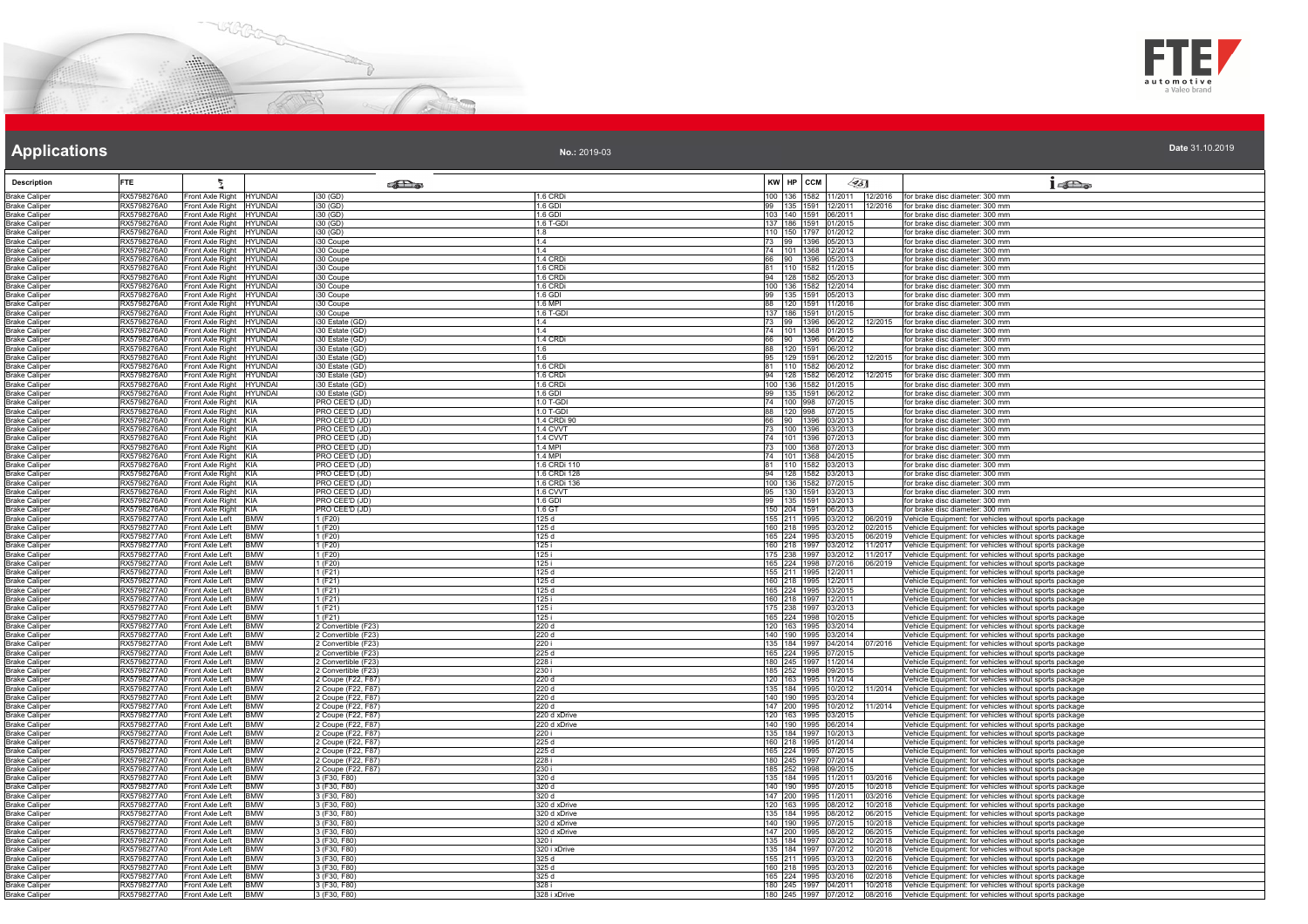



| Date 31.10.2019 |  |  |
|-----------------|--|--|

| <b>Description</b>                           | <b>FTE</b>                                                           |                          | $\epsilon$ as                                        |                              | KW HP CCM                                          | $\llap{65}$                  |                    | $1 - \sum_{\alpha}$                                                                                              |
|----------------------------------------------|----------------------------------------------------------------------|--------------------------|------------------------------------------------------|------------------------------|----------------------------------------------------|------------------------------|--------------------|------------------------------------------------------------------------------------------------------------------|
| <b>Brake Caliper</b>                         | RX5798277A0<br>Front Axle Left                                       | <b>BMW</b>               | 3 (F30, F80)                                         | 330 d                        |                                                    | 190 258 2993 07/2012 10/2018 |                    | Vehicle Equipment: for vehicles without sports package                                                           |
| <b>Brake Caliper</b><br><b>Brake Caliper</b> | RX5798277A0<br>Front Axle Left<br>RX5798277A0<br>Front Axle Left     | <b>BMW</b><br><b>BMW</b> | 3 (F30, F80)<br>3 (F30, F80)                         | 330 d<br>330 d xDrive        | 190 258 2993 03/2013                               | 210 286 2993 07/2012 10/2018 | 10/2018            | Vehicle Equipment: for vehicles without sports package<br>Vehicle Equipment: for vehicles without sports package |
| <b>Brake Caliper</b>                         | RX5798277A0<br>Front Axle Left                                       | <b>BMW</b>               | 3 (F30, F80)                                         | 330 d xDrive                 | 210 286 2993 03/2013                               |                              | 10/2018            | /ehicle Equipment: for vehicles without sports package                                                           |
| Brake Caliper                                | Front Axle Left<br>RX5798277A0                                       | <b>BMW</b>               | 3 (F30, F80)                                         | 330 i                        |                                                    | 185 252 1998 07/2015 10/2018 |                    | Vehicle Equipment: for vehicles without sports package                                                           |
| <b>Brake Caliper</b>                         | RX5798277A0<br>Front Axle Left                                       | <b>BMW</b>               | 3 (F30, F80)                                         | 330 i xDrive<br>320 i        |                                                    | 185 252 1998 07/2015 10/2018 |                    | ehicle Equipment: for vehicles without sports package                                                            |
| <b>Brake Caliper</b><br><b>Brake Caliper</b> | RX5798277A0<br>Front Axle Left<br>RX5798277A0<br>Front Axle Left     | <b>BMW</b><br><b>BMW</b> | 3 Gran Turismo (F34)<br>3 Gran Turismo (F34)         | 320 i xDrive                 | 135   184   1998   06/2016<br>135 184 1998 06/2016 |                              |                    | ehicle Equipment: for vehicles without sports package<br>/ehicle Equipment: for vehicles without sports package  |
| <b>Brake Caliper</b>                         | RX5798277A0<br>Front Axle Left BMW                                   |                          | 3 Gran Turismo (F34)                                 | 328 i                        |                                                    | 180 245 1997 08/2012         | 02/2015            | Vehicle Equipment: for vehicles without sports package                                                           |
| <b>Brake Caliper</b>                         | RX5798277A0<br>Front Axle Left                                       | <b>BMW</b>               | 3 Gran Turismo (F34)                                 | 328 i xDrive                 | 180 245 1997 03/2013                               |                              | 07/2016            | Vehicle Equipment: for vehicles without sports package                                                           |
| <b>Brake Caliper</b><br><b>Brake Caliper</b> | RX5798277A0<br>Front Axle Left<br>RX5798277A0<br>Front Axle Left     | <b>BMW</b><br><b>BMW</b> | Gran Turismo (F34)<br>3 Gran Turismo (F34)           | 330 i<br>330 i xDrive        | 185 252 1998 10/2015<br>185 252 1998 10/2015       |                              |                    | ehicle Equipment: for vehicles without sports package<br>ehicle Equipment: for vehicles without sports package   |
| <b>Brake Caliper</b>                         | RX5798277A0<br>Front Axle Left                                       | <b>TBMW</b>              | 3 Touring (F31)                                      | 320 d                        | 120 163 1995 07/2012                               |                              | 06/2019            | Vehicle Equipment: for vehicles without sports package                                                           |
| <b>Brake Caliper</b>                         | RX5798277A0<br>Front Axle Left                                       | <b>BMW</b>               | 3 Touring (F31)                                      | 320 d                        |                                                    | 135 184 1995 07/2012 02/2016 |                    | /ehicle Equipment: for vehicles without sports package                                                           |
| <b>Brake Caliper</b>                         | RX5798277A0<br>Front Axle Left<br>Front Axle Left<br>RX5798277A0     | <b>BMW</b><br><b>BMW</b> | 3 Touring (F31)<br>Touring (F31)                     | 320 d<br>320 d               | 147 200 1995 07/2012                               | 140 190 1995 07/2015 06/2019 | 02/2016            | /ehicle Equipment: for vehicles without sports package<br>/ehicle Equipment: for vehicles without sports package |
| Brake Caliper<br><b>Brake Caliper</b>        | RX5798277A0<br>Front Axle Left                                       | <b>BMW</b>               | Touring (F31)                                        | 320 d xDrive                 | 120 163 1995 03/2013                               |                              | 06/2019            | ehicle Equipment: for vehicles without sports package                                                            |
| <b>Brake Caliper</b>                         | RX5798277A0<br>Front Axle Left                                       | <b>BMW</b>               | 3 Touring (F31)                                      | 320 d xDrive                 | 135 184 1995 03/2013                               |                              | 06/2015            | /ehicle Equipment: for vehicles without sports package                                                           |
| <b>Brake Caliper</b>                         | RX5798277A0<br>Front Axle Left                                       | <b>BMW</b>               | 3 Touring (F31)                                      | 320 d xDrive                 | 140 190 1995 07/2015                               |                              | 06/2019            | /ehicle Equipment: for vehicles without sports package                                                           |
| <b>Brake Caliper</b><br><b>Brake Caliper</b> | RX5798277A0<br>Front Axle Left BMW<br>RX5798277A0<br>Front Axle Left | <b>RMW</b>               | 3 Touring (F31)<br>3 Touring (F31)                   | 320 d xDrive<br>320 i        | 147 200 1995 03/2013<br>135 184 1997 11/2012       |                              | 06/2015<br>06/2015 | Vehicle Equipment: for vehicles without sports package<br>Vehicle Equipment: for vehicles without sports package |
| <b>Brake Caliper</b>                         | RX5798277A0<br>Front Axle Left                                       | <b>BMW</b>               | Touring (F31)                                        | 320 i xDrive                 | 135 184 1997 03/2013                               |                              | 06/2015            | /ehicle Equipment: for vehicles without sports package                                                           |
| <b>Brake Caliper</b>                         | RX5798277A0<br>Front Axle Left                                       | <b>BMW</b>               | Touring (F31)                                        | 325 d                        | 155 211 1995 03/2013                               |                              | 02/2016            | /ehicle Equipment: for vehicles without sports package                                                           |
| <b>Brake Caliper</b>                         | RX5798277A0<br>Front Axle Left                                       | <b>BMW</b>               | 3 Touring (F31)                                      | 325 d                        | 160 218 1995 03/2013                               |                              | 02/2016            | Vehicle Equipment: for vehicles without sports package                                                           |
| <b>Brake Caliper</b><br><b>Brake Caliper</b> | RX5798277A0<br>Front Axle Left<br>RX5798277A0<br>Front Axle Left     | <b>BMW</b><br><b>BMW</b> | Touring (F31)<br>3 Touring (F31)                     | 325 d<br>328 i               | 165 224 1995 03/2016                               | 180 245 1997 07/2012         | 02/2018<br>06/2015 | ehicle Equipment: for vehicles without sports package<br>Vehicle Equipment: for vehicles without sports package  |
| <b>Brake Caliper</b>                         | RX5798277A0<br>Front Axle Left                                       | <b>BMW</b>               | Touring (F31)                                        | 328 i xDrive                 | 180 245 1997 03/2013                               |                              | 06/2016            | ehicle Equipment: for vehicles without sports package                                                            |
| <b>Brake Caliper</b>                         | RX5798277A0<br>Front Axle Left                                       | <b>BMW</b>               | 3 Touring (F31)                                      | 330 d                        | 190 258 2993 07/2012                               |                              | 06/2019            | ehicle Equipment: for vehicles without sports package                                                            |
| <b>Brake Caliper</b>                         | RX5798277A0<br>Front Axle Left                                       | <b>BMW</b>               | 3 Touring (F31)                                      | 330 d                        | 210 286 2993 07/2012                               |                              | 06/2019            | /ehicle Equipment: for vehicles without sports package                                                           |
| <b>Brake Caliper</b><br><b>Brake Caliper</b> | RX5798277A0<br>Front Axle Left<br>RX5798277A0<br>Front Axle Left BMW | <b>BMW</b>               | 3 Touring (F31)<br>3 Touring (F31)                   | 330 d xDrive<br>330 d xDrive | 190 258 2993 03/2013                               | 210 286 2993 03/2013 06/2019 | 06/2019            | ehicle Equipment: for vehicles without sports package<br>Vehicle Equipment: for vehicles without sports package  |
| <b>Brake Caliper</b>                         | RX5798277A0<br>Front Axle Left                                       | <b>IBMW</b>              | Touring (F31)                                        | 330 i                        |                                                    | 185 252 1998 07/2015 06/2019 |                    | Vehicle Equipment: for vehicles without sports package                                                           |
| <b>Brake Caliper</b>                         | RX5798277A0<br>Front Axle Left                                       | <b>BMW</b>               | Touring (F31)                                        | 330 i xDrive                 | 185 252 1998 07/2015                               |                              | 06/2019            | ehicle Equipment: for vehicles without sports package                                                            |
| <b>Brake Caliper</b>                         | RX5798277A0<br>Front Axle Left                                       | <b>BMW</b>               | 4 Convertible (F33, F83)                             | 420d                         | 120 163 1995 10/2013                               |                              |                    | ehicle Equipment: for vehicles without sports package                                                            |
| <b>Brake Caliper</b><br><b>Brake Caliper</b> | RX5798277A0<br>Front Axle Left<br>RX5798277A0<br>Front Axle Left     | <b>BMW</b><br><b>BMW</b> | 4 Convertible (F33, F83)<br>4 Convertible (F33, F83) | 420 d<br>420 d               | 135 184 1995 10/2013<br>140 190 1995 07/2015       |                              | 07/2015            | /ehicle Equipment: for vehicles without sports package<br>/ehicle Equipment: for vehicles without sports package |
| <b>Brake Caliper</b>                         | RX5798277A0<br>Front Axle Left                                       | <b>TBMW</b>              | 4 Convertible (F33, F83)                             | 420 d                        | 147 200 1995 10/2013                               |                              | 17/2015            | /ehicle Equipment: for vehicles without sports package                                                           |
| <b>Brake Caliper</b>                         | RX5798277A0<br>Front Axle Left                                       | <b>BMW</b>               | 4 Convertible (F33, F83)                             | 428 i                        | 180 245 1997 10/2013                               |                              |                    | ehicle Equipment: for vehicles without sports package                                                            |
| Brake Caliper                                | RX5798277A0<br>Front Axle Left<br>RX5798277A0                        | <b>BMW</b><br><b>BMW</b> | 4 Convertible (F33, F83)<br>4 Convertible (F33, F83) | 428 i xDrive<br>430 i        | 180 245 1997 01/2014                               |                              |                    | /ehicle Equipment: for vehicles without sports package                                                           |
| <b>Brake Caliper</b><br><b>Brake Caliper</b> | Front Axle Left<br>RX5798277A0<br>Front Axle Left BMW                |                          | 4 Convertible (F33, F83)                             | 430 i xDrive                 | 185 252 1998 03/2016<br>185 252 1998 03/2016       |                              |                    | /ehicle Equipment: for vehicles without sports package<br>Vehicle Equipment: for vehicles without sports package |
| <b>Brake Caliper</b>                         | Front Axle Left BMW<br>RX5798277A0                                   |                          | 4 Coupe (F32, F82)                                   | 420 d                        | 120 163 1995 07/2013                               |                              |                    | Vehicle Equipment: for vehicles without sports package                                                           |
| <b>Brake Caliper</b>                         | RX5798277A0<br>Front Axle Left                                       | <b>BMW</b>               | 4 Coupe (F32, F82)                                   | 420 d                        | 135 184 1995 07/2013                               |                              | 03/2015            | /ehicle Equipment: for vehicles without sports package                                                           |
| <b>Brake Caliper</b><br><b>Brake Caliper</b> | RX5798277A0<br>Front Axle Left<br>RX5798277A0<br>Front Axle Left     | <b>BMW</b><br><b>BMW</b> | 4 Coupe (F32, F82)<br>4 Coupe (F32, F82)             | 420 d<br>420 d               | 140 190 1995 03/2015<br>147 200 1995 07/2013       |                              | 03/2015            | ehicle Equipment: for vehicles without sports package<br>Vehicle Equipment: for vehicles without sports package  |
| <b>Brake Caliper</b>                         | RX5798277A0<br>Front Axle Left                                       | <b>BMW</b>               | 4 Coupe (F32, F82)                                   | 420 d xDrive                 | 120 163 1995 11/2013                               |                              |                    | ehicle Equipment: for vehicles without sports package                                                            |
| Brake Caliper                                | RX5798277A0<br>Front Axle Left                                       | <b>BMW</b>               | 4 Coupe (F32, F82)                                   | 420 d xDrive                 |                                                    | 135 184 1995 11/2013 03/2015 |                    | Vehicle Equipment: for vehicles without sports package                                                           |
| <b>Brake Caliper</b>                         | RX5798277A0<br>Front Axle Left<br>RX5798277A0<br>Front Axle Left     | <b>BMW</b><br><b>BMW</b> | 4 Coupe (F32, F82)<br>4 Coupe (F32, F82)             | 420 d xDrive<br>420 d xDrive | 140 190 1995 03/2015                               |                              | 03/2015            | ehicle Equipment: for vehicles without sports package                                                            |
| <b>Brake Caliper</b><br><b>Brake Caliper</b> | RX5798277A0<br>Front Axle Left                                       | <b>BMW</b>               | 4 Coupe (F32, F82)                                   | 420 i                        | 147 200 1995 11/2013<br>120 163 1997 11/2013       |                              |                    | ehicle Equipment: for vehicles without sports package<br>ehicle Equipment: for vehicles without sports package   |
| <b>Brake Caliper</b>                         | RX5798277A0<br>Front Axle Left                                       | <b>BMW</b>               | 4 Coupe (F32, F82)                                   | 420 i                        | 135 184 1997 11/2013                               |                              |                    | ehicle Equipment: for vehicles without sports package                                                            |
| <b>Brake Caliper</b>                         | RX5798277A0<br>Front Axle Left BMW                                   |                          | 4 Coupe (F32, F82)                                   | 420 i xDrive                 | 120 163 1997 11/2013                               |                              |                    | Vehicle Equipment: for vehicles without sports package                                                           |
| <b>Brake Caliper</b><br><b>Brake Caliper</b> | RX5798277A0<br>Front Axle Left BMW<br>RX5798277A0<br>Front Axle Left | <b>BMW</b>               | 4 Coupe (F32, F82)<br>4 Coupe (F32, F82)             | 420 i xDrive<br>425 d        | 135 184 1997 11/2013<br>155 211 1995 01/2014       |                              |                    | Vehicle Equipment: for vehicles without sports package<br>ehicle Equipment: for vehicles without sports package  |
| Brake Caliper                                | RX5798277A0<br>Front Axle Left                                       | <b>BMW</b>               | 4 Coupe (F32, F82)                                   | 425 d                        | 160 218 1995 01/2014                               |                              |                    | Vehicle Equipment: for vehicles without sports package                                                           |
| <b>Brake Caliper</b>                         | RX5798277A0<br>Front Axle Left                                       | <b>BMW</b>               | 4 Coupe (F32, F82)                                   | 425 d                        | 165 224 1995 03/2016                               |                              |                    | ehicle Equipment: for vehicles without sports package                                                            |
| <b>Brake Caliper</b>                         | RX5798277A0<br>Front Axle Left BMW<br>RX5798277A0                    | <b>BMW</b>               | 4 Coupe (F32, F82)                                   | 428i<br>428 i xDrive         | 180 245 1997 07/2013                               |                              |                    | Vehicle Equipment: for vehicles without sports package                                                           |
| <b>Brake Caliper</b><br><b>Brake Caliper</b> | Front Axle Left<br>RX5798277A0<br>Front Axle Left                    | <b>BMW</b>               | 4 Coupe (F32, F82)<br>4 Coupe (F32, F82)             | 430 d                        | 180 245 1997 07/2013<br>190 258 2993 11/2013       |                              |                    | Vehicle Equipment: for vehicles without sports package<br>ehicle Equipment: for vehicles without sports package  |
| <b>Brake Caliper</b>                         | RX5798277A0<br>Front Axle Left                                       | <b>BMW</b>               | 4 Coupe (F32, F82)                                   | 430 d                        | 210 286 2993 11/2013                               |                              |                    | /ehicle Equipment: for vehicles without sports package                                                           |
| <b>Brake Caliper</b>                         | RX5798277A0<br>Front Axle Left BMW                                   |                          | 4 Coupe (F32, F82)                                   | 430 d xDrive                 | 190 258 2993 01/2014                               |                              |                    | Vehicle Equipment: for vehicles without sports package                                                           |
| <b>Brake Caliper</b>                         | RX5798277A0<br>Front Axle Left                                       | <b>BMW</b>               | 4 Coupe (F32, F82)                                   | 430 d xDrive                 | 210 286 2993 11/2013                               |                              |                    | Vehicle Equipment: for vehicles without sports package                                                           |
| Brake Caliper<br><b>Brake Caliper</b>        | Front Axle Left BMW<br>RX5798277A0<br>RX5798277A0<br>Front Axle Left | <b>BMW</b>               | 4 Coupe (F32, F82)<br>4 Coupe (F32, F82)             | 430 i<br>430 i xDrive        | 185 252 1998 03/2016<br>185 252 1998 03/2016       |                              |                    | Vehicle Equipment: for vehicles without sports package<br>ehicle Equipment: for vehicles without sports package  |
| <b>Brake Caliper</b>                         | RX5798277A0<br>Front Axle Left                                       | <b>BMW</b>               | 4 Gran Coupe (F36)                                   | 420 d                        | 120 163 1995 03/2014                               |                              |                    | ehicle Equipment: for vehicles without sports package                                                            |
| <b>Brake Caliper</b>                         | Front Axle Left BMW<br>RX5798277A0                                   |                          | 4 Gran Coupe (F36)                                   | 420 d                        |                                                    | 135 184 1995 03/2014 03/2015 |                    | Vehicle Equipment: for vehicles without sports package                                                           |
| <b>Brake Caliper</b><br><b>Brake Caliper</b> | RX5798277A0<br>Front Axle Left<br>Front Axle Left BMW<br>RX5798277A0 | <b>BMW</b>               | 4 Gran Coupe (F36)<br>4 Gran Coupe (F36)             | 420 d<br>420 d               | 140 190 1995 03/2015                               | 147 200 1995 03/2014 03/2015 |                    | ehicle Equipment: for vehicles without sports package<br>Vehicle Equipment: for vehicles without sports package  |
| <b>Brake Caliper</b>                         | RX5798277A0<br>Front Axle Left                                       | <b>BMW</b>               | 4 Gran Coupe (F36)                                   | 420 d xDrive                 | 120 163 1995 03/2014                               |                              |                    | /ehicle Equipment: for vehicles without sports package                                                           |
| <b>Brake Caliper</b>                         | RX5798277A0<br>Front Axle Left                                       | <b>BMW</b>               | 4 Gran Coupe (F36)                                   | 420 d xDrive                 | 135 184 1995 03/2014                               |                              | 03/2015            | ehicle Equipment: for vehicles without sports package                                                            |
| <b>Brake Caliper</b>                         | RX5798277A0<br>Front Axle Left                                       | <b>BMW</b>               | 4 Gran Coupe (F36)                                   | 420 d xDrive                 | 140 190 1995 03/2015                               |                              |                    | /ehicle Equipment: for vehicles without sports package                                                           |
| <b>Brake Caliper</b><br><b>Brake Caliper</b> | Front Axle Left BMW<br>RX5798277A0<br>RX5798277A0<br>Front Axle Left | <b>BMW</b>               | 4 Gran Coupe (F36)<br>4 Gran Coupe (F36)             | 420 d xDrive<br>425 d        | 147 200 1995 03/2014<br>155 211 1995 03/2016       |                              | 03/2015            | /ehicle Equipment: for vehicles without sports package<br>/ehicle Equipment: for vehicles without sports package |
| <b>Brake Caliper</b>                         | Front Axle Left BMW<br>RX5798277A0                                   |                          | 4 Gran Coupe (F36)                                   | 425d                         | 165 224 1995 03/2016                               |                              |                    | Vehicle Equipment: for vehicles without sports package                                                           |
| <b>Brake Caliper</b>                         | RX5798277A0<br>Front Axle Left                                       | <b>BMW</b>               | 4 Gran Coupe (F36)                                   | 428 i                        | 180 245 1997 03/2014                               |                              |                    | ehicle Equipment: for vehicles without sports package                                                            |
| <b>Brake Caliper</b>                         | RX5798277A0<br>Front Axle Left BMW                                   |                          | 4 Gran Coupe (F36)                                   | 428 i xDrive                 | 180 245 1997 03/2014<br>190 258 2993 07/2014       |                              |                    | Vehicle Equipment: for vehicles without sports package                                                           |
| <b>Brake Caliper</b><br>Brake Caliper        | RX5798277A0<br>Front Axle Left<br>Front Axle Left BMW<br>RX5798277A0 | <b>BMW</b>               | 4 Gran Coupe (F36)<br>4 Gran Coupe (F36)             | 430 d<br>430 d               | 210 286 2993 07/2014                               |                              |                    | Vehicle Equipment: for vehicles without sports package<br>Vehicle Equipment: for vehicles without sports package |
| <b>Brake Caliper</b>                         | Front Axle Left BMW<br>RX5798277A0                                   |                          | 4 Gran Coupe (F36)                                   | 430 d xDrive                 | 190 258 2993 07/2014                               |                              |                    | Vehicle Equipment: for vehicles without sports package                                                           |
|                                              |                                                                      |                          |                                                      |                              |                                                    |                              |                    |                                                                                                                  |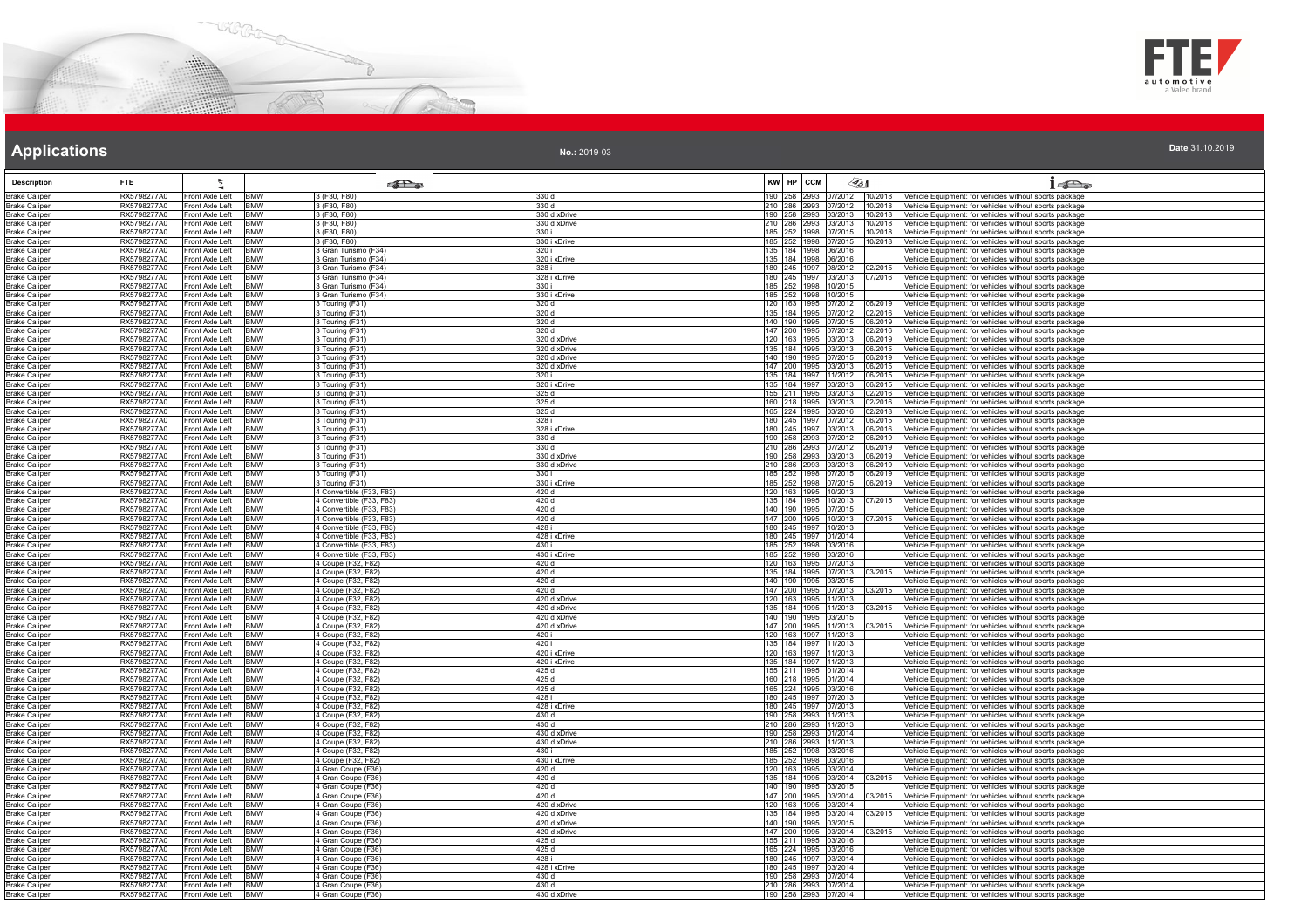



|  |  | Date 31.10.2019 |  |
|--|--|-----------------|--|
|  |  |                 |  |

| <b>Description</b>                           | <b>FTE</b>                 | Ł                                            |                          | <b>READ</b>                                |                              | KW HP CCM                                    | ∕95]               | 16a                                                                                                                                                   |
|----------------------------------------------|----------------------------|----------------------------------------------|--------------------------|--------------------------------------------|------------------------------|----------------------------------------------|--------------------|-------------------------------------------------------------------------------------------------------------------------------------------------------|
| <b>Brake Caliper</b>                         | RX5798277A0                | Front Axle Left                              | <b>BMW</b>               | 4 Gran Coupe (F36)                         | 430 d xDrive                 | 210 286 2993 07/2014                         |                    | Vehicle Equipment: for vehicles without sports package                                                                                                |
| Brake Caliper                                | RX5798277A0                | Front Axle Left                              | <b>BMW</b>               | 4 Gran Coupe (F36)                         | 430 i                        | 185 252 1998 03/2016                         |                    | Vehicle Equipment: for vehicles without sports package                                                                                                |
| <b>Brake Caliper</b>                         | RX5798277A0                | Front Axle Left                              | <b>BMW</b>               | Gran Coupe (F36)                           | 430 i xDrive                 | 185 252 1998 03/2016                         |                    | Vehicle Equipment: for vehicles without sports package                                                                                                |
| <b>Brake Caliper</b><br>Brake Caliper        | RX5798278A0<br>RX5798278A0 | Front Axle Right<br>Front Axle Right         | <b>BMW</b><br><b>BMW</b> | (F20)<br>1 (F20)                           | 125 d<br>125 d               | 155 211 1995 03/2012<br>160 218 1995 03/2012 | 06/2019<br>02/2015 | Vehicle Equipment: for vehicles without sports package<br>Vehicle Equipment: for vehicles without sports package                                      |
| <b>Brake Caliper</b>                         | RX5798278A0                | Front Axle Right BMW                         |                          | 1 (F20)                                    | 125d                         | 165 224 1995 03/2015                         |                    | 06/2019 Vehicle Equipment: for vehicles without sports package                                                                                        |
| <b>Brake Caliper</b>                         | RX5798278A0                | Front Axle Right BMW                         |                          | 1 (F20)                                    | 125 i                        | 160 218 1997 03/2012                         | 11/2017            | Vehicle Equipment: for vehicles without sports package                                                                                                |
| <b>Brake Caliper</b><br><b>Brake Caliper</b> | RX5798278A0<br>RX5798278A0 | Front Axle Right BMW<br>Front Axle Right BMW |                          | 1 (F20)<br>(F20)                           | 125 i<br>125 i               | 175 238 1997 03/2012<br>165 224 1998 07/2016 |                    | 11/2017 Vehicle Equipment: for vehicles without sports package<br>06/2019 Vehicle Equipment: for vehicles without sports package                      |
| <b>Brake Caliper</b>                         | RX5798278A0                | Front Axle Right BMW                         |                          | 1 (F21)                                    | 125 d                        | 155 211 1995 12/2011                         |                    | Vehicle Equipment: for vehicles without sports package                                                                                                |
| Brake Caliper                                | RX5798278A0                | Front Axle Right BMW                         |                          | 1(F21)                                     | 125 d                        | 160 218 1995 12/2011                         |                    | Vehicle Equipment: for vehicles without sports package                                                                                                |
| <b>Brake Caliper</b>                         | RX5798278A0<br>RX5798278A0 | Front Axle Right BMW<br>Front Axle Right BMW |                          | 1 (F21)<br>1 (F21)                         | 125 d<br>125 i               | 165 224 1995 03/2015                         |                    | Vehicle Equipment: for vehicles without sports package                                                                                                |
| <b>Brake Caliper</b><br><b>Brake Caliper</b> | RX5798278A0                | Front Axle Right BMW                         |                          | l (F21)                                    | 125i                         | 160 218 1997 12/2011<br>175 238 1997 03/2013 |                    | Vehicle Equipment: for vehicles without sports package<br>Vehicle Equipment: for vehicles without sports package                                      |
| <b>Brake Caliper</b>                         | RX5798278A0                | Front Axle Right BMW                         |                          | (F21)                                      | 125 i                        | 165 224 1998 10/2015                         |                    | Vehicle Equipment: for vehicles without sports package                                                                                                |
| <b>Brake Caliper</b><br><b>Brake Caliper</b> | RX5798278A0<br>RX5798278A0 | Front Axle Right BMW<br>Front Axle Right BMW |                          | 2 Convertible (F23)<br>2 Convertible (F23) | 220 d<br>220 d               | 120 163 1995 03/2014<br>140 190 1995 03/2014 |                    | Vehicle Equipment: for vehicles without sports package<br>Vehicle Equipment: for vehicles without sports package                                      |
| <b>Brake Caliper</b>                         | RX5798278A0                | Front Axle Right BMW                         |                          | 2 Convertible (F23)                        | 220 i                        | 135 184 1997 04/2014                         |                    | Vehicle Equipment: for vehicles without sports package                                                                                                |
| Brake Caliper                                | RX5798278A0                | Front Axle Right BMW                         |                          | Convertible (F23)                          | 225d                         | 165 224 1995 07/2015                         |                    | Vehicle Equipment: for vehicles without sports package                                                                                                |
| <b>Brake Caliper</b>                         | RX5798278A0                | Front Axle Right BMW                         |                          | Convertible (F23)                          | 228 i                        | 180 245 1997 11/2014                         |                    | Vehicle Equipment: for vehicles without sports package                                                                                                |
| Brake Caliper<br><b>Brake Caliper</b>        | RX5798278A0<br>RX5798278A0 | Front Axle Right BMW<br>Front Axle Right BMW |                          | 2 Convertible (F23)<br>2 Coupe (F22, F87)  | 230 i<br>220 d               | 185 252 1998 09/2015<br>120 163 1995 11/2014 |                    | Vehicle Equipment: for vehicles without sports package<br>Vehicle Equipment: for vehicles without sports package                                      |
| <b>Brake Caliper</b>                         | RX5798278A0                | Front Axle Right BMW                         |                          | 2 Coupe (F22, F87)                         | 220 d                        | 135 184 1995 10/2012                         | 1/2014             | Vehicle Equipment: for vehicles without sports package                                                                                                |
| <b>Brake Caliper</b>                         | RX5798278A0                | Front Axle Right BMW                         |                          | 2 Coupe (F22, F87)                         | 220 d                        | 140 190 1995 03/2014                         |                    | Vehicle Equipment: for vehicles without sports package                                                                                                |
| <b>Brake Caliper</b><br><b>Brake Caliper</b> | RX5798278A0<br>RX5798278A0 | Front Axle Right BMW<br>Front Axle Right BMW |                          | Coupe (F22, F87)<br>2 Coupe (F22, F87)     | 220d<br>220 d xDrive         | 147 200 1995 10/2012<br>120 163 1995 03/2015 | 1/2014             | Vehicle Equipment: for vehicles without sports package<br>Vehicle Equipment: for vehicles without sports package                                      |
| Brake Caliper                                | RX5798278A0                | Front Axle Right BMW                         |                          | 2 Coupe (F22, F87)                         | 220 d xDrive                 | 140 190 1995 06/2014                         |                    | Vehicle Equipment: for vehicles without sports package                                                                                                |
| <b>Brake Caliper</b>                         | RX5798278A0                | Front Axle Right BMW                         |                          | 2 Coupe (F22, F87)                         | 220 i                        | 135 184 1997 10/2013                         |                    | Vehicle Equipment: for vehicles without sports package                                                                                                |
| <b>Brake Caliper</b>                         | RX5798278A0<br>RX5798278A0 | Front Axle Right BMW                         |                          | 2 Coupe (F22, F87)                         | 225 d<br>225d                | 160 218 1995 01/2014                         |                    | Vehicle Equipment: for vehicles without sports package                                                                                                |
| <b>Brake Caliper</b><br><b>Brake Caliper</b> | RX5798278A0                | Front Axle Right BMW<br>Front Axle Right BMW |                          | 2 Coupe (F22, F87)<br>Coupe (F22, F87)     | 228i                         | 165 224 1995 07/2015<br>180 245 1997 07/2014 |                    | Vehicle Equipment: for vehicles without sports package<br>Vehicle Equipment: for vehicles without sports package                                      |
| Brake Caliper                                | RX5798278A0                | Front Axle Right BMW                         |                          | 2 Coupe (F22, F87)                         | 230 i                        | 185 252 1998 09/2015                         |                    | Vehicle Equipment: for vehicles without sports package                                                                                                |
| <b>Brake Caliper</b>                         | RX5798278A0                | Front Axle Right BMW                         |                          | 3 (F30, F80)                               | 320 d                        | 135 184 1995 11/2011                         | 3/2016             | Vehicle Equipment: for vehicles without sports package                                                                                                |
| Brake Caliper<br>Brake Caliper               | RX5798278A0<br>RX5798278A0 | Front Axle Right BMW<br>Front Axle Right BMW |                          | 3 (F30, F80)<br>3 (F30, F80)               | 320 d<br>320 d               | 140 190 1995 07/2015<br>147 200 1995 11/2011 | 03/2016            | 10/2018 Vehicle Equipment: for vehicles without sports package<br>Vehicle Equipment: for vehicles without sports package                              |
| <b>Brake Caliper</b>                         | RX5798278A0                | Front Axle Right BMW                         |                          | 3 (F30, F80)                               | 320 d xDrive                 | 120 163 1995 08/2012                         | 0/2018             | Vehicle Equipment: for vehicles without sports package                                                                                                |
| <b>Brake Caliper</b>                         | RX5798278A0                | Front Axle Right                             | <b>BMW</b>               | 3 (F30, F80)                               | 320 d xDrive                 | 135 184 1995 08/2012                         | 06/2015            | Vehicle Equipment: for vehicles without sports package                                                                                                |
| <b>Brake Caliper</b>                         | RX5798278A0<br>RX5798278A0 | Front Axle Right BMW<br>Front Axle Right BMW |                          | 3 (F30, F80)<br>3 (F30, F80)               | 320 d xDrive<br>320 d xDrive | 140 190 1995 07/2015                         | 10/2018<br>06/2015 | Vehicle Equipment: for vehicles without sports package                                                                                                |
| <b>Brake Caliper</b><br><b>Brake Caliper</b> | RX5798278A0                | Front Axle Right BMW                         |                          | 3 (F30, F80)                               | 320 i                        | 147 200 1995 08/2012<br>135 184 1997 03/2012 |                    | Vehicle Equipment: for vehicles without sports package<br>10/2018 Vehicle Equipment: for vehicles without sports package                              |
| <b>Brake Caliper</b>                         | RX5798278A0                | Front Axle Right BMW                         |                          | 3 (F30, F80)                               | 320 i xDrive                 | 135 184 1997 07/2012                         | 10/2018            | Vehicle Equipment: for vehicles without sports package                                                                                                |
| Brake Caliper                                | RX5798278A0                | Front Axle Right BMW                         |                          | 3 (F30, F80)                               | 325 d                        | 155 211 1995 03/2013                         | 02/2016            | Vehicle Equipment: for vehicles without sports package                                                                                                |
| <b>Brake Caliper</b><br><b>Brake Caliper</b> | RX5798278A0<br>RX5798278A0 | Front Axle Right BMW<br>Front Axle Right BMW |                          | 3 (F30, F80)<br>3 (F30, F80)               | 325 d<br>325 d               | 160 218 1995 03/2013<br>165 224 1995 03/2016 | 02/2016<br>02/2018 | Vehicle Equipment: for vehicles without sports package<br>Vehicle Equipment: for vehicles without sports package                                      |
| <b>Brake Caliper</b>                         | RX5798278A0                | Front Axle Right BMW                         |                          | 3 (F30, F80)                               | 328 i                        | 180 245 1997 04/2011                         |                    | 10/2018 Vehicle Equipment: for vehicles without sports package                                                                                        |
| <b>Brake Caliper</b>                         | RX5798278A0                | Front Axle Right BMW                         |                          | 3 (F30, F80)                               | 328 i xDrive                 | 180 245 1997 07/2012                         | 08/2016            | Vehicle Equipment: for vehicles without sports package                                                                                                |
| <b>Brake Caliper</b><br>Brake Caliper        | RX5798278A0<br>RX5798278A0 | Front Axle Right BMW<br>Front Axle Right BMW |                          | 3 (F30, F80)<br>3 (F30, F80)               | 330 d<br>330 d               | 190 258 2993 07/2012<br>210 286 2993 07/2012 | 0/2018<br>10/2018  | Vehicle Equipment: for vehicles without sports package<br>Vehicle Equipment: for vehicles without sports package                                      |
| <b>Brake Caliper</b>                         | RX5798278A0                | Front Axle Right BMW                         |                          | 3 (F30, F80)                               | 330 d xDrive                 | 190 258 2993 03/2013                         | 10/2018            | Vehicle Equipment: for vehicles without sports package                                                                                                |
| <b>Brake Caliper</b>                         | RX5798278A0                | Front Axle Right BMW                         |                          | 3 (F30, F80)                               | 330 d xDrive                 | 210 286 2993 03/2013                         |                    | 10/2018  Vehicle Equipment: for vehicles without sports package                                                                                       |
| <b>Brake Caliper</b><br><b>Brake Caliper</b> | RX5798278A0<br>RX5798278A0 | Front Axle Right BMW<br>Front Axle Right BMW |                          | 3 (F30, F80)<br>3 (F30, F80)               | 330 i<br>330 i xDrive        | 185 252 1998 07/2015<br>185 252 1998 07/2015 | 10/2018            | 10/2018 Vehicle Equipment: for vehicles without sports package<br>Vehicle Equipment: for vehicles without sports package                              |
| <b>Brake Caliper</b>                         | RX5798278A0                | Front Axle Right BMW                         |                          | 3 Gran Turismo (F34)                       | 320 i                        | 135 184 1998 06/2016                         |                    | Vehicle Equipment: for vehicles without sports package                                                                                                |
| <b>Brake Caliper</b>                         | RX5798278A0                | Front Axle Right BMW                         |                          | 3 Gran Turismo (F34)                       | 320 i xDrive                 | 135 184 1998 06/2016                         |                    | Vehicle Equipment: for vehicles without sports package                                                                                                |
| <b>Brake Caliper</b>                         | RX5798278A0<br>RX5798278A0 | Front Axle Right BMW<br>Front Axle Right BMW |                          | Gran Turismo (F34)<br>Gran Turismo (F34)   | 328 i<br>328 i xDrive        | 180 245 1997 08/2012<br>180 245 1997 03/2013 |                    | 02/2015 Vehicle Equipment: for vehicles without sports package                                                                                        |
| Brake Caliper<br><b>Brake Caliper</b>        | RX5798278A0                | Front Axle Right BMW                         |                          | Gran Turismo (F34)                         | 330 i                        | 185 252 1998 10/2015                         |                    | 07/2016  Vehicle Equipment: for vehicles without sports package<br>Vehicle Equipment: for vehicles without sports package                             |
| <b>Brake Caliper</b>                         | RX5798278A0                | Front Axle Right BMW                         |                          | Gran Turismo (F34)                         | 330 i xDrive                 | 185 252 1998 10/2015                         |                    | Vehicle Equipment: for vehicles without sports package                                                                                                |
| <b>Brake Caliper</b>                         | RX5798278A0<br>RX5798278A0 | Front Axle Right BMW                         |                          | Touring (F31)                              | 320 d<br>320 d               | 120 163 1995 07/2012<br>135 184 1995 07/2012 | 06/2019<br>02/2016 | Vehicle Equipment: for vehicles without sports package                                                                                                |
| <b>Brake Caliper</b><br><b>Brake Caliper</b> | RX5798278A0                | Front Axle Right BMW<br>Front Axle Right BMW |                          | 3 Touring (F31)<br>3 Touring (F31)         | 320 d                        | 140 190 1995 07/2015                         |                    | Vehicle Equipment: for vehicles without sports package<br>06/2019 Vehicle Equipment: for vehicles without sports package                              |
| <b>Brake Caliper</b>                         | RX5798278A0                | Front Axle Right BMW                         |                          | 3 Touring (F31)                            | 320 d                        | 147 200 1995 07/2012                         | 02/2016            | Vehicle Equipment: for vehicles without sports package                                                                                                |
| Brake Caliper                                | RX5798278A0                | Front Axle Right BMW                         |                          | Touring (F31)                              | 320 d xDrive                 | 120 163 1995 03/2013                         | 06/2019            | Vehicle Equipment: for vehicles without sports package                                                                                                |
| <b>Brake Caliper</b><br><b>Brake Caliper</b> | RX5798278A0<br>RX5798278A0 | Front Axle Right BMW<br>Front Axle Right BMW |                          | Touring (F31)<br>Touring (F31)             | 320 d xDrive<br>320 d xDrive | 135 184 1995 03/2013<br>140 190 1995 07/2015 | 06/2015<br>06/2019 | Vehicle Equipment: for vehicles without sports package<br>Vehicle Equipment: for vehicles without sports package                                      |
| <b>Brake Caliper</b>                         | RX5798278A0                | Front Axle Right BMW                         |                          | Touring (F31)                              | 320 d xDrive                 | 147 200 1995 03/2013                         | 06/2015            | Vehicle Equipment: for vehicles without sports package                                                                                                |
| Brake Caliper                                | RX5798278A0                | Front Axle Right BMW                         |                          | Touring (F31)                              | 320 i                        | 135 184 1997 11/2012                         |                    | 06/2015 Vehicle Equipment: for vehicles without sports package                                                                                        |
| <b>Brake Caliper</b>                         | RX5798278A0<br>RX5798278A0 | Front Axle Right BMW                         |                          | Touring (F31)<br>Touring (F31)             | 320 i xDrive<br>325 d        | 135 184 1997 03/2013<br>155 211 1995 03/2013 | 06/2015<br>02/2016 | Vehicle Equipment: for vehicles without sports package                                                                                                |
| <b>Brake Caliper</b><br>Brake Caliper        | RX5798278A0                | Front Axle Right BMW<br>Front Axle Right BMW |                          | Touring (F31)                              | 325 d                        | 160 218 1995 03/2013                         | 02/2016            | Vehicle Equipment: for vehicles without sports package<br>Vehicle Equipment: for vehicles without sports package                                      |
| <b>Brake Caliper</b>                         | RX5798278A0                | Front Axle Right BMW                         |                          | 3 Touring (F31)                            | 325 d                        | 165 224 1995 03/2016                         | 02/2018            | Vehicle Equipment: for vehicles without sports package                                                                                                |
| <b>Brake Caliper</b>                         | RX5798278A0                | Front Axle Right BMW                         |                          | 3 Touring (F31)                            | 328 i                        | 180 245 1997 07/2012                         |                    | 06/2015 Vehicle Equipment: for vehicles without sports package                                                                                        |
| <b>Brake Caliper</b><br><b>Brake Caliper</b> | RX5798278A0<br>RX5798278A0 | Front Axle Right BMW<br>Front Axle Right BMW |                          | Touring (F31)<br>Touring (F31)             | 328 i xDrive<br>330 d        | 180 245 1997 03/2013<br>190 258 2993 07/2012 | 06/2016<br>06/2019 | Vehicle Equipment: for vehicles without sports package<br>Vehicle Equipment: for vehicles without sports package                                      |
| <b>Brake Caliper</b>                         | RX5798278A0                | Front Axle Right BMW                         |                          | Touring (F31)                              | 330 d                        | 210 286 2993 07/2012                         | 06/2019            | Vehicle Equipment: for vehicles without sports package                                                                                                |
| <b>Brake Caliper</b>                         | RX5798278A0                | Front Axle Right BMW                         |                          | Touring (F31)                              | 330 d xDrive                 | 190 258 2993 03/2013                         |                    | 06/2019 Vehicle Equipment: for vehicles without sports package                                                                                        |
| <b>Brake Caliper</b><br><b>Brake Caliper</b> | RX5798278A0<br>RX5798278A0 | Front Axle Right BMW<br>Front Axle Right BMW |                          | Touring (F31)<br>Touring (F31)             | 330 d xDrive<br>330 i        | 210 286 2993 03/2013                         |                    | 06/2019 Vehicle Equipment: for vehicles without sports package<br>185 252 1998 07/2015 06/2019 Vehicle Equipment: for vehicles without sports package |
| <b>Brake Caliper</b>                         | RX5798278A0                | Front Axle Right BMW                         |                          | 3 Touring (F31)                            | 330 i xDrive                 |                                              |                    | 185 252 1998 07/2015 06/2019 Vehicle Equipment: for vehicles without sports package                                                                   |
|                                              |                            |                                              |                          |                                            |                              |                                              |                    |                                                                                                                                                       |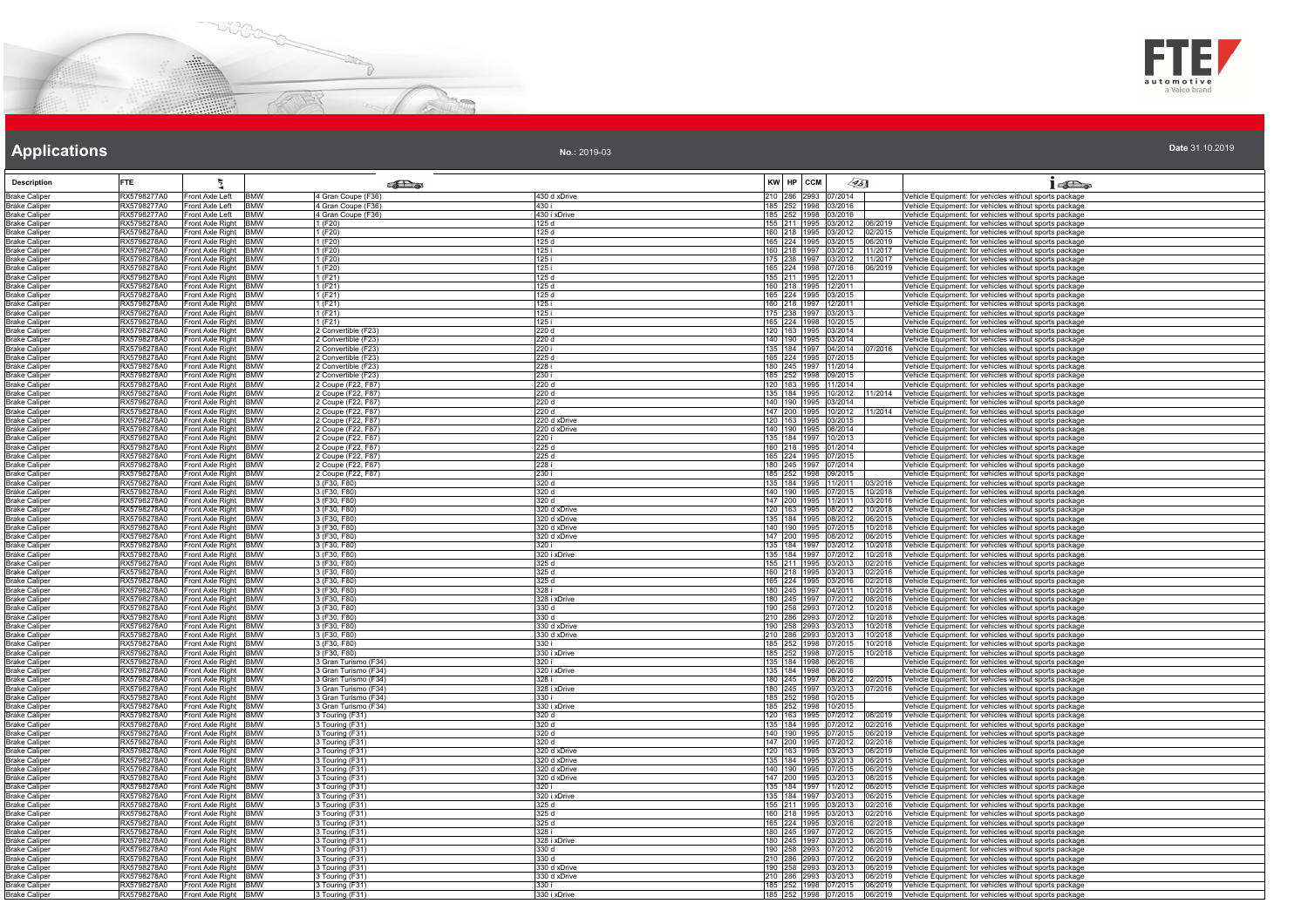



|  | Date 31.10.2019 |
|--|-----------------|

| <b>Description</b>                           | <b>FTE</b>                 |                                                                  | கில                                                  |                              | KW HP ССМ | $\mathscr{L}$ 5]                                             |                    | 16a                                                                                                                                           |
|----------------------------------------------|----------------------------|------------------------------------------------------------------|------------------------------------------------------|------------------------------|-----------|--------------------------------------------------------------|--------------------|-----------------------------------------------------------------------------------------------------------------------------------------------|
| <b>Brake Caliper</b><br><b>Brake Caliper</b> | RX5798278A0<br>RX5798278A0 | Front Axle Right<br><b>BMW</b><br>Front Axle Right BMW           | 4 Convertible (F33, F83)<br>4 Convertible (F33, F83) | 420 d<br>420 d               |           | 120 163 1995 10/2013                                         |                    | Vehicle Equipment: for vehicles without sports package<br>135 184 1995 10/2013 07/2015 Vehicle Equipment: for vehicles without sports package |
| <b>Brake Caliper</b>                         | RX5798278A0                | Front Axle Right BMW                                             | 4 Convertible (F33, F83)                             | 420 d                        |           | 140 190 1995 07/2015                                         |                    | /ehicle Equipment: for vehicles without sports package                                                                                        |
| <b>Brake Caliper</b>                         | RX5798278A0                | Front Axle Right BMW                                             | 4 Convertible (F33, F83)                             | 420 d                        |           | 147 200 1995 10/2013                                         | 17/2015            | Vehicle Equipment: for vehicles without sports package                                                                                        |
| <b>Brake Caliper</b><br><b>Brake Caliper</b> | RX5798278A0<br>RX5798278A0 | Front Axle Right<br><b>BMW</b><br>Front Axle Right<br><b>BMW</b> | 4 Convertible (F33, F83)<br>4 Convertible (F33, F83) | 428 i<br>428 i xDrive        |           | 180 245 1997 10/2013<br>180 245 1997 01/2014                 |                    | ehicle Equipment: for vehicles without sports package<br>Vehicle Equipment: for vehicles without sports package                               |
| <b>Brake Caliper</b>                         | RX5798278A0                | <b>BMW</b><br>Front Axle Right                                   | 4 Convertible (F33, F83)                             | 430 i                        |           | 185 252 1998 03/2016                                         |                    | Vehicle Equipment: for vehicles without sports package                                                                                        |
| <b>Brake Caliper</b>                         | RX5798278A0                | Front Axle Right BMW                                             | 4 Convertible (F33, F83)                             | 430 i xDrive                 |           | 185 252 1998 03/2016                                         |                    | Vehicle Equipment: for vehicles without sports package                                                                                        |
| <b>Brake Caliper</b><br><b>Brake Caliper</b> | RX5798278A0<br>RX5798278A0 | Front Axle Right BMW<br>Front Axle Right BMW                     | 4 Coupe (F32, F82)                                   | 420 d<br>420d                |           | 120 163 1995 07/2013<br>135 184 1995 07/2013 03/2015         |                    | Vehicle Equipment: for vehicles without sports package<br>Vehicle Equipment: for vehicles without sports package                              |
| <b>Brake Caliper</b>                         | RX5798278A0                | Front Axle Right BMW                                             | 4 Coupe (F32, F82)<br>4 Coupe (F32, F82)             | 420 d                        |           | 140 190 1995 03/2015                                         |                    | /ehicle Equipment: for vehicles without sports package                                                                                        |
| <b>Brake Caliper</b>                         | RX5798278A0                | Front Axle Right BMW                                             | 4 Coupe (F32, F82)                                   | 420 d                        |           | 147 200 1995 07/2013                                         | 03/2015            | Vehicle Equipment: for vehicles without sports package                                                                                        |
| <b>Brake Caliper</b><br><b>Brake Caliper</b> | RX5798278A0<br>RX5798278A0 | Front Axle Right BMW<br>Front Axle Right BMW                     | 4 Coupe (F32, F82)<br>4 Coupe (F32, F82)             | 420 d xDrive<br>420 d xDrive |           | 120 163 1995 11/2013<br>135 184 1995 11/2013                 | 03/2015            | Vehicle Equipment: for vehicles without sports package<br>Vehicle Equipment: for vehicles without sports package                              |
| <b>Brake Caliper</b>                         | RX5798278A0                | Front Axle Right BMW                                             | 4 Coupe (F32, F82)                                   | 420 d xDrive                 |           | 140 190 1995 03/2015                                         |                    | Vehicle Equipment: for vehicles without sports package                                                                                        |
| <b>Brake Caliper</b>                         | RX5798278A0                | Front Axle Right<br><b>BMW</b>                                   | 4 Coupe (F32, F82)                                   | 420 d xDrive                 |           | 147 200 1995 11/2013                                         | 03/2015            | Vehicle Equipment: for vehicles without sports package                                                                                        |
| <b>Brake Caliper</b><br><b>Brake Caliper</b> | RX5798278A0<br>RX5798278A0 | Front Axle Right<br>BMW<br>Front Axle Right BMW                  | 4 Coupe (F32, F82)<br>4 Coupe (F32, F82)             | 420 i<br>420 i               |           | 120 163 1997 11/2013<br>135 184 1997 11/2013                 |                    | /ehicle Equipment: for vehicles without sports package<br>Vehicle Equipment: for vehicles without sports package                              |
| <b>Brake Caliper</b>                         | RX5798278A0                | Front Axle Right BMW                                             | 4 Coupe (F32, F82)                                   | 420 i xDrive                 |           | 120 163 1997 11/2013                                         |                    | Vehicle Equipment: for vehicles without sports package                                                                                        |
| <b>Brake Caliper</b>                         | RX5798278A0                | Front Axle Right BMW                                             | 4 Coupe (F32, F82)                                   | 420 i xDrive                 |           | 135   184   1997   11/2013                                   |                    | Vehicle Equipment: for vehicles without sports package                                                                                        |
| <b>Brake Caliper</b>                         | RX5798278A0<br>RX5798278A0 | Front Axle Right<br><b>BMW</b>                                   | 4 Coupe (F32, F82)                                   | 425 d<br>425 d               |           | 155 211 1995 01/2014<br>160 218 1995 01/2014                 |                    | Vehicle Equipment: for vehicles without sports package                                                                                        |
| <b>Brake Caliper</b><br><b>Brake Caliper</b> | RX5798278A0                | Front Axle Right BMW<br>Front Axle Right BMW                     | 4 Coupe (F32, F82)<br>4 Coupe (F32, F82)             | 425 d                        |           | 165 224 1995 03/2016                                         |                    | Vehicle Equipment: for vehicles without sports package<br>Vehicle Equipment: for vehicles without sports package                              |
| <b>Brake Caliper</b>                         | RX5798278A0                | Front Axle Right BMW                                             | 4 Coupe (F32, F82)                                   | 428i                         |           | 180 245 1997 07/2013                                         |                    | Vehicle Equipment: for vehicles without sports package                                                                                        |
| <b>Brake Caliper</b>                         | RX5798278A0                | Front Axle Right BMW                                             | 4 Coupe (F32, F82)                                   | 428 i xDrive                 |           | 180 245 1997 07/2013                                         |                    | Vehicle Equipment: for vehicles without sports package                                                                                        |
| <b>Brake Caliper</b><br><b>Brake Caliper</b> | RX5798278A0<br>RX5798278A0 | Front Axle Right<br><b>BMW</b><br>Front Axle Right<br><b>BMW</b> | 4 Coupe (F32, F82)<br>4 Coupe (F32, F82)             | 430 d<br>430 d               |           | 190 258 2993 11/2013<br>210 286 2993 11/2013                 |                    | Vehicle Equipment: for vehicles without sports package<br>Vehicle Equipment: for vehicles without sports package                              |
| <b>Brake Caliper</b>                         | RX5798278A0                | <b>BMW</b><br>Front Axle Right                                   | 4 Coupe (F32, F82)                                   | 430 d xDrive                 |           | 190 258 2993 01/2014                                         |                    | Vehicle Equipment: for vehicles without sports package                                                                                        |
| <b>Brake Caliper</b>                         | RX5798278A0                | Front Axle Right BMW                                             | 4 Coupe (F32, F82)                                   | 430 d xDrive                 |           | 210 286 2993 11/2013                                         |                    | Vehicle Equipment: for vehicles without sports package                                                                                        |
| <b>Brake Caliper</b><br><b>Brake Caliper</b> | RX5798278A0<br>RX5798278A0 | Front Axle Right BMW<br>Front Axle Right BMW                     | 4 Coupe (F32, F82)<br>4 Coupe (F32, F82)             | 430 i<br>430 i xDrive        |           | 185 252 1998 03/2016<br>185 252 1998 03/2016                 |                    | Vehicle Equipment: for vehicles without sports package<br>Vehicle Equipment: for vehicles without sports package                              |
| <b>Brake Caliper</b>                         | RX5798278A0                | Front Axle Right<br><b>BMW</b>                                   | 4 Gran Coupe (F36)                                   | 420 d                        |           | 120 163 1995 03/2014                                         |                    | Vehicle Equipment: for vehicles without sports package                                                                                        |
| <b>Brake Caliper</b>                         | RX5798278A0<br>RX5798278A0 | Front Axle Right BMW                                             | 4 Gran Coupe (F36)                                   | 420 d<br>420 d               |           | 135 184 1995 03/2014 03/2015                                 |                    | Vehicle Equipment: for vehicles without sports package                                                                                        |
| <b>Brake Caliper</b><br><b>Brake Caliper</b> | RX5798278A0                | Front Axle Right BMW<br>Front Axle Right BMW                     | 4 Gran Coupe (F36)<br>4 Gran Coupe (F36)             | 420 d                        |           | 140 190 1995 03/2015<br>147 200 1995 03/2014                 | 03/2015            | Vehicle Equipment: for vehicles without sports package<br>Vehicle Equipment: for vehicles without sports package                              |
| <b>Brake Caliper</b>                         | RX5798278A0                | Front Axle Right<br><b>BMW</b>                                   | 4 Gran Coupe (F36)                                   | 420 d xDrive                 |           | 120 163 1995 03/2014                                         |                    | /ehicle Equipment: for vehicles without sports package                                                                                        |
| <b>Brake Caliper</b>                         | RX5798278A0                | Front Axle Right<br><b>BMW</b>                                   | 4 Gran Coupe (F36)                                   | 420 d xDrive                 |           | 135 184 1995 03/2014                                         |                    | Vehicle Equipment: for vehicles without sports package                                                                                        |
| <b>Brake Caliper</b><br><b>Brake Caliper</b> | RX5798278A0<br>RX5798278A0 | Front Axle Right<br><b>BMW</b><br>Front Axle Right BMW           | 4 Gran Coupe (F36)<br>4 Gran Coupe (F36)             | 420 d xDrive<br>420 d xDrive |           | 140 190 1995 03/2015<br>147 200 1995 03/2014                 | 03/2015            | /ehicle Equipment: for vehicles without sports package<br>Vehicle Equipment: for vehicles without sports package                              |
| <b>Brake Caliper</b>                         | RX5798278A0                | Front Axle Right BMW                                             | 4 Gran Coupe (F36)                                   | 425 d                        |           | 155 211 1995 03/2016                                         |                    | /ehicle Equipment: for vehicles without sports package                                                                                        |
| <b>Brake Caliper</b>                         | RX5798278A0                | Front Axle Right BMW                                             | 4 Gran Coupe (F36)                                   | 425 d                        |           | 165 224 1995 03/2016                                         |                    | Vehicle Equipment: for vehicles without sports package                                                                                        |
| <b>Brake Caliper</b><br><b>Brake Caliper</b> | RX5798278A0<br>RX5798278A0 | Front Axle Right BMW<br>Front Axle Right BMW                     | 4 Gran Coupe (F36)<br>4 Gran Coupe (F36)             | 428 i<br>428 i xDrive        |           | 180 245 1997 03/2014<br>180 245 1997 03/2014                 |                    | Vehicle Equipment: for vehicles without sports package<br>Vehicle Equipment: for vehicles without sports package                              |
| <b>Brake Caliper</b>                         | RX5798278A0                | Front Axle Right BMW                                             | 4 Gran Coupe (F36)                                   | 430 d                        |           | 190 258 2993 07/2014                                         |                    | Vehicle Equipment: for vehicles without sports package                                                                                        |
| <b>Brake Caliper</b>                         | RX5798278A0                | Front Axle Right BMW                                             | 4 Gran Coupe (F36)                                   | 430 d                        |           | 210 286 2993 07/2014                                         |                    | Vehicle Equipment: for vehicles without sports package                                                                                        |
| <b>Brake Caliper</b><br><b>Brake Caliper</b> | RX5798278A0<br>RX5798278A0 | Front Axle Right BMW<br>Front Axle Right<br><b>BMW</b>           | 4 Gran Coupe (F36)<br>4 Gran Coupe (F36)             | 430 d xDrive<br>430 d xDrive |           | 190 258 2993 07/2014<br>210 286 2993 07/2014                 |                    | Vehicle Equipment: for vehicles without sports package<br>Vehicle Equipment: for vehicles without sports package                              |
| <b>Brake Caliper</b>                         | RX5798278A0                | Front Axle Right<br><b>BMW</b>                                   | 4 Gran Coupe (F36)                                   | 430 i                        |           | 185 252 1998 03/2016                                         |                    | /ehicle Equipment: for vehicles without sports package                                                                                        |
| <b>Brake Caliper</b>                         | RX5798278A0<br>RX5798279A0 | Front Axle Right<br><b>BMW</b><br><b>BMW</b><br>Front Axle Left  | 4 Gran Coupe (F36)<br>X3 (F25)                       | 430 i xDrive<br>sDrive 18 d  |           | 185 252 1998 03/2016<br>100 136 1995 10/2012 03/2014         |                    | Vehicle Equipment: for vehicles without sports package                                                                                        |
| <b>Brake Caliper</b><br><b>Brake Caliper</b> | RX5798279A0                | Front Axle Left<br><b>BMW</b>                                    | X3 (F25)                                             | sDrive 18 d                  |           | 105 143 1995 10/2012 03/2014                                 |                    |                                                                                                                                               |
| <b>Brake Caliper</b>                         | RX5798279A0                | Front Axle Left<br><b>BMW</b>                                    | X3 (F25)                                             | sDrive 18 d                  |           | 110 150 1995 04/2014 08/2017                                 |                    |                                                                                                                                               |
| <b>Brake Caliper</b>                         | RX5798279A0                | Front Axle Left<br><b>BMW</b><br><b>BMW</b>                      | X3 (F25)                                             | sDrive 20 i                  |           | 125 170 1592 04/2014 08/2017                                 | 08/2017            |                                                                                                                                               |
| <b>Brake Caliper</b><br><b>Brake Caliper</b> | RX5798279A0<br>RX5798279A0 | Front Axle Left<br><b>BMW</b><br>Front Axle Left                 | X3 (F25)<br>X3(F25)                                  | sDrive 20 i<br>xDrive 20 d   |           | 135 184 1997 04/2014<br>120 163 1995 09/2010 03/2014         |                    |                                                                                                                                               |
| <b>Brake Caliper</b>                         | RX5798279A0                | Front Axle Left<br><b>BMW</b>                                    | X3 (F25)                                             | xDrive 20 d                  |           | 135 184 1995 09/2010 03/2014                                 |                    |                                                                                                                                               |
| <b>Brake Caliper</b>                         | RX5798279A0<br>RX5798279A0 | Front Axle Left<br><b>BMW</b><br>BMW<br>Front Axle Left          | X3 (F25)                                             | xDrive 20 d<br>xDrive 20 i   |           | 140 190 1995 04/2014 08/2017                                 |                    |                                                                                                                                               |
| <b>Brake Caliper</b><br><b>Brake Caliper</b> | RX5798279A0                | Front Axle Left<br>BMW                                           | X3 (F25)<br>X3 (F25)                                 | xDrive 28 i                  |           | 135 184 1997 10/2011 08/2017<br>180 245 1997 04/2012         | 08/2017            |                                                                                                                                               |
| <b>Brake Caliper</b>                         | RX5798279A0                | Front Axle Left<br>BMW                                           | X3 (F25)                                             | xDrive 28 i                  |           | 190 258 2996 01/2011                                         | 10/2012            |                                                                                                                                               |
| <b>Brake Caliper</b>                         | RX5798279A0<br>RX5798279A0 | <b>BMW</b><br>Front Axle Left<br>Front Axle Left<br><b>BMW</b>   | X3 (F25)<br>X3 (F25)                                 | xDrive 30 d                  |           | 155 211 2993 04/2011<br>183 249 2993 06/2011 08/2017         | 08/2017            |                                                                                                                                               |
| <b>Brake Caliper</b><br><b>Brake Caliper</b> | RX5798279A0                | Front Axle Left<br><b>BMW</b>                                    | X3 (F25)                                             | xDrive 30 d<br>xDrive 30 d   |           | 190 258 2993 04/2011 08/2017                                 |                    |                                                                                                                                               |
| <b>Brake Caliper</b>                         | RX5798279A0                | Front Axle Left<br>BMW                                           | X3 (F25)                                             | xDrive 30 d                  |           | 204 277 2993 06/2016 08/2017                                 |                    |                                                                                                                                               |
| <b>Brake Caliper</b>                         | RX5798279A0<br>RX5798279A0 | Front Axle Left<br><b>BMW</b><br><b>BMW</b>                      | X3 (F25)<br>X3 (F25)                                 | xDrive 30 d<br>xDrive 35 d   |           | 210 286 2993 04/2011<br>230 313 2993 10/2011 08/2017         | 05/2016            |                                                                                                                                               |
| <b>Brake Caliper</b><br><b>Brake Caliper</b> | RX5798279A0                | Front Axle Left<br>Front Axle Left<br>BMW                        | X3 (F25)                                             | xDrive 35 i                  |           | 225 306 2979 09/2010 08/2017                                 |                    |                                                                                                                                               |
| <b>Brake Caliper</b>                         | RX5798279A0                | Front Axle Left<br><b>BMW</b>                                    | X4 (F26)                                             | xDrive 20 d                  |           | 120 163 1995 04/2014 03/2018                                 |                    |                                                                                                                                               |
| <b>Brake Caliper</b>                         | RX5798279A0                | Front Axle Left<br>BMW                                           | X4 (F26)                                             | xDrive 20 d                  |           | 140 190 1995 04/2014 03/2018                                 |                    |                                                                                                                                               |
| <b>Brake Caliper</b><br><b>Brake Caliper</b> | RX5798279A0<br>RX5798279A0 | Front Axle Left<br><b>BMW</b><br><b>BMW</b><br>Front Axle Left   | X4 (F26)<br>X4 (F26)                                 | xDrive 20 i<br>xDrive 28 i   |           | 135 184 1997 04/2014<br>180 245 1997 04/2014                 | 03/2018<br>03/2018 |                                                                                                                                               |
| <b>Brake Caliper</b>                         | RX5798279A0                | Front Axle Left<br><b>BMW</b>                                    | X4 (F26)                                             | xDrive 30 d                  |           | 155 211 2993 04/2014 03/2018                                 |                    |                                                                                                                                               |
| <b>Brake Caliper</b>                         | RX5798279A0                | Front Axle Left<br><b>BMW</b>                                    | X4 (F26)                                             | xDrive 30 d                  |           | 183 249 2993 04/2015                                         | 03/2018            |                                                                                                                                               |
| <b>Brake Caliper</b><br><b>Brake Caliper</b> | RX5798279A0<br>RX5798279A0 | Front Axle Left<br><b>BMW</b><br>Front Axle Left<br>BMW          | X4 (F26)<br>X4 (F26)                                 | xDrive 30 d<br>xDrive 30 d   |           | 190 258 2993 04/2014 03/2018<br>204 277 2993 04/2014 03/2018 |                    |                                                                                                                                               |
| <b>Brake Caliper</b>                         | RX5798279A0                | Front Axle Left<br><b>BMW</b>                                    | X4 (F26)                                             | xDrive 30 d                  |           | 210 286 2993 04/2014 03/2018                                 |                    |                                                                                                                                               |
| <b>Brake Caliper</b>                         | RX5798279A0                | <b>BMW</b><br>Front Axle Left                                    | X4 (F26)                                             | xDrive 35 d                  |           | 230 313 2993 04/2014 03/2018                                 |                    |                                                                                                                                               |
| <b>Brake Caliper</b><br><b>Brake Caliper</b> | RX5798279A0<br>RX5798280A0 | Front Axle Left<br><b>BMW</b><br>Front Axle Right BMW            | X4 (F26)<br>X3 (F25)                                 | xDrive 35 i<br>sDrive 18 d   |           | 225 306 2979 04/2014 03/2018<br>100 136 1995 10/2012 03/2014 |                    |                                                                                                                                               |
|                                              |                            |                                                                  |                                                      |                              |           |                                                              |                    |                                                                                                                                               |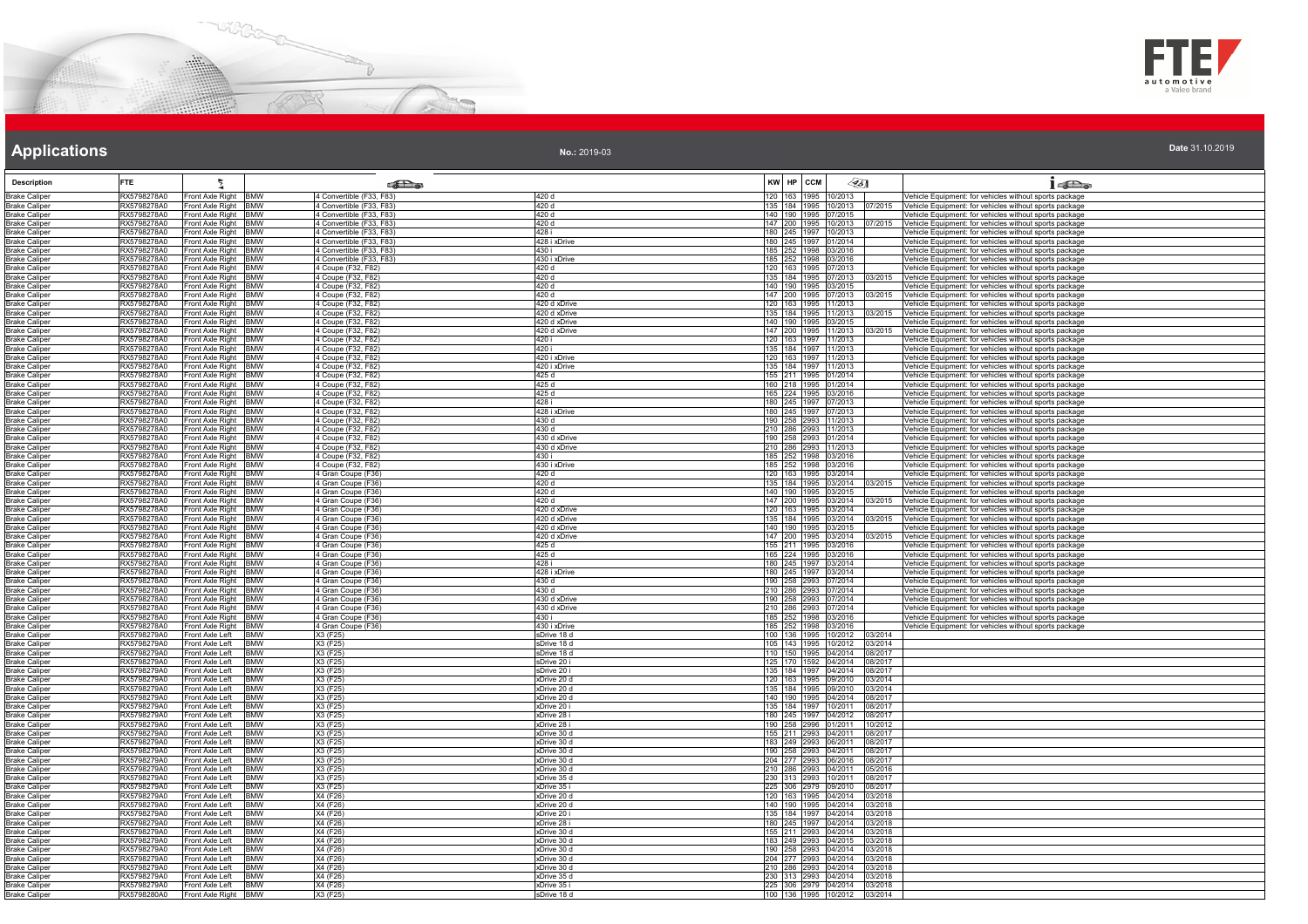



**Date** 31.10.2019

# **Applications**

Ł

| <b>Description</b>                           | <b>FTE</b>                 |                                                  |                              | <b>College</b>                                       |                                   | KW HP CCM                                                    | $\llap{65}$ |                    | 16a                                                           |
|----------------------------------------------|----------------------------|--------------------------------------------------|------------------------------|------------------------------------------------------|-----------------------------------|--------------------------------------------------------------|-------------|--------------------|---------------------------------------------------------------|
|                                              |                            |                                                  |                              |                                                      |                                   | 105 143 1995 10/2012 03/2014                                 |             |                    |                                                               |
| <b>Brake Caliper</b><br>Brake Caliper        | RX5798280A0<br>RX5798280A0 | Front Axle Right BMW<br>Front Axle Right BMW     |                              | X3 (F25)<br>X3 (F25)                                 | sDrive 18 d<br>sDrive 18 d        | 110 150 1995 04/2014 08/2017                                 |             |                    |                                                               |
| <b>Brake Caliper</b>                         | RX5798280A0                | Front Axle Right BMW                             |                              | X3 (F25)                                             | sDrive 20 i                       |                                                              |             |                    |                                                               |
| <b>Brake Caliper</b>                         | RX5798280A0                | Front Axle Right BMW                             |                              | X3 (F25)                                             | sDrive 20 i                       | 125 170 1592 04/2014 08/2017<br>135 184 1997 04/2014 08/2017 |             |                    |                                                               |
| <b>Brake Caliper</b>                         | RX5798280A0                | Front Axle Right BMW                             |                              | X3 (F25)                                             | xDrive 20 d                       | 120 163 1995 09/2010 03/2014                                 |             |                    |                                                               |
| <b>Brake Caliper</b>                         | RX5798280A0<br>RX5798280A0 | Front Axle Right BMW<br>Front Axle Right BMW     |                              | X3 (F25)<br>X3 (F25)                                 | xDrive 20 d                       | 135 184 1995 09/2010 03/2014<br>140 190 1995 04/2014 08/2017 |             |                    |                                                               |
| <b>Brake Caliper</b><br><b>Brake Caliper</b> | RX5798280A0                | Front Axle Right BMW                             |                              | X3 (F25)                                             | xDrive 20 d<br>xDrive 20 i        |                                                              |             | 08/2017            |                                                               |
| <b>Brake Caliper</b>                         | RX5798280A0                | Front Axle Right BMW                             |                              | X3 (F25)                                             | xDrive 28 i                       | 135 184 1997 10/2011<br>180 245 1997 04/2012                 |             | 08/2017            |                                                               |
| <b>Brake Caliper</b>                         | RX5798280A0                | Front Axle Right BMW                             |                              | X3 (F25)                                             | xDrive 28 i                       | 190 258 2996 01/2011                                         |             | 10/2012            |                                                               |
| <b>Brake Caliper</b>                         | RX5798280A0                | Front Axle Right BMW                             |                              | X3 (F25)                                             | xDrive 30 d                       | 155 211 2993 04/2011 08/2017                                 |             |                    |                                                               |
| <b>Brake Caliper</b><br><b>Brake Caliper</b> | RX5798280A0<br>RX5798280A0 | Front Axle Right BMW<br>Front Axle Right BMW     |                              | X3 (F25)<br>X3 (F25)                                 | xDrive 30 d<br>xDrive 30 d        | 183 249 2993 06/2011 08/2017<br>190 258 2993 04/2011         |             | 08/2017            |                                                               |
| <b>Brake Caliper</b>                         | RX5798280A0                | Front Axle Right BMW                             |                              | X3 (F25)                                             | xDrive 30 d                       | 204 277 2993 06/2016                                         |             | 08/2017            |                                                               |
| <b>Brake Caliper</b>                         | RX5798280A0                | Front Axle Right BMW                             |                              | X3 (F25)                                             | xDrive 30 d                       | 210 286 2993 04/2011 05/2016                                 |             |                    |                                                               |
| <b>Brake Caliper</b>                         | RX5798280A0                | Front Axle Right BMW                             |                              | X3 (F25)                                             | xDrive 35 d                       | 230 313 2993 10/2011                                         |             | 08/2017            |                                                               |
| <b>Brake Caliper</b>                         | RX5798280A0<br>RX5798280A0 | Front Axle Right BMW                             |                              | X3 (F25)<br>X4 (F26)                                 | xDrive 35 i<br>xDrive 20 d        | 225 306 2979 09/2010<br>120 163 1995 04/2014 03/2018         |             | 08/2017            |                                                               |
| <b>Brake Caliper</b><br><b>Brake Caliper</b> | RX5798280A0                | Front Axle Right BMW<br>Front Axle Right BMW     |                              | X4 (F26)                                             | xDrive 20 d                       | 140 190 1995 04/2014                                         |             | 03/2018            |                                                               |
| <b>Brake Caliper</b>                         | RX5798280A0                | Front Axle Right BMW                             |                              | X4 (F26)                                             | xDrive 20 i                       | 135 184 1997 04/2014 03/2018                                 |             |                    |                                                               |
| <b>Brake Caliper</b>                         | RX5798280A0                | Front Axle Right BMW                             |                              | X4 (F26)                                             | xDrive 28 i                       | 180 245 1997 04/2014 03/2018                                 |             |                    |                                                               |
| <b>Brake Caliper</b>                         | RX5798280A0                | Front Axle Right BMW                             |                              | X4 (F26)                                             | xDrive 30 d                       | 155 211 2993 04/2014 03/2018                                 |             |                    |                                                               |
| <b>Brake Caliper</b>                         | RX5798280A0                | Front Axle Right BMW                             |                              | X4 (F26)                                             | xDrive 30 d                       | 183 249 2993 04/2015 03/2018                                 |             |                    |                                                               |
| <b>Brake Caliper</b><br><b>Brake Caliper</b> | RX5798280A0<br>RX5798280A0 | Front Axle Right BMW<br>Front Axle Right BMW     |                              | X4 (F26)<br>X4 (F26)                                 | xDrive 30 d<br>xDrive 30 d        | 190 258 2993 04/2014<br>204 277 2993 04/2014                 |             | 03/2018<br>03/2018 |                                                               |
| <b>Brake Caliper</b>                         | RX5798280A0                | Front Axle Right BMW                             |                              | X4 (F26)                                             | xDrive 30 d                       | 210 286 2993 04/2014                                         |             | 03/2018            |                                                               |
| <b>Brake Caliper</b>                         | RX5798280A0                | Front Axle Right BMW                             |                              | X4 (F26)                                             | xDrive 35 d                       | 230 313 2993 04/2014 03/2018                                 |             |                    |                                                               |
| <b>Brake Caliper</b>                         | RX5798280A0                | Front Axle Right BMW                             |                              | X4 (F26)                                             | xDrive 35 i                       | 225 306 2979 04/2014 03/2018                                 |             |                    |                                                               |
| <b>Brake Caliper</b>                         | RX5798281A0                | Front Axle Left MAZDA                            |                              | 3 (BK)                                               | .3 MPS Turbo                      | 191 260 2261 12/2006<br>191 260 2261 06/2009                 |             | 06/2009            | for brake disc diameter: 320 mm                               |
| <b>Brake Caliper</b><br><b>Brake Caliper</b> | RX5798281A0<br>RX5798281A0 | Front Axle Left<br>Front Axle Left               | <b>MAZDA</b><br>VOLVO        | $3$ (BL)<br>C70 II Convertible (542)                 | 2.3 MPS Turbo<br>2.0 <sub>D</sub> | 100 136 1997 01/2008                                         |             | 09/2014            | for brake disc diameter: 320 mm<br>10/2009 Brake System: 16,5 |
| <b>Brake Caliper</b>                         | RX5798281A0                | Front Axle Left                                  | VOLVO                        | C70 II Convertible (542)                             | 2.4                               | 103 140 2435 03/2006                                         |             |                    | 10/2009 Brake System: 16,5                                    |
| Brake Caliper                                | RX5798281A0                | Front Axle Left                                  | VOLVO                        | C70 Il Convertible (542)                             | 2.4 D                             | 120 163 2400 03/2007                                         |             |                    | 06/2013 Brake System: 16,5                                    |
| <b>Brake Caliper</b>                         | RX5798281A0                | Front Axle Left                                  | <b>VOLVO</b>                 | C70 II Convertible (542)                             | 2.4 i                             | 125 170 2435 03/2006                                         |             |                    | 10/2009 Brake System: 16,5                                    |
| <b>Brake Caliper</b>                         | RX5798281A0                | Front Axle Left                                  | VOLVO                        | C70 II Convertible (542)                             | D <sub>3</sub>                    | 110 150 1984 10/2010                                         |             |                    | 06/2013 Brake System: 16,5                                    |
| <b>Brake Caliper</b>                         | RX5798281A0                | Front Axle Left                                  | VOLVO                        | C70 II Convertible (542)                             | D <sub>4</sub>                    | 130 177 1984 10/2010                                         |             |                    | 06/2013 Brake System: 16,5                                    |
| Brake Caliper<br><b>Brake Caliper</b>        | RX5798281A0<br>RX5798281A0 | Front Axle Left<br>Front Axle Left               | VOLVO<br>VOLVO               | C70 II Convertible (542)<br>C70 Il Convertible (542) | D <sub>5</sub><br>T <sub>5</sub>  | 132 180 2400 03/2006<br>162 220 2521 03/2006                 |             |                    | 06/2013 Brake System: 16,5                                    |
| <b>Brake Caliper</b>                         | RX5798281A0                | Front Axle Left                                  | <b>VOLVO</b>                 | C70 Il Convertible (542)                             |                                   | 169 230 2521 03/2007                                         |             | 10/2009            | 02/2007 Brake System: 16,5<br>Brake System: 16,5              |
| <b>Brake Caliper</b>                         | RX5798281A0                | Front Axle Left                                  | <b>FORD</b>                  | FOCUS II (DA_, HCP, DP)                              | 2.5 ST                            | 166 225 2522 10/2005                                         |             | 09/2012            | for brake disc diameter: 320 mm                               |
| <b>Brake Caliper</b>                         | RX5798281A0                | Front Axle Left                                  | <b>VOLVO</b>                 | S40 II (544)                                         | 1.6                               | 74 101 1596 01/2005                                          |             | 12/2012            | Brake System: 16,5                                            |
| <b>Brake Caliper</b>                         | RX5798281A0                | Front Axle Left                                  | <b>VOLVO</b>                 | S40 II (544)                                         | 1.6 D                             | 81 110 1560 01/2005                                          |             |                    | 12/2012 Brake System: 16,5                                    |
| <b>Brake Caliper</b><br><b>Brake Caliper</b> | RX5798281A0<br>RX5798281A0 | Front Axle Left<br>Front Axle Left               | VOLVO<br><b>VOLVO</b>        | S40 II (544)<br>S40 II (544)                         | 1.6 D <sub>2</sub><br>1.8         | 84 115 1560 10/2010                                          |             |                    | 12/2012 Brake System: 16,5<br>12/2010 Brake System: 16,5      |
| <b>Brake Caliper</b>                         | RX5798281A0                | Front Axle Left                                  | VOLVO                        | S40 II (544)                                         | 1.8 FlexFuel                      | 92 125 1798 04/2004<br>92 125 1798 01/2006                   |             | 12/2010            | Brake System: 16,5                                            |
| <b>Brake Caliper</b>                         | RX5798281A0                | Front Axle Left                                  | VOLVO                        | S40 II (544)                                         | 20                                | 107 146 1999 10/2006                                         |             |                    | 12/2012 Brake System: 16,5                                    |
| <b>Brake Caliper</b>                         | RX5798281A0                | Front Axle Left                                  | VOLVO                        | S40 II (544)                                         | 2.0 CDI                           | 98 133 1997 07/2005                                          |             |                    | 12/2006 Brake System: 16,5                                    |
| Brake Caliper                                | RX5798281A0                | Front Axle Left                                  | <b>VOLVO</b>                 | S40 II (544)                                         | 2.0 D                             | 100 136 1997 01/2004                                         |             |                    | 12/2010 Brake System: 17                                      |
| Brake Caliper                                | RX5798281A0                | Front Axle Left                                  | VOLVO                        | S40 II (544)                                         | 2.0 F                             | 107 146 1999 10/2009                                         |             | 12/2012            | Brake System: 16,5                                            |
| <b>Brake Caliper</b>                         | RX5798281A0<br>RX5798281A0 | Front Axle Left                                  | VOLVO                        | S40 II (544)<br>S40 II (544)                         | 2.4<br>2.4                        | 103 140 2435 01/2004<br>125 170 2435 01/2004                 |             | 12/2010            | Brake System: 16,5                                            |
| <b>Brake Caliper</b><br><b>Brake Caliper</b> | RX5798281A0                | Front Axle Left<br>Front Axle Left               | <b>VOLVO</b><br>VOLVO        | S40 II (544)                                         | 2.4 CDI                           | 120 163 2400 03/2007                                         |             | 12/2012<br>12/2010 | Brake System: 16,5<br>Brake System: 16,5                      |
| <b>Brake Caliper</b>                         | RX5798281A0                | Front Axle Left                                  | VOLVO                        | S40 II (544)                                         | 2.4 D <sub>5</sub>                | 132 179 2400 03/2006                                         |             |                    | 12/2010 Brake System: 16,5                                    |
| <b>Brake Caliper</b>                         | RX5798281A0                | Front Axle Left                                  | VOLVO                        | S40 II (544)                                         | D3.                               | 110 150 1984 10/2010                                         |             |                    | 12/2012 Brake System: 16,5                                    |
| <b>Brake Caliper</b>                         | RX5798281A0                | Front Axle Left                                  | <b>VOLVO</b>                 | S40 II (544)                                         | D <sub>4</sub>                    | 130 177 1984 10/2010<br>162 220 2521 01/2004                 |             | 12/2012            | Brake System: 16,5                                            |
| <b>Brake Caliper</b><br><b>Brake Caliper</b> | RX5798281A0<br>RX5798281A0 | Front Axle Left<br>Front Axle Left               | <b>VOLVO</b><br>VOLVO        | S40 II (544)<br>S40 II (544)                         | T5                                | 169 230 2521 03/2007                                         |             | 12/2007            | Brake System: 16,5                                            |
| <b>Brake Caliper</b>                         | RX5798281A0                | Front Axle Left                                  | <b>VOLVO</b>                 | S40 II (544)                                         | T5 AWD                            | 162 220 2521 04/2004                                         |             |                    | 12/2012 Brake System: 16,5<br>12/2007 Brake System: 16,5      |
| <b>Brake Caliper</b>                         | RX5798281A0                | Front Axle Left                                  | <b>VOLVO</b>                 | S40 II (544)                                         | T5 AWD                            | 169 230 2521 03/2007                                         |             | 12/2010            | Brake System: 16,5                                            |
| <b>Brake Caliper</b>                         | RX5798281A0                | Front Axle Left                                  | <b>VOLVO</b>                 | V40 Box Body / Hatchback (525)                       | 2.0 D3                            | 110 150 1984 09/2013<br>130 177 1984 09/2013                 |             | 12/2015            | for brake disc diameter: 320 mm                               |
| <b>Brake Caliper</b>                         | RX5798281A0                | Front Axle Left                                  | <b>VOLVO</b>                 | V40 Box Body / Hatchback (525)                       | 2.0 D4                            |                                                              |             |                    | 12/2014 for brake disc diameter: 320 mm                       |
| <b>Brake Caliper</b>                         | RX5798281A0                | Front Axle Left                                  | VOLVO                        | V40 Hatchback (525, 526)                             | D <sub>2</sub>                    | 84 114 1560 03/2012                                          |             |                    | Brake System: 17                                              |
| <b>Brake Caliper</b>                         | RX5798281A0<br>RX5798281A0 | Front Axle Left                                  | VOLVO                        | V40 Hatchback (525, 526)<br>V40 Hatchback (525, 526) | D <sub>2</sub><br>D3              | 88 120 1969 02/2015<br>110 150 1984 03/2012                  |             |                    | Brake System: 16,5                                            |
| <b>Brake Caliper</b><br><b>Brake Caliper</b> | RX5798281A0                | Front Axle Left<br>Front Axle Left               | <b>VOLVO</b><br><b>VOLVO</b> | V40 Hatchback (525, 526)                             | D <sub>3</sub>                    | 110 150 1969 04/2015                                         |             |                    | 03/2015 Brake System: 17<br>Brake System: 16,5                |
| <b>Brake Caliper</b>                         | RX5798281A0                | Front Axle Left                                  | <b>VOLVO</b>                 | V40 Hatchback (525, 526)                             | D4                                | 130 177 1984 03/2012                                         |             |                    | Brake System: 17                                              |
| <b>Brake Caliper</b>                         | RX5798281A0                | Front Axle Left                                  | VOLVO                        | V40 Hatchback (525, 526)                             | D <sub>4</sub>                    | 140 190 1969 05/2014                                         |             |                    | Brake System: 16,5                                            |
| <b>Brake Caliper</b>                         | RX5798281A0                | Front Axle Left                                  | VOLVO                        | V40 Hatchback (525, 526)                             | T <sub>2</sub>                    | 90 122 1498 02/2015                                          |             |                    | Brake System: 16,5                                            |
| <b>Brake Caliper</b>                         | RX5798281A0                | Front Axle Left                                  | VOLVO                        | V40 Hatchback (525, 526)                             | T2                                | 90 122 1969 02/2015                                          |             |                    | Brake System: 16,5                                            |
| <b>Brake Caliper</b><br><b>Brake Caliper</b> | RX5798281A0<br>RX5798281A0 | Front Axle Left<br>Front Axle Left               | VOLVO<br>VOLVO               | v40 Hatchback (525, 526)<br>V40 Hatchback (525, 526) | T2 GTDi                           | 88 120 1596 03/2013<br>112 152 1498 02/2015                  |             | 12/2015            | Brake System: 16<br>Brake System: 16,5                        |
| <b>Brake Caliper</b>                         | RX5798281A0                | Front Axle Left                                  | <b>VOLVO</b>                 | V40 Hatchback (525, 526)                             | T3                                | 112 152 1969 02/2015                                         |             |                    | Brake System: 16,5                                            |
| <b>Brake Caliper</b>                         | RX5798281A0                | Front Axle Left                                  | VOLVO                        | V40 Hatchback (525, 526)                             | T3 GTDi                           | 110 150 1596 03/2012                                         |             |                    | Brake System: 17                                              |
| <b>Brake Caliper</b>                         | RX5798281A0                | Front Axle Left                                  | VOLVO                        | V40 Hatchback (525, 526)                             | T4                                | 132 180 1984 07/2013                                         |             |                    | 12/2015 for brake disc diameter: 320 mm                       |
| <b>Brake Caliper</b>                         | RX5798281A0                | Front Axle Left                                  | <b>AOLAO</b>                 | V40 Hatchback (525, 526)                             | Τ4                                | 132 180 1984 07/2013                                         |             |                    | 12/2015 Brake System: 16,5                                    |
| <b>Brake Caliper</b>                         | RX5798281A0                | Front Axle Left                                  | VOLVO                        | V40 Hatchback (525, 526)<br>V40 Hatchback (525, 526) | T4 AWD                            | 140 190 1969 08/2015<br>132 180 1984 07/2013                 |             |                    | Brake System: 16,5<br>for brake disc diameter: 320 mm         |
| <b>Brake Caliper</b><br><b>Brake Caliper</b> | RX5798281A0<br>RX5798281A0 | Front Axle Left   VOLVO<br>Front Axle Left VOLVO |                              | V40 Hatchback (525, 526)                             | <b>T4 AWD</b>                     | 140 190 1969 05/2014                                         |             |                    | Brake System: 16,5                                            |
| <b>Brake Caliper</b>                         | RX5798281A0                | Front Axle Left VOLVO                            |                              | V40 Hatchback (525, 526)                             | T4 GTDi                           | 132 180 1596 03/2012                                         |             |                    | Brake System: 17                                              |
|                                              |                            |                                                  |                              |                                                      |                                   |                                                              |             |                    |                                                               |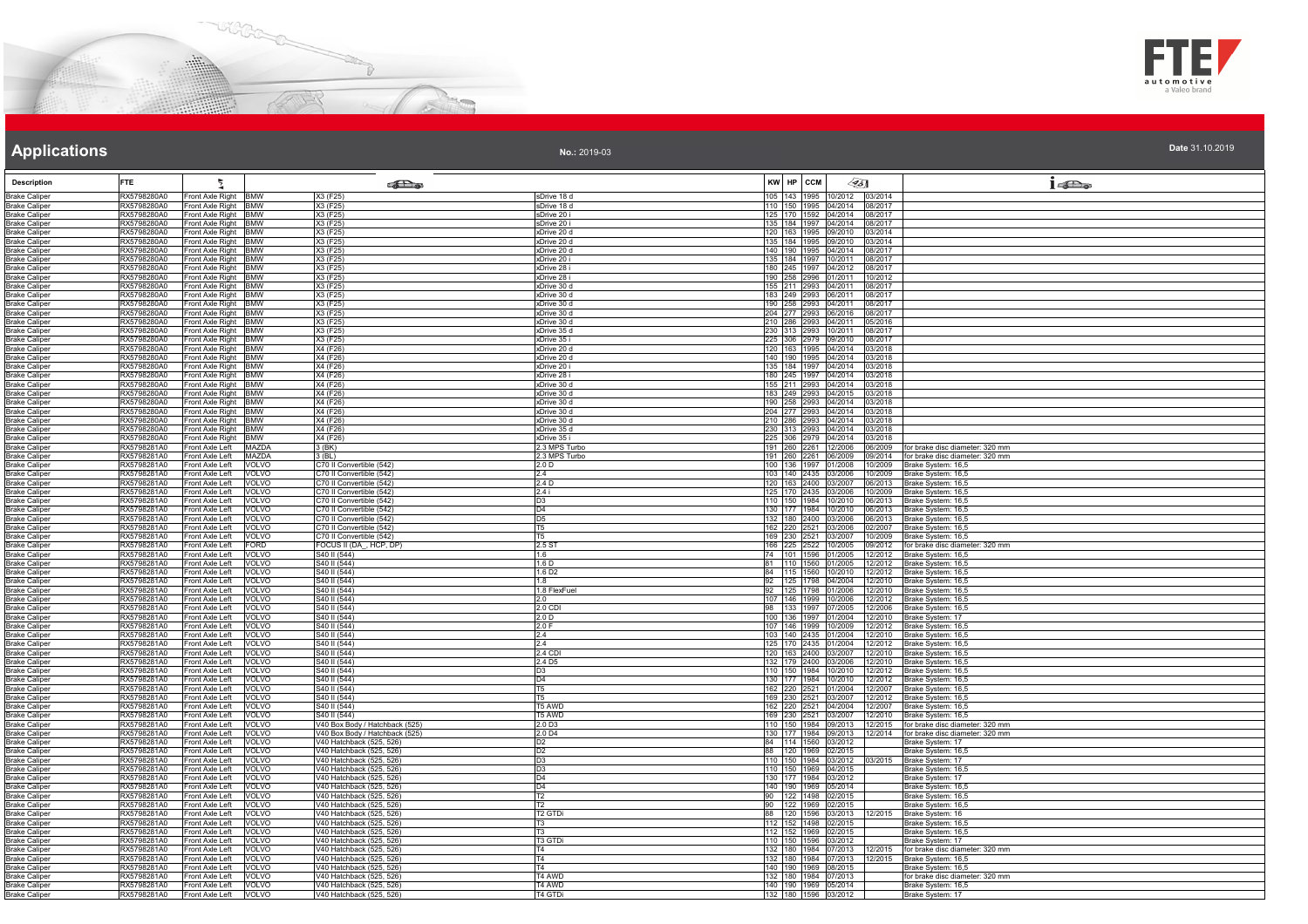



**No.:** 2019-03

| <b>Description</b>                           | FTE.                       |                                                   | <b>RE</b>                                            |                                  | KW HP CCM |                                              | $\llap{65}$                                                        | $1 - \sum_{\omega}$                                          |
|----------------------------------------------|----------------------------|---------------------------------------------------|------------------------------------------------------|----------------------------------|-----------|----------------------------------------------|--------------------------------------------------------------------|--------------------------------------------------------------|
| <b>Brake Caliper</b>                         | RX5798281A0                | Front Axle Left                                   | V40 Hatchback (525, 526)                             | IT <sub>5</sub>                  |           |                                              | 157 214 1984 03/2013 12/2015                                       |                                                              |
| <b>Brake Caliper</b>                         | RX5798281A0                | <b>VOLVO</b><br>Front Axle Left<br><b>VOLVO</b>   | V40 Hatchback (525, 526)                             | T <sub>5</sub>                   |           |                                              | 157 214 1984 03/2013 12/2015                                       | Brake System: 16,5<br>for brake disc diameter: 320 mm        |
| <b>Brake Caliper</b>                         | RX5798281A0                | Front Axle Left VOLVO                             | V40 Hatchback (525, 526)                             | T <sub>5</sub>                   |           | 180 245 1969 05/2014                         |                                                                    | Brake System: 16,5                                           |
| <b>Brake Caliper</b>                         | RX5798281A0                | Front Axle Left VOLVO                             | V40 Hatchback (525, 526)                             | T <sub>5</sub>                   |           | 183 249 2497 01/2014                         |                                                                    | Brake System: 16,5                                           |
| <b>Brake Caliper</b>                         | RX5798281A0                | Front Axle Left VOLVO                             | V40 Hatchback (525, 526)                             | T <sub>5</sub>                   |           | 187 254 2497 12/2012                         |                                                                    | for brake disc diameter: 320 mm                              |
| Brake Caliper                                | RX5798281A0                | Front Axle Left VOLVO                             | V40 Hatchback (525, 526)                             | <b>T5</b>                        |           | 187 254 2497 12/2012                         |                                                                    | Brake System: 17                                             |
| <b>Brake Caliper</b>                         | RX5798281A0                | Front Axle Left<br>VOLVO                          | V40 Hatchback (525, 526)                             | T5 AWD                           |           | 57 214 1984 03/2013                          |                                                                    | or brake disc diameter: 320 mm                               |
| <b>Brake Caliper</b><br>Brake Caliper        | RX5798281A0<br>RX5798281A0 | Front Axle Left<br>VOLVO<br>Front Axle Left VOLVO | V40 Hatchback (525, 526)<br>V40 Hatchback (525, 526) | T5 AWD<br>T5 AWD                 |           | 180 245 1969 05/2014<br>183 249 2497 01/2014 |                                                                    | Brake System: 16,5<br>Brake System: 16.5                     |
| <b>Brake Caliper</b>                         | RX5798281A0                | Front Axle Left VOLVO                             | V40 Hatchback (525, 526)                             | T5 AWD                           |           | 187 254 2497 01/2013                         |                                                                    | Brake System: 17                                             |
| Brake Caliper                                | RX5798281A0                | Front Axle Left VOLVO                             | V50(545)                                             | 1.6                              |           |                                              | 74 101 1596 01/2005 12/2012                                        | Brake System: 16,5                                           |
| <b>Brake Caliper</b>                         | RX5798281A0                | Front Axle Left VOLVO                             | V50 (545)                                            | 1.6 <sub>D</sub>                 |           |                                              | 80 109 1560 03/2005 12/2012                                        | Brake System: 16,5                                           |
| <b>Brake Caliper</b>                         | RX5798281A0                | Front Axle Left VOLVO                             | V50 (545)                                            | 1.6 D                            |           | 81 110 1560 01/2005                          | 12/2011                                                            | Brake System: 16,5                                           |
| Brake Caliper                                | RX5798281A0                | Front Axle Left VOLVO                             | V50 (545)                                            | 1.6 D <sub>2</sub>               |           |                                              | 84 114 1560 01/2010 12/2012                                        | Brake System: 16,5                                           |
| <b>Brake Caliper</b>                         | RX5798281A0                | Front Axle Left VOLVO                             | V50(545)                                             | 1.8<br>1.8 BiFuel                |           |                                              | 92 125 1798 04/2004 12/2010                                        | Brake System: 16,5                                           |
| <b>Brake Caliper</b><br><b>Brake Caliper</b> | RX5798281A0<br>RX5798281A0 | Front Axle Left VOLVO<br>Front Axle Left<br>VOLVO | V50 (545)<br>V50(545)                                | 1.8 FlexFuel                     |           |                                              | 93   126   1798   01/2009   09/2010<br>92 125 1798 01/2005 12/2010 | Brake System: 16,5<br>Brake System: 16,5                     |
| <b>Brake Caliper</b>                         | RX5798281A0                | Front Axle Left<br><b>VOLVO</b>                   | V50(545)                                             | 2.0                              |           | 107 146 1999 10/2006                         | 12/2012                                                            | Brake System: 16,5                                           |
| Brake Caliper                                | RX5798281A0                | Front Axle Left<br>VOLVO                          | V50 (545)                                            | 2.0 CDI                          |           |                                              | 98 133 1997 12/2003 12/2006                                        | Brake Svstem: 16.5                                           |
| <b>Brake Caliper</b>                         | RX5798281A0                | Front Axle Left VOLVO                             | V50(545)                                             | 2.0 D                            |           |                                              | 100 136 1997 04/2004 12/2010                                       | Brake System: 16,5                                           |
| <b>Brake Caliper</b>                         | RX5798281A0                | Front Axle Left VOLVO                             | V50(545)                                             | 2.0 D4                           |           |                                              | 96 131 1997 07/2005 12/2006                                        | Brake System: 16,5                                           |
| Brake Caliper                                | RX5798281A0                | Front Axle Left VOLVO                             | V50(545)                                             | 2.0 FlexFuel                     |           |                                              | 107 146 1999 01/2010 12/2012                                       | Brake System: 16,5                                           |
| <b>Brake Caliper</b>                         | RX5798281A0                | Front Axle Left    VOLVO                          | V50 (545)                                            | 2.4<br>2.4                       |           |                                              | 103 140 2435 04/2004 12/2010<br>125 170 2435 04/2004 12/2010       | Brake System: 16,5                                           |
| <b>Brake Caliper</b><br><b>Brake Caliper</b> | RX5798281A0<br>RX5798281A0 | Front Axle Left VOLVO<br>Front Axle Left VOLVO    | V50 (545)<br>V50(545)                                | 2.4 D <sub>5</sub>               |           |                                              | 132 179 2400 03/2006 12/2010                                       | Brake System: 16,5<br>Brake System: 16,5                     |
| Brake Caliper                                | RX5798281A0                | Front Axle Left VOLVO                             | V50(545)                                             | 2.4 Tdi                          |           | 120 163 2400 05/2007                         | 12/2010                                                            | Brake System: 16,5                                           |
| Brake Caliper                                | RX5798281A0                | Front Axle Left   VOLVO                           | V50 (545)                                            | D <sub>3</sub>                   |           |                                              | 110 150 1984 10/2010 12/2012                                       | Brake System: 16,5                                           |
| <b>Brake Caliper</b>                         | RX5798281A0                | Front Axle Left<br><b>VOLVO</b>                   | V50 (545)                                            | D <sub>4</sub>                   |           |                                              | 130 177 1984 10/2010 12/2012                                       | Brake System: 16,5                                           |
| <b>Brake Caliper</b>                         | RX5798281A0                | Front Axle Left<br>VOLVO                          | V50 (545)                                            | T <sub>5</sub>                   |           | 162 220 2521 04/2004                         | 12/2007                                                            | Brake System: 16,5                                           |
| Brake Caliper                                | RX5798281A0                | Front Axle Left VOLVO                             | V50(545)                                             | T <sub>5</sub>                   |           | 169 230 2521 03/2007                         | 12/2012                                                            | Brake System: 16,5                                           |
| Brake Caliper                                | RX5798281A0<br>RX5798281A0 | Front Axle Left    VOLVO<br>Front Axle Left VOLVO | V50 (545)<br>V50 (545)                               | <b>T5 AWD</b><br>T5 AWD          |           |                                              | 162 220 2521 04/2004 12/2007<br>169 230 2521 03/2007 12/2010       | Brake System: 16,5<br>Brake System: 16,5                     |
| <b>Brake Caliper</b><br><b>Brake Caliper</b> | RX5798282A0                | Front Axle Right MAZDA                            | 3 (BK)                                               | 2.3 MPS Turbo                    |           |                                              | 06/2009                                                            | for brake disc diameter: 320 mm                              |
| Brake Caliper                                | RX5798282A0                | Front Axle Right MAZDA                            | $3$ (BL)                                             | 2.3 MPS Turbo                    |           | 191 260 2261 12/2006<br>191 260 2261 06/2009 | 09/2014                                                            | for brake disc diameter: 320 mm                              |
| <b>Brake Caliper</b>                         | RX5798282A0                | Front Axle Right VOLVO                            | C70 II Convertible (542)                             | 2.0 <sub>D</sub>                 |           | 100 136 1997 01/2008                         | 10/2009                                                            | Brake System: 16,5                                           |
| <b>Brake Caliper</b>                         | RX5798282A0                | Front Axle Right VOLVO                            | C70 II Convertible (542)                             | 2.4                              |           | 103 140 2435 03/2006                         | 10/2009                                                            | Brake System: 16,5                                           |
| <b>Brake Caliper</b>                         | RX5798282A0                | Front Axle Right VOLVO                            | C70 II Convertible (542)                             | 2.4 D                            |           |                                              | 120 163 2400 03/2007 06/2013                                       | Brake System: 16,5                                           |
| <b>Brake Caliper</b>                         | RX5798282A0<br>RX5798282A0 | Front Axle Right VOLVO<br>Front Axle Right VOLVO  | C70 II Convertible (542)<br>C70 II Convertible (542) | 2.4i<br>D <sub>3</sub>           |           | 125 170 2435 03/2006                         | 10/2009<br>110 150 1984 10/2010 06/2013                            | Brake System: 16,5<br>Brake System: 16,5                     |
| <b>Brake Caliper</b><br><b>Brake Caliper</b> | RX5798282A0                | Front Axle Right VOLVO                            | C70 II Convertible (542)                             | D <sub>4</sub>                   |           | 130 177 1984 10/2010                         | 06/2013                                                            | Brake System: 16,5                                           |
| <b>Brake Caliper</b>                         | RX5798282A0                | Front Axle Right VOLVO                            | C70 II Convertible (542)                             | D <sub>5</sub>                   |           |                                              | 132 180 2400 03/2006 06/2013                                       | Brake System: 16,5                                           |
| <b>Brake Caliper</b>                         | RX5798282A0                | Front Axle Right VOLVO                            | C70 II Convertible (542)                             | T <sub>5</sub>                   |           |                                              | 162 220 2521 03/2006 02/2007                                       | Brake System: 16,5                                           |
| <b>Brake Caliper</b>                         | RX5798282A0                | Front Axle Right VOLVO                            | C70 II Convertible (542)                             | IT5                              |           | 169 230 2521 03/2007                         | 10/2009                                                            | Brake System: 16,5                                           |
| <b>Brake Caliper</b>                         | RX5798282A0                | Front Axle Right FORD                             | FOCUS II (DA, HCP, DP)                               | 2.5 ST                           |           | 166 225 2522 10/2005                         | 09/2012                                                            | for brake disc diameter: 320 mm                              |
| <b>Brake Caliper</b><br><b>Brake Caliper</b> | RX5798282A0<br>RX5798282A0 | Front Axle Right VOLVO<br>Front Axle Right VOLVO  | S40 II (544)<br>S40 II (544)                         | 1.6<br>1.6 D                     |           |                                              | 74 101 1596 01/2005 12/2012<br>81 110 1560 01/2005 12/2012         | Brake System: 16,5<br>Brake System: 16,5                     |
| <b>Brake Caliper</b>                         | RX5798282A0                | Front Axle Right VOLVO                            | S40 II (544)                                         | 1.6 D <sub>2</sub>               |           |                                              | 84 115 1560 10/2010 12/2012                                        | Brake System: 16,5                                           |
| <b>Brake Caliper</b>                         | RX5798282A0                | Front Axle Right VOLVO                            | S40 II (544)                                         | 1.8                              |           |                                              | 92 125 1798 04/2004 12/2010                                        | Brake System: 16,5                                           |
| <b>Brake Caliper</b>                         | RX5798282A0                | Front Axle Right VOLVO                            | S40 II (544)                                         | 1.8 FlexFuel                     |           |                                              | 125 1798 01/2006 12/2010                                           | Brake System: 16,5                                           |
| <b>Brake Caliper</b>                         | RX5798282A0                | Front Axle Right VOLVO                            | S40 II (544)                                         | 2.0                              |           | 107 146 1999 10/2006                         | 12/2012                                                            | Brake System: 16,5                                           |
| <b>Brake Caliper</b>                         | RX5798282A0                | Front Axle Right VOLVO                            | S40 II (544)                                         | 2.0 CDI                          |           |                                              | 98 133 1997 07/2005 12/2006                                        | Brake System: 16,5                                           |
| <b>Brake Caliper</b><br>Brake Caliper        | RX5798282A0<br>RX5798282A0 | Front Axle Right VOLVO<br>Front Axle Right VOLVO  | S40 II (544)<br>S40 II (544)                         | 2.0 <sub>D</sub><br>2.0 F        |           | 100 136 1997 01/2004                         | 12/2010<br>107 146 1999 10/2009 12/2012                            | Brake System: 17<br>Brake System: 16,5                       |
| <b>Brake Caliper</b>                         | RX5798282A0                | Front Axle Right VOLVO                            | S40 II (544)                                         | 2.4                              |           |                                              | 103 140 2435 01/2004 12/2010                                       | Brake System: 16,5                                           |
| <b>Brake Caliper</b>                         | RX5798282A0                | Front Axle Right VOLVO                            | S40 II (544)                                         | 2.4                              |           |                                              | 125 170 2435 01/2004 12/2012                                       | Brake System: 16,5                                           |
| <b>Brake Caliper</b>                         | RX5798282A0                | Front Axle Right VOLVO                            | S40 II (544)                                         | 2.4 CDI                          |           | 120 163 2400 03/2007                         | 12/2010                                                            | Brake System: 16,5                                           |
| <b>Brake Caliper</b>                         | RX5798282A0                | Front Axle Right VOLVO                            | S40 II (544)                                         | 2.4 D <sub>5</sub>               |           |                                              | 132 179 2400 03/2006 12/2010                                       | Brake System: 16,5                                           |
| <b>Brake Caliper</b>                         | RX5798282A0<br>RX5798282A0 | Front Axle Right VOLVO                            | S40 II (544)<br>S40 II (544)                         | D <sub>3</sub><br>D <sub>4</sub> |           | 110 150 1984 10/2010                         | 12/2012<br>130 177 1984 10/2010 12/2012                            | Brake System: 16,5                                           |
| <b>Brake Caliper</b><br><b>Brake Caliper</b> | RX5798282A0                | Front Axle Right VOLVO<br>Front Axle Right VOLVO  | S40 II (544)                                         | T <sub>5</sub>                   |           |                                              | 12/2007                                                            | Brake System: 16,5<br>Brake System: 16,5                     |
| Brake Caliper                                | RX5798282A0                | Front Axle Right VOLVO                            | S40 II (544)                                         | T <sub>5</sub>                   |           | 162 220 2521 01/2004<br>169 230 2521 03/2007 | 12/2012                                                            | Brake System: 16,5                                           |
| <b>Brake Caliper</b>                         | RX5798282A0                | Front Axle Right VOLVO                            | S40 II (544)                                         | <b>T5 AWD</b>                    |           | 162 220 2521 04/2004                         | 12/2007                                                            | Brake System: 16,5                                           |
| <b>Brake Caliper</b>                         | RX5798282A0                | Front Axle Right VOLVO                            | S40 II (544)                                         | T5 AWD                           |           | 169 230 2521 03/2007                         | 12/2010                                                            | Brake System: 16,5                                           |
| <b>Brake Caliper</b>                         | RX5798282A0                | Front Axle Right VOLVO                            | V40 Box Body / Hatchback (525)                       | 2.0 D3                           |           |                                              | 110 150 1984 09/2013 12/2015                                       | for brake disc diameter: 320 mm                              |
| <b>Brake Caliper</b>                         | RX5798282A0                | Front Axle Right VOLVO                            | V40 Box Body / Hatchback (525)                       | 2.0 D4                           |           | 130 177 1984 09/2013<br>84 114 1560 03/2012  | 12/2014                                                            | for brake disc diameter: 320 mm                              |
| <b>Brake Caliper</b><br><b>Brake Caliper</b> | RX5798282A0<br>RX5798282A0 | Front Axle Right VOLVO<br>Front Axle Right VOLVO  | V40 Hatchback (525, 526)<br>V40 Hatchback (525, 526) | D <sub>2</sub><br>D <sub>2</sub> |           | 88 120 1969 02/2015                          |                                                                    | Brake System: 17<br>Brake System: 16,5                       |
| <b>Brake Caliper</b>                         | RX5798282A0                | Front Axle Right VOLVO                            | V40 Hatchback (525, 526)                             | D <sub>3</sub>                   |           | 110 150 1984 03/2012                         | 03/2015                                                            | Brake System: 17                                             |
| Brake Caliper                                | RX5798282A0                | Front Axle Right VOLVO                            | V40 Hatchback (525, 526)                             | D3                               |           | 110 150 1969 04/2015                         |                                                                    | Brake System: 16,5                                           |
| <b>Brake Caliper</b>                         | RX5798282A0                | Front Axle Right VOLVO                            | V40 Hatchback (525, 526)                             | D <sub>4</sub>                   |           | 130 177 1984 03/2012                         |                                                                    | Brake System: 17                                             |
| <b>Brake Caliper</b>                         | RX5798282A0                | Front Axle Right VOLVO                            | V40 Hatchback (525, 526)                             | D <sub>4</sub>                   |           | 140 190 1969 05/2014                         |                                                                    | Brake System: 16,5                                           |
| <b>Brake Caliper</b>                         | RX5798282A0                | Front Axle Right VOLVO                            | V40 Hatchback (525, 526)                             | T <sub>2</sub>                   |           | 90 122 1498 02/2015                          |                                                                    | Brake System: 16,5                                           |
| <b>Brake Caliper</b>                         | RX5798282A0                | Front Axle Right VOLVO                            | V40 Hatchback (525, 526)<br>V40 Hatchback (525, 526) | T <sub>2</sub>                   |           | 90 122 1969 02/2015                          |                                                                    | Brake System: 16,5                                           |
| <b>Brake Caliper</b><br><b>Brake Caliper</b> | RX5798282A0<br>RX5798282A0 | Front Axle Right VOLVO<br>Front Axle Right VOLVO  | V40 Hatchback (525, 526)                             | T <sub>2</sub> GTDi<br>IT3       |           | 88 120 1596 03/2013<br>112 152 1498 02/2015  | 12/2015                                                            | Brake System: 16<br>Brake System: 16,5                       |
| <b>Brake Caliper</b>                         | RX5798282A0                | Front Axle Right VOLVO                            | V40 Hatchback (525, 526)                             | T <sub>3</sub>                   |           | 112 152 1969 02/2015                         |                                                                    | Brake System: 16,5                                           |
| <b>Brake Caliper</b>                         | RX5798282A0                | Front Axle Right VOLVO                            | V40 Hatchback (525, 526)                             | T3 GTDi                          |           | 110 150 1596 03/2012                         |                                                                    | Brake Svstem: 17                                             |
| <b>Brake Caliper</b>                         | RX5798282A0                | Front Axle Right VOLVO                            | V40 Hatchback (525, 526)                             | T <sub>4</sub>                   |           |                                              | 132 180 1984 07/2013 12/2015                                       | Brake System: 16,5                                           |
| <b>Brake Caliper</b>                         | RX5798282A0                | Front Axle Right VOLVO                            | V40 Hatchback (525, 526)                             | T <sub>4</sub>                   |           |                                              |                                                                    | 132 180 1984 07/2013 12/2015 for brake disc diameter: 320 mm |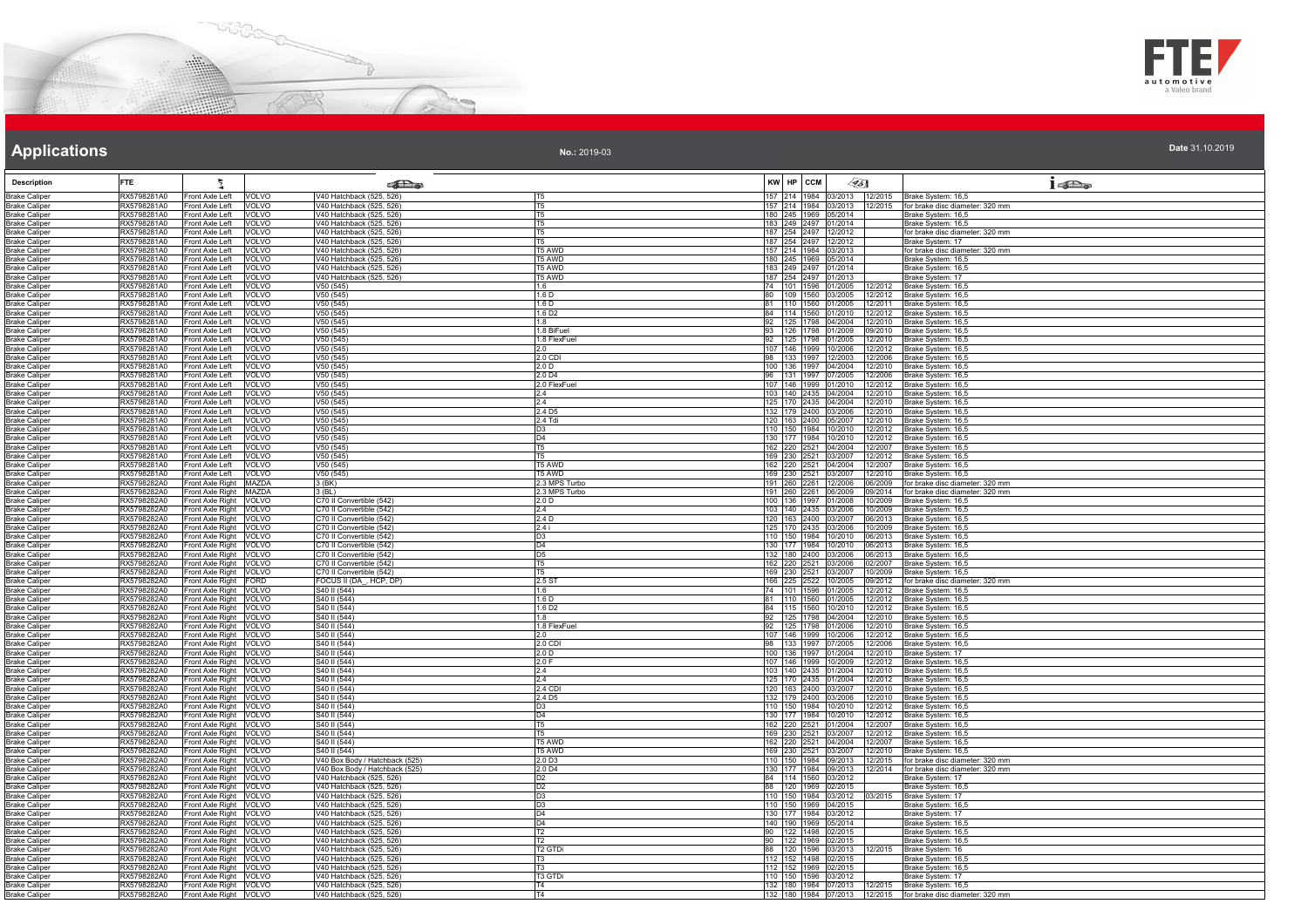



**No.:** 2019-03

| <b>Description</b>                           | <b>FTE</b>                 |                                                                                                                | <b>SE</b> a                                                              |                                                                                |                       | KW HP CCM                |                                              | ∕95∏                                     | $1 - \sum_{\alpha}$                                                                                              |
|----------------------------------------------|----------------------------|----------------------------------------------------------------------------------------------------------------|--------------------------------------------------------------------------|--------------------------------------------------------------------------------|-----------------------|--------------------------|----------------------------------------------|------------------------------------------|------------------------------------------------------------------------------------------------------------------|
| <b>Brake Caliper</b>                         | RX5798282A0                | Front Axle Right VOLVO                                                                                         | V40 Hatchback (525, 526)                                                 |                                                                                |                       |                          | 140 190 1969 08/2015                         |                                          | Brake System: 16,5                                                                                               |
| <b>Brake Caliper</b>                         | RX5798282A0                | Front Axle Right<br>VOLVO                                                                                      | V40 Hatchback (525, 526)                                                 | T4 AWD                                                                         |                       |                          | 132 180 1984 07/2013                         |                                          | for brake disc diameter: 320 mm                                                                                  |
| <b>Brake Caliper</b>                         | RX5798282A0                | Front Axle Right<br><b>VOLVO</b>                                                                               | V40 Hatchback (525, 526)                                                 | T4 AWD                                                                         |                       | 140 190 1969             |                                              | 05/2014                                  | Brake System: 16,5                                                                                               |
| <b>Brake Caliper</b><br><b>Brake Caliper</b> | RX5798282A0<br>RX5798282A0 | Front Axle Right VOLVO<br>Front Axle Right VOLVO                                                               | V40 Hatchback (525, 526)<br>V40 Hatchback (525, 526)                     | T4 GTDi<br>T <sub>5</sub>                                                      |                       |                          | 132 180 1596 03/2012<br>157 214 1984 03/2013 | 12/2015                                  | Brake System: 17<br>Brake System: 16,5                                                                           |
| <b>Brake Caliper</b>                         | RX5798282A0                | Front Axle Right VOLVO                                                                                         | V40 Hatchback (525, 526)                                                 | T5                                                                             |                       |                          |                                              |                                          | 157 214 1984 03/2013 12/2015 for brake disc diameter: 320 mm                                                     |
| <b>Brake Caliper</b>                         | RX5798282A0                | Front Axle Right VOLVO                                                                                         | V40 Hatchback (525, 526)                                                 | T5.                                                                            |                       |                          | 180 245 1969 05/2014                         |                                          | Brake System: 16,5                                                                                               |
| <b>Brake Caliper</b>                         | RX5798282A0                | Front Axle Right VOLVO                                                                                         | V40 Hatchback (525, 526)                                                 |                                                                                |                       |                          | 183 249 2497 01/2014                         |                                          | Brake System: 16,5                                                                                               |
| <b>Brake Caliper</b><br><b>Brake Caliper</b> | RX5798282A0<br>RX5798282A0 | Front Axle Right VOLVO<br>Front Axle Right VOLVO                                                               | V40 Hatchback (525, 526)<br>V40 Hatchback (525, 526)                     | <b>T5</b>                                                                      |                       |                          | 187 254 2497 12/2012<br>187 254 2497 12/2012 |                                          | Brake System: 17<br>for brake disc diameter: 320 mm                                                              |
| <b>Brake Caliper</b>                         | RX5798282A0                | Front Axle Right VOLVO                                                                                         | V40 Hatchback (525, 526)                                                 | T5 AWD                                                                         |                       |                          | 157 214 1984 03/2013                         |                                          | for brake disc diameter: 320 mm                                                                                  |
| <b>Brake Caliper</b>                         | RX5798282A0                | Front Axle Right VOLVO                                                                                         | V40 Hatchback (525, 526)                                                 | T5 AWD                                                                         |                       |                          | 180 245 1969 05/2014                         |                                          | Brake System: 16,5                                                                                               |
| <b>Brake Caliper</b>                         | RX5798282A0                | Front Axle Right<br>VOLVO                                                                                      | V40 Hatchback (525, 526)                                                 | T5 AWD                                                                         |                       |                          | 183 249 2497 01/2014                         |                                          | Brake System: 16,5                                                                                               |
| <b>Brake Caliper</b>                         | RX5798282A0                | Front Axle Right<br><b>VOLVO</b>                                                                               | V40 Hatchback (525, 526)<br>V50(545)                                     | T5 AWD<br>1.6                                                                  | 74                    | 187 254 2497<br>101 1596 |                                              | 01/2013                                  | Brake System: 17<br>Brake System: 16,5                                                                           |
| <b>Brake Caliper</b><br><b>Brake Caliper</b> | RX5798282A0<br>RX5798282A0 | Front Axle Right<br>VOLVO<br>Front Axle Right VOLVO                                                            | V50 (545)                                                                | 1.6 <sub>D</sub>                                                               | 80                    | 109 1560                 |                                              | 01/2005<br>12/2012<br>03/2005<br>12/2012 | Brake System: 16,5                                                                                               |
| <b>Brake Caliper</b>                         | RX5798282A0                | Front Axle Right VOLVO                                                                                         | V50(545)                                                                 | 1.6 <sub>D</sub>                                                               | 81                    |                          | 110 1560 01/2005                             |                                          | 12/2011 Brake System: 16,5                                                                                       |
| <b>Brake Caliper</b>                         | RX5798282A0                | Front Axle Right VOLVO                                                                                         | V50(545)                                                                 | 1.6 D <sub>2</sub>                                                             | 84                    | 114 1560                 |                                              | 01/2010<br>12/2012                       | Brake System: 16,5                                                                                               |
| <b>Brake Caliper</b><br><b>Brake Caliper</b> | RX5798282A0<br>RX5798282A0 | Front Axle Right VOLVO<br>Front Axle Right VOLVO                                                               | V50(545)<br>V50 (545)                                                    | 1.8<br>1.8 BiFuel                                                              | 92<br>93              | 125 1798                 | 126 1798 01/2009                             | 04/2004<br>12/2010<br>09/2010            | Brake System: 16,5<br>Brake System: 16,5                                                                         |
| <b>Brake Caliper</b>                         | RX5798282A0                | Front Axle Right VOLVO                                                                                         | V50 (545)                                                                | 1.8 FlexFuel                                                                   | 92                    |                          |                                              | 125 1798 01/2005 12/2010                 | Brake System: 16,5                                                                                               |
| <b>Brake Caliper</b>                         | RX5798282A0                | Front Axle Right VOLVO                                                                                         | V50(545)                                                                 | 2.0                                                                            |                       |                          |                                              |                                          | 107 146 1999 10/2006 12/2012 Brake System: 16,5                                                                  |
| <b>Brake Caliper</b>                         | RX5798282A0                | Front Axle Right VOLVO                                                                                         | V50 (545)                                                                | 2.0 CDI                                                                        | 98                    |                          |                                              | 133 1997 12/2003 12/2006                 | Brake System: 16,5                                                                                               |
| <b>Brake Caliper</b>                         | RX5798282A0                | Front Axle Right<br>VOLVO                                                                                      | V50(545)                                                                 | 2.0 D                                                                          |                       |                          | 100 136 1997 04/2004                         | 12/2010                                  | Brake System: 16,5                                                                                               |
| <b>Brake Caliper</b><br><b>Brake Caliper</b> | RX5798282A0<br>RX5798282A0 | Front Axle Right<br><b>VOLVO</b><br>Front Axle Right<br>VOLVO                                                  | V50(545)<br>V50 (545)                                                    | 2.0 <sub>D4</sub><br>2.0 FlexFue                                               |                       | 131 1997                 | 07/2005<br>107 146 1999 01/2010              | 12/2006<br>12/2012                       | Brake System: 16,5<br>Brake System: 16,5                                                                         |
| <b>Brake Caliper</b>                         | RX5798282A0                | Front Axle Right VOLVO                                                                                         | V50 (545)                                                                | 2.4                                                                            |                       |                          | 103 140 2435 04/2004                         | 12/2010                                  | Brake System: 16,5                                                                                               |
| <b>Brake Caliper</b>                         | RX5798282A0                | Front Axle Right VOLVO                                                                                         | V50(545)                                                                 | 2.4                                                                            |                       |                          |                                              |                                          | 125 170 2435 04/2004 12/2010 Brake System: 16,5                                                                  |
| <b>Brake Caliper</b>                         | RX5798282A0                | Front Axle Right VOLVO                                                                                         | V50(545)                                                                 | 2.4 D <sub>5</sub>                                                             |                       |                          | 132 179 2400 03/2006                         |                                          | 12/2010 Brake System: 16,5                                                                                       |
| <b>Brake Caliper</b><br><b>Brake Caliper</b> | RX5798282A0<br>RX5798282A0 | Front Axle Right VOLVO<br>Front Axle Right VOLVO                                                               | V50(545)<br>V50 (545)                                                    | $2.4$ Tdi<br>D3                                                                |                       |                          | 120 163 2400 05/2007<br>110 150 1984 10/2010 | 12/2010<br>12/2012                       | Brake System: 16,5<br>Brake System: 16,5                                                                         |
| <b>Brake Caliper</b>                         | RX5798282A0                | Front Axle Right VOLVO                                                                                         | V50 (545)                                                                | D4                                                                             |                       |                          |                                              | 130 177 1984 10/2010 12/2012             | Brake System: 16,5                                                                                               |
| <b>Brake Caliper</b>                         | RX5798282A0                | Front Axle Right VOLVO                                                                                         | V50(545)                                                                 | T <sub>5</sub>                                                                 |                       |                          |                                              | 162 220 2521 04/2004 12/2007             | Brake System: 16,5                                                                                               |
| <b>Brake Caliper</b>                         | RX5798282A0                | Front Axle Right VOLVO                                                                                         | V50 (545)                                                                | T5                                                                             |                       |                          |                                              |                                          | 169 230 2521 03/2007 12/2012 Brake System: 16,5                                                                  |
| <b>Brake Caliper</b><br><b>Brake Caliper</b> | RX5798282A0<br>RX5798282A0 | Front Axle Right<br>VOLVO<br>Front Axle Right<br><b>VOLVO</b>                                                  | V50(545)<br>V50 (545)                                                    | T5 AWD<br>T5 AWD                                                               |                       |                          | 169 230 2521 03/2007                         | 162 220 2521 04/2004 12/2007<br>12/2010  | Brake System: 16,5<br>Brake System: 16,5                                                                         |
| <b>Brake Caliper</b>                         | RX6098161A0                | Front Axle Left                                                                                                | MERCEDES-BENZ A-CLASS (W176)                                             | A 160 (176.041)                                                                | 75                    | 102 1595                 |                                              | 07/2015                                  | ehicle Equipment: for vehicles without sports package                                                            |
| <b>Brake Caliper</b>                         | RX6098161A0                | Front Axle Left                                                                                                | MERCEDES-BENZ A-CLASS (W176)                                             | A 160 CDI / d (176.011)                                                        | 66                    |                          | 90 1461 06/2013                              |                                          | Vehicle Equipment: for vehicles without sports package                                                           |
| <b>Brake Caliper</b>                         | RX6098161A0                | Front Axle Left                                                                                                | MERCEDES-BENZ A-CLASS (W176)                                             | A 180 (176.042)                                                                | $90 -$                |                          | 122 1595 09/2012                             | 05/2018                                  | Vehicle Equipment: for vehicles without sports package                                                           |
| <b>Brake Caliper</b><br><b>Brake Caliper</b> | RX6098161A0<br>RX6098161A0 | Front Axle Left<br>Front Axle Left                                                                             | MERCEDES-BENZ A-CLASS (W176)<br>MERCEDES-BENZ A-CLASS (W176)             | A 180 CDI (176.000)<br>A 180 CDI / d (176.012)                                 | 80                    |                          | 80 109 1796 06/2012<br>109 1461 06/2012      |                                          | Vehicle Equipment: for vehicles without sports package<br>ehicle Equipment: for vehicles without sports package  |
| <b>Brake Caliper</b>                         | RX6098161A0                | Front Axle Left                                                                                                | MERCEDES-BENZ B-CLASS (W246, W242)                                       | B 160 (246.241)                                                                |                       |                          | 75 102 1595 07/2015                          |                                          | Vehicle Equipment: for vehicles without sports package                                                           |
| <b>Brake Caliper</b>                         | RX6098161A0                | Front Axle Left                                                                                                | MERCEDES-BENZ B-CLASS (W246, W242)                                       | B 160 CDI / d (246.211)                                                        |                       |                          | 66 90 1461 05/2013                           |                                          | Vehicle Equipment: for vehicles without sports package                                                           |
| <b>Brake Caliper</b>                         | RX6098161A0                | Front Axle Left                                                                                                | MERCEDES-BENZ B-CLASS (W246, W242)                                       | B 180 (246.242)                                                                |                       |                          | 90 122 1595 11/2011                          |                                          | ehicle Equipment: for vehicles without sports package                                                            |
| <b>Brake Caliper</b><br><b>Brake Caliper</b> | RX6098161A0<br>RX6098161A0 | Front Axle Left<br>Front Axle Left                                                                             | MERCEDES-BENZ B-CLASS (W246, W242)<br>MERCEDES-BENZ B-CLASS (W246, W242) | B 180 CDI (246.200<br>B 180 CDI / d (246.212)                                  | 80                    |                          | 80 109 1796 11/2011<br>109 1461 02/2013      |                                          | /ehicle Equipment: for vehicles without sports package<br>Vehicle Equipment: for vehicles without sports package |
| <b>Brake Caliper</b>                         | RX6098161A0                | Front Axle Left                                                                                                | MERCEDES-BENZ B-CLASS (W246, W242)                                       | B 200 (246.243)                                                                |                       |                          | 115 156 1595 11/2011                         |                                          | ehicle Equipment: for vehicles without sports package                                                            |
| <b>Brake Caliper</b>                         | RX6098161A0                | Front Axle Left                                                                                                | MERCEDES-BENZ B-CLASS (W246, W242)                                       | B 200 CDI (246.201)                                                            |                       |                          | 100 136 1796 11/2011                         |                                          | Vehicle Equipment: for vehicles without sports package                                                           |
| <b>Brake Caliper</b>                         | RX6098161A0                | Front Axle Left                                                                                                | MERCEDES-BENZ B-CLASS (W246, W242)                                       | B 200 CDI / d (246.208)                                                        |                       |                          | 100 136 2143 08/2014                         |                                          | Vehicle Equipment: for vehicles without sports package                                                           |
| <b>Brake Caliper</b><br><b>Brake Caliper</b> | RX6098161A0<br>RX6098161A0 | Front Axle Left<br>Front Axle Left                                                                             | MERCEDES-BENZ B-CLASS (W246, W242)<br>MERCEDES-BENZ B-CLASS (W246, W242) | B 200 CDI / d 4-matic (246.202)<br>B 200 Natural Gas Drive / B 200 c (242.848) |                       |                          | 100 136 2143 08/2014<br>115 156 1991 11/2012 |                                          | Vehicle Equipment: for vehicles without sports package<br>Vehicle Equipment: for vehicles without sports package |
| <b>Brake Caliper</b>                         | RX6098161A0                | Front Axle Left                                                                                                | MERCEDES-BENZ B-CLASS (W246, W242)                                       | B 220 4-matic (246.247)                                                        |                       |                          | 135 184 1991 05/2013                         |                                          | /ehicle Equipment: for vehicles without sports package                                                           |
| <b>Brake Caliper</b>                         | RX6098161A0                | Front Axle Left                                                                                                | MERCEDES-BENZ B-CLASS (W246, W242                                        | B 220 CDI / d (246.203)                                                        |                       |                          | 120 163 2143 06/2013                         |                                          | /ehicle Equipment: for vehicles without sports package                                                           |
| <b>Brake Caliper</b>                         | RX6098161A0                | Front Axle Left                                                                                                | MERCEDES-BENZ B-CLASS (W246, W242)                                       | B 220 CDI / d (246.203)                                                        |                       |                          | 125 170 2143 11/2011                         |                                          | Vehicle Equipment: for vehicles without sports package                                                           |
| <b>Brake Caliper</b><br><b>Brake Caliper</b> | RX6098161A0<br>RX6098161A0 | Front Axle Left<br>Front Axle Left                                                                             | MERCEDES-BENZ B-CLASS (W246, W242)<br>MERCEDES-BENZ B-CLASS (W246, W242) | B 220 CDI / d (246.203)<br>B 220 CDI / d 4-matic (246.205)                     |                       |                          | 130 177 2143 09/2014<br>130 177 2143 09/2014 |                                          | Vehicle Equipment: for vehicles without sports package<br>Vehicle Equipment: for vehicles without sports package |
| <b>Brake Caliper</b>                         | RX6098161A0                | Front Axle Left                                                                                                | MERCEDES-BENZ B-CLASS (W246, W242)                                       | B 250 (246.244)                                                                |                       |                          | 155 211 1991 05/2012                         |                                          | Vehicle Equipment: for vehicles without sports package                                                           |
| <b>Brake Caliper</b>                         | RX6098161A0                | Front Axle Left                                                                                                | MERCEDES-BENZ B-CLASS (W246, W242)                                       | B 250 4-matic (246.246)                                                        |                       |                          | 155 211 1991 08/2014                         |                                          | ehicle Equipment: for vehicles without sports package                                                            |
| <b>Brake Caliper</b>                         | RX6098161A0                | Front Axle Left                                                                                                | MERCEDES-BENZ CLA Coupe (C117)                                           | CLA 180 (117.342)                                                              | 90                    | 122 1595                 |                                              | 01/2013                                  | ehicle Equipment: for vehicles without sports package                                                            |
| <b>Brake Caliper</b><br><b>Brake Caliper</b> | RX6098161A0<br>RX6098161A0 | Front Axle Left<br>Front Axle Left                                                                             | MERCEDES-BENZ CLA Coupe (C117)<br>MERCEDES-BENZ CLA Shooting Brake (X117 | CLA 180 CDL/ d (117.312)<br>CLA 180 (117,942)                                  | 80<br>90 <sub>0</sub> |                          | 109 1461 10/2013<br>122 1595 01/2015         |                                          | Vehicle Equipment: for vehicles without sports package<br>Vehicle Equipment: for vehicles without sports package |
| <b>Brake Caliper</b>                         | RX6098161A0                | Front Axle Left                                                                                                | MERCEDES-BENZ CLA Shooting Brake (X117)                                  | CLA 180 d (117.912)                                                            | 80                    |                          | 109 1461 07/2015                             |                                          | Vehicle Equipment: for vehicles without sports package                                                           |
| <b>Brake Caliper</b>                         | RX6098162A0                | Front Axle Right                                                                                               | MERCEDES-BENZ A-CLASS (W176)                                             | A 160 (176.041)                                                                | 75                    |                          | 102 1595 07/2015                             |                                          | /ehicle Equipment: for vehicles without sports package                                                           |
| <b>Brake Caliper</b>                         | RX6098162A0                | Front Axle Right   MERCEDES-BENZ   A-CLASS (W176)                                                              |                                                                          | A 160 CDI / d (176.011)                                                        | 66                    |                          | 90 1461 06/2013                              |                                          | Vehicle Equipment: for vehicles without sports package                                                           |
| <b>Brake Caliper</b><br><b>Brake Caliper</b> | RX6098162A0<br>RX6098162A0 | Front Axle Right MERCEDES-BENZ A-CLASS (W176)<br>Front Axle Right MERCEDES-BENZ A-CLASS (W176)                 |                                                                          | A 180 (176.042)<br>A 180 CDI (176.000)                                         | 90                    |                          | 122 1595 09/2012<br>80 109 1796 06/2012      | 05/2018                                  | Vehicle Equipment: for vehicles without sports package<br>/ehicle Equipment: for vehicles without sports package |
| <b>Brake Caliper</b>                         | RX6098162A0                | Front Axle Right MERCEDES-BENZ A-CLASS (W176)                                                                  |                                                                          | A 180 CDI / d (176.012)                                                        | 80                    |                          | 109 1461 06/2012                             |                                          | /ehicle Equipment: for vehicles without sports package                                                           |
| <b>Brake Caliper</b>                         | RX6098162A0                | Front Axle Right MERCEDES-BENZ B-CLASS (W246, W242)                                                            |                                                                          | B 160 (246.241)                                                                |                       |                          | 75 102 1595 07/2015                          |                                          | Vehicle Equipment: for vehicles without sports package                                                           |
| <b>Brake Caliper</b>                         | RX6098162A0                | Front Axle Right MERCEDES-BENZ B-CLASS (W246, W242)                                                            |                                                                          | 3 160 CDI / d (246.211)                                                        | 66                    |                          | 90 1461 05/2013                              |                                          | ehicle Equipment: for vehicles without sports package                                                            |
| <b>Brake Caliper</b><br><b>Brake Caliper</b> | RX6098162A0<br>RX6098162A0 | Front Axle Right   MERCEDES-BENZ   B-CLASS (W246, W242)<br>Front Axle Right MERCEDES-BENZ B-CLASS (W246, W242) |                                                                          | B 180 (246.242)<br>B 180 CDI (246.200)                                         | 90<br>80              |                          | 122 1595 11/2011<br>109 1796 11/2011         |                                          | /ehicle Equipment: for vehicles without sports package<br>Vehicle Equipment: for vehicles without sports package |
| <b>Brake Caliper</b>                         | RX6098162A0                | Front Axle Right MERCEDES-BENZ B-CLASS (W246, W242)                                                            |                                                                          | B 180 CDI / d (246.212)                                                        | 80                    |                          | 109 1461 02/2013                             |                                          | Vehicle Equipment: for vehicles without sports package                                                           |
| <b>Brake Caliper</b>                         | RX6098162A0                | Front Axle Right   MERCEDES-BENZ   B-CLASS (W246, W242)                                                        |                                                                          | B 200 (246.243)                                                                |                       |                          | 115 156 1595 11/2011                         |                                          | Vehicle Equipment: for vehicles without sports package                                                           |
| <b>Brake Caliper</b>                         | RX6098162A0                | Front Axle Right MERCEDES-BENZ B-CLASS (W246, W242)                                                            |                                                                          | B 200 CDI (246.201)                                                            |                       |                          | 100 136 1796 11/2011                         |                                          | Vehicle Equipment: for vehicles without sports package                                                           |
| <b>Brake Caliper</b>                         | RX6098162A0                | Front Axle Right MERCEDES-BENZ B-CLASS (W246, W242)<br>Front Axle Right MERCEDES-BENZ B-CLASS (W246, W242)     |                                                                          | B 200 CDI / d (246.208<br>B 200 CDI / d 4-matic (246.202)                      |                       |                          | 100 136 2143 08/2014<br>100 136 2143 08/2014 |                                          | /ehicle Equipment: for vehicles without sports package<br>Vehicle Equipment: for vehicles without sports package |
| <b>Brake Caliper</b><br><b>Brake Caliper</b> | RX6098162A0<br>RX6098162A0 | Front Axle Right MERCEDES-BENZ B-CLASS (W246, W242)                                                            |                                                                          | B 200 Natural Gas Drive / B 200 c (242.848)                                    |                       |                          | 115 156 1991 11/2012                         |                                          | Vehicle Equipment: for vehicles without sports package                                                           |
| <b>Brake Caliper</b>                         | RX6098162A0                | Front Axle Right   MERCEDES-BENZ   B-CLASS (W246, W242)                                                        |                                                                          | B 220 4-matic (246.247)                                                        |                       |                          | 135 184 1991 05/2013                         |                                          | Vehicle Equipment: for vehicles without sports package                                                           |
| <b>Brake Caliper</b>                         | RX6098162A0                | Front Axle Right MERCEDES-BENZ B-CLASS (W246, W242)                                                            |                                                                          | B 220 CDI / d (246.203)                                                        |                       |                          | 120 163 2143 06/2013                         |                                          | Vehicle Equipment: for vehicles without sports package                                                           |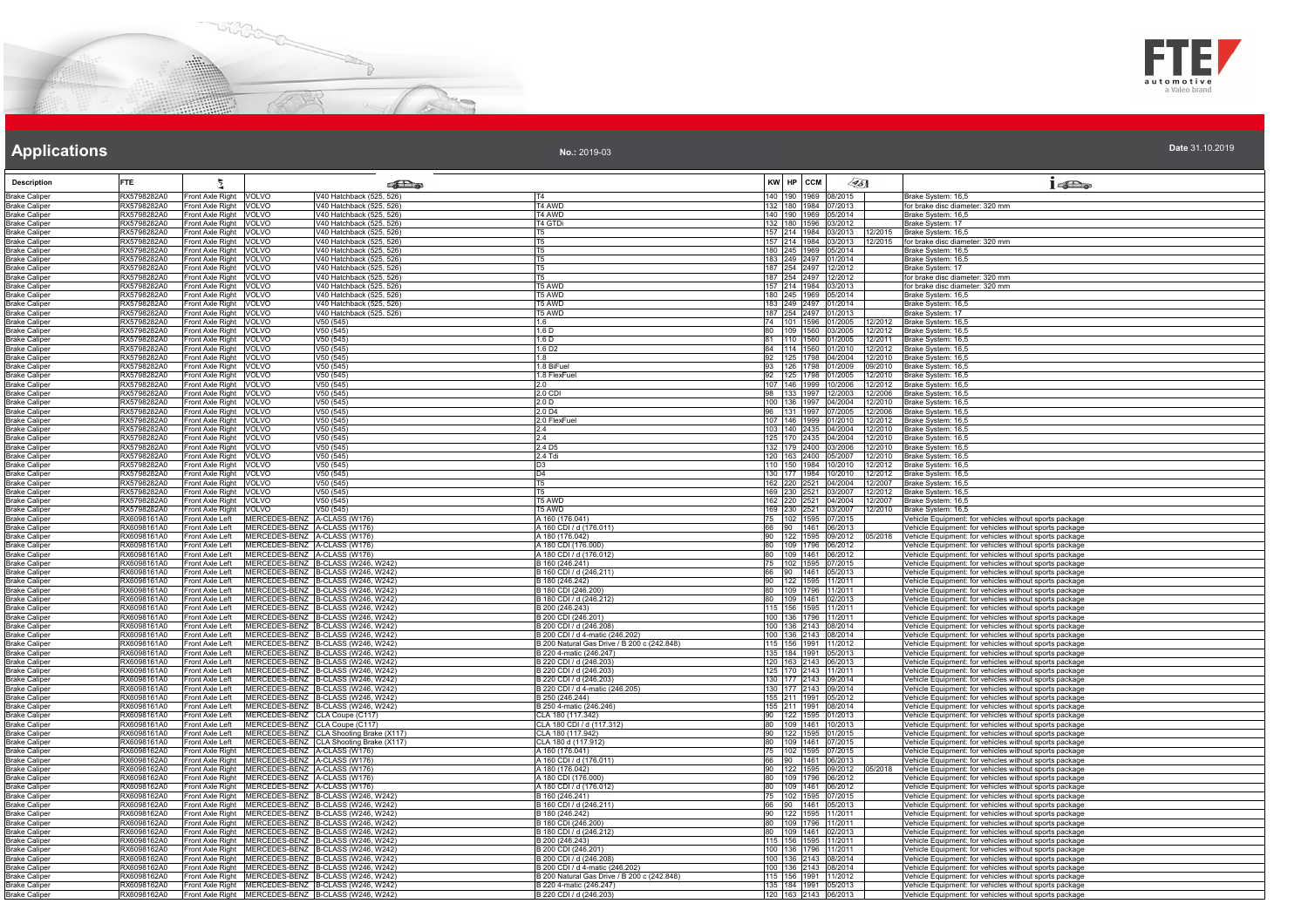



**No.:** 2019-03

| <b>Description</b>                           | <b>FTE</b>                 |                                                      |                                                                                                             | கில                                          | KW HP CCM                                    |                  | $\mathscr{G}_{5}$            | 16D <sub>o</sub>                                                                                                 |
|----------------------------------------------|----------------------------|------------------------------------------------------|-------------------------------------------------------------------------------------------------------------|----------------------------------------------|----------------------------------------------|------------------|------------------------------|------------------------------------------------------------------------------------------------------------------|
| <b>Brake Caliper</b>                         | RX6098162A0                |                                                      | Front Axle Right MERCEDES-BENZ B-CLASS (W246, W242)                                                         | B 220 CDI / d (246.203)                      | 125 170 2143 11/2011                         |                  |                              | Vehicle Equipment: for vehicles without sports package                                                           |
| <b>Brake Caliper</b>                         | RX6098162A0                |                                                      | Front Axle Right MERCEDES-BENZ B-CLASS (W246, W242)                                                         | B 220 CDI / d (246.203)                      | 130 177 2143 09/2014                         |                  |                              | Vehicle Equipment: for vehicles without sports package                                                           |
| <b>Brake Caliper</b>                         | RX6098162A0                |                                                      | Front Axle Right MERCEDES-BENZ B-CLASS (W246, W242)                                                         | B 220 CDI / d 4-matic (246.205)              | 130 177 2143 09/2014                         |                  |                              | Vehicle Equipment: for vehicles without sports package                                                           |
| <b>Brake Caliper</b>                         | RX6098162A0                |                                                      | Front Axle Right MERCEDES-BENZ B-CLASS (W246, W242)                                                         | B 250 (246.244)                              | 155 211 1991 05/2012                         |                  |                              | Vehicle Equipment: for vehicles without sports package                                                           |
| <b>Brake Caliper</b><br><b>Brake Caliper</b> | RX6098162A0<br>RX6098162A0 |                                                      | Front Axle Right MERCEDES-BENZ B-CLASS (W246, W242)<br>Front Axle Right MERCEDES-BENZ CLA Coupe (C117)      | B 250 4-matic (246.246)<br>CLA 180 (117.342) | 155 211 1991 08/2014<br>90 122 1595 01/2013  |                  |                              | Vehicle Equipment: for vehicles without sports package<br>Vehicle Equipment: for vehicles without sports package |
| <b>Brake Caliper</b>                         | RX6098162A0                |                                                      |                                                                                                             | CLA 180 CDI / d (117.312)                    | 80                                           | 109 1461 10/2013 |                              | Vehicle Equipment: for vehicles without sports package                                                           |
| <b>Brake Caliper</b>                         | RX6098162A0                |                                                      | Front Axle Right MERCEDES-BENZ CLA Coupe (C117)<br>Front Axle Right MERCEDES-BENZ CLA Shooting Brake (X117) | CLA 180 (117.942)                            | 90 122 1595 01/2015                          |                  |                              | Vehicle Equipment: for vehicles without sports package                                                           |
| <b>Brake Caliper</b>                         | RX6098162A0                |                                                      | Front Axle Right MERCEDES-BENZ CLA Shooting Brake (X117)                                                    | CLA 180 d (117.912)                          | 80 109 1461 07/2015                          |                  |                              | Vehicle Equipment: for vehicles without sports package                                                           |
| <b>Brake Caliper</b><br><b>Brake Caliper</b> | RX6098171A0<br>RX6098171A0 | Front Axle Left HYUNDAI<br>Front Axle Left           | ix35 (LM, EL, ELH)<br><b>HYUNDAI</b><br>ix35 (LM, EL, ELH)                                                  | 1.6<br>1.7 CRDi                              | 99 135 1591 11/2010<br>85 116 1685 11/2010   |                  |                              |                                                                                                                  |
| <b>Brake Caliper</b>                         | RX6098171A0                | Front Axle Left                                      | <b>HYUNDAI</b><br>ix35 (LM, EL, ELH)                                                                        | 2.0                                          | 120 163 1998 01/2010                         |                  |                              |                                                                                                                  |
| <b>Brake Caliper</b>                         | RX6098171A0                | Front Axle Left                                      | ix35 (LM, EL, ELH)<br><b>HYUNDAI</b>                                                                        | 2.0                                          | 122 166 1998 01/2010                         |                  |                              |                                                                                                                  |
| <b>Brake Caliper</b>                         | RX6098171A0<br>RX6098171A0 | Front Axle Left                                      | <b>HYUNDAI</b><br>ix35 (LM, EL, ELH)                                                                        | 2.0                                          | 113 154 1999 08/2013                         |                  | 12/2015                      |                                                                                                                  |
| <b>Brake Caliper</b><br><b>Brake Caliper</b> | RX6098171A0                | Front Axle Left<br>Front Axle Left                   | <b>HYUNDAI</b><br>ix35 (LM, EL, ELH)<br><b>HYUNDAI</b><br>ix35 (LM, EL, ELH)                                | 2.0<br>2.0 4WD                               | 114 155 1999 11/2013<br>120 163 1998 01/2010 |                  |                              |                                                                                                                  |
| <b>Brake Caliper</b>                         | RX6098171A0                | Front Axle Left                                      | <b>HYUNDAI</b><br>ix35 (LM, EL, ELH)                                                                        | 20 4 WD                                      | 116 158 1999 09/2014                         |                  |                              |                                                                                                                  |
| <b>Brake Caliper</b>                         | RX6098171A0                | Front Axle Left                                      | <b>HYUNDAI</b><br>ix35 (LM, EL, ELH)                                                                        | 2.0 AWD                                      | 114 155 1999 11/2013                         |                  |                              |                                                                                                                  |
| <b>Brake Caliper</b>                         | RX6098171A0                | Front Axle Left                                      | <b>HYUNDAI</b><br>ix35 (LM, EL, ELH)                                                                        | 2.0 CRDi                                     | 100 136 1995 01/2010                         |                  |                              |                                                                                                                  |
| <b>Brake Caliper</b><br><b>Brake Caliper</b> | RX6098171A0<br>RX6098171A0 | Front Axle Left<br>Front Axle Left                   | ix35 (LM, EL, ELH)<br><b>HYUNDAI</b><br><b>HYUNDAI</b><br>ix35 (LM, EL, ELH)                                | 2.0 CRDi<br>2.0 CRDi                         | 130 177 1995 01/2012                         |                  | 132 179 1995 01/2010 06/2015 |                                                                                                                  |
| <b>Brake Caliper</b>                         | RX6098171A0                | Front Axle Left                                      | <b>HYUNDAI</b><br>ix35 (LM, EL, ELH)                                                                        | 2.0 CRDi                                     | 135 184 1995 01/2012                         |                  |                              |                                                                                                                  |
| <b>Brake Caliper</b>                         | RX6098171A0                | Front Axle Left                                      | <b>HYUNDAI</b><br>ix35 (LM, EL, ELH)                                                                        | 2.0 CRDi 4WD                                 | 100 136 1995 01/2010                         |                  |                              |                                                                                                                  |
| <b>Brake Caliper</b>                         | RX6098171A0                | Front Axle Left                                      | <b>HYUNDAI</b><br>ix35 (LM, EL, ELH)                                                                        | 2.0 CRDi 4WD                                 | 130 177 1995 01/2011                         |                  |                              |                                                                                                                  |
| <b>Brake Caliper</b><br><b>Brake Caliper</b> | RX6098171A0<br>RX6098171A0 | Front Axle Left<br>Front Axle Left                   | <b>HYUNDAI</b><br>ix35 (LM, EL, ELH)<br><b>HYUNDAI</b><br>ix35 (LM, EL, ELH)                                | 2.0 CRDi 4WD<br>2.0 CRDi 4WD                 | 132 179 1995 01/2010<br>135 184 1995 01/2010 |                  | 06/2015                      |                                                                                                                  |
| <b>Brake Caliper</b>                         | RX6098171A0                | Front Axle Left                                      | ix35 (LM, EL, ELH)<br><b>HYUNDAI</b>                                                                        | 2.0 CVVT                                     | 110 150 1998 08/2009                         |                  |                              |                                                                                                                  |
| <b>Brake Caliper</b>                         | RX6098171A0                | Front Axle Left                                      | <b>HYUNDAI</b><br>ix35 (LM, EL, ELH)                                                                        | 2.0 CVVT                                     | 110 150 1999 08/2013                         |                  | 12/2015                      |                                                                                                                  |
| <b>Brake Caliper</b>                         | RX6098171A0                | Front Axle Left                                      | <b>HYUNDAI</b><br>ix35 (LM, EL, ELH)                                                                        | 2.0 CVVT 4WD                                 | 122 166 1999 08/2009                         |                  |                              |                                                                                                                  |
| <b>Brake Caliper</b><br><b>Brake Caliper</b> | RX6098171A0<br>RX6098171A0 | Front Axle Left<br>Front Axle Left                   | <b>HYUNDAI</b><br>ix35 (LM, EL, ELH)<br><b>HYUNDAI</b><br>ix35 (LM, EL, ELH)                                | 2.0 CVVT 4WD<br>2.0 CVVT AWD                 | 110 150 1999 08/2013<br>110 150 1998 08/2009 |                  | 12/2015                      |                                                                                                                  |
| <b>Brake Caliper</b>                         | RX6098171A0                | Front Axle Left                                      | <b>HYUNDAI</b><br>ix35 (LM, EL, ELH)                                                                        | 2.0 GDi                                      | 122 166 1999 08/2013                         |                  |                              |                                                                                                                  |
| <b>Brake Caliper</b>                         | RX6098171A0                | Front Axle Left                                      | <b>HYUNDAI</b><br>ix35 (LM, EL, ELH)                                                                        | 2.0 GDi 4WD                                  | 122 166 1999 08/2013                         |                  |                              |                                                                                                                  |
| <b>Brake Caliper</b>                         | RX6098171A0                | Front Axle Left                                      | <b>HYUNDAI</b><br>ix35 (LM, EL, ELH)                                                                        | 2.4 4WD                                      | 129 175 2359 09/2012                         |                  | 12/2013                      |                                                                                                                  |
| <b>Brake Caliper</b>                         | RX6098171A0<br>RX6098171A0 | Front Axle Left<br>Front Axle Left                   | <b>HYUNDAI</b><br>ix35 (LM, EL, ELH)<br><b>HYUNDAI</b><br>ix35 (LM, EL, ELH)                                | 2.4 4WD<br>2.4 DCVVT-I 4WD                   | 130 177 2359 01/2010<br>128 174 2359 07/2010 |                  | 12/2013                      |                                                                                                                  |
| <b>Brake Caliper</b><br><b>Brake Caliper</b> | RX6098171A0                | Front Axle Left                                      | <b>HYUNDAI</b><br>ix35 (LM, EL, ELH)                                                                        | <b>FCEV</b>                                  | 53 72 0                                      | 10/2012          |                              |                                                                                                                  |
| <b>Brake Caliper</b>                         | RX6098171A0                | Front Axle Left                                      | ix35 (LM, EL, ELH)<br><b>HYUNDAI</b>                                                                        | Fuel Cell                                    | 100 136 0                                    | 09/2014          |                              |                                                                                                                  |
| <b>Brake Caliper</b>                         | RX6098171A0                | Front Axle Left                                      | KIA<br>SPORTAGE (SL)                                                                                        | 1.6 GDI                                      | 99 135 1591 02/2011                          |                  |                              |                                                                                                                  |
| <b>Brake Caliper</b><br><b>Brake Caliper</b> | RX6098171A0<br>RX6098171A0 | Front Axle Left KIA<br>Front Axle Left               | SPORTAGE (SL)<br>KIA<br>SPORTAGE (SL)                                                                       | 1.6 LPG<br>1.7 CRDi                          | 85 116 1685 12/2010                          |                  | 99 135 1591 01/2014 12/2015  |                                                                                                                  |
| <b>Brake Caliper</b>                         | RX6098171A0                | Front Axle Left                                      | KIA<br>SPORTAGE (SL)                                                                                        | 2.0 CRDi                                     | 100 136 1995 07/2010                         |                  |                              |                                                                                                                  |
| <b>Brake Caliper</b>                         | RX6098171A0                | Front Axle Left                                      | KIA<br>SPORTAGE (SL)                                                                                        | 2.0 CRDi                                     | 130 177 1995 08/2012                         |                  |                              |                                                                                                                  |
| <b>Brake Caliper</b>                         | RX6098171A0                | Front Axle Left                                      | KIA<br>SPORTAGE (SL)                                                                                        | 2.0 CRDi                                     | 135 184 1995 08/2010                         |                  |                              |                                                                                                                  |
| <b>Brake Caliper</b><br><b>Brake Caliper</b> | RX6098171A0<br>RX6098171A0 | Front Axle Left KIA<br>Front Axle Left               | SPORTAGE (SL)<br>SPORTAGE (SL)<br>KIA                                                                       | 2.0 CRDi AWD<br>2.0 CRDi AWD                 | 100 136 1995 07/2010<br>130 177 1995 08/2012 |                  |                              |                                                                                                                  |
| <b>Brake Caliper</b>                         | RX6098171A0                | Front Axle Left                                      | KIA<br>SPORTAGE (SL)                                                                                        | 2.0 CRDi AWD                                 | 135 184 1995 08/2010                         |                  |                              |                                                                                                                  |
| <b>Brake Caliper</b>                         | RX6098171A0                | Front Axle Left                                      | SPORTAGE (SL)<br>KIA                                                                                        | 2.0 CVVT                                     |                                              |                  | 110 150 1998 06/2010 12/2013 |                                                                                                                  |
| <b>Brake Caliper</b>                         | RX6098171A0                | Front Axle Left                                      | KIA<br>SPORTAGE (SL)                                                                                        | 2.0 CVVT                                     |                                              |                  | 110 150 1999 01/2014 12/2015 |                                                                                                                  |
| <b>Brake Caliper</b><br><b>Brake Caliper</b> | RX6098171A0<br>RX6098171A0 | Front Axle Left KIA<br>Front Axle Left KIA           | SPORTAGE (SL)<br>SPORTAGE (SL)                                                                              | 2.0 CVVT<br>2.0 CVVT                         | 120 163 1998 07/2010                         |                  | 113 154 1998 11/2014 12/2015 |                                                                                                                  |
| <b>Brake Caliper</b>                         | RX6098171A0                | Front Axle Left                                      | KIA<br>SPORTAGE (SL)                                                                                        | 2.0 CVVT                                     | 122 166 1998 07/2010                         |                  |                              |                                                                                                                  |
| <b>Brake Caliper</b>                         | RX6098171A0                | Front Axle Left                                      | SPORTAGE (SL)<br>KIA                                                                                        | 2.0 CVVT AWD                                 |                                              |                  | 110 150 1999 01/2014 12/2015 |                                                                                                                  |
| <b>Brake Caliper</b>                         | RX6098171A0                | Front Axle Left                                      | KIA<br>SPORTAGE (SL)                                                                                        | 2.0 CVVT AWD                                 |                                              |                  | 110 150 1998 06/2010 12/2013 |                                                                                                                  |
| <b>Brake Caliper</b><br><b>Brake Caliper</b> | RX6098171A0<br>RX6098171A0 | Front Axle Left<br>Front Axle Left KIA               | KIA<br>SPORTAGE (SL)<br>SPORTAGE (SL)                                                                       | 2.0 CVVT AWD<br>2.0 CVVT AWD                 | 120 163 1998 07/2010                         |                  | 113 154 1999 11/2014 12/2015 |                                                                                                                  |
| <b>Brake Caliper</b>                         | RX6098171A0                | Front Axle Left KIA                                  | SPORTAGE (SL)                                                                                               | 2.0 CVVT AWD                                 | 122 166 1998 07/2010                         |                  |                              |                                                                                                                  |
| <b>Brake Caliper</b>                         | RX6098171A0                | Front Axle Left                                      | <b>SPORTAGE (SL)</b><br>KIA                                                                                 | 2.0 GDI                                      | 122 166 1998 02/2014                         |                  |                              |                                                                                                                  |
| <b>Brake Caliper</b>                         | RX6098171A0                | Front Axle Left                                      | KIA<br>SPORTAGE (SL)                                                                                        | 2.0 GDI AWD                                  | 122 166 1998 02/2014                         |                  |                              |                                                                                                                  |
| <b>Brake Caliper</b><br><b>Brake Caliper</b> | RX6098171A0<br>RX6098172A0 | Front Axle Left<br>Front Axle Right HYUNDAI          | KIA<br>SPORTAGE (SL)<br>ix35 (LM, EL, ELH)                                                                  | 2.4 i AWD<br>1.6                             | 130 177 2359 08/2010<br>99 135 1591 11/2010  |                  |                              |                                                                                                                  |
| <b>Brake Caliper</b>                         | RX6098172A0                | Front Axle Right HYUNDAI                             | ix35 (LM, EL, ELH)                                                                                          | 1.7 CRDi                                     | 85 116 1685 11/2010                          |                  |                              |                                                                                                                  |
| <b>Brake Caliper</b>                         | RX6098172A0                | Front Axle Right HYUNDAI                             | ix35 (LM, FL, FLH)                                                                                          | 2.0                                          | 120 163 1998 01/2010                         |                  |                              |                                                                                                                  |
| <b>Brake Caliper</b>                         | RX6098172A0                | Front Axle Right HYUNDAI                             | ix35 (LM, EL, ELH)                                                                                          | 2.0                                          | 122 166 1998 01/2010                         |                  |                              |                                                                                                                  |
| <b>Brake Caliper</b><br><b>Brake Caliper</b> | RX6098172A0<br>RX6098172A0 | Front Axle Right HYUNDAI<br>Front Axle Right HYUNDAI | ix35 (LM, EL, ELH)<br>ix35 (LM, EL, ELH)                                                                    | 2.0<br>2.0                                   | 114 155 1999 11/2013                         |                  | 113 154 1999 08/2013 12/2015 |                                                                                                                  |
| <b>Brake Caliper</b>                         | RX6098172A0                | Front Axle Right HYUNDAI                             | ix35 (LM, EL, ELH)                                                                                          | 2.0 4WD                                      | 120 163 1998 01/2010                         |                  |                              |                                                                                                                  |
| <b>Brake Caliper</b>                         | RX6098172A0                | Front Axle Right HYUNDAI                             | ix35 (LM, EL, ELH)                                                                                          | 2.0 4WD                                      | 116 158 1999 09/2014                         |                  |                              |                                                                                                                  |
| <b>Brake Caliper</b>                         | RX6098172A0                | Front Axle Right HYUNDAI                             | ix35 (LM, EL, ELH)                                                                                          | 2.0 AWD                                      | 114 155 1999 11/2013                         |                  |                              |                                                                                                                  |
| <b>Brake Caliper</b><br><b>Brake Caliper</b> | RX6098172A0<br>RX6098172A0 | Front Axle Right HYUNDAI<br>Front Axle Right HYUNDAI | ix35 (LM, EL, ELH)<br>ix35 (LM, EL, ELH)                                                                    | 2.0 CRDi<br>2.0 CRDi                         | 100 136 1995<br>130 177 1995 01/2012         | 1/2010           |                              |                                                                                                                  |
| <b>Brake Caliper</b>                         | RX6098172A0                | Front Axle Right HYUNDAI                             | ix35 (LM, EL, ELH)                                                                                          | 2.0 CRDi                                     |                                              |                  | 132 179 1995 01/2010 06/2015 |                                                                                                                  |
| <b>Brake Caliper</b>                         | RX6098172A0                | Front Axle Right HYUNDAI                             | ix35 (LM, FL, FLH)                                                                                          | 2.0 CRDi                                     | 135 184 1995 01/2012                         |                  |                              |                                                                                                                  |
| <b>Brake Caliper</b>                         | RX6098172A0                | Front Axle Right HYUNDAI                             | lix35 (LM, EL, ELH)                                                                                         | 2.0 CRDi 4WD                                 | 100 136 1995 01/2010                         |                  |                              |                                                                                                                  |
| <b>Brake Caliper</b><br><b>Brake Caliper</b> | RX6098172A0<br>RX6098172A0 | Front Axle Right HYUNDAI<br>Front Axle Right HYUNDAI | ix35 (LM, EL, ELH)<br>ix35 (LM, EL, ELH)                                                                    | 2.0 CRDi 4WD<br>2.0 CRDi 4WD                 | 130 177 1995 01/2011<br>132 179 1995 01/2010 |                  | 06/2015                      |                                                                                                                  |
| <b>Brake Caliper</b>                         | RX6098172A0                | Front Axle Right HYUNDAI                             | ix35 (LM, EL, ELH)                                                                                          | 2.0 CRDi 4WD                                 | 135 184 1995 01/2010                         |                  |                              |                                                                                                                  |
| <b>Brake Caliper</b>                         | RX6098172A0                | Front Axle Right HYUNDAI                             | ix35 (LM, EL, ELH)                                                                                          | 2.0 CVVT                                     | 110 150 1998 08/2009                         |                  |                              |                                                                                                                  |
| <b>Brake Caliper</b>                         | RX6098172A0                | Front Axle Right HYUNDAI                             | ix35 (LM, EL, ELH)                                                                                          | 2.0 CVVT                                     |                                              |                  | 110 150 1999 08/2013 12/2015 |                                                                                                                  |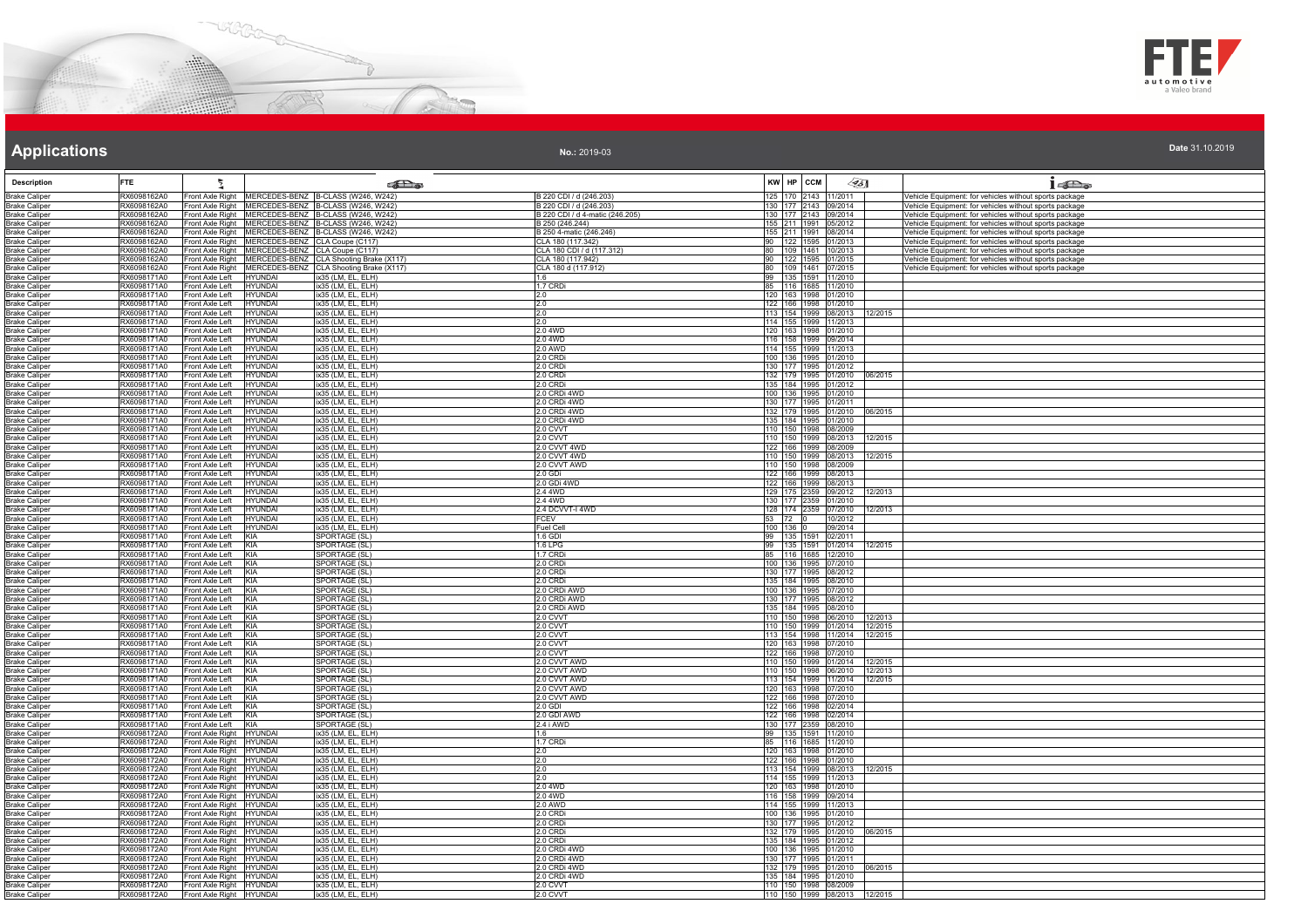



| Date 31.10.2019 |  |  |  |  |
|-----------------|--|--|--|--|
|                 |  |  |  |  |

| <b>Description</b>                           | <b>FTE</b>                 |                                                                    | <b>Pas</b>                               |                                          | KW HP CCM                                    | $\mathscr{G}_{5}$ |                              | 1520                                                               |
|----------------------------------------------|----------------------------|--------------------------------------------------------------------|------------------------------------------|------------------------------------------|----------------------------------------------|-------------------|------------------------------|--------------------------------------------------------------------|
|                                              |                            |                                                                    |                                          |                                          |                                              |                   |                              |                                                                    |
| <b>Brake Caliper</b>                         | RX6098172A0<br>RX6098172A0 | Front Axle Right<br><b>HYUNDAI</b>                                 | ix35 (LM, EL, ELH)                       | 2.0 CVVT 4WD<br>2.0 CVVT 4WD             | 122 166 1999 08/2009                         |                   | 110 150 1999 08/2013 12/2015 |                                                                    |
| <b>Brake Caliper</b><br><b>Brake Caliper</b> | RX6098172A0                | Front Axle Right HYUNDAI<br>Front Axle Right<br><b>HYUNDAI</b>     | ix35 (LM, EL, ELH)<br>ix35 (LM, EL, ELH) | 2.0 CVVT AWD                             | 110 150 1998 08/2009                         |                   |                              |                                                                    |
| <b>Brake Caliper</b>                         | RX6098172A0                | Front Axle Right<br><b>HYUNDAI</b>                                 | ix35 (LM, EL, ELH)                       | 2.0 GDi                                  | 122 166 1999 08/2013                         |                   |                              |                                                                    |
| <b>Brake Caliper</b>                         | RX6098172A0                | Front Axle Right HYUNDAI                                           | ix35 (LM. EL. ELH)                       | 2.0 GDi 4WD                              | 122 166 1999 08/2013                         |                   |                              |                                                                    |
| <b>Brake Caliper</b>                         | RX6098172A0                | Front Axle Right HYUNDAI                                           | ix35 (LM, EL, ELH)                       | 2.4 4WD                                  | 129 175 2359 09/2012                         |                   | 12/2013                      |                                                                    |
| <b>Brake Caliper</b>                         | RX6098172A0                | Front Axle Right HYUNDAI                                           | ix35 (LM, EL, ELH)                       | 2.4 4WD                                  | 130 177 2359 01/2010                         |                   |                              |                                                                    |
| <b>Brake Caliper</b><br><b>Brake Caliper</b> | RX6098172A0<br>RX6098172A0 | Front Axle Right<br><b>HYUNDAI</b>                                 | ix35 (LM, EL, ELH)<br>ix35 (LM, EL, ELH) | 2.4 DCVVT-I 4WD<br>FCEV                  | 128 174 2359 07/2010<br>53 72 0              | 10/2012           | 2/2013                       |                                                                    |
| <b>Brake Caliper</b>                         | RX6098172A0                | Front Axle Right HYUNDAI<br>Front Axle Right HYUNDAI               | ix35 (LM, EL, ELH)                       | <b>Fuel Cell</b>                         | 100 136 0                                    | 09/2014           |                              |                                                                    |
| <b>Brake Caliper</b>                         | RX6098172A0                | Front Axle Right KIA                                               | SPORTAGE (SL)                            | 1.6 GDI                                  | 99 135 1591 02/2011                          |                   |                              |                                                                    |
| <b>Brake Caliper</b>                         | RX6098172A0                | Front Axle Right KIA                                               | SPORTAGE (SL)                            | $1.6$ LPG                                |                                              |                   | 99 135 1591 01/2014 12/2015  |                                                                    |
| <b>Brake Caliper</b>                         | RX6098172A0                | Front Axle Right KIA                                               | SPORTAGE (SL)                            | 1.7 CRDi                                 | 85 116 1685 12/2010                          |                   |                              |                                                                    |
| <b>Brake Caliper</b>                         | RX6098172A0                | Front Axle Right KIA                                               | SPORTAGE (SL)                            | 2.0 CRDi                                 | 100 136 1995 07/2010                         |                   |                              |                                                                    |
| <b>Brake Caliper</b><br><b>Brake Caliper</b> | RX6098172A0<br>RX6098172A0 | Front Axle Right KIA<br>Front Axle Right KIA                       | SPORTAGE (SL)<br>SPORTAGE (SL)           | 2.0 CRDi<br>2.0 CRDi                     | 130 177 1995 08/2012<br>135 184 1995 08/2010 |                   |                              |                                                                    |
| <b>Brake Caliper</b>                         | RX6098172A0                | Front Axle Right KIA                                               | <b>SPORTAGE (SL)</b>                     | 2.0 CRDi AWD                             | 100 136 1995 07/2010                         |                   |                              |                                                                    |
| <b>Brake Caliper</b>                         | RX6098172A0                | Front Axle Right KIA                                               | SPORTAGE (SL)                            | 2.0 CRDi AWD                             | 130 177 1995 08/2012                         |                   |                              |                                                                    |
| <b>Brake Caliper</b>                         | RX6098172A0                | Front Axle Right KIA                                               | <b>SPORTAGE (SL)</b>                     | 2.0 CRDi AWD                             | 135 184 1995 08/2010                         |                   |                              |                                                                    |
| <b>Brake Caliper</b>                         | RX6098172A0                | Front Axle Right KIA                                               | SPORTAGE (SL)                            | 2.0 CVVT                                 |                                              |                   | 110 150 1998 06/2010 12/2013 |                                                                    |
| <b>Brake Caliper</b>                         | RX6098172A0                | Front Axle Right KIA                                               | SPORTAGE (SL)                            | 2.0 CVVT                                 |                                              |                   | 110 150 1999 01/2014 12/2015 |                                                                    |
| <b>Brake Caliper</b><br><b>Brake Caliper</b> | RX6098172A0<br>RX6098172A0 | Front Axle Right KIA<br>Front Axle Right KIA                       | SPORTAGE (SL)<br>SPORTAGE (SL)           | 2.0 CVVT<br>2.0 CVVT                     | 120 163 1998 07/2010                         |                   | 113 154 1998 11/2014 12/2015 |                                                                    |
| <b>Brake Caliper</b>                         | RX6098172A0                | Front Axle Right KIA                                               | SPORTAGE (SL)                            | 2.0 CVVT                                 | 122 166 1998 07/2010                         |                   |                              |                                                                    |
| <b>Brake Caliper</b>                         | RX6098172A0                | Front Axle Right KIA                                               | SPORTAGE (SL)                            | 2.0 CVVT AWD                             | 110 150 1999 01/2014                         |                   | 12/2015                      |                                                                    |
| <b>Brake Caliper</b>                         | RX6098172A0                | Front Axle Right KIA                                               | SPORTAGE (SL)                            | 2.0 CVVT AWD                             | 110 150 1998 06/2010                         |                   | 12/2013                      |                                                                    |
| <b>Brake Caliper</b>                         | RX6098172A0                | Front Axle Right KIA                                               | SPORTAGE (SL)                            | 2.0 CVVT AWD                             | 113 154 1999 11/2014                         |                   | 12/2015                      |                                                                    |
| <b>Brake Caliper</b>                         | RX6098172A0                | Front Axle Right KIA                                               | SPORTAGE (SL)                            | 2.0 CVVT AWD                             | 120 163 1998 07/2010                         |                   |                              |                                                                    |
| <b>Brake Caliper</b><br><b>Brake Caliper</b> | RX6098172A0<br>RX6098172A0 | Front Axle Right KIA<br>Front Axle Right KIA                       | SPORTAGE (SL)<br>SPORTAGE (SL)           | 2.0 CVVT AWD<br>$2.0$ GDI                | 122 166 1998 07/2010<br>122 166 1998 02/2014 |                   |                              |                                                                    |
| <b>Brake Caliper</b>                         | RX6098172A0                | Front Axle Right KIA                                               | SPORTAGE (SL)                            | 2.0 GDI AWD                              | 122 166 1998 02/2014                         |                   |                              |                                                                    |
| <b>Brake Caliper</b>                         | RX6098172A0                | Front Axle Right KIA                                               | SPORTAGE (SL)                            | 2.4 i AWD                                | 130 177 2359 08/2010                         |                   |                              |                                                                    |
| <b>Brake Caliper</b>                         | RX6098177A0                | Front Axle Left<br>VOLVO                                           | S60 II (134)                             | 1.5T <sub>2</sub>                        | 90 122 1498 10/2015                          |                   |                              | Brake System: 17,5                                                 |
| <b>Brake Caliper</b>                         | RX6098177A0                | Front Axle Left<br><b>VOLVO</b>                                    | S60 II (134)                             | 1.5T3                                    | 112 152 1498 03/2015                         |                   |                              | Brake System: 17,5                                                 |
| <b>Brake Caliper</b>                         | RX6098177A0<br>RX6098177A0 | Front Axle Left<br><b>VOLVO</b><br>Front Axle Left<br>VOLVO        | S60 II (134)<br>S60 II (134)             | 2.0 D <sub>2</sub><br>2.0 D <sub>3</sub> | 88 120 1969 03/2015<br>110 150 1969 03/2015  |                   |                              | Brake System: 17,5<br>Brake System: 17,5                           |
| <b>Brake Caliper</b><br><b>Brake Caliper</b> | RX6098177A0                | Front Axle Left<br>VOLVO                                           | S60 II (134)                             | 2.0 D4                                   | 140 190 1969 03/2015                         |                   |                              | Brake System: 17,5"                                                |
| <b>Brake Caliper</b>                         | RX6098177A0                | Front Axle Left<br><b>VOLVO</b>                                    | S60 II (134)                             | 2.0 D <sub>5</sub>                       | 165 224 1969 03/2015                         |                   |                              | Brake System: 17,5                                                 |
| <b>Brake Caliper</b>                         | RX6098177A0                | Front Axle Left<br>VOLVO                                           | S60 II (134)                             | 2.0T                                     | 132 180 1984 05/2012                         |                   | 2/2015                       | Brake System: 17,5                                                 |
| <b>Brake Caliper</b>                         | RX6098177A0                | Front Axle Left<br>VOLVO                                           | S60 II (134)                             | 2.0 T3                                   | 112 152 1969 03/2015                         |                   |                              | Brake System: 17,5                                                 |
| <b>Brake Caliper</b>                         | RX6098177A0                | Front Axle Left<br><b>VOLVO</b>                                    | S60 II (134)                             | 2.0 T4                                   | 140 190 1969 03/2015                         |                   |                              | Brake System: 17,5                                                 |
| <b>Brake Caliper</b>                         | RX6098177A0<br>RX6098177A0 | Front Axle Left<br><b>VOLVO</b><br>Front Axle Left                 | S60 II (134)                             | 2.0 T5 DRIVe<br>2.4 D4 AWD               | 180 245 1999 09/2014                         |                   | 12/2015                      | Brake System: 17,5                                                 |
| <b>Brake Caliper</b><br><b>Brake Caliper</b> | RX6098177A0                | <b>VOLVO</b><br>Front Axle Left<br><b>VOLVO</b>                    | S60 II (134)<br>S60 II (134)             | 3.0 T AWD                                | 140 190 2400 03/2015<br>258 351 2953 04/2014 |                   |                              | Brake System: 17,5<br>Brake System: 17,5                           |
| <b>Brake Caliper</b>                         | RX6098177A0                | Front Axle Left<br><b>VOLVO</b>                                    | S60 II (134)                             | D <sub>5</sub>                           | 169 230 2400 04/2014                         |                   | 12/2015                      | Brake System: 17,5                                                 |
| <b>Brake Caliper</b>                         | RX6098177A0                | Front Axle Left<br><b>VOLVO</b>                                    | S60 II (134)                             | D <sub>5</sub> AWD                       | 169 230 2400 04/2014                         |                   | 12/2015                      | Brake System: 17,5                                                 |
| <b>Brake Caliper</b>                         | RX6098177A0                | VOLVO<br>Front Axle Left                                           | S60 II (134)                             | T6 AWD                                   | 225 306 1969 09/2015                         |                   |                              | Brake System: 17,5"                                                |
| <b>Brake Caliper</b><br><b>Brake Caliper</b> | RX6098177A0<br>RX6098177A0 | Front Axle Left<br>VOLVO<br>Front Axle Left<br>VOLVO               | S60 II (134)<br>S60 II (134)             | T6 AWD<br>T6 AWD                         | 224 304 2953 04/2010<br>242 329 2953 04/2014 |                   | 2/2015<br>12/2015            | for brake disc diameter: 336 mm<br>for brake disc diameter: 336 mm |
| <b>Brake Caliper</b>                         | RX6098177A0                | Front Axle Left<br>VOLVO                                           | S80 II (124)                             | 1.6 D DRIVe                              | 80 109 1560 01/2010                          |                   | 12/2011                      | Brake System: 18"                                                  |
| <b>Brake Caliper</b>                         | RX6098177A0                | Front Axle Left<br><b>VOLVO</b>                                    | S80 II (124)                             | 1.6 D <sub>2</sub>                       | 85 116 1560 01/2014                          |                   |                              | Brake System: 17,5                                                 |
| <b>Brake Caliper</b>                         | RX6098177A0                | <b>VOLVO</b><br>Front Axle Left                                    | S80 II (124)                             | 1.6 DRIVe                                | 84 114 1560 06/2011                          |                   |                              | Brake System: 18                                                   |
| <b>Brake Caliper</b>                         | RX6098177A0                | Front Axle Left<br><b>VOLVO</b>                                    | S80 II (124)                             | 2.0                                      | 107 146 1999 01/2008                         |                   | 09/2012                      | Brake System: 18                                                   |
| <b>Brake Caliper</b>                         | RX6098177A0                | Front Axle Left<br><b>VOLVO</b>                                    | S80 II (124)                             | 2.0 Drive- E                             | 180 245 1969 12/2014                         |                   |                              | Brake System: 17,5                                                 |
| <b>Brake Caliper</b><br><b>Brake Caliper</b> | RX6098177A0<br>RX6098177A0 | Front Axle Left<br><b>VOLVO</b><br>Front Axle Left<br><b>VOLVO</b> | S80 II (124)<br>S80 II (124)             | 2.0 FlexFuel<br>2.0T                     | 107 146 1999 01/2008<br>149 203 1999 01/2010 |                   | 2/2011                       | Brake System: 18<br>Brake System: 18                               |
| <b>Brake Caliper</b>                         | RX6098177A0                | Front Axle Left<br><b>VOLVO</b>                                    | S80 II (124)                             | 2.0 T <sub>5</sub>                       | 162 220 1969 01/2014                         |                   |                              | Brake System: 17,5                                                 |
| <b>Brake Caliper</b>                         | RX6098177A0                | Front Axle Left<br><b>VOLVO</b>                                    | S80 II (124)                             | 2.0 TDi                                  | 100 136 1997 02/2008                         |                   | 03/2011                      | Brake System: 18"                                                  |
| <b>Brake Caliper</b>                         | RX6098177A0                | Front Axle Left<br>VOLVO                                           | S80 II (124)                             | 2.4 D                                    | 120 163 2400 03/2006                         |                   |                              | Brake System: 18                                                   |
| <b>Brake Caliper</b>                         | RX6098177A0                | Front Axle Left<br>VOLVO                                           | S80 II (124)                             | 2.4 D                                    | 129 175 2400 01/2010                         |                   | 03/2011                      | Brake System: 18                                                   |
| <b>Brake Caliper</b>                         | RX6098177A0                | Front Axle Left<br>VOLVO                                           | S80 II (124)<br>S80 II (124)             | 2.5T<br>2.5T                             | 183 249 2497 09/2012<br>187 254 2497 01/2012 |                   |                              | Brake System: 17,5                                                 |
| <b>Brake Caliper</b><br><b>Brake Caliper</b> | RX6098177A0<br>RX6098177A0 | Front Axle Left<br>VOLVO<br>Front Axle Left<br><b>VOLVO</b>        | S80 II (124)                             | 2.5 T                                    | 147 200 2521 03/2006                         |                   | 12/2011                      | Brake System: 17,5<br>Brake System: 18"                            |
| <b>Brake Caliper</b>                         | RX6098177A0                | Front Axle Left<br>VOLVO                                           | S80 II (124)                             | 2.5T                                     | 170 231 2521 01/2010                         |                   | 12/2012                      | Brake System: 18                                                   |
| <b>Brake Caliper</b>                         | RX6098177A0                | Front Axle Left<br>VOLVO                                           | S80 II (124)                             | 2.5 T FlexFuel                           | 147 200 2521 05/2008<br>170 231 2521 01/2010 |                   | 12/2011                      | Brake System: 18"                                                  |
| <b>Brake Caliper</b>                         | RX6098177A0                | Front Axle Left<br><b>VOLVO</b>                                    | S80 II (124)                             | 2.5 T FlexFuel                           |                                              |                   | 12/2011                      | Brake System: 18                                                   |
| <b>Brake Caliper</b>                         | RX6098177A0                | Front Axle Left<br><b>VOLVO</b>                                    | S80 II (124)                             | 3.2                                      | 175 238 3192 03/2006                         |                   |                              | Brake System: 18                                                   |
| <b>Brake Caliper</b>                         | RX6098177A0<br>RX6098177A0 | Front Axle Left<br>VOLVO<br>Front Axle Left                        | S80 II (124)                             | 3.2<br>3.2 AWD                           | 179 243 3192 01/2010<br>175 238 3192 01/2007 |                   | 12/2010                      | Brake System: 18<br>Brake System: 18                               |
| <b>Brake Caliper</b><br><b>Brake Caliper</b> | RX6098177A0                | VOLVO<br>Front Axle Left<br>VOLVO                                  | S80 II (124)<br>S80 II (124)             | 3.2 AWD                                  | 179 243 3192 01/2010                         |                   | 12/2012                      | Brake System: 18'                                                  |
| <b>Brake Caliper</b>                         | RX6098177A0                | Front Axle Left<br>VOLVO                                           | S80 II (124)                             | 3.2 Flexifuel AWD                        | 177 241 3192 01/2009                         |                   | 03/2010                      | Brake System: 18                                                   |
| <b>Brake Caliper</b>                         | RX6098177A0                | <b>VOLVO</b><br>Front Axle Left                                    | S80 II (124)                             | 4.4 V8 AWD                               | 232 316 4414 03/2006                         |                   | 03/2012                      | Brake System: 18                                                   |
| <b>Brake Caliper</b>                         | RX6098177A0                | Front Axle Left<br>VOLVO                                           | S80 II (124)                             | D <sub>3</sub>                           | 100 136 1984 05/2012                         |                   |                              | Brake System: 18                                                   |
| <b>Brake Caliper</b>                         | RX6098177A0                | Front Axle Left<br><b>VOLVO</b>                                    | S80 II (124)                             | D3 / D4                                  | 120 163 1984 01/2010                         |                   |                              | Brake System: 18"                                                  |
| <b>Brake Caliper</b>                         | RX6098177A0                | Front Axle Left<br><b>VOLVO</b>                                    | S80 II (124)                             | ID <sub>4</sub>                          | 133 181 1969 09/2013                         |                   |                              | Brake System: 17,5                                                 |
| <b>Brake Caliper</b><br><b>Brake Caliper</b> | RX6098177A0<br>RX6098177A0 | Front Axle Left<br><b>VOLVO</b><br>Front Axle Left<br>VOLVO        | S80 II (124)<br>S80 II (124)             | D <sub>5</sub><br>D <sub>5</sub>         | 136 185 2400 03/2006<br>151 205 2400 01/2010 |                   |                              | Brake System: 18<br>Brake System: 18                               |
| <b>Brake Caliper</b>                         | RX6098177A0                | VOLVO<br>Front Axle Left                                           | S80 II (124)                             | D <sub>5</sub>                           | 158 215 2400 06/2011                         |                   |                              | Brake System: 18                                                   |
| <b>Brake Caliper</b>                         | RX6098177A0                | Front Axle Left<br>VOLVO                                           | S80 II (124)                             | D5 AWD                                   | 136 185 2400 01/2007                         |                   |                              | Brake System: 18"                                                  |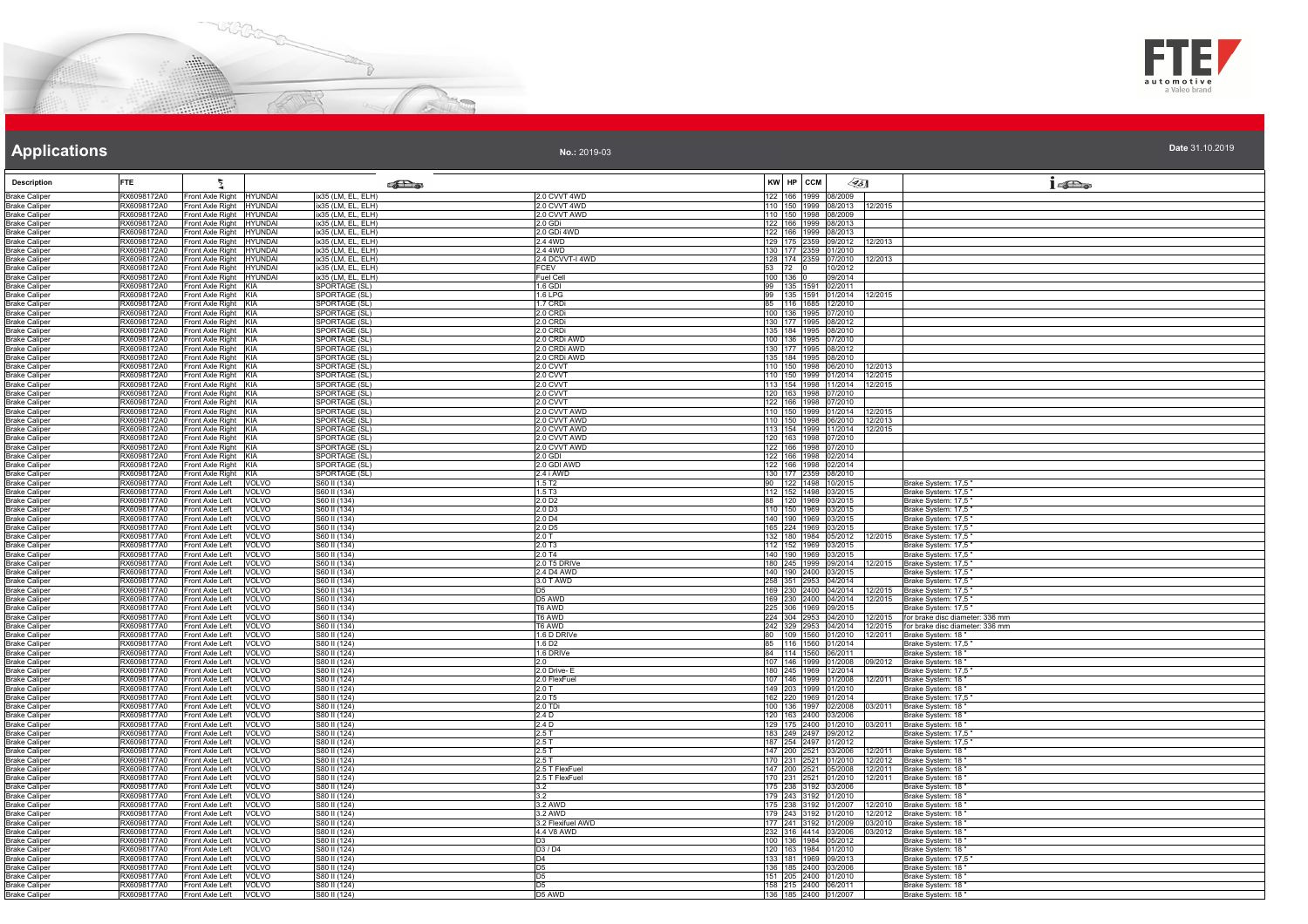



| Date 31.10.2019 |  |
|-----------------|--|

| <b>Description</b>                           | ŧ<br><b>FTE</b>                                                  |                                                  | <b>SEL</b> @                                               |                                      | KW HP CCM                                                                                          | $\mathscr{L}$ 5]   | $1 - \sum_{\omega}$                                    |
|----------------------------------------------|------------------------------------------------------------------|--------------------------------------------------|------------------------------------------------------------|--------------------------------------|----------------------------------------------------------------------------------------------------|--------------------|--------------------------------------------------------|
| <b>Brake Caliper</b><br><b>Brake Caliper</b> | RX6098177A0<br>Front Axle Left<br>RX6098177A0                    | <b>VOLVO</b><br>Front Axle Left VOLVO            | S80 II (124)<br>S80 II (124)                               | D5 AWD<br>D <sub>5</sub> AWD         | 151 205 2400 01/2010<br>158 215 2400 06/2011                                                       |                    | Brake System: 18<br>Brake System: 18                   |
| <b>Brake Caliper</b>                         | RX6098177A0<br>Front Axle Left                                   | <b>VOLVO</b>                                     | S80 II (124)                                               | Τ4                                   | 132 180 1596 10/2010                                                                               |                    | Brake System: 18                                       |
| <b>Brake Caliper</b>                         | RX6098177A0<br>Front Axle Left                                   | VOLVO                                            | S80 II (124)                                               | TAF                                  | 132 180 1596 05/2011                                                                               |                    | Brake System: 18                                       |
| <b>Brake Caliper</b>                         | RX6098177A0<br>Front Axle Left                                   | VOLVO                                            | S80 II (124)                                               | lt5<br>IT <sub>5</sub>               | 180 245 1969 09/2013<br>177 241 1999 10/2010                                                       |                    | Brake System: 17,5                                     |
| <b>Brake Caliper</b><br><b>Brake Caliper</b> | RX6098177A0<br>Front Axle Left<br>RX6098177A0<br>Front Axle Left | VOLVO<br>VOLVO                                   | S80 II (124)<br>S80 II (124)                               | T6 AWD                               | 210 286 2953 01/2007                                                                               | 12/2010            | Brake System: 18<br>Brake System: 18                   |
| <b>Brake Caliper</b>                         | RX6098177A0                                                      | Front Axle Left VOLVO                            | S80 II (124)                                               | T6 AWD                               | 224 305 2953 10/2010                                                                               |                    | 12/2016 Brake System: 18                               |
| <b>Brake Caliper</b>                         | RX6098177A0                                                      | Front Axle Left VOLVO                            | V60 (155, 157                                              | 1.5T2                                | 90 122 1498 10/2015                                                                                |                    | Brake System: 17,5                                     |
| <b>Brake Caliper</b><br><b>Brake Caliper</b> | RX6098177A0<br>RX6098177A0                                       | Front Axle Left VOLVO                            | V60 (155, 157)<br>V60 (155, 157                            | 2.0 BiFuel<br>2.0 D <sub>2</sub>     | 157 213 1984 03/2014                                                                               |                    | 12/2015 Brake System: 17,5<br>Brake System: 17,5       |
| <b>Brake Caliper</b>                         | RX6098177A0                                                      | Front Axle Left VOLVO<br>Front Axle Left VOLVO   | V60 (155, 157)                                             | 2.0 D3                               | 88 120 1969 03/2015<br>110 150 1969 03/2015                                                        |                    | Brake System: 17,5                                     |
| <b>Brake Caliper</b>                         | RX6098177A0<br>Front Axle Left                                   | VOLVO                                            | V60 (155, 157)                                             | 2.0 D4                               | 140 190 1969 03/2015                                                                               |                    | Brake System: 17,5"                                    |
| <b>Brake Caliper</b>                         | RX6098177A0<br>Front Axle Left                                   | VOLVO                                            | V60 (155, 157)                                             | 2.0 Polestar AWD                     | 270 367 1969 06/2015                                                                               |                    | Brake System: 17,5"                                    |
| <b>Brake Caliper</b><br><b>Brake Caliper</b> | RX6098177A0<br>Front Axle Left<br>Front Axle Left<br>RX6098177A0 | VOLVO<br>VOLVO                                   | V60 (155, 157)<br>V60 (155, 157)                           | 2.0T<br>2.0 T4                       | 132 180 1984 01/2014<br>140 190 1969 03/2015                                                       |                    | Brake System: 17,5<br>Brake System: 17,5               |
| <b>Brake Caliper</b>                         | RX6098177A0<br>Front Axle Left                                   | <b>VOLVO</b>                                     | V60 (155, 157)                                             | 2.0 T5                               | 162 220 1969 01/2014                                                                               |                    | Brake System: 17,5                                     |
| <b>Brake Caliper</b>                         | RX6098177A0<br>Front Axle Left                                   | VOLVO                                            | V60 (155, 157)                                             | 2.4 D5 Hybrid AWD                    | 120 163 2400 03/2015                                                                               |                    | Brake System: 17,5                                     |
| <b>Brake Caliper</b>                         | RX6098177A0                                                      | Front Axle Left VOLVO                            | V60 (155, 157)                                             | D4 AWD                               | 133 181 2400 10/2013                                                                               | 12/2015            | Brake System: 17,5                                     |
| <b>Brake Caliper</b><br><b>Brake Caliper</b> | RX6098177A0<br>RX6098177A0<br>Front Axle Left                    | Front Axle Left VOLVO                            | V60 (155, 157)<br>V60 (155, 157)                           | D <sub>4</sub> AWD<br>D <sub>5</sub> | 140 190 2400 03/2015<br>165 224 1969 03/2015                                                       |                    | Brake System: 17,5<br>Brake System: 17,5               |
| <b>Brake Caliper</b>                         | RX6098177A0                                                      | VOLVO<br>Front Axle Left VOLVO                   | V60 (155, 157)                                             | D <sub>5</sub>                       | 169 230 2400 04/2014 12/2015 Brake System: 17,5                                                    |                    |                                                        |
| <b>Brake Caliper</b>                         | RX6098177A0                                                      | Front Axle Left VOLVO                            | V60 (155, 157)                                             | D <sub>5</sub> AWD                   | 169 230 2400 04/2014 12/2015 Brake System: 17,5                                                    |                    |                                                        |
| <b>Brake Caliper</b>                         | Front Axle Left<br>RX6098177A0                                   | VOLVO                                            | V60 (155, 157)                                             | D6 Hybrid AWD                        | 162 220 2400 03/2015                                                                               |                    | Brake System: 17,5"                                    |
| <b>Brake Caliper</b>                         | RX6098177A0<br>Front Axle Left<br>RX6098177A0<br>Front Axle Left | <b>VOLVO</b>                                     | V60 (155, 157)<br>V60 (155, 157)                           | T <sub>3</sub>                       | 112 152 1498 03/2015                                                                               |                    | Brake System: 17,5                                     |
| <b>Brake Caliper</b><br><b>Brake Caliper</b> | RX6098177A0<br>Front Axle Left                                   | VOLVO<br><b>VOLVO</b>                            | V60 (155, 157)                                             | l T5                                 | 112 152 1969 03/2015<br>157 214 1984 10/2013                                                       |                    | Brake System: 17,5<br>Brake System: 17,5               |
| <b>Brake Caliper</b>                         | RX6098177A0<br>Front Axle Left                                   | VOLVO                                            | V60 (155, 157)                                             | T6 AWD                               | 225 306 1969 10/2013                                                                               |                    | Brake System: 17.5                                     |
| <b>Brake Caliper</b>                         | RX6098177A0<br>Front Axle Left                                   | VOLVO                                            | V60 Box Body / Estate (155)                                | 1.6 DRIVe                            | 84 114 1560 09/2013                                                                                | 12/2015            | Brake System: 17,5                                     |
| <b>Brake Caliper</b><br><b>Brake Caliper</b> | RX6098177A0<br>RX6098177A0                                       | Front Axle Left   VOLVO<br>Front Axle Left VOLVO | V60 Box Body / Estate (155)<br>V60 Box Body / Estate (155) | 2.0 D <sub>3</sub><br>2.0 D4         | 100 136 1984 09/2013 12/2015 Brake System: 17,5<br>120 163 1984 09/2013 12/2015 Brake System: 17,5 |                    |                                                        |
| <b>Brake Caliper</b>                         | RX6098177A0                                                      | Front Axle Left VOLVO                            | V60 Box Body / Estate (155)                                | 2.4 D4 AWD                           | 133 181 2400 09/2013                                                                               |                    | 12/2015 Brake System: 17,5                             |
| <b>Brake Caliper</b>                         | RX6098177A0<br>Front Axle Left                                   | <b>VOLVO</b>                                     | V60 Box Body / Estate (155)                                | 2.4 D <sub>5</sub>                   | 158 215 2400 09/2013                                                                               | 12/2015            | Brake System: 17,5                                     |
| <b>Brake Caliper</b>                         | RX6098177A0                                                      | Front Axle Left VOLVO                            | V70 Box Body / Estate (135)                                | 2.0 D3 DRIVe                         | 100 136 1984 09/2013                                                                               |                    | Brake System: 17,5                                     |
| <b>Brake Caliper</b>                         | RX6098177A0<br>Front Axle Left<br>RX6098177A0<br>Front Axle Left | VOLVO                                            | V70 Box Body / Estate (135)<br>V70 Box Body / Estate (135) | 2.4 D4 AWD<br>2.4 D <sub>5</sub>     | 120 163 2400 09/2013<br>158 215 2400 09/2013                                                       |                    | Brake System: 17,5"                                    |
| <b>Brake Caliper</b><br><b>Brake Caliper</b> | RX6098177A0<br>Front Axle Left                                   | VOLVO<br>VOLVO                                   | V70 III (135)                                              | 1.6 <sub>D</sub>                     | 80 109 1560 07/2009                                                                                | 2/2011             | Brake System: 17,5"<br>Brake System: 18                |
| <b>Brake Caliper</b>                         | RX6098177A0<br>Front Axle Left                                   | VOLVO                                            | V70 III (135)                                              | 1.6 DRIVe / D2                       | 84 114 1560 04/2011                                                                                | 12/2015            | Brake System: 18                                       |
| <b>Brake Caliper</b>                         | RX6098177A0<br>Front Axle Left                                   | <b>VOLVO</b>                                     | V70 III (135)                                              | 1.6 T4F                              | 132 180 1596 01/2011                                                                               | 12/2015            | Brake System: 18                                       |
| <b>Brake Caliper</b><br><b>Brake Caliper</b> | RX6098177A0<br>RX6098177A0                                       | Front Axle Left VOLVO<br>Front Axle Left VOLVO   | V70 III (135)<br>V70 III (135)                             | 2.0<br>2.0 BiFuel                    | 107 145 1999 10/2007<br>157 214 1984 03/2013                                                       |                    | 12/2011 Brake System: 18<br>12/2015 Brake System: 17,5 |
| <b>Brake Caliper</b>                         | RX6098177A0                                                      | Front Axle Left VOLVO                            | V70 III (135)                                              | 2.0 <sub>D</sub>                     | 100 136 1997 10/2007                                                                               |                    | 12/2015 Brake System: 18                               |
| <b>Brake Caliper</b>                         | RX6098177A0<br>Front Axle Left                                   | VOLVO                                            | V70 III (135)                                              | 2.0 FlexiFuel                        | 107 146 1999 01/2008                                                                               | 12/2011            | Brake System: 18                                       |
| <b>Brake Caliper</b>                         | RX6098177A0<br>RX6098177A0                                       | Front Axle Left   VOLVO<br>VOLVO                 | V70 III (135)                                              | 2.0 GDI                              | 157 214 1984 04/2012<br>149 203 1999 09/2009                                                       | 12/2015            | Brake System: 17,5                                     |
| <b>Brake Caliper</b><br><b>Brake Caliper</b> | Front Axle Left<br>RX6098177A0<br>Front Axle Left                | VOLVO                                            | V70 III (135)<br>V70 III (135)                             | 2.0T<br>2.4 D                        | 120 163 2400 04/2007                                                                               |                    | 12/2011 Brake System: 18<br>12/2010 Brake System: 18   |
| <b>Brake Caliper</b>                         | RX6098177A0<br>Front Axle Left                                   | <b>VOLVO</b>                                     | V70 III (135)                                              | 2.4 <sub>D</sub>                     | 129 175 2400 04/2009                                                                               |                    | 12/2010 Brake System: 18                               |
| <b>Brake Caliper</b>                         | RX6098177A0<br>Front Axle Left                                   | <b>VOLVO</b>                                     | V70 III (135)                                              | 2.5T                                 | 147 200 2521 08/2007                                                                               | 12/2009            | Brake System: 18                                       |
| <b>Brake Caliper</b>                         | RX6098177A0<br>Front Axle Left<br>RX6098177A0                    | <b>VOLVO</b><br>Front Axle Left VOLVO            | V70 III (135)<br>V70 III (135)                             | 2.5T<br>2.5 T FlexiFuel              | 170 231 2521 04/2009<br>147 200 2521 05/2008 12/2009                                               | 12/2012            | Brake System: 18                                       |
| <b>Brake Caliper</b><br><b>Brake Caliper</b> | RX6098177A0<br>Front Axle Left                                   | VOLVO                                            | V70 III (135)                                              | 2.5 T FlexiFuel                      | 170 231 2521 04/2009                                                                               | 12/2011            | Brake System: 18<br>Brake System: 18                   |
| <b>Brake Caliper</b>                         | RX6098177A0                                                      | Front Axle Left   VOLVO                          | V70 III (135)                                              | 3.0 T6 AWD                           | 242 329 2953 11/2013                                                                               |                    | Brake System: 17,5                                     |
| <b>Brake Caliper</b>                         | RX6098177A0<br>Front Axle Left                                   | <b>VOLVO</b>                                     | V70 III (135)                                              | 3.2                                  | 175 238 3192 08/2007                                                                               | 12/2010            | Brake System: 18                                       |
| <b>Brake Caliper</b>                         | RX6098177A0<br>Front Axle Left                                   | VOLVO<br>Front Axle Left VOLVO                   | V70 III (135)                                              | 3.2<br>3.2 AWD                       | 179 243 3192 04/2010                                                                               |                    | 12/2014 Brake System: 18<br>Brake System: 18           |
| <b>Brake Caliper</b><br><b>Brake Caliper</b> | RX6098177A0<br>RX6098177A0                                       | Front Axle Left VOLVO                            | V70 III (135)<br>V70 III (135)                             | 3.2 AWD                              | 175 238 3192 04/2007<br>179 243 3192 04/2010                                                       | 12/2010            | 12/2015 Brake System: 18                               |
| <b>Brake Caliper</b>                         | RX6098177A0<br>Front Axle Left                                   | VOLVO                                            | V70 III (135)                                              | D <sub>2</sub>                       | 88 120 1969 03/2015                                                                                |                    | Brake System: 17,5                                     |
| <b>Brake Caliper</b>                         | RX6098177A0<br>Front Axle Left                                   | <b>VOLVO</b>                                     | V70 III (135)                                              | D <sub>3</sub>                       | 100 136 1984 10/2007                                                                               |                    | 12/2015 Brake System: 18                               |
| <b>Brake Caliper</b>                         | RX6098177A0<br>Front Axle Left                                   | VOLVO                                            | V70 III (135)                                              | D <sub>3</sub>                       | 110 150 1969 03/2015                                                                               |                    | Brake System: 17,5                                     |
| <b>Brake Caliper</b><br><b>Brake Caliper</b> | RX6098177A0<br>Front Axle Left<br>RX6098177A0<br>Front Axle Left | VOLVO<br><b>VOLVO</b>                            | V70 III (135)<br>V70 III (135)                             | D3 / D4<br>D <sub>4</sub>            | 120 163 1984 03/2010<br>133 181 1969 10/2013                                                       | 12/2015            | Brake System: 18<br>Brake System: 17,5                 |
| <b>Brake Caliper</b>                         | RX6098177A0<br>Front Axle Left                                   | VOLVO                                            | V70 III (135)                                              | D4 AWD                               | 120 163 2400 10/2007                                                                               |                    | 12/2015 Brake System: 18                               |
| <b>Brake Caliper</b>                         | RX6098177A0                                                      | Front Axle Left VOLVO                            | V70 III (135)                                              | D <sub>4</sub> AWD                   | 133 181 2400 10/2013                                                                               |                    | Brake System: 17,5                                     |
| <b>Brake Caliper</b><br><b>Brake Caliper</b> | RX6098177A0<br>Front Axle Left<br>RX6098177A0<br>Front Axle Left | <b>VOLVO</b><br>VOLVO                            | V70 III (135)<br>V70 III (135)                             | ID5<br>D <sub>5</sub>                | 136 185 2400 04/2007<br>151 205 2400 10/2008                                                       | 12/2009<br>12/2011 | Brake System: 18<br>Brake System: 18                   |
| <b>Brake Caliper</b>                         | RX6098177A0                                                      | Front Axle Left VOLVO                            | V70 III (135)                                              | $\overline{D5}$                      | 158 215 2400 04/2011                                                                               |                    | 12/2015 Brake System: 18                               |
| <b>Brake Caliper</b>                         | RX6098177A0<br>Front Axle Left                                   | <b>VOLVO</b>                                     | V70 III (135)                                              | ID <sub>5</sub>                      | 169 230 2400 03/2011                                                                               |                    | Brake System: 17,5                                     |
| <b>Brake Caliper</b>                         | RX6098177A0                                                      | Front Axle Left   VOLVO                          | V70 III (135)                                              | D5 AWD                               | 136 185 2401 04/2007                                                                               |                    | 12/2009 Brake System: 18                               |
| <b>Brake Caliper</b><br><b>Brake Caliper</b> | RX6098177A0<br>Front Axle Left<br>RX6098177A0<br>Front Axle Left | VOLVO                                            | V70 III (135)<br>V70 III (135)                             | D5 AWD<br>D5 AWD                     | 151 205 2400 12/2009<br>158 215 2400 04/2011                                                       | 12/2015            | 12/2011 Brake System: 18<br>Brake System: 18           |
| <b>Brake Caliper</b>                         | RX6098177A0<br>Front Axle Left                                   | VOLVO<br>VOLVO                                   | V70 III (135)                                              | D5 AWD                               | 169 230 2400 03/2011                                                                               |                    | Brake System: 17,5                                     |
| <b>Brake Caliper</b>                         | RX6098177A0                                                      | Front Axle Left VOLVO                            | V70 III (135)                                              | T4                                   | 132 180 1596 10/2010                                                                               |                    | 12/2015 Brake System: 18                               |
| <b>Brake Caliper</b>                         | RX6098177A0<br>Front Axle Left                                   | VOLVO                                            | V70 III (135)                                              | T <sub>4</sub>                       | 140 190 1969 03/2015                                                                               |                    | Brake System: 17,5                                     |
| <b>Brake Caliper</b><br><b>Brake Caliper</b> | RX6098177A0<br>RX6098177A0                                       | Front Axle Left VOLVO<br>Front Axle Left VOLVO   | V70 III (135)<br>V70 III (135)                             | IT <sub>5</sub><br>T <sub>5</sub>    | 180 245 1969 10/2013<br>177 241 1999 01/2010                                                       |                    | Brake System: 17.5<br>12/2014 Brake System: 18         |
| <b>Brake Caliper</b>                         | RX6098177A0                                                      | Front Axle Left VOLVO                            | V70 III (135)                                              | T6 AWD                               | 210 286 2953 08/2007                                                                               |                    | 12/2010 Brake System: 18                               |
| <b>Brake Caliper</b>                         | RX6098177A0                                                      | Front Axle Left VOLVO                            | V70 III (135)                                              | T6 AWD                               | 224 305 2953 01/2010                                                                               |                    | 12/2015 Brake System: 18                               |
| <b>Brake Caliper</b>                         | RX6098177A0 Front Axle Left VOLVO                                |                                                  | XC70 II (136)                                              | 2.4 <sub>D</sub>                     | 129 175 2400 06/2009                                                                               |                    | 12/2010 Brake System: 18                               |
| <b>Brake Caliper</b>                         | RX6098177A0 Front Axle Left VOLVO                                |                                                  | XC70 II (136)                                              | 2.4 D / D4 AWD                       | 120 163 2400 08/2007                                                                               |                    | Brake System: 18'                                      |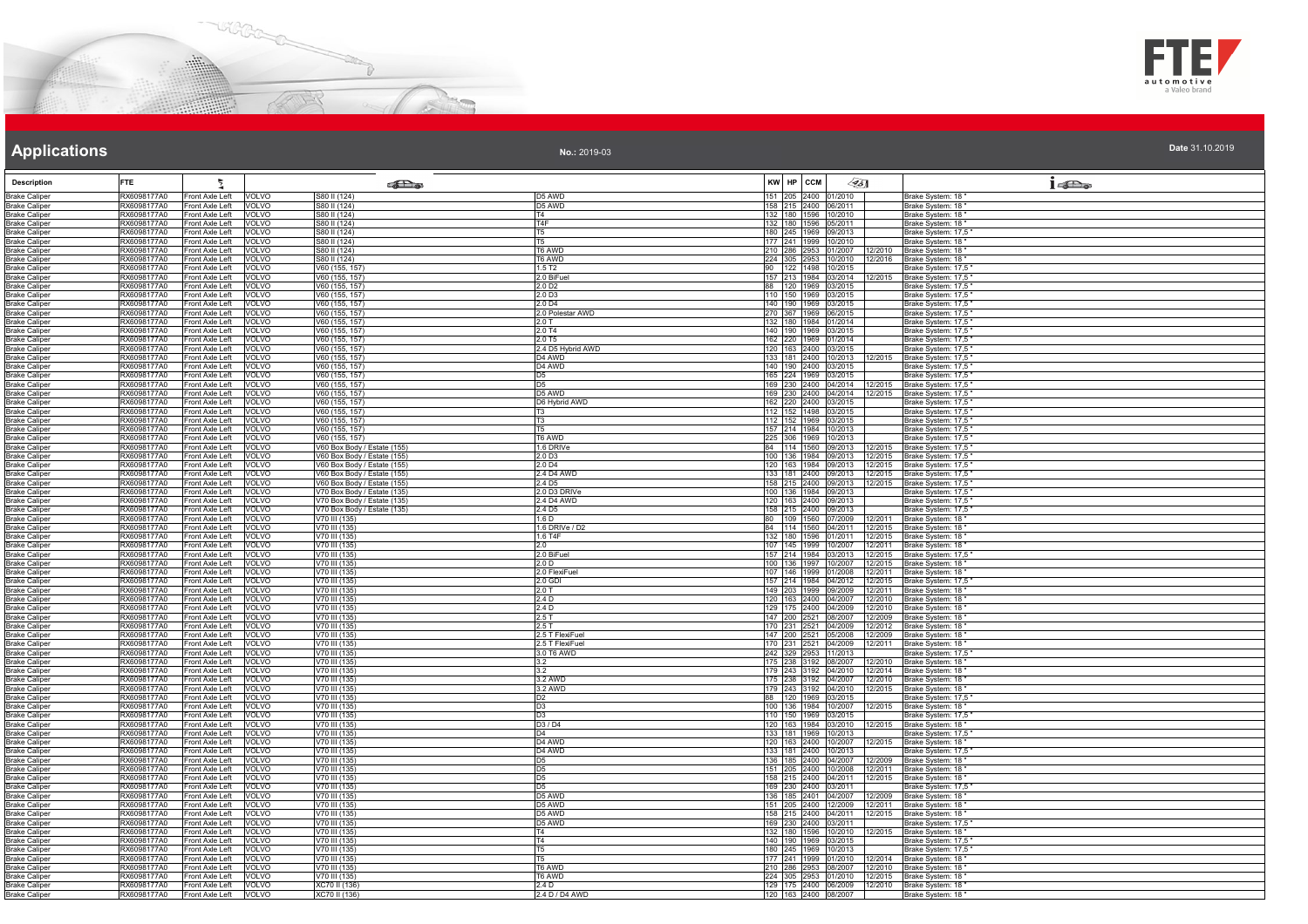



| Date 31.10.2019 |  |  |
|-----------------|--|--|

| <b>Description</b>                           | <b>FTE</b>                 |                                                      | கில                              |                                        | KW HP CCM |                                              | $\llap{65}$                                                  | $1 - \sum_{\omega}$                       |
|----------------------------------------------|----------------------------|------------------------------------------------------|----------------------------------|----------------------------------------|-----------|----------------------------------------------|--------------------------------------------------------------|-------------------------------------------|
| <b>Brake Caliper</b>                         | RX6098177A0                | ront Axle Left<br>VOLVO                              | XC70 II (136)                    | 3.2 AWD                                |           |                                              | 175 238 3192 08/2007 12/2011                                 | Brake System: 18"                         |
| <b>Brake Caliper</b>                         | RX6098177A0                | Front Axle Left   VOLVO                              | XC70 II (136)                    | 3.2 AWD                                |           | 179 243 3192 05/2010                         |                                                              | Brake System: 18'                         |
| <b>Brake Caliper</b>                         | RX6098177A0                | Front Axle Left VOLVO                                | XC70 II (136)                    | D <sub>3</sub>                         |           |                                              | 120 163 1984 04/2010 12/2015                                 | Brake System: 18"                         |
| Brake Caliper                                | RX6098177A0                | Front Axle Left VOLVO                                | XC70 II (136)                    | D <sub>4</sub>                         |           | 133 181 1969 10/2013                         |                                                              | Brake System: 17,5"                       |
| <b>Brake Caliper</b>                         | RX6098177A0                | Front Axle Left VOLVO                                | XC70 II (136)                    | D4 AWD                                 |           | 133 181 2400 10/2013                         |                                                              | Brake System: 17,5'                       |
| <b>Brake Caliper</b>                         | RX6098177A0                | Front Axle Left<br><b>VOLVO</b>                      | XC70 II (136)                    | D5 AWD                                 |           |                                              | 36 185 2400 04/2007 12/2009                                  | Brake System: 18'                         |
| <b>Brake Caliper</b><br>Brake Caliner        | RX6098177A0<br>RX6098177A0 | Front Axle Left<br>VOLVO<br>Front Axle Left    VOLVO | XC70 II (136)<br>XC70 II (136)   | D5 AWD<br>D <sub>5</sub> AWD           |           | 151 205 2400 04/2009<br>158 215 2400 04/2011 | 12/2011<br>12/2015                                           | Brake System: 18"<br>Brake System: 18     |
| <b>Brake Caliper</b>                         | RX6098177A0                | Front Axle Left VOLVO                                | XC70 II (136)                    | D5 AWD                                 |           | 162 220 2400 03/2015                         |                                                              | 3rake System: 17,5                        |
| <b>Brake Caliper</b>                         | RX6098177A0                | Front Axle Left   VOLVO                              | XC70 II (136)                    | D5 AWD                                 |           | 169 230 2400 03/2015                         |                                                              | Brake System: 17,5 '                      |
| <b>Brake Caliper</b>                         | RX6098177A0                | Front Axle Left VOLVO                                | XC70 II (136)                    | T5.                                    |           | 180 245 1969 10/2013                         |                                                              | Brake System: 17,5                        |
| <b>Brake Caliper</b>                         | RX6098177A0                | Front Axle Left VOLVO                                | XC70 II (136)                    | <b>T5 AWD</b>                          |           | 187 254 2497 08/2015                         |                                                              | Brake System: 17,5                        |
| <b>Brake Caliper</b>                         | RX6098177A0                | Front Axle Left VOLVO                                | XC70 II (136)                    | T6 AWD                                 |           | 183 249 2497 03/2015<br>210 286 2953 01/2008 |                                                              | Brake System: 17,5                        |
| <b>Brake Caliper</b><br><b>Brake Caliper</b> | RX6098177A0<br>RX6098177A0 | Front Axle Left VOLVO<br>Front Axle Left VOLVO       | XC70 II (136)<br>XC70 II (136)   | T6 AWD<br>T6 AWD                       |           | 224 304 2953 01/2010                         |                                                              | Brake System: 18"<br>Brake System: 18"    |
| Brake Caliper                                | RX6098177A0                | Front Axle Left VOLVO                                | XC70 II (136)                    | <b>TA AWD</b>                          |           | 242 329 2953 11/2013                         |                                                              | Brake System: 17,5                        |
| <b>Brake Caliper</b>                         | RX6098178A0                | Front Axle Right VOLVO                               | S60 II (134)                     | 1.5 T <sub>2</sub>                     |           | 90 122 1498 10/2015                          |                                                              | Brake System: 17,5                        |
| <b>Brake Caliper</b>                         | RX6098178A0                | Front Axle Right VOLVO                               | S60 II (134)                     | 1.5 T <sub>3</sub>                     |           | 112 152 1498 03/2015                         |                                                              | Brake System: 17,5                        |
| <b>Brake Caliper</b>                         | RX6098178A0                | Front Axle Right VOLVO                               | S60 II (134)                     | 2.0 D <sub>2</sub>                     |           | 88 120 1969 03/2015                          |                                                              | Brake System: 17,5                        |
| <b>Brake Caliper</b>                         | RX6098178A0<br>RX6098178A0 | Front Axle Right VOLVO                               | S60 II (134)<br>S60 II (134)     | 2.0 D3<br>2.0 D4                       |           | 110 150 1969 03/2015<br>140 190 1969 03/2015 |                                                              | Brake System: 17,5"<br>Brake System: 17,5 |
| <b>Brake Caliper</b><br>Brake Caliper        | RX6098178A0                | Front Axle Right VOLVO<br>Front Axle Right VOLVO     | S60 II (134)                     |                                        |           | 165 224 1969 03/2015                         |                                                              | Brake System: 17,5                        |
| Brake Caliper                                | RX6098178A0                | Front Axle Right VOLVO                               | S60 II (134)                     | $\frac{2.0 \text{ D5}}{2.0 \text{ T}}$ |           | 132 180 1984 05/2012                         | 12/2015                                                      | Brake System: 17,5                        |
| <b>Brake Caliper</b>                         | RX6098178A0                | Front Axle Right VOLVO                               | S60 II (134)                     | $2.0$ T <sub>3</sub>                   |           | 112 152 1969 03/2015                         |                                                              | Brake System: 17,5                        |
| <b>Brake Caliper</b>                         | RX6098178A0                | Front Axle Right VOLVO                               | S60 II (134)                     | 2.0 T4                                 |           | 140 190 1969 03/2015                         |                                                              | Brake System: 17,5"                       |
| <b>Brake Caliper</b>                         | RX6098178A0                | Front Axle Right VOLVO                               | S60 II (134)                     | 2.0 T5 DRIVe                           |           |                                              | 180 245 1999 09/2014 12/2015                                 | Brake System: 17,5"                       |
| Brake Caliper<br><b>Brake Caliper</b>        | RX6098178A0<br>RX6098178A0 | Front Axle Right VOLVO<br>Front Axle Right VOLVO     | S60 II (134)<br>S60 II (134)     | 2.4 D4 AWD<br>3.0 T AWD                |           | 140 190 2400 03/2015<br>258 351 2953 04/2014 |                                                              | Brake System: 17,5<br>Brake System: 17,5  |
| <b>Brake Caliper</b>                         | RX6098178A0                | Front Axle Right VOLVO                               | S60 II (134)                     | D <sub>5</sub>                         |           |                                              | 169 230 2400 04/2014 12/2015                                 | Brake System: 17,5                        |
| <b>Brake Caliper</b>                         | RX6098178A0                | Front Axle Right VOLVO                               | S60 II (134)                     | D5 AWD                                 |           |                                              | 169 230 2400 04/2014 12/2015                                 | Brake System: 17,5                        |
| <b>Brake Caliper</b>                         | RX6098178A0                | Front Axle Right VOLVO                               | S60 II (134)                     | T6 AWD                                 |           | 225 306 1969 09/2015                         |                                                              | Brake System: 17,5                        |
| <b>Brake Caliper</b>                         | RX6098178A0                | Front Axle Right VOLVO                               | S60 II (134)                     | T6 AWD                                 |           |                                              | 224 304 2953 04/2010 12/2015                                 | for brake disc diameter: 336 mm           |
| <b>Brake Caliper</b>                         | RX6098178A0                | Front Axle Right VOLVO<br>Front Axle Right VOLVO     | S60 II (134)                     | T6 AWD                                 |           |                                              | 242 329 2953 04/2014 12/2015<br>80 109 1560 01/2010 12/2011  | for brake disc diameter: 336 mm           |
| Brake Caliper<br><b>Brake Caliper</b>        | RX6098178A0<br>RX6098178A0 | Front Axle Right VOLVO                               | S80 II (124)<br>S80 II (124)     | 1.6 D DRIVe<br>1.6 D <sub>2</sub>      |           | 85 116 1560 01/2014                          |                                                              | Brake System: 18"<br>Brake System: 17,5"  |
| <b>Brake Caliper</b>                         | RX6098178A0                | Front Axle Right VOLVO                               | S80 II (124)                     | 1.6 DRIVe                              |           | 84 114 1560 06/2011                          |                                                              | Brake System: 18"                         |
| <b>Brake Caliper</b>                         | RX6098178A0                | Front Axle Right VOLVO                               | S80 II (124)                     | 2.0                                    |           | 107 146 1999 01/2008                         | 09/2012                                                      | Brake System: 18"                         |
| Brake Caliper                                | RX6098178A0                | Front Axle Right VOLVO                               | S80 II (124)                     | 2.0 Drive-E                            |           | 180 245 1969 12/2014                         |                                                              | Brake System: 17,5                        |
| <b>Brake Caliper</b>                         | RX6098178A0                | Front Axle Right VOLVO                               | S80 II (124)                     | 2.0 FlexFuel                           |           | 107 146 1999 01/2008                         | 12/2011                                                      | Brake System: 18                          |
| <b>Brake Caliper</b>                         | RX6098178A0<br>RX6098178A0 | Front Axle Right VOLVO<br>Front Axle Right VOLVO     | S80 II (124)<br>S80 II (124)     | 2.0T<br>2.0 T5                         |           | 149 203 1999 01/2010<br>162 220 1969 01/2014 |                                                              | Brake System: 18'<br>Brake System: 17,5   |
| <b>Brake Caliper</b><br>Brake Caliper        | RX6098178A0                | Front Axle Right VOLVO                               | S80 II (124)                     | 2.0 TDi                                |           | 100 136 1997 02/2008                         | 03/2011                                                      | Brake System: 18'                         |
| <b>Brake Caliper</b>                         | RX6098178A0                | Front Axle Right VOLVO                               | S80 II (124)                     | 2.4 D                                  |           | 120 163 2400 03/2006                         |                                                              | Brake System: 18'                         |
| <b>Brake Caliper</b>                         | RX6098178A0                | Front Axle Right VOLVO                               | S80 II (124)                     | 2.4 D                                  |           |                                              | 129 175 2400 01/2010 03/2011                                 | Brake System: 18"                         |
| <b>Brake Caliper</b>                         | RX6098178A0                | Front Axle Right VOLVO                               | S80 II (124)                     | 2.5 T                                  |           | 183 249 2497 09/2012                         |                                                              | Brake System: 17,5                        |
| <b>Brake Caliper</b>                         | RX6098178A0                | Front Axle Right VOLVO                               | S80 II (124)                     | 2.5T                                   |           | 187 254 2497 01/2012                         |                                                              | Brake System: 17,5"                       |
| <b>Brake Caliper</b><br>Brake Caliper        | RX6098178A0<br>RX6098178A0 | Front Axle Right VOLVO<br>Front Axle Right VOLVO     | S80 II (124)<br>S80 II (124)     | 2.5T<br>2.5T                           |           |                                              | 147 200 2521 03/2006 12/2011<br>170 231 2521 01/2010 12/2012 | Brake System: 18"<br>Brake System: 18"    |
| <b>Brake Caliper</b>                         | RX6098178A0                | Front Axle Right VOLVO                               | S80 II (124)                     | 2.5 T FlexFue                          |           | 147 200 2521 05/2008                         | 12/2011                                                      | Brake System: 18'                         |
| Brake Caliper                                | RX6098178A0                | Front Axle Right VOLVO                               | S80 II (124)                     | 2.5 T FlexFuel                         |           |                                              | 170 231 2521 01/2010 12/2011                                 | Brake System: 18'                         |
| <b>Brake Caliper</b>                         | RX6098178A0                | Front Axle Right VOLVO                               | S80 II (124)                     | 3.2                                    |           | 175 238 3192 03/2006                         |                                                              | Brake System: 18 '                        |
| <b>Brake Caliper</b>                         | RX6098178A0                | Front Axle Right VOLVO                               | S80 II (124)                     | 3.2                                    |           | 179 243 3192 01/2010                         |                                                              | Brake System: 18'                         |
| <b>Brake Caliper</b>                         | RX6098178A0<br>RX6098178A0 | Front Axle Right VOLVO<br>Front Axle Right VOLVO     | S80 II (124)<br>S80 II (124)     | 3.2 AWD<br>3.2 AWD                     |           | 175 238 3192 01/2007<br>179 243 3192 01/2010 | 12/2010                                                      | Brake System: 18"<br>Brake System: 18"    |
| <b>Brake Caliper</b><br><b>Brake Caliper</b> | RX6098178A0                | Front Axle Right VOLVO                               | S80 II (124)                     | 3.2 Flexifuel AWD                      |           | 177 241 3192 01/2009                         | 12/2012<br>03/2010                                           | Brake System: 18                          |
| <b>Brake Caliper</b>                         | RX6098178A0                | Front Axle Right VOLVO                               | S80 II (124)                     | 4.4 V8 AWD                             |           | 232 316 4414 03/2006                         | 03/2012                                                      | Brake System: 18                          |
| <b>Brake Caliper</b>                         | RX6098178A0                | Front Axle Right VOLVO                               | S80 II (124)                     | D <sub>3</sub>                         |           | 100 136 1984 05/2012                         |                                                              | Brake System: 18'                         |
| Brake Caliper                                | RX6098178A0                | Front Axle Right VOLVO                               | S80 II (124)                     | D3 / D4                                |           | 120 163 1984 01/2010                         |                                                              | Brake System: 18"                         |
| <b>Brake Caliper</b>                         | RX6098178A0                | Front Axle Right VOLVO                               | S80 II (124)                     | D <sub>4</sub>                         |           | 133 181 1969 09/2013                         |                                                              | Brake System: 17,5                        |
| <b>Brake Caliper</b><br><b>Brake Caliper</b> | RX6098178A0<br>RX6098178A0 | Front Axle Right VOLVO<br>Front Axle Right VOLVO     | S80 II (124)<br>S80 II (124)     | D <sub>5</sub><br>D <sub>5</sub>       |           | 136 185 2400 03/2006<br>151 205 2400 01/2010 |                                                              | Brake System: 18'<br>Brake System: 18"    |
| <b>Brake Caliper</b>                         | RX6098178A0                | Front Axle Right VOLVO                               | S80 II (124)                     | D <sub>5</sub>                         |           | 158 215 2400 06/2011                         |                                                              | Brake System: 18'                         |
| <b>Brake Caliper</b>                         | RX6098178A0                | Front Axle Right VOLVO                               | S80 II (124)                     | D5 AWD                                 |           | 136 185 2400 01/2007                         |                                                              | Brake System: 18'                         |
| <b>Brake Caliper</b>                         | RX6098178A0                | Front Axle Right VOLVO                               | S80 II (124)                     | D5 AWD                                 |           | 151 205 2400 01/2010                         |                                                              | Brake System: 18                          |
| <b>Brake Caliper</b>                         | RX6098178A0                | Front Axle Right VOLVO                               | S80 II (124)                     | D5 AWD                                 |           | 158 215 2400 06/2011                         |                                                              | Brake System: 18'                         |
| Brake Caliper<br><b>Brake Caliper</b>        | RX6098178A0<br>RX6098178A0 | Front Axle Right VOLVO<br>Front Axle Right VOLVO     | S80 II (124)<br>S80 II (124)     | T4<br><b>T4F</b>                       |           | 132 180 1596 10/2010<br>132 180 1596 05/2011 |                                                              | Brake System: 18<br>Brake System: 18'     |
| <b>Brake Caliper</b>                         | RX6098178A0                | Front Axle Right VOLVO                               | S80 II (124)                     | T <sub>5</sub>                         |           | 180 245 1969 09/2013                         |                                                              | Brake System: 17,5                        |
| <b>Brake Caliper</b>                         | RX6098178A0                | Front Axle Right VOLVO                               | S80 II (124)                     | T <sub>5</sub>                         |           | 177 241 1999 10/2010                         |                                                              | Brake System: 18"                         |
| <b>Brake Caliper</b>                         | RX6098178A0                | Front Axle Right VOLVO                               | S80 II (124)                     | T6 AWD                                 |           | 210 286 2953 01/2007                         | 12/2010                                                      | Brake System: 18"                         |
| <b>Brake Caliper</b>                         | RX6098178A0                | Front Axle Right VOLVO                               | S80 II (124)                     | T6 AWD                                 |           | 224 305 2953 10/2010                         | 12/2016                                                      | Brake System: 18'                         |
| <b>Brake Caliper</b>                         | RX6098178A0                | Front Axle Right VOLVO                               | V60 (155, 157                    | 1.5T <sub>2</sub>                      |           | 90 122 1498 10/2015                          |                                                              | Brake System: 17,5                        |
| <b>Brake Caliper</b><br>Brake Caliper        | RX6098178A0<br>RX6098178A0 | Front Axle Right VOLVO<br>Front Axle Right VOLVO     | V60 (155, 157)<br>V60 (155, 157) | 2.0 BiFuel<br>2.0 D <sub>2</sub>       |           | 157 213 1984 03/2014<br>88 120 1969 03/2015  | 12/2015                                                      | Brake System: 17,5"<br>Brake System: 17,5 |
| <b>Brake Caliper</b>                         | RX6098178A0                | Front Axle Right VOLVO                               | V60 (155, 157                    | 2.0 D3                                 |           | 110 150 1969 03/2015                         |                                                              | Brake System: 17,5                        |
| <b>Brake Caliper</b>                         | RX6098178A0                | Front Axle Right VOLVO                               | V60 (155, 157)                   | 2.0 D4                                 |           | 140 190 1969 03/2015                         |                                                              | Brake System: 17,5"                       |
| <b>Brake Caliper</b>                         | RX6098178A0                | Front Axle Right VOLVO                               | V60 (155, 157                    | 2.0 Polestar AWD                       |           | 270 367 1969 06/2015                         |                                                              | Brake System: 17,5                        |
| <b>Brake Caliper</b>                         | RX6098178A0                | Front Axle Right VOLVO                               | V60 (155, 157)                   | 2.0T                                   |           | 132 180 1984 01/2014                         |                                                              | Brake System: 17,5                        |
| <b>Brake Caliper</b>                         | RX6098178A0                | Front Axle Right VOLVO                               | V60 (155, 157)                   | 2.0 T4                                 |           | 140 190 1969 03/2015                         |                                                              | Brake System: 17,5                        |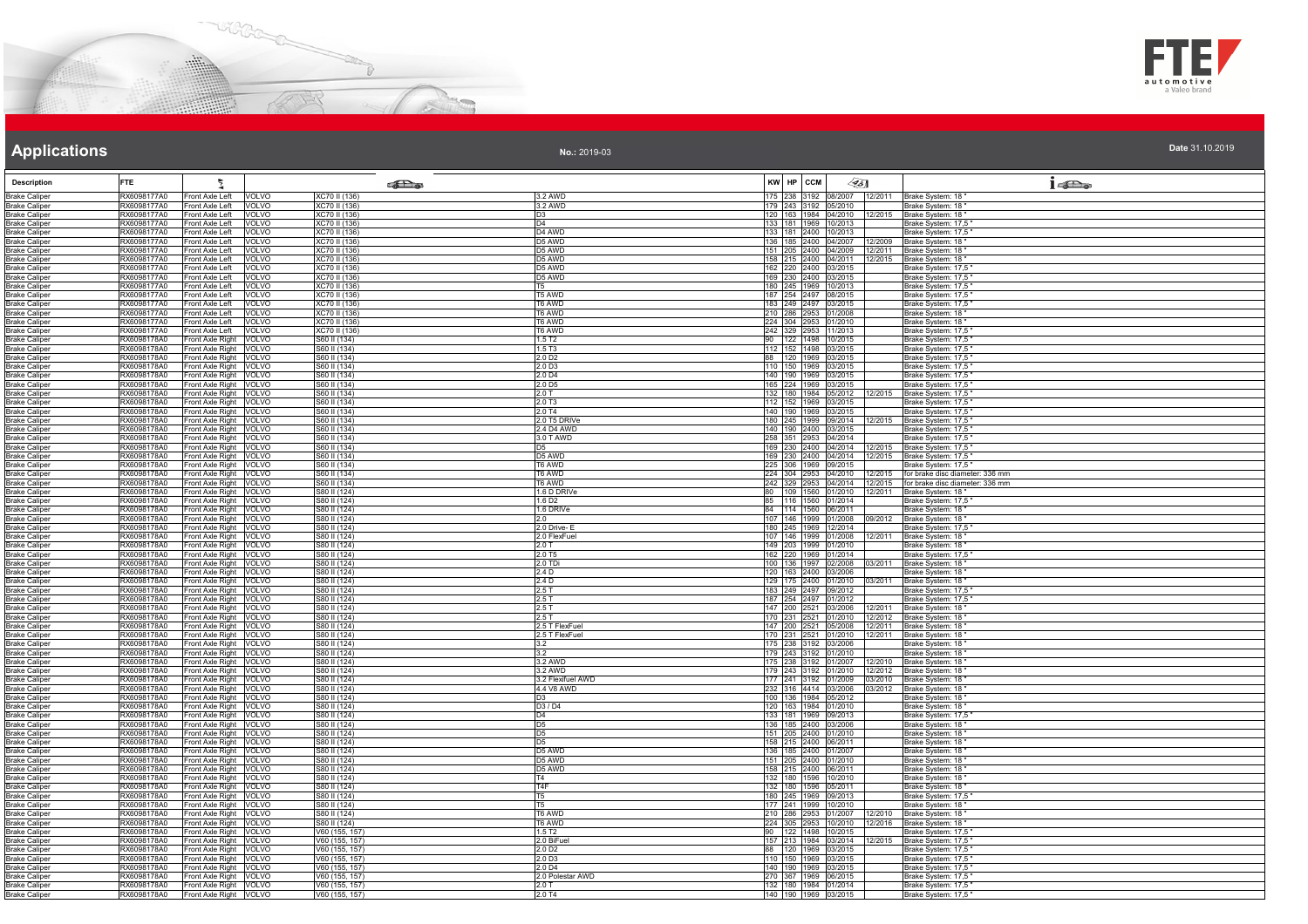



**No.:** 2019-03

| <b>Description</b>                           | <b>FTE</b>                 | ħ                                                                    | <b>SEL</b> @                                               |                                         | KW HP CCM                                    | $\mathscr{L}$ 5]             |                              | $1 - \sum_{\omega}$                                                              |
|----------------------------------------------|----------------------------|----------------------------------------------------------------------|------------------------------------------------------------|-----------------------------------------|----------------------------------------------|------------------------------|------------------------------|----------------------------------------------------------------------------------|
| <b>Brake Caliper</b><br><b>Brake Caliper</b> | RX6098178A0<br>RX6098178A0 | Front Axle Right<br><b>VOLVO</b><br>Front Axle Right<br>VOLVO        | V60 (155, 157)<br>V60 (155, 157)                           | 2.0 T <sub>5</sub><br>2.4 D5 Hybrid AWD | 162 220 1969 01/2014<br>120 163 2400 03/2015 |                              |                              | Brake System: 17,5"<br>Brake System: 17,5"                                       |
| <b>Brake Caliper</b>                         | RX6098178A0                | Front Axle Right<br>VOLVO                                            | V60 (155, 157)                                             | D4 AWD                                  |                                              |                              |                              | 133   181   2400   10/2013   12/2015   Brake System: 17,5"                       |
| <b>Brake Caliper</b>                         | RX6098178A0                | Front Axle Right<br><b>VOLVO</b>                                     | V60 (155, 157)                                             | D4 AWD                                  | 140 190 2400 03/2015                         |                              |                              | Brake System: 17,5"                                                              |
| <b>Brake Caliper</b><br><b>Brake Caliper</b> | RX6098178A0<br>RX6098178A0 | Front Axle Right<br>VOLVO<br><b>VOLVO</b><br>Front Axle Right        | /60 (155, 157)<br>V60 (155, 157)                           | D5<br>D <sub>5</sub>                    | 165 224 1969 03/2015                         | 169 230 2400 04/2014 12/2015 |                              | Brake System: 17,5<br>Brake System: 17,5                                         |
| <b>Brake Caliper</b>                         | RX6098178A0                | Front Axle Right VOLVO                                               | V60 (155, 157)                                             | D5 AWD                                  |                                              |                              | 169 230 2400 04/2014 12/2015 | Brake System: 17.5                                                               |
| <b>Brake Caliper</b>                         | RX6098178A0<br>RX6098178A0 | Front Axle Right VOLVO                                               | V60 (155, 157)                                             | D6 Hybrid AWD                           | 162 220 2400 03/2015                         |                              |                              | Brake System: 17,5                                                               |
| <b>Brake Caliper</b><br><b>Brake Caliper</b> | RX6098178A0                | Front Axle Right VOLVO<br>Front Axle Right<br>VOLVO                  | V60 (155, 157)<br>V60 (155, 157)                           | T3<br>T3                                | 112 152 1498 03/2015<br>112 152 1969 03/2015 |                              |                              | Brake System: 17,5<br>Brake System: 17,5                                         |
| <b>Brake Caliper</b>                         | RX6098178A0                | Front Axle Right VOLVO                                               | V60 (155, 157)                                             |                                         | 157 214 1984 10/2013                         |                              |                              | Brake System: 17,5                                                               |
| <b>Brake Caliper</b><br><b>Brake Caliper</b> | RX6098178A0<br>RX6098178A0 | Front Axle Right VOLVO<br>Front Axle Right<br>VOLVO                  | V60 (155, 157)<br>V60 Box Body / Estate (155)              | T6 AWD<br>1.6 DRIVe                     | 225 306 1969 10/2013                         |                              |                              | Brake System: 17,5"<br>84   114   1560   09/2013   12/2015   Brake System: 17,5" |
| <b>Brake Caliper</b>                         | RX6098178A0                | Front Axle Right<br>VOLVO                                            | V60 Box Body / Estate (155)                                | 2.0 D3                                  |                                              |                              |                              | 100   136   1984   09/2013   12/2015   Brake System: 17,5                        |
| <b>Brake Caliper</b>                         | RX6098178A0                | Front Axle Right<br>VOLVO                                            | V60 Box Body / Estate (155)                                | 2.0 D <sub>4</sub>                      |                                              | 120 163 1984 09/2013         |                              | 12/2015 Brake System: 17,5                                                       |
| <b>Brake Caliper</b><br><b>Brake Caliper</b> | RX6098178A0<br>RX6098178A0 | Front Axle Right<br>VOLVO<br>VOLVO<br>Front Axle Right               | V60 Box Body / Estate (155)<br>V60 Box Body / Estate (155) | 2.4 D4 AWD<br>2.4 D <sub>5</sub>        | 133 181 2400 09/2013<br>158 215 2400 09/2013 |                              | 12/2015<br>12/2015           | Brake System: 17,5<br>Brake System: 17,5                                         |
| <b>Brake Caliper</b>                         | RX6098178A0                | Front Axle Right<br>VOLVO                                            | V70 Box Body / Estate (135)                                | 2.0 D3 DRIVe                            | 100 136 1984 09/2013                         |                              |                              | Brake System: 17,5                                                               |
| <b>Brake Caliper</b><br><b>Brake Caliper</b> | RX6098178A0<br>RX6098178A0 | Front Axle Right VOLVO<br>Front Axle Right VOLVO                     | V70 Box Body / Estate (135)<br>V70 Box Body / Estate (135) | 2.4 D4 AWD<br>24D <sub>5</sub>          | 120 163 2400 09/2013<br>158 215 2400 09/2013 |                              |                              | Brake System: 17,5<br>Brake System: 17,5                                         |
| <b>Brake Caliper</b>                         | RX6098178A0                | Front Axle Right<br>VOLVO                                            | V70 III (135)                                              | 1.6 D                                   |                                              | 80 109 1560 07/2009 12/2011  |                              | Brake System: 18                                                                 |
| <b>Brake Caliper</b>                         | RX6098178A0                | Front Axle Right<br><b>VOLVO</b>                                     | V70 III (135)                                              | 1.6 DRIVe / D2                          | 84 114 1560 04/2011                          |                              | 12/2015                      | Brake System: 18                                                                 |
| <b>Brake Caliper</b><br><b>Brake Caliper</b> | RX6098178A0<br>RX6098178A0 | Front Axle Right VOLVO<br>Front Axle Right VOLVO                     | V70 III (135)<br>V70 III (135)                             | 1.6 T4F<br>2.0                          | 132 180 1596 01/2011<br>107 145 1999 10/2007 |                              | 12/2015                      | Brake System: 18<br>12/2011 Brake System: 18                                     |
| <b>Brake Caliper</b>                         | RX6098178A0                | Front Axle Right<br>VOLVO                                            | V70 III (135)                                              | 2.0 BiFuel                              | 157 214 1984 03/2013                         |                              | 12/2015                      | Brake System: 17,5                                                               |
| <b>Brake Caliper</b>                         | RX6098178A0                | Front Axle Right<br>VOLVO                                            | $\overline{V70}$ III (135)                                 | 2.0 D                                   | 100 136 1997 10/2007                         |                              | 12/2015                      | Brake System: 18'                                                                |
| <b>Brake Caliper</b><br><b>Brake Caliper</b> | RX6098178A0<br>RX6098178A0 | Front Axle Right<br>VOLVO<br>Front Axle Right VOLVO                  | V70 III (135)<br>V70 III (135)                             | 2.0 FlexiFue<br>2.0 GDI                 | 107 146 1999 01/2008                         | 157 214 1984 04/2012 12/2015 | 12/2011                      | Brake System: 18<br>Brake System: 17,5                                           |
| <b>Brake Caliper</b>                         | RX6098178A0                | Front Axle Right VOLVO                                               | V70 III (135)                                              | 2.0 T                                   | 149 203 1999 09/2009                         |                              | 12/2011                      | Brake System: 18                                                                 |
| <b>Brake Caliper</b><br><b>Brake Caliper</b> | RX6098178A0<br>RX6098178A0 | Front Axle Right VOLVO<br>Front Axle Right VOLVO                     | V70 III (135)<br>V70 III (135)                             | 2.4 D<br>2.4 D                          | 120 163 2400 04/2007<br>129 175 2400 04/2009 |                              | 12/2010                      | 12/2010 Brake System: 18<br>Brake System: 18                                     |
| <b>Brake Caliper</b>                         | RX6098178A0                | Front Axle Right<br>VOLVO                                            | V70 III (135)                                              | 2.5T                                    | 147 200 2521 08/2007                         |                              | 12/2009                      | Brake System: 18                                                                 |
| <b>Brake Caliper</b>                         | RX6098178A0                | Front Axle Right<br><b>VOLVO</b>                                     | V70 III (135)                                              | 2.5T                                    | 170 231 2521 04/2009                         |                              | 12/2012                      | Brake System: 18                                                                 |
| <b>Brake Caliper</b><br><b>Brake Caliper</b> | RX6098178A0<br>RX6098178A0 | Front Axle Right VOLVO<br>Front Axle Right<br>VOLVO                  | V70 III (135)<br>V70 III (135)                             | 2.5 T FlexiFuel<br>2.5 T FlexiFuel      | 147 200 2521 05/2008<br>170 231 2521 04/2009 |                              | 12/2009<br>12/2011           | Brake System: 18<br>Brake System: 18                                             |
| <b>Brake Caliper</b>                         | RX6098178A0                | Front Axle Right VOLVO                                               | V70 III (135)                                              | 3.0 T6 AWD                              | 242 329 2953 11/2013                         |                              |                              | Brake System: 17,5                                                               |
| <b>Brake Caliper</b>                         | RX6098178A0                | Front Axle Right<br>VOLVO                                            | V <sub>70</sub> III (135)                                  |                                         | 175 238 3192 08/2007                         |                              | 12/2010                      | Brake System: 18                                                                 |
| <b>Brake Caliper</b><br><b>Brake Caliper</b> | RX6098178A0<br>RX6098178A0 | Front Axle Right<br><b>VOLVO</b><br><b>VOLVO</b><br>Front Axle Right | V70 III (135)<br>V70 III (135)                             | 3.2<br>3.2 AWD                          | 179 243 3192 04/2010<br>175 238 3192 04/2007 |                              | 12/2014<br>12/2010           | Brake System: 18<br>Brake System: 18                                             |
| <b>Brake Caliper</b>                         | RX6098178A0                | Front Axle Right VOLVO                                               | V70 III (135)                                              | 3.2 AWD                                 | 179 243 3192 04/2010                         |                              | 12/2015                      | Brake System: 18                                                                 |
| <b>Brake Caliper</b><br><b>Brake Caliper</b> | RX6098178A0<br>RX6098178A0 | Front Axle Right VOLVO<br>Front Axle Right VOLVO                     | V70 III (135)<br>V70 III (135)                             | D <sub>2</sub><br>D <sub>3</sub>        | 88 120 1969 03/2015<br>100 136 1984 10/2007  |                              |                              | Brake System: 17,5<br>12/2015 Brake System: 18                                   |
| <b>Brake Caliper</b>                         | RX6098178A0                | Front Axle Right<br>VOLVO                                            | V70 III (135)                                              | D <sub>3</sub>                          | 110 150 1969 03/2015                         |                              |                              | Brake System: 17,5                                                               |
| <b>Brake Caliper</b>                         | RX6098178A0                | Front Axle Right VOLVO                                               | V70 III (135)                                              | D3 / D4                                 | 120 163 1984 03/2010                         |                              | 12/2015                      | Brake System: 18                                                                 |
| <b>Brake Caliper</b><br><b>Brake Caliper</b> | RX6098178A0<br>RX6098178A0 | Front Axle Right<br><b>VOLVO</b><br>Front Axle Right VOLVO           | V70 III (135)<br>V70 III (135)                             | D <sub>4</sub><br>D4 AWD                | 133 181 1969 10/2013<br>120 163 2400 10/2007 |                              |                              | Brake System: 17,5<br>12/2015 Brake System: 18                                   |
| <b>Brake Caliper</b>                         | RX6098178A0                | Front Axle Right<br>VOLVO                                            | $\sqrt{70}$ III (135)                                      | D <sub>4</sub> AWD                      | 133 181 2400 10/2013                         |                              |                              | Brake System: 17,5                                                               |
| <b>Brake Caliper</b>                         | RX6098178A0<br>RX6098178A0 | Front Axle Right<br>VOLVO<br>Front Axle Right<br>VOLVO               | V70 III (135)<br>V70 III (135)                             | D <sub>5</sub><br>D <sub>5</sub>        | 136 185 2400 04/2007<br>151 205 2400 10/2008 |                              | 12/2009                      | Brake System: 18<br>Brake System: 18                                             |
| <b>Brake Caliper</b><br><b>Brake Caliper</b> | RX6098178A0                | Front Axle Right VOLVO                                               | V70 III (135)                                              | D <sub>5</sub>                          | 158 215 2400 04/2011                         |                              | 12/2011<br>12/2015           | Brake System: 18                                                                 |
| <b>Brake Caliper</b>                         | RX6098178A0                | Front Axle Right VOLVO                                               | V70 III (135)                                              | D <sub>5</sub>                          | 169 230 2400 03/2011                         |                              |                              | Brake System: 17,5                                                               |
| <b>Brake Caliper</b><br><b>Brake Caliper</b> | RX6098178A0<br>RX6098178A0 | Front Axle Right VOLVO<br>Front Axle Right<br><b>VOLVO</b>           | V70 III (135)<br>V70 III (135)                             | D <sub>5</sub> AWD<br>D5 AWD            | 136 185 2401 04/2007<br>151 205 2400 12/2009 |                              | 12/2011                      | 12/2009 Brake System: 18"<br>Brake System: 18                                    |
| <b>Brake Caliper</b>                         | RX6098178A0                | Front Axle Right<br>VOLVO                                            | V70 III (135)                                              | D5 AWD                                  | 158 215 2400 04/2011                         |                              | 12/2015                      | Brake System: 18                                                                 |
| <b>Brake Caliper</b><br><b>Brake Caliper</b> | RX6098178A0<br>RX6098178A0 | <b>VOLVO</b><br>Front Axle Right<br><b>VOLVO</b>                     | V70 III (135)<br>V70 III (135)                             | D5 AWD<br>T4                            | 169 230 2400 03/2011<br>132 180 1596 10/2010 |                              |                              | Brake System: 17.5<br>Brake System: 18                                           |
| <b>Brake Caliper</b>                         | RX6098178A0                | Front Axle Right<br>Front Axle Right<br>VOLVO                        | V70 III (135)                                              | T4                                      | 140 190 1969 03/2015                         |                              | 12/2015                      | Brake System: 17,5                                                               |
| <b>Brake Caliper</b>                         | RX6098178A0                | Front Axle Right<br>VOLVO                                            | $\sqrt{70 \text{ III}} (135)$                              | T5.                                     | 180 245 1969 10/2013                         |                              |                              | Brake System: 17,5                                                               |
| <b>Brake Caliper</b><br><b>Brake Caliper</b> | RX6098178A0<br>RX6098178A0 | Front Axle Right<br>VOI VO<br>Front Axle Right<br>VOLVO              | V70 III (135)<br>V70 III (135)                             | T6 AWD                                  | 177 241 1999 01/2010<br>210 286 2953 08/2007 |                              | 12/2014<br>12/2010           | Brake System: 18<br>Brake System: 18                                             |
| <b>Brake Caliper</b>                         | RX6098178A0                | Front Axle Right VOLVO                                               | V70 III (135)                                              | T6 AWD                                  |                                              | 224 305 2953 01/2010         | 12/2015                      | Brake System: 18                                                                 |
| <b>Brake Caliper</b>                         | RX6098178A0                | Front Axle Right<br>VOLVO                                            | XC70 II (136)                                              | 2.4 D                                   | 129 175 2400 06/2009                         |                              | 12/2010                      | Brake System: 18                                                                 |
| <b>Brake Caliper</b><br><b>Brake Caliper</b> | RX6098178A0<br>RX6098178A0 | Front Axle Right VOLVO<br>Front Axle Right<br>VOLVO                  | XC70 II (136)<br>XC70 II (136)                             | 2.4 D / D4 AWD<br>3.2 AWD               | 120 163 2400 08/2007<br>175 238 3192 08/2007 |                              | 12/2011                      | Brake System: 18'<br>Brake System: 18                                            |
| <b>Brake Caliper</b>                         | RX6098178A0                | Front Axle Right<br>VOLVO                                            | XC70 II (136                                               | 3.2 AWD                                 | 179 243 3192 05/2010                         |                              |                              | Brake System: 18                                                                 |
| <b>Brake Caliper</b><br><b>Brake Caliper</b> | RX6098178A0<br>RX6098178A0 | VOLVO<br>Front Axle Right<br>Front Axle Right VOLVO                  | XC70 II (136)<br>XC70 II (136)                             | D <sub>3</sub><br>D <sub>4</sub>        | 120 163 1984 04/2010<br>133 181 1969 10/2013 |                              | 12/2015                      | Brake System: 18<br>Brake System: 17,5                                           |
| <b>Brake Caliper</b>                         | RX6098178A0                | Front Axle Right<br>VOLVO                                            | XC70 II (136)                                              | D4 AWD                                  | 133 181 2400 10/2013                         |                              |                              | Brake System: 17,5"                                                              |
| <b>Brake Caliper</b>                         | RX6098178A0                | Front Axle Right<br><b>VOLVO</b>                                     | XC70 II (136)                                              | D5 AWD                                  |                                              |                              | 136 185 2400 04/2007 12/2009 | Brake System: 18'                                                                |
| <b>Brake Caliper</b><br><b>Brake Caliper</b> | RX6098178A0<br>RX6098178A0 | Front Axle Right<br>VOLVO<br>Front Axle Right<br>VOLVO               | XC70 II (136)<br>XC70 II (136)                             | D5 AWD<br>D5 AWD                        | 158 215 2400 04/2011                         | 151 205 2400 04/2009         | 12/2011<br>12/2015           | Brake System: 18<br>Brake System: 18                                             |
| <b>Brake Caliper</b>                         | RX6098178A0                | <b>VOLVO</b><br>Front Axle Right                                     | XC70 II (136)                                              | D5 AWD                                  | 162 220 2400 03/2015                         |                              |                              | Brake System: 17,5                                                               |
| <b>Brake Caliper</b>                         | RX6098178A0                | Front Axle Right VOLVO                                               | XC70 II (136)                                              | D5 AWD                                  | 169 230 2400 03/2015                         |                              |                              | Brake System: 17,5"                                                              |
| <b>Brake Caliper</b><br><b>Brake Caliper</b> | RX6098178A0<br>RX6098178A0 | Front Axle Right VOLVO<br>Front Axle Right<br><b>VOLVO</b>           | XC70 II (136<br>XC70 II (136                               | T5<br>T5 AWD                            | 180 245 1969 10/2013<br>187 254 2497 08/2015 |                              |                              | Brake System: 17,5"<br>Brake System: 17,5                                        |
| <b>Brake Caliper</b>                         | RX6098178A0                | Front Axle Right<br>VOLVO                                            | XC70 II (136)                                              | T6 AWD                                  | 183 249 2497 03/2015                         |                              |                              | Brake System: 17,5                                                               |
| <b>Brake Caliper</b>                         | RX6098178A0<br>RX6098178A0 | Front Axle Right VOLVO                                               | XC70 II (136)<br>XC70 II (136                              | T6 AWD                                  | 210 286 2953 01/2008<br>224 304 2953 01/2010 |                              |                              | Brake System: 18                                                                 |
| <b>Brake Caliper</b><br><b>Brake Caliper</b> | RX6098178A0                | Front Axle Right VOLVO<br>Front Axle Right VOLVO                     | XC70 II (136)                                              | 6 AWD<br>T6 AWD                         | 242 329 2953 11/2013                         |                              |                              | Brake System: 18<br>Brake System: 17,5                                           |
|                                              |                            |                                                                      |                                                            |                                         |                                              |                              |                              |                                                                                  |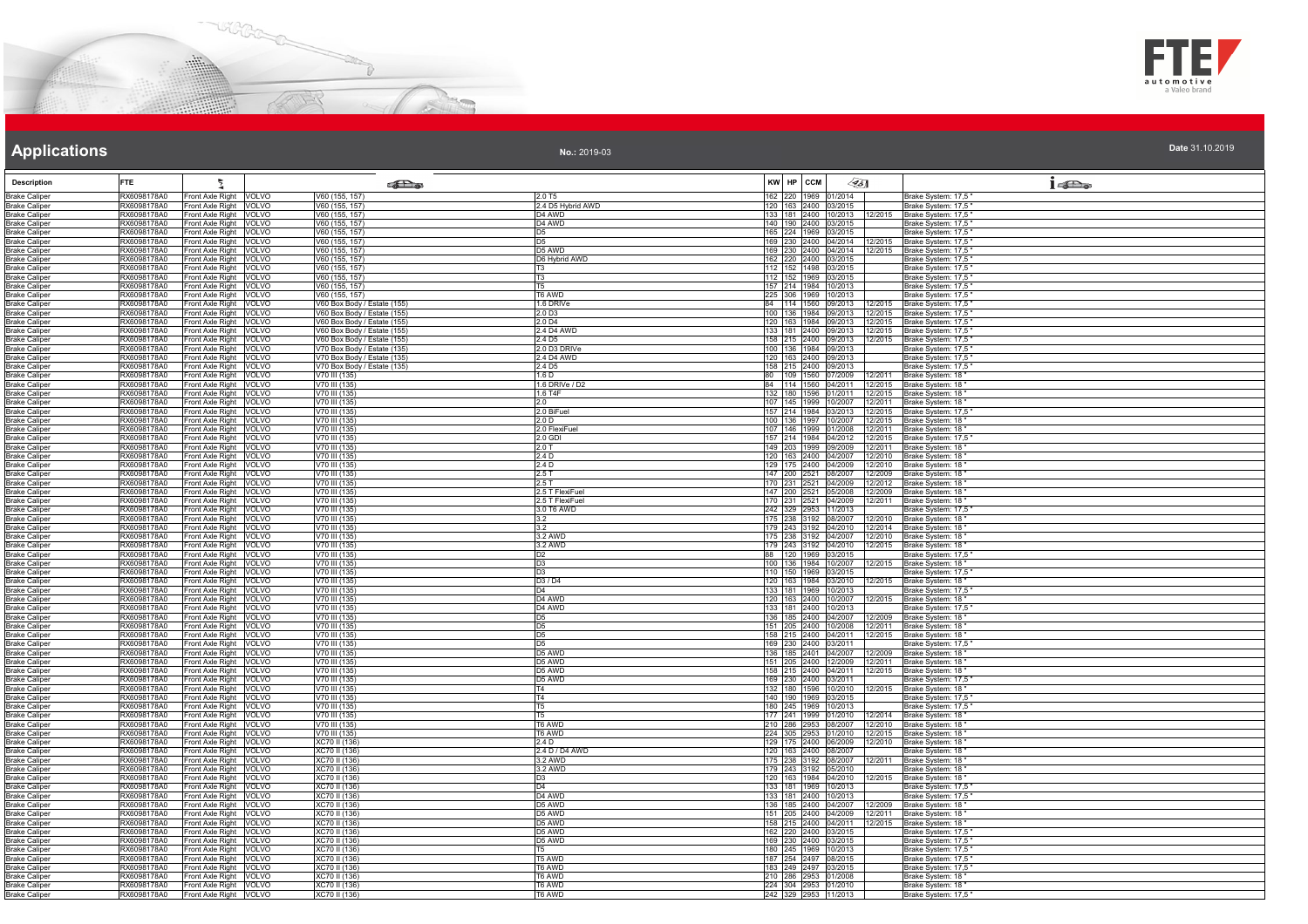



**No.:** 2019-03

| <b>Description</b>                           | <b>FTE</b>                 |                                    |                                                                                                    | <b>SET</b>                                                                         |                                                                        | KW HP CCM                                    | ∕95∏                        | 1522                                                               |
|----------------------------------------------|----------------------------|------------------------------------|----------------------------------------------------------------------------------------------------|------------------------------------------------------------------------------------|------------------------------------------------------------------------|----------------------------------------------|-----------------------------|--------------------------------------------------------------------|
| <b>Brake Caliper</b>                         | RX6098189A0                | Front Axle Left                    | MERCEDES-BENZ A-CLASS (W176)                                                                       |                                                                                    | A 160 (176.041)                                                        | 75 102 1595 07/2015                          |                             | Vehicle Equipment: for vehicles without sports package             |
| <b>Brake Caliper</b>                         | RX6098189A0                | Front Axle Left                    | MERCEDES-BENZ A-CLASS (W176)                                                                       |                                                                                    | A 180 (176,042)                                                        | 90 <sub>o</sub>                              | 122 1595 09/2012 05/2018    | for brake disc diameter: 295 mm                                    |
| <b>Brake Caliper</b><br><b>Brake Caliper</b> | RX6098189A0<br>RX6098189A0 | Front Axle Left<br>Front Axle Left | MERCEDES-BENZ A-CLASS (W176)<br>MERCEDES-BENZ A-CLASS (W176)                                       |                                                                                    | A 200 (176.043)<br>A 200 CDI (176.001)                                 | 115 156 1595 06/2012<br>100 136 1796 06/2012 |                             | for brake disc diameter: 295 mm<br>for brake disc diameter: 295 mm |
| <b>Brake Caliper</b>                         | RX6098189A0                | Front Axle Left                    | MERCEDES-BENZ A-CLASS (W176)                                                                       |                                                                                    | A 200 CDI / d (176.008)                                                | 100 136 2143 02/2014                         |                             | or brake disc diameter: 295 mm                                     |
| <b>Brake Caliper</b>                         | RX6098189A0                | Front Axle Left                    | MERCEDES-BENZ A-CLASS (W176)                                                                       |                                                                                    | A 220 4-matic (176.047)                                                | 135 184 1991 05/2014                         |                             | for brake disc diameter: 295 mm                                    |
| <b>Brake Caliper</b>                         | RX6098189A0                | Front Axle Left                    | MERCEDES-BENZ A-CLASS (W176)                                                                       |                                                                                    | A 220 CDI (176.003)                                                    | 120 163 2143 01/2014                         |                             | for brake disc diameter: 295 mm                                    |
| <b>Brake Caliper</b>                         | RX6098189A0                | Front Axle Left                    | MERCEDES-BENZ A-CLASS (W176)<br>MERCEDES-BENZ A-CLASS (W176)                                       |                                                                                    | A 220 CDI (176.003)                                                    | 125 170 2143 09/2012                         |                             | for brake disc diameter: 295 mm                                    |
| <b>Brake Caliper</b><br><b>Brake Caliper</b> | RX6098189A0<br>RX6098189A0 | Front Axle Left<br>Front Axle Left | MERCEDES-BENZ A-CLASS (W176)                                                                       |                                                                                    | A 220 d (176.003)<br>A 220 d 4-matic (176.005)                         | 130 177 2143 07/2015<br>130 177 2143 07/2015 |                             | for brake disc diameter: 295 mm<br>for brake disc diameter: 295 mm |
| <b>Brake Caliper</b>                         | RX6098189A0                | Front Axle Left                    |                                                                                                    | MERCEDES-BENZ B-CLASS (W246, W242)                                                 | 3 160 (246.241)                                                        |                                              | 102 1595 07/2015            | or brake disc diameter: 295 mm                                     |
| <b>Brake Caliper</b>                         | RX6098189A0                | Front Axle Left                    |                                                                                                    | MERCEDES-BENZ B-CLASS (W246, W242)                                                 | B 160 CDI / d (246.211)                                                | 90 1461 05/2013<br>66                        |                             | for brake disc diameter: 295 mm                                    |
| <b>Brake Caliper</b>                         | RX6098189A0                | Front Axle Left                    |                                                                                                    | MERCEDES-BENZ B-CLASS (W246, W242)                                                 | B 180 CDI / d (246.212)                                                | 80<br>109 1461 02/2013                       |                             | for brake disc diameter: 295 mm                                    |
| <b>Brake Caliper</b><br><b>Brake Caliper</b> | RX6098189A0<br>RX6098189A0 | Front Axle Left<br>Front Axle Left |                                                                                                    | MERCEDES-BENZ B-CLASS (W246, W242)<br>MERCEDES-BENZ B-CLASS (W246, W242)           | B 200 (246.243)<br>B 200 CDI (246.201)                                 | 115 156 1595 11/2011<br>100 136 1796 11/2011 |                             | for brake disc diameter: 295 mm<br>for brake disc diameter: 295 mm |
| <b>Brake Caliper</b>                         | RX6098189A0                | Front Axle Left                    |                                                                                                    | MERCEDES-BENZ B-CLASS (W246, W242)                                                 | B 200 CDI / d (246.208)                                                | 100 136 2143 08/2014                         |                             | for brake disc diameter: 295 mm                                    |
| <b>Brake Caliper</b>                         | RX6098189A0                | Front Axle Left                    |                                                                                                    | MERCEDES-BENZ B-CLASS (W246, W242)                                                 | B 200 CDI / d 4-matic (246.202)                                        | 100 136 2143 08/2014                         |                             | for brake disc diameter: 295 mm                                    |
| <b>Brake Caliper</b>                         | RX6098189A0                | Front Axle Left                    |                                                                                                    | MERCEDES-BENZ B-CLASS (W246, W242)                                                 | B 200 Natural Gas Drive / B 200 c (242.848)                            | 115 156 1991 11/2012                         |                             | for brake disc diameter: 295 mm                                    |
| <b>Brake Caliper</b>                         | RX6098189A0                | Front Axle Left                    |                                                                                                    | MERCEDES-BENZ B-CLASS (W246, W242)                                                 | B 220 4-matic (246.247)                                                | 135 184 1991 05/2013                         |                             | for brake disc diameter: 295 mm                                    |
| <b>Brake Caliper</b><br><b>Brake Caliper</b> | RX6098189A0<br>RX6098189A0 | Front Axle Left<br>Front Axle Left |                                                                                                    | MERCEDES-BENZ B-CLASS (W246, W242)<br>MERCEDES-BENZ B-CLASS (W246, W242)           | B 220 CDI / d (246.203)<br>B 220 CDI / d (246.203)                     | 120 163 2143 06/2013<br>125 170 2143 11/2011 |                             | for brake disc diameter: 295 mm<br>for brake disc diameter: 295 mm |
| <b>Brake Caliper</b>                         | RX6098189A0                | Front Axle Left                    |                                                                                                    | MERCEDES-BENZ B-CLASS (W246, W242)                                                 | 3 220 CDI / d (246.203)                                                | 130 177 2143 09/2014                         |                             | or brake disc diameter: 295 mm                                     |
| <b>Brake Caliper</b>                         | RX6098189A0                | Front Axle Left                    |                                                                                                    | MERCEDES-BENZ B-CLASS (W246, W242)                                                 | B 220 CDI / d 4-matic (246.205)                                        | 130 177 2143 09/2014                         |                             | for brake disc diameter: 295 mm                                    |
| <b>Brake Caliper</b>                         | RX6098189A0                | Front Axle Left                    |                                                                                                    | MERCEDES-BENZ B-CLASS (W246, W242)                                                 | B 220 d 4-matic (246.205)                                              | 125 170 2143 06/2018                         |                             | for brake disc diameter: 295 mm                                    |
| <b>Brake Caliper</b>                         | RX6098189A0                | Front Axle Left                    |                                                                                                    | MERCEDES-BENZ B-CLASS (W246, W242)                                                 | Electric Drive / B 250 e (242.890)                                     | 65 88                                        | 11/2014 10/2017             | for brake disc diameter: 295 mm                                    |
| <b>Brake Caliper</b><br><b>Brake Caliper</b> | RX6098189A0<br>RX6098189A0 | Front Axle Left<br>Front Axle Left | MERCEDES-BENZ CLA Coupe (C117)                                                                     | MERCEDES-BENZ B-CLASS (W246, W242)                                                 | Electric Drive / B 250 e (242.890)<br>CLA 180 (117.342)                | 132 180 0<br>122 1595 01/2013<br>90          | 11/2014 10/2017             | for brake disc diameter: 295 mm<br>for brake disc diameter: 295 mm |
| <b>Brake Caliper</b>                         | RX6098189A0                | Front Axle Left                    | MERCEDES-BENZ CLA Coupe (C117)                                                                     |                                                                                    | CLA 180 CDI / d (117.312)                                              | 80                                           | 109 1461 10/2013            | ehicle Equipment: for vehicles without sports package              |
| <b>Brake Caliper</b>                         | RX6098189A0                | Front Axle Left                    | MERCEDES-BENZ CLA Coupe (C117)                                                                     |                                                                                    | CLA 200 (117.343)                                                      | 110 150 1595 07/2018                         |                             | for brake disc diameter: 295 mm                                    |
| <b>Brake Caliper</b>                         | RX6098189A0                | Front Axle Left                    | MERCEDES-BENZ CLA Coupe (C117)                                                                     |                                                                                    | CLA 200 (117.343)                                                      | 115 156 1595 01/2013                         |                             | for brake disc diameter: 295 mm                                    |
| <b>Brake Caliper</b>                         | RX6098189A0<br>RX6098189A0 | Front Axle Left                    | MERCEDES-BENZ CLA Coupe (C117)                                                                     |                                                                                    | CLA 200 CDI (117.301)                                                  | 100 136 1796 06/2013                         |                             | for brake disc diameter: 295 mm                                    |
| <b>Brake Caliper</b><br><b>Brake Caliper</b> | RX6098189A0                | Front Axle Left<br>Front Axle Left | MERCEDES-BENZ CLA Coupe (C117)<br>MERCEDES-BENZ CLA Coupe (C117)                                   |                                                                                    | CLA 200 CDI / d (117.308)<br>CLA 200 CDI / d 4-matic (117.302)         | 100 136 2143 07/2014<br>100 136 2143 07/2014 |                             | for brake disc diameter: 295 mm<br>or brake disc diameter: 295 mm  |
| <b>Brake Caliper</b>                         | RX6098189A0                | Front Axle Left                    | MERCEDES-BENZ CLA Coupe (C117)                                                                     |                                                                                    | CLA 220 4-matic (117.347)                                              | 135 184 1991 04/2016                         |                             | for brake disc diameter: 295 mm                                    |
| <b>Brake Caliper</b>                         | RX6098189A0                | Front Axle Left                    | MERCEDES-BENZ CLA Coupe (C117)                                                                     |                                                                                    | CLA 220 CDI / d (117.303)                                              | 120 163 2143 01/2013                         |                             | for brake disc diameter: 295 mm                                    |
| <b>Brake Caliper</b>                         | RX6098189A0                | Front Axle Left                    | MERCEDES-BENZ CLA Coupe (C117)                                                                     |                                                                                    | CLA 220 CDI / d (117.303)                                              | 125 170 2143 01/2013                         |                             | for brake disc diameter: 295 mm                                    |
| <b>Brake Caliper</b>                         | RX6098189A0<br>RX6098189A0 | Front Axle Left                    | MERCEDES-BENZ CLA Coupe (C117)                                                                     |                                                                                    | CLA 220 CDI / d (117.303)                                              | 130 177 2143 09/2014                         |                             | for brake disc diameter: 295 mm                                    |
| <b>Brake Caliper</b><br><b>Brake Caliper</b> | RX6098189A0                | Front Axle Left<br>Front Axle Left | MERCEDES-BENZ CLA Coupe (C117)<br>MERCEDES-BENZ CLA Coupe (C117)                                   |                                                                                    | CLA 220 CDI / d 4-matic (117.305)<br>CLA 220 CDI / d 4-matic (117.305) | 120 163 2143 08/2014<br>130 177 2143 09/2014 |                             | for brake disc diameter: 295 mm<br>for brake disc diameter: 295 mm |
| <b>Brake Caliper</b>                         | RX6098189A0                | Front Axle Left                    | MERCEDES-BENZ CLA Coupe (C117)                                                                     |                                                                                    | CLA 220 CDI 4-matic (117.305)                                          | 125 170 2143 07/2014                         |                             | for brake disc diameter: 295 mm                                    |
| <b>Brake Caliper</b>                         | RX6098189A0                | Front Axle Left                    |                                                                                                    | MERCEDES-BENZ CLA Shooting Brake (X117)                                            | CLA 180 (117.942)                                                      | 90 122 1595 01/2015                          |                             | for brake disc diameter: 295 mm                                    |
| <b>Brake Caliper</b>                         | RX6098189A0                | Front Axle Left                    |                                                                                                    | MERCEDES-BENZ CLA Shooting Brake (X117)                                            | CLA 180 d (117.912)                                                    | 80<br>109 1461 07/2015                       |                             | for brake disc diameter: 295 mm                                    |
| <b>Brake Caliper</b><br><b>Brake Caliper</b> | RX6098189A0<br>RX6098189A0 | Front Axle Left<br>Front Axle Left |                                                                                                    | MERCEDES-BENZ CLA Shooting Brake (X117)<br>MERCEDES-BENZ CLA Shooting Brake (X117) | CLA 200 (117.943)<br>CLA 200 CDI / d (117.908)                         | 115 156 1595 01/2015<br>100 136 2143 01/2015 |                             | for brake disc diameter: 295 mm<br>for brake disc diameter: 295 mm |
| <b>Brake Caliper</b>                         | RX6098189A0                | Front Axle Left                    |                                                                                                    | MERCEDES-BENZ CLA Shooting Brake (X117)                                            | CLA 200 CDI / d 4-matic (117.902)                                      | 100 136 2143 01/2015                         |                             | for brake disc diameter: 295 mm                                    |
| <b>Brake Caliper</b>                         | RX6098189A0                | Front Axle Left                    |                                                                                                    | MERCEDES-BENZ CLA Shooting Brake (X117)                                            | CLA 220 4-matic (117.947)                                              | 135 184 1991 04/2016                         |                             | for brake disc diameter: 295 mm                                    |
| <b>Brake Caliper</b>                         | RX6098189A0                | Front Axle Left                    |                                                                                                    | MERCEDES-BENZ CLA Shooting Brake (X117)                                            | CLA 220 CDI / d (117.903)                                              | 120 163 2143 01/2015                         |                             | for brake disc diameter: 295 mm                                    |
| <b>Brake Caliper</b>                         | RX6098189A0                | Front Axle Left                    |                                                                                                    | MERCEDES-BENZ CLA Shooting Brake (X117)                                            | CLA 220 CDI / d (117.903)                                              | 130 177 2143 01/2015                         |                             | for brake disc diameter: 295 mm                                    |
| <b>Brake Caliper</b><br><b>Brake Caliper</b> | RX6098189A0<br>RX6098189A0 | Front Axle Left<br>Front Axle Left |                                                                                                    | MERCEDES-BENZ CLA Shooting Brake (X117)<br>MERCEDES-BENZ CLA Shooting Brake (X117) | CLA 220 CDI / d 4-matic (117.905)<br>CLA 220 CDI / d 4-matic (117.905) | 120 163 2143 09/2015<br>130 177 2143 01/2015 |                             | for brake disc diameter: 295 mm<br>or brake disc diameter: 295 mm  |
| <b>Brake Caliper</b>                         | RX6098189A0                | Front Axle Left                    |                                                                                                    | MERCEDES-BENZ CLA Shooting Brake (X117)                                            | CLA 220 d (117.903)                                                    | 125 170 2143 07/2018                         |                             | for brake disc diameter: 295 mm                                    |
| <b>Brake Caliper</b>                         | RX6098189A0                | Front Axle Left                    |                                                                                                    | MERCEDES-BENZ CLA Shooting Brake (X117)                                            | CLA 220 d 4-matic (117.905)                                            | 125 170 2143 07/2018                         |                             | for brake disc diameter: 295 mm                                    |
| <b>Brake Caliper</b>                         | RX6098189A0                | Front Axle Left                    | MERCEDES-BENZ GLA-CLASS (X156)                                                                     |                                                                                    | GLA 180 (156.942)                                                      | 90 122 1595 02/2015                          |                             | for brake disc diameter: 295 mm                                    |
| <b>Brake Caliper</b><br><b>Brake Caliper</b> | RX6098189A0<br>RX6098189A0 | Front Axle Left<br>Front Axle Left | MERCEDES-BENZ GLA-CLASS (X156)<br>MERCEDES-BENZ GLA-CLASS (X156)                                   |                                                                                    | GLA 180 CDI / d (156.912)<br>GLA 200 (156.943)                         | 80 109 1461 07/2014<br>110 150 1595 07/2018  |                             | for brake disc diameter: 295 mm<br>for brake disc diameter: 295 mm |
| <b>Brake Caliper</b>                         | RX6098189A0                | Front Axle Left                    | MERCEDES-BENZ                                                                                      | GLA-CLASS (X156)                                                                   | GLA 200 (156.943)                                                      | 115 156 1595 12/2013                         |                             | or brake disc diameter: 295 mm                                     |
| <b>Brake Caliper</b>                         | RX6098189A0                | Front Axle Left                    | MERCEDES-BENZ GLA-CLASS (X156)                                                                     |                                                                                    | GLA 200 CDI / d (156.908)                                              | 100 136 2143 12/2013                         |                             | for brake disc diameter: 295 mm                                    |
| <b>Brake Caliper</b>                         | RX6098189A0                | Front Axle Left                    | MERCEDES-BENZ GLA-CLASS (X156)                                                                     |                                                                                    | GLA 200 CDI 4-matic (156.902)                                          | 100 136 2143 12/2013                         |                             | for brake disc diameter: 295 mm                                    |
| <b>Brake Caliper</b>                         | RX6098189A0                | Front Axle Left                    | MERCEDES-BENZ GLA-CLASS (X156)                                                                     |                                                                                    | GLA 220 CDI (156.903)                                                  | 125 170 2143 12/2013                         |                             | for brake disc diameter: 295 mm                                    |
| <b>Brake Caliper</b><br><b>Brake Caliper</b> | RX6098189A0<br>RX6098189A0 | Front Axle Left<br>Front Axle Left | MERCEDES-BENZ GLA-CLASS (X156)<br>MERCEDES-BENZ                                                    | GLA-CLASS (X156)                                                                   | GLA 220 CDI / d (156.903)<br>GLA 220 CDI 4-matic (156.905)             | 120 163 2143 12/2013                         |                             | for brake disc diameter: 295 mm<br>for brake disc diameter: 295 mm |
| <b>Brake Caliper</b>                         | RX6098189A0                | Front Axle Left                    | MERCEDES-BENZ                                                                                      | GLA-CLASS (X156)                                                                   | GLA 220 d (156.903)                                                    | 125 170 2143 12/2013                         |                             | for brake disc diameter: 295 mm                                    |
| <b>Brake Caliper</b>                         | RX6098189A0                |                                    | Front Axle Left   MERCEDES-BENZ   GLA-CLASS (X156)                                                 |                                                                                    | GLA 220 d 4-matic (156.905)                                            | 130 177 2143 07/2015<br>130 177 2143 07/2015 |                             | for brake disc diameter: 295 mm                                    |
| <b>Brake Caliper</b>                         | RX6098190A0                |                                    | Front Axle Right MERCEDES-BENZ A-CLASS (W176)                                                      |                                                                                    | A 160 (176.041)                                                        | 75 102 1595 07/2015                          |                             | /ehicle Equipment: for vehicles without sports package             |
| <b>Brake Caliper</b>                         | RX6098190A0                |                                    | Front Axle Right MERCEDES-BENZ A-CLASS (W176)                                                      |                                                                                    | A 180 (176.042)                                                        |                                              | 90 122 1595 09/2012 05/2018 | for brake disc diameter: 295 mm                                    |
| <b>Brake Caliper</b>                         | RX6098190A0                |                                    | Front Axle Right MERCEDES-BENZ A-CLASS (W176)                                                      |                                                                                    | A 200 (176.043)                                                        | 115 156 1595 06/2012                         |                             | for brake disc diameter: 295 mm                                    |
| <b>Brake Caliper</b><br><b>Brake Caliper</b> | RX6098190A0<br>RX6098190A0 |                                    | Front Axle Right   MERCEDES-BENZ   A-CLASS (W176)<br>Front Axle Right MERCEDES-BENZ A-CLASS (W176) |                                                                                    | A 200 CDI (176.001)<br>A 200 CDI / d (176.008)                         | 100 136 1796 06/2012<br>100 136 2143 02/2014 |                             | or brake disc diameter: 295 mm<br>for brake disc diameter: 295 mm  |
| <b>Brake Caliper</b>                         | RX6098190A0                |                                    | Front Axle Right MERCEDES-BENZ A-CLASS (W176)                                                      |                                                                                    | A 220 4-matic (176.047)                                                | 135 184 1991 05/2014                         |                             | for brake disc diameter: 295 mm                                    |
| <b>Brake Caliper</b>                         | RX6098190A0                |                                    | Front Axle Right   MERCEDES-BENZ   A-CLASS (W176)                                                  |                                                                                    | A 220 CDI (176.003)                                                    | 120 163 2143 01/2014                         |                             | for brake disc diameter: 295 mm                                    |
| <b>Brake Caliper</b>                         | RX6098190A0                |                                    | Front Axle Right   MERCEDES-BENZ   A-CLASS (W176)                                                  |                                                                                    | A 220 CDI (176.003)                                                    | 125 170 2143 09/2012                         |                             | for brake disc diameter: 295 mm                                    |
| <b>Brake Caliper</b>                         | RX6098190A0                |                                    | Front Axle Right MERCEDES-BENZ A-CLASS (W176)                                                      |                                                                                    | A 220 d (176,003)                                                      | 130 177 2143 07/2015                         |                             | for brake disc diameter: 295 mm                                    |
| <b>Brake Caliper</b><br><b>Brake Caliper</b> | RX6098190A0<br>RX6098190A0 |                                    | Front Axle Right MERCEDES-BENZ A-CLASS (W176)                                                      | Front Axle Right MERCEDES-BENZ B-CLASS (W246, W242)                                | A 220 d 4-matic (176.005)<br>B 160 (246.241)                           | 130 177 2143 07/2015<br>75 102 1595 07/2015  |                             | for brake disc diameter: 295 mm<br>for brake disc diameter: 295 mm |
| <b>Brake Caliper</b>                         | RX6098190A0                |                                    |                                                                                                    | Front Axle Right MERCEDES-BENZ B-CLASS (W246, W242)                                | B 160 CDI / d (246.211)                                                | 66 90 1461 05/2013                           |                             | for brake disc diameter: 295 mm                                    |
| <b>Brake Caliper</b>                         | RX6098190A0                |                                    |                                                                                                    | Front Axle Right   MERCEDES-BENZ   B-CLASS (W246, W242)                            | B 180 CDI / d (246.212)                                                | 80<br>109 1461 02/2013                       |                             | for brake disc diameter: 295 mm                                    |
| <b>Brake Caliper</b>                         | RX6098190A0                |                                    |                                                                                                    | Front Axle Right MERCEDES-BENZ B-CLASS (W246, W242)                                | B 200 (246.243)                                                        | 115 156 1595 11/2011                         |                             | for brake disc diameter: 295 mm                                    |
| <b>Brake Caliper</b>                         | RX6098190A0                |                                    |                                                                                                    | Front Axle Right MERCEDES-BENZ B-CLASS (W246, W242)                                | B 200 CDI (246.201)                                                    | 100 136 1796 11/2011                         |                             | or brake disc diameter: 295 mm                                     |
| <b>Brake Caliper</b>                         | RX6098190A0                |                                    |                                                                                                    | Front Axle Right   MERCEDES-BENZ   B-CLASS (W246, W242)                            | B 200 CDI / d (246.208)                                                | 100 136 2143 08/2014                         |                             | for brake disc diameter: 295 mm                                    |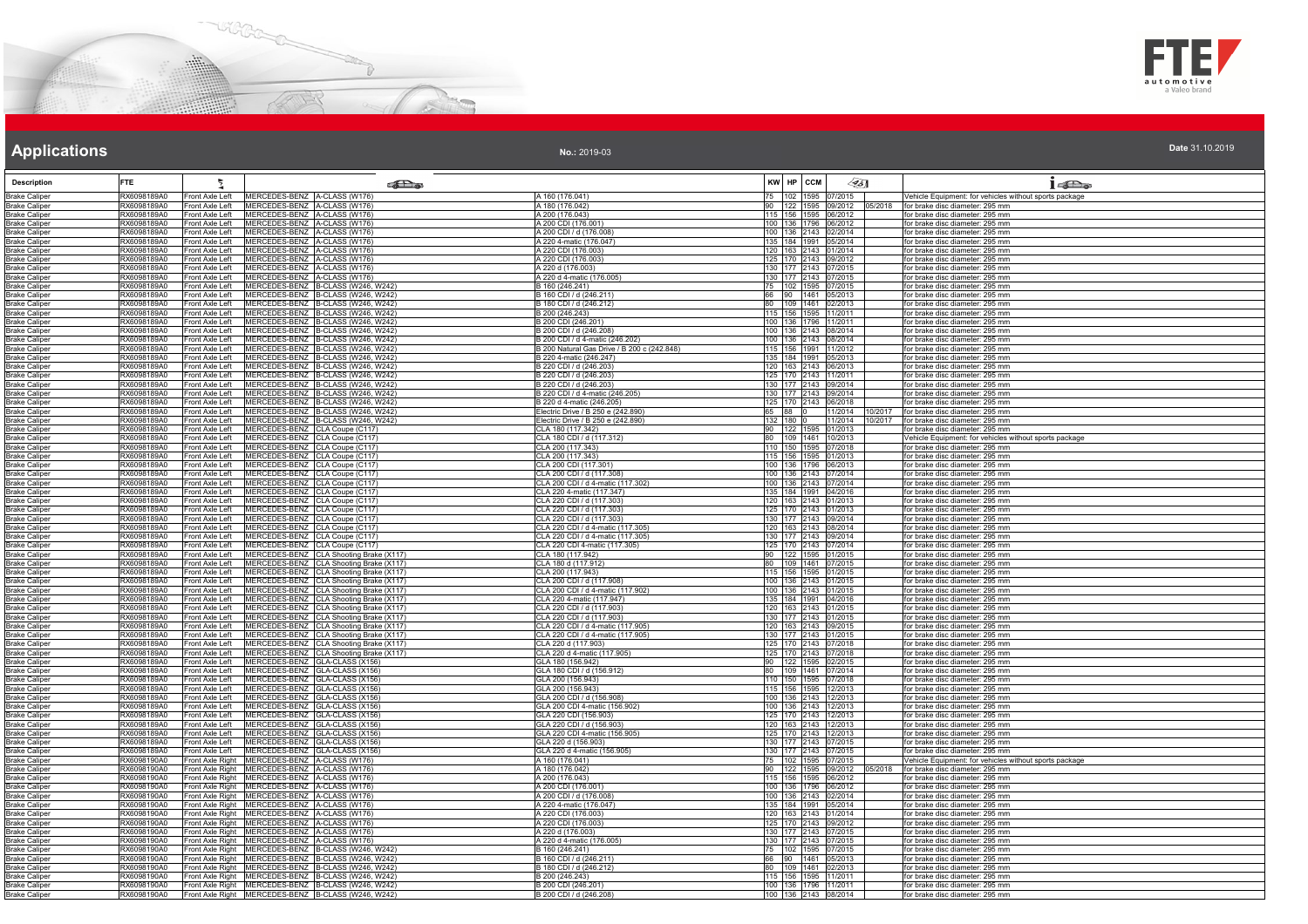



**No.:** 2019-03

| <b>Description</b>                           | <b>FTE</b>                 |                                                                                                                        | கில                                |                                                            | ∕95∏<br>KW HP CCM                                                  | $1 - \sum_{\alpha}$                                                                       |
|----------------------------------------------|----------------------------|------------------------------------------------------------------------------------------------------------------------|------------------------------------|------------------------------------------------------------|--------------------------------------------------------------------|-------------------------------------------------------------------------------------------|
| <b>Brake Caliper</b>                         | RX6098190A0                | Front Axle Right MERCEDES-BENZ B-CLASS (W246, W242)                                                                    |                                    | B 200 CDI / d 4-matic (246.202)                            | 100 136 2143 08/2014                                               | for brake disc diameter: 295 mm                                                           |
| <b>Brake Caliper</b>                         | RX6098190A0                | Front Axle Right   MERCEDES-BENZ B-CLASS (W246, W242)                                                                  |                                    | B 200 Natural Gas Drive / B 200 c (242.848)                | 115 156 1991 11/2012                                               | for brake disc diameter: 295 mm                                                           |
| <b>Brake Caliper</b>                         | RX6098190A0                | Front Axle Right   MERCEDES-BENZ   B-CLASS (W246, W242)                                                                |                                    | B 220 4-matic (246.247)                                    | 135 184 1991 05/2013                                               | for brake disc diameter: 295 mm                                                           |
| <b>Brake Caliper</b>                         | RX6098190A0                | Front Axle Right MERCEDES-BENZ B-CLASS (W246, W242)                                                                    |                                    | B 220 CDI / d (246.203)                                    | 120 163 2143 06/2013                                               | for brake disc diameter: 295 mm                                                           |
| <b>Brake Caliper</b>                         | RX6098190A0                | Front Axle Right MERCEDES-BENZ B-CLASS (W246, W242)<br>Front Axle Right MERCEDES-BENZ B-CLASS (W246, W242)             |                                    | B 220 CDI / d (246.203)                                    | 125 170 2143 11/2011                                               | for brake disc diameter: 295 mm                                                           |
| <b>Brake Caliper</b>                         | RX6098190A0<br>RX6098190A0 | Front Axle Right MERCEDES-BENZ B-CLASS (W246, W242)                                                                    |                                    | B 220 CDI / d (246.203)<br>B 220 CDI / d 4-matic (246.205) | 130 177 2143 09/2014<br>130 177 2143 09/2014                       | for brake disc diameter: 295 mm<br>for brake disc diameter: 295 mm                        |
| <b>Brake Caliper</b><br><b>Brake Caliper</b> | RX6098190A0                | Front Axle Right MERCEDES-BENZ B-CLASS (W246, W242)                                                                    |                                    | 3 220 d 4-matic (246.205)                                  | 125 170 2143 06/2018                                               | for brake disc diameter: 295 mm                                                           |
| <b>Brake Caliper</b>                         | RX6098190A0                | Front Axle Right MERCEDES-BENZ B-CLASS (W246, W242)                                                                    |                                    | Electric Drive / B 250 e (242.890)                         | 65 88 0<br>11/2014 10/2017                                         | for brake disc diameter: 295 mm                                                           |
| <b>Brake Caliper</b>                         | RX6098190A0                | Front Axle Right MERCEDES-BENZ B-CLASS (W246, W242)                                                                    |                                    | Electric Drive / B 250 e (242.890)                         | 132 180 0<br>11/2014<br>10/2017                                    | for brake disc diameter: 295 mm                                                           |
| <b>Brake Caliper</b>                         | RX6098190A0                | Front Axle Right MERCEDES-BENZ CLA Coupe (C117)<br>Front Axle Right MERCEDES-BENZ CLA Coupe (C117)                     |                                    | CLA 180 (117.342)                                          | 122 1595 01/2013<br>90<br>80 109 1461 10/2013                      | or brake disc diameter: 295 mm                                                            |
| <b>Brake Caliper</b><br><b>Brake Caliper</b> | RX6098190A0<br>RX6098190A0 | Front Axle Right   MERCEDES-BENZ   CLA Coupe (C117)                                                                    |                                    | CLA 180 CDI / d (117.312)<br>CLA 200 (117.343)             | 110 150 1595 07/2018                                               | Vehicle Equipment: for vehicles without sports package<br>for brake disc diameter: 295 mm |
| <b>Brake Caliper</b>                         | RX6098190A0                | Front Axle Right MERCEDES-BENZ CLA Coupe (C117)                                                                        |                                    | CLA 200 (117.343)                                          | 115 156 1595 01/2013                                               | for brake disc diameter: 295 mm                                                           |
| <b>Brake Caliper</b>                         | RX6098190A0                | Front Axle Right MERCEDES-BENZ CLA Coupe (C117)                                                                        |                                    | CLA 200 CDI (117.301)                                      | 100 136 1796 06/2013                                               | for brake disc diameter: 295 mm                                                           |
| <b>Brake Caliper</b>                         | RX6098190A0                | Front Axle Right MERCEDES-BENZ CLA Coupe (C117)                                                                        |                                    | CLA 200 CDI / d (117.308)                                  | 100 136 2143 07/2014                                               | for brake disc diameter: 295 mm                                                           |
| <b>Brake Caliper</b>                         | RX6098190A0                | Front Axle Right   MERCEDES-BENZ   CLA Coupe (C117)                                                                    |                                    | CLA 200 CDI / d 4-matic (117.302)                          | 100 136 2143 07/2014                                               | for brake disc diameter: 295 mm                                                           |
| <b>Brake Caliper</b><br><b>Brake Caliper</b> | RX6098190A0<br>RX6098190A0 | Front Axle Right MERCEDES-BENZ CLA Coupe (C117)<br>Front Axle Right MERCEDES-BENZ CLA Coupe (C117)                     |                                    | CLA 220 4-matic (117.347)<br>CLA 220 CDI / d (117.303)     | 135 184 1991 04/2016<br>120 163 2143 01/2013                       | for brake disc diameter: 295 mm<br>for brake disc diameter: 295 mm                        |
| <b>Brake Caliper</b>                         | RX6098190A0                | Front Axle Right MERCEDES-BENZ CLA Coupe (C117)                                                                        |                                    | CLA 220 CDI / d (117.303)                                  | 125 170 2143 01/2013                                               | for brake disc diameter: 295 mm                                                           |
| <b>Brake Caliper</b>                         | RX6098190A0                | Front Axle Right MERCEDES-BENZ CLA Coupe (C117)                                                                        |                                    | CLA 220 CDI / d (117.303)                                  | 130 177 2143 09/2014                                               | for brake disc diameter: 295 mm                                                           |
| <b>Brake Caliper</b>                         | RX6098190A0                | Front Axle Right MERCEDES-BENZ CLA Coupe (C117)                                                                        |                                    | CLA 220 CDI / d 4-matic (117,305)                          | 120 163 2143 08/2014                                               | for brake disc diameter: 295 mm                                                           |
| <b>Brake Caliper</b>                         | RX6098190A0<br>RX6098190A0 | Front Axle Right   MERCEDES-BENZ   CLA Coupe (C117)                                                                    |                                    | CLA 220 CDI / d 4-matic (117.305)                          | 130 177 2143 09/2014                                               | for brake disc diameter: 295 mm                                                           |
| <b>Brake Caliper</b><br><b>Brake Caliper</b> | RX6098190A0                | Front Axle Right MERCEDES-BENZ CLA Coupe (C117)<br>Front Axle Right MERCEDES-BENZ CLA Shooting Brake (X117             |                                    | CLA 220 CDI 4-matic (117.305)<br>CLA 180 (117.942)         | 125 170 2143 07/2014<br>90 122 1595 01/2015                        | for brake disc diameter: 295 mm<br>for brake disc diameter: 295 mm                        |
| <b>Brake Caliper</b>                         | RX6098190A0                | Front Axle Right MERCEDES-BENZ CLA Shooting Brake (X117)                                                               |                                    | CLA 180 d (117.912)                                        | 80 109 1461 07/2015                                                | for brake disc diameter: 295 mm                                                           |
| <b>Brake Caliper</b>                         | RX6098190A0                | Front Axle Right   MERCEDES-BENZ   CLA Shooting Brake (X117)                                                           |                                    | CLA 200 (117.943)                                          | 115 156 1595 01/2015                                               | for brake disc diameter: 295 mm                                                           |
| <b>Brake Caliper</b>                         | RX6098190A0                | Front Axle Right MERCEDES-BENZ CLA Shooting Brake (X117)                                                               |                                    | CLA 200 CDI / d (117.908)                                  | 100 136 2143 01/2015                                               | for brake disc diameter: 295 mm                                                           |
| <b>Brake Caliper</b>                         | RX6098190A0<br>RX6098190A0 | Front Axle Right   MERCEDES-BENZ CLA Shooting Brake (X117)<br>Front Axle Right MERCEDES-BENZ CLA Shooting Brake (X117) |                                    | CLA 200 CDI / d 4-matic (117.902)                          | 100 136 2143 01/2015<br>135 184 1991 04/2016                       | for brake disc diameter: 295 mm<br>for brake disc diameter: 295 mm                        |
| <b>Brake Caliper</b><br><b>Brake Caliper</b> | RX6098190A0                | Front Axle Right MERCEDES-BENZ CLA Shooting Brake (X117)                                                               |                                    | CLA 220 4-matic (117.947)<br>CLA 220 CDI / d (117.903)     | 120 163 2143 01/2015                                               | for brake disc diameter: 295 mm                                                           |
| <b>Brake Caliper</b>                         | RX6098190A0                | Front Axle Right   MERCEDES-BENZ   CLA Shooting Brake (X117)                                                           |                                    | CLA 220 CDI / d (117.903)                                  | 130 177 2143 01/2015                                               | for brake disc diameter: 295 mm                                                           |
| <b>Brake Caliper</b>                         | RX6098190A0                | Front Axle Right MERCEDES-BENZ CLA Shooting Brake (X117)                                                               |                                    | CLA 220 CDI / d 4-matic (117.905)                          | 120 163 2143 09/2015                                               | for brake disc diameter: 295 mm                                                           |
| <b>Brake Caliper</b>                         | RX6098190A0                | Front Axle Right MERCEDES-BENZ CLA Shooting Brake (X117)                                                               |                                    | CLA 220 CDI / d 4-matic (117.905)                          | 130 177 2143 01/2015                                               | for brake disc diameter: 295 mm                                                           |
| <b>Brake Caliper</b>                         | RX6098190A0                | Front Axle Right   MERCEDES-BENZ   CLA Shooting Brake (X117)                                                           |                                    | CLA 220 d (117.903)                                        | 125 170 2143 07/2018                                               | for brake disc diameter: 295 mm                                                           |
| <b>Brake Caliper</b><br><b>Brake Caliper</b> | RX6098190A0<br>RX6098190A0 | Front Axle Right MERCEDES-BENZ CLA Shooting Brake (X117)<br>Front Axle Right MERCEDES-BENZ GLA-CLASS (X156)            |                                    | CLA 220 d 4-matic (117.905)<br>GLA 180 (156.942)           | 125 170 2143 07/2018<br>90 122 1595 02/2015                        | for brake disc diameter: 295 mm<br>for brake disc diameter: 295 mm                        |
| <b>Brake Caliper</b>                         | RX6098190A0                | Front Axle Right MERCEDES-BENZ GLA-CLASS (X156)                                                                        |                                    | GLA 180 CDI / d (156.912)                                  | 80   109   1461   07/2014                                          | for brake disc diameter: 295 mm                                                           |
| <b>Brake Caliper</b>                         | RX6098190A0                | Front Axle Right MERCEDES-BENZ GLA-CLASS (X156)                                                                        |                                    | GLA 200 (156.943)                                          | 110 150 1595 07/2018                                               | for brake disc diameter: 295 mm                                                           |
| <b>Brake Caliper</b>                         | RX6098190A0                | Front Axle Right MERCEDES-BENZ GLA-CLASS (X156)                                                                        |                                    | GLA 200 (156.943)                                          | 115 156 1595 12/2013                                               | for brake disc diameter: 295 mm                                                           |
| <b>Brake Caliper</b>                         | RX6098190A0<br>RX6098190A0 | Front Axle Right   MERCEDES-BENZ   GLA-CLASS (X156)<br>Front Axle Right MERCEDES-BENZ GLA-CLASS (X156)                 |                                    | GLA 200 CDI / d (156.908)<br>GLA 200 CDI 4-matic (156.902) | 100 136 2143 12/2013<br>100 136 2143 12/2013                       | for brake disc diameter: 295 mm<br>for brake disc diameter: 295 mm                        |
| <b>Brake Caliper</b><br><b>Brake Caliper</b> | RX6098190A0                | Front Axle Right   MERCEDES-BENZ   GLA-CLASS (X156)                                                                    |                                    | GLA 220 CDI (156.903)                                      | 125 170 2143 12/2013                                               | for brake disc diameter: 295 mm                                                           |
| <b>Brake Caliper</b>                         | RX6098190A0                | Front Axle Right   MERCEDES-BENZ   GLA-CLASS (X156)                                                                    |                                    | GLA 220 CDI / d (156.903                                   | 120 163 2143 12/2013                                               | for brake disc diameter: 295 mm                                                           |
| <b>Brake Caliper</b>                         | RX6098190A0                | Front Axle Right MERCEDES-BENZ GLA-CLASS (X156)                                                                        |                                    | GLA 220 CDI 4-matic (156.905)                              | 125 170 2143 12/2013                                               | for brake disc diameter: 295 mm                                                           |
| <b>Brake Caliper</b>                         | RX6098190A0                | Front Axle Right MERCEDES-BENZ GLA-CLASS (X156)                                                                        |                                    | GLA 220 d (156.903)                                        | 130 177 2143 07/2015                                               | or brake disc diameter: 295 mm                                                            |
| <b>Brake Caliper</b>                         | RX6098190A0                | Front Axle Right MERCEDES-BENZ GLA-CLASS (X156)<br>Front Axle Left BMW                                                 |                                    | GLA 220 d 4-matic (156.905)<br>525 d xDrive                | 130 177 2143 07/2015                                               | for brake disc diameter: 295 mm                                                           |
| <b>Brake Caliper</b><br><b>Brake Caliper</b> | RX6098227A0<br>RX6098227A0 | Front Axle Left<br><b>BMW</b>                                                                                          | 5 (E60)<br>5 (E60)                 | 525 i xDrive                                               | 145 197 2993 09/2007<br>12/2009<br>160 218 2996 09/2008<br>03/2010 |                                                                                           |
| <b>Brake Caliper</b>                         | RX6098227A0                | Front Axle Left BMW                                                                                                    | 5 (E60)                            | 525 xd                                                     | 145   197   2993   11/2006<br>08/2007                              |                                                                                           |
| <b>Brake Caliper</b>                         | RX6098227A0                | Front Axle Left<br><b>BMW</b>                                                                                          | 5 (E60)                            | 525 xi                                                     | 160 218 2497 04/2005<br>02/2007                                    |                                                                                           |
| <b>Brake Caliper</b>                         | RX6098227A0                | <b>BMW</b><br>Front Axle Left                                                                                          | 5 (E60)                            | 525 xi                                                     | 160 218 2996 03/2007<br>12/2009                                    |                                                                                           |
| <b>Brake Caliper</b><br><b>Brake Caliper</b> | RX6098227A0<br>RX6098227A0 | BMW<br>Front Axle Left<br>Front Axle Left BMW                                                                          | 5 (E60)<br>5 (F60)                 | 530 d xDrive<br>530 i xDrive                               | 173 235 2993 09/2007<br>12/2009<br>200 272 2996 09/2008<br>12/2009 |                                                                                           |
| <b>Brake Caliper</b>                         | RX6098227A0                | Front Axle Left<br><b>BMW</b>                                                                                          | 5 (E60)                            | 530 xd                                                     | 170 231 2993 02/2005<br>02/2007                                    |                                                                                           |
| <b>Brake Caliper</b>                         | RX6098227A0                | Front Axle Left<br><b>IBMW</b>                                                                                         | 5 (E60)                            | 530 xd                                                     | 173 235 2993 03/2007 08/2007                                       |                                                                                           |
| <b>Brake Caliper</b>                         | RX6098227A0                | Front Axle Left<br><b>BMW</b>                                                                                          | 5(EB0)                             | 530 xi                                                     | 190 258 2996 09/2004<br>02/2007                                    |                                                                                           |
| <b>Brake Caliper</b>                         | RX6098227A0                | Front Axle Left<br><b>BMW</b>                                                                                          | 5 (E60)                            | 530 xi                                                     | 200 272 2996 03/2007<br>10/2009                                    |                                                                                           |
| <b>Brake Caliper</b><br><b>Brake Caliper</b> | RX6098227A0<br>RX6098227A0 | Front Axle Left<br><b>BMW</b><br>Front Axle Left<br><b>BMW</b>                                                         | 5 (E60)                            | 530 xi<br>525 d xDrive                                     | 200 272 2996 02/2007<br>08/2008<br>145 197 2993 09/2008<br>05/2010 |                                                                                           |
| <b>Brake Caliper</b>                         | RX6098227A0                | Front Axle Left BMW                                                                                                    | 5 Touring (E61)<br>5 Touring (E61) | 525 i xDrive                                               | 160 218 2996 09/2008<br>12/2010                                    |                                                                                           |
| <b>Brake Caliper</b>                         | RX6098227A0                | Front Axle Left BMW                                                                                                    | 5 Touring (E61)                    | 525 xd                                                     | 145 197 2993 09/2007<br>09/2008                                    |                                                                                           |
| <b>Brake Caliper</b>                         | RX6098227A0                | Front Axle Left<br><b>BMW</b>                                                                                          | $\overline{5}$ Touring (E61)       | 525 xi                                                     | 160 218 2497 07/2005<br>12/2010                                    |                                                                                           |
| <b>Brake Caliper</b>                         | RX6098227A0                | Front Axle Left<br><b>BMW</b>                                                                                          | Touring (E61)                      | 525 xi                                                     | 160 218 2996 01/2007<br>12/2010                                    |                                                                                           |
| <b>Brake Caliper</b>                         | RX6098227A0                | <b>BMW</b><br>Front Axle Left<br><b>BMW</b>                                                                            | 5 Touring (E61)                    | 530 d xDrive                                               | 173 235 2993 09/2007<br>05/2010<br>200 272 2996 09/2008            |                                                                                           |
| <b>Brake Caliper</b><br><b>Brake Caliper</b> | RX6098227A0<br>RX6098227A0 | Front Axle Left<br>Front Axle Left<br><b>BMW</b>                                                                       | 5 Touring (E61)<br>5 Touring (E61) | 530 i xDrive<br>530 xd                                     | 05/2010<br>170 231 2993 02/2005<br>02/2007                         |                                                                                           |
| <b>Brake Caliper</b>                         | RX6098227A0                | Front Axle Left<br><b>BMW</b>                                                                                          | 5 Touring (E61)                    | 530 xd                                                     | 173 235 2993 03/2007<br>08/2007                                    |                                                                                           |
| <b>Brake Caliper</b>                         | RX6098227A0                | Front Axle Left<br><b>BMW</b>                                                                                          | 5 Touring (E61)                    | 530 xi                                                     | 190 258 2996 04/2005<br>02/2007                                    |                                                                                           |
| <b>Brake Caliper</b>                         | RX6098227A0                | <b>BMW</b><br>Front Axle Left                                                                                          | Touring (E61)                      | 530 xi                                                     | 200 272 2996 03/2007<br>05/2010                                    |                                                                                           |
| <b>Brake Caliper</b>                         | RX6098227A0                | Front Axle Left BMW                                                                                                    | 5 Touring (E61)                    | 530 xi                                                     | 200 272 2996 09/2006<br>109/2008                                   |                                                                                           |
| <b>Brake Caliper</b>                         | RX6098228A0                | Front Axle Right BMW                                                                                                   | 5 (E60)                            | 525 d xDrive                                               | 145 197 2993 09/2007<br>12/2009<br>03/2010                         |                                                                                           |
| <b>Brake Caliper</b><br><b>Brake Caliper</b> | RX6098228A0<br>RX6098228A0 | Front Axle Right BMW<br>Front Axle Right BMW                                                                           | 5 (E60)<br>5 (E60)                 | 525 i xDrive<br>525 xd                                     | 160 218 2996 09/2008<br>145 197 2993 11/2006<br>08/2007            |                                                                                           |
| <b>Brake Caliper</b>                         | RX6098228A0                | Front Axle Right BMW                                                                                                   | 5 (E60)                            | 525 xi                                                     | 160 218 2497 04/2005<br>02/2007                                    |                                                                                           |
| <b>Brake Caliper</b>                         | RX6098228A0                | Front Axle Right BMW                                                                                                   | 5 (E60)                            | 525 xi                                                     | 160 218 2996 03/2007<br>12/2009                                    |                                                                                           |
| <b>Brake Caliper</b>                         | RX6098228A0                | Front Axle Right BMW                                                                                                   | 5(F60)                             | 530 d xDrive                                               | 173 235 2993 09/2007 12/2009                                       |                                                                                           |
| <b>Brake Caliper</b>                         | RX6098228A0                | Front Axle Right BMW                                                                                                   | 5 (E60)                            | 530 i xDrive                                               | 200 272 2996 09/2008<br>12/2009                                    |                                                                                           |
| <b>Brake Caliper</b>                         | RX6098228A0                | Front Axle Right BMW                                                                                                   | 5 (E60)                            | 530 xd                                                     | 170 231 2993 02/2005 02/2007                                       |                                                                                           |